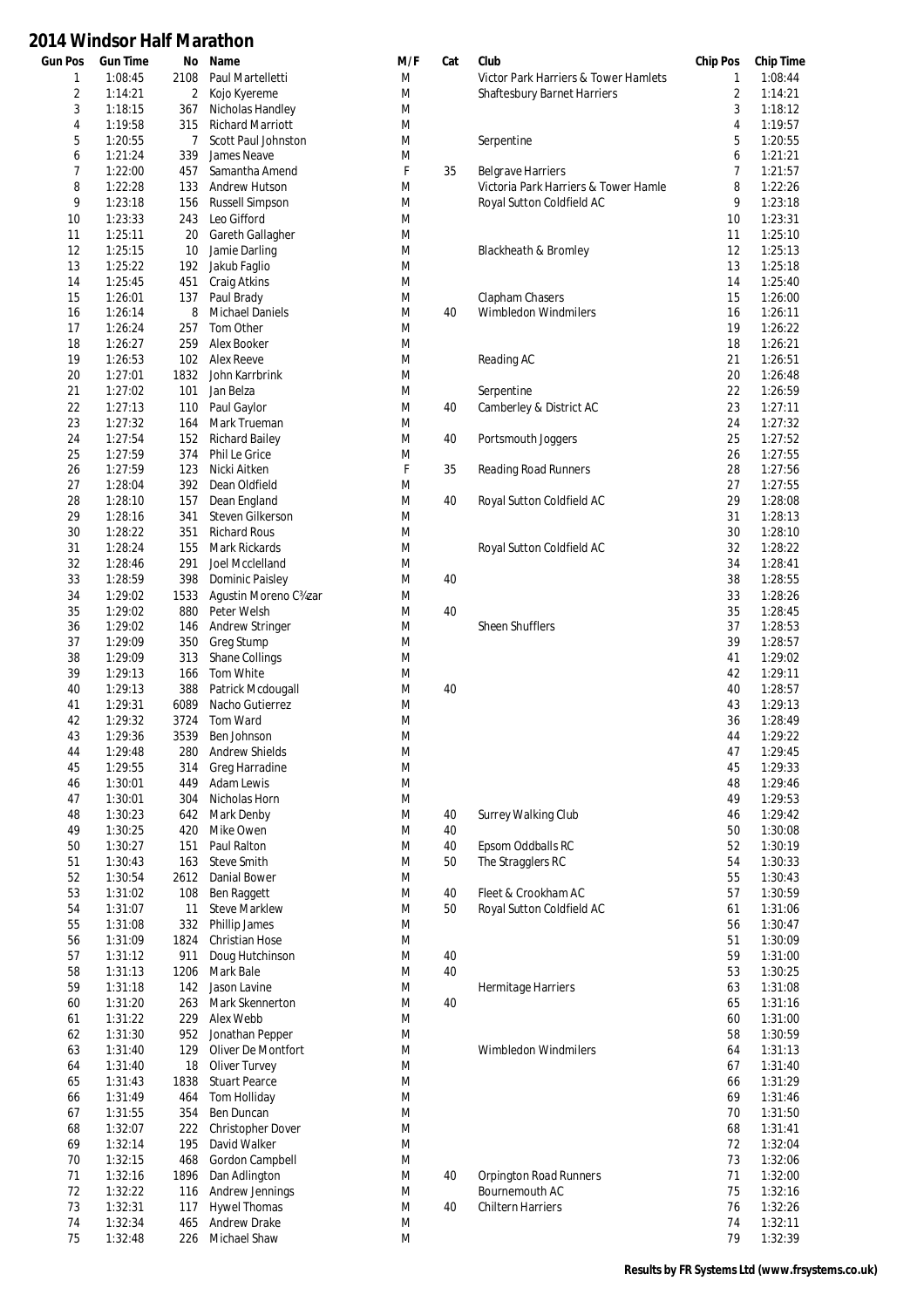| <b>Gun Pos</b> | <b>Gun Time</b>    | No           | Name                           | M/F    | Cat      | Club                            | <b>Chip Pos</b> | <b>Chip Time</b>   |
|----------------|--------------------|--------------|--------------------------------|--------|----------|---------------------------------|-----------------|--------------------|
| 76             | 1:32:51            | 467          | Christopher Campbell           | M      |          |                                 | 77              | 1:32:26            |
| 77             | 1:32:59            | 438          | Justin Reid-Simms              | M      |          |                                 | 78              | 1:32:33            |
| 78             | 1:33:15            | 2438         | Matthew Bate                   | M      |          |                                 | 62              | 1:31:08            |
| 79             | 1:33:26            | 2163         | Daniel Fay                     | M      |          |                                 | 82              | 1:33:13            |
| 80             | 1:33:31            | 452          | Rohan Chaffey                  | M      |          |                                 | 85              | 1:33:22            |
| 81             | 1:33:35            | 441          | Paul Woolley                   | M      | 40       |                                 | 83              | 1:33:21            |
| 82             | 1:33:37            | 140          | Justin Hender                  | M      | 40       | Felixstowe RR                   | 87              | 1:33:37            |
| 83             | 1:33:49            | 180          | Chris Offler                   | M      |          |                                 | 91              | 1:33:41            |
| 84             | 1:33:55            | 134          | <b>Andy Perks</b>              | M      | 40       | Striders of Croydon             | 89              | 1:33:39            |
| 85             | 1:33:59            | 1849         | Andrew Fleming                 | M      |          |                                 | 90              | 1:33:40            |
| 86             | 1:34:00            | 996          | Ferruccio Omboni               | M      |          |                                 | 94              | 1:33:50            |
| 87             | 1:34:01            | 252          | <b>Russell Grant</b>           | M      |          |                                 | 96              | 1:34:01            |
| 88<br>89       | 1:34:06            | 139          | <b>Guy Grewal</b>              | M<br>M | 40       | Datchet Dashers                 | 95<br>92        | 1:33:51            |
| 90             | 1:34:08<br>1:34:16 | 1208<br>1454 | Len Murray<br>Matthew Cantwell | M      | 40<br>40 |                                 | 93              | 1:33:42<br>1:33:45 |
| 91             | 1:34:19            | 1196         | Michael Wright                 | M      | 50       |                                 | 88              | 1:33:39            |
| 92             | 1:34:21            | 136          | David Wilson                   | M      |          | Orion Harriers                  | 98              | 1:34:15            |
| 93             | 1:34:23            | 115          | Mark Walton                    | M      | 40       | London Fire Brigade             | 86              | 1:33:33            |
| 94             | 1:34:24            | 317          | Graeme Karavis                 | M      | 40       |                                 | 100             | 1:34:18            |
| 95             | 1:34:34            | 113          | Sandra Reynolds                | F      | 35       | <b>Chiltern Harriers</b>        | 103             | 1:34:26            |
| 96             | 1:34:36            | 216          | Mark Turner                    | M      | 40       |                                 | 104             | 1:34:27            |
| 97             | 1:34:42            | 235          | Mark Freed                     | M      | 40       |                                 | 97              | 1:34:05            |
| 98             | 1:34:43            | 936          | <b>Michael Orriss</b>          | M      | 40       |                                 | 106             | 1:34:35            |
| 99             | 1:34:46            | 312          | Will Kerr                      | M      |          |                                 | 99              | 1:34:16            |
| 100            | 1:34:47            | 279          | David Newman                   | M      | 50       | Hillingdon AC                   | 101             | 1:34:25            |
| 101            | 1:34:49            | 131          | William Casson                 | M      |          | Datchet Dashers                 | 109             | 1:34:38            |
| 102            | 1:34:50            | 399          | Alec Day                       | M      |          |                                 | 105             | 1:34:35            |
| 103            | 1:34:52            | 160          | Stuart Graham                  | M      |          | Air Products Flyers             | 102             | 1:34:25            |
| 104            | 1:34:53            | 175          | John Blaine                    | M      | 40       |                                 | 113             | 1:34:53            |
| 105            | 1:35:01            | 249          | Greg Sendell                   | M      | 40       |                                 | 114             | 1:34:54            |
| 106            | 1:35:03            | 4430         | Dan Mendoza                    | M      |          |                                 | 84              | 1:33:21            |
| 107            | 1:35:03            | 322          | Rory Smith                     | M      |          |                                 | 111             | 1:34:42            |
| 108            | 1:35:04            | 271          | Gruffydd Jones                 | M      |          |                                 | 115             | 1:34:55            |
| 109            | 1:35:05            | 179          | Andrew Dacombe                 | M      | 40       |                                 | 116             | 1:35:00            |
| 110            | 1:35:07            | 375          | Alex Daffern                   | M      |          |                                 | 108             | 1:34:36            |
| 111<br>112     | 1:35:13<br>1:35:21 | 365<br>1058  | Paul Wood<br>Alex Hughes       | M<br>M |          |                                 | 117<br>122      | 1:35:03<br>1:35:15 |
| 113            | 1:35:22            | 876          | Sam Mcintyre                   | M      |          |                                 | 119             | 1:35:09            |
| 114            | 1:35:27            | 178          | <b>Chris Moore</b>             | M      |          |                                 | 124             | 1:35:20            |
| 115            | 1:35:36            | 301          | Matthieu Simeray               | M      |          |                                 | 125             | 1:35:25            |
| 116            | 1:35:37            | 685          | Peter Foot                     | M      |          | Runnymede Runners               | 121             | 1:35:14            |
| 117            | 1:35:38            | 1399         | <b>Matthew Turnor</b>          | M      | 40       |                                 | 118             | 1:35:06            |
| 118            | 1:35:44            | 135          | <b>Ben Simpson</b>             | M      |          |                                 | 123             | 1:35:19            |
| 119            | 1:35:45            | 9            | Lee Morris                     | M      |          | 3m Road Runners                 | 128             | 1:35:39            |
| 120            | 1:35:51            | 667          | Darren Thorley                 | M      | 40       | <b>Handy Cross Runners</b>      | 120             | 1:35:11            |
| 121            | 1:35:58            | 105          | Chris Duffy                    | M      |          | Serpentine                      | 132             | 1:35:52            |
| 122            | 1:36:02            | 1874         | David Bacon                    | M      |          |                                 | 126             | 1:35:31            |
| 123            | 1:36:04            | 153          | Matt Stenson                   | M      | 40       | Royal Sutton Coldfield AC       | 135             | 1:36:01            |
| 124            | 1:36:05            | 1086         | John Gosling                   | M      | 40       |                                 | 129             | 1:35:41            |
| 125            | 1:36:05            | 1293         | <b>Gary Duke</b>               | M      |          |                                 | 127             | 1:35:39            |
| 126            | 1:36:05            | 404          | <b>Tim Bedingfield</b>         | M      |          |                                 | 133             | 1:35:55            |
| 127            | 1:36:08            | 428          | Robbie Reeson Price            | M      |          |                                 | 130             | 1:35:46            |
| 128            | 1:36:10            | 272          | Genji Yaoeda                   | M      |          |                                 | 134             | 1:35:59            |
| 129            | 1:36:13            | 214          | Mike Chaldecott                | M      | 50       |                                 | 140             | 1:36:08            |
| 130            | 1:36:14            | 215          | Anna Bartlett                  | F      |          |                                 | 136             | 1:36:02            |
| 131            | 1:36:29            | 1914         | Kevin Ayling                   | M      |          |                                 | 137             | 1:36:06            |
| 132            | 1:36:31            | 709          | Andy Mcmillan                  | M      |          | Windrush                        | 110             | 1:34:40            |
| 133            | 1:36:32            | 899          | Rob Foster                     | M      | 40       |                                 | 141             | 1:36:09            |
| 134            | 1:36:33            | 1560         | Simon Austin                   | M      |          |                                 | 112             | 1:34:51            |
| 135<br>136     | 1:36:43<br>1:36:43 | 389<br>159   | Craig Hathaway<br>Subodh Dave  | M<br>M | 40       | Royal Sutton Coldfield AC       | 148<br>154      | 1:36:34<br>1:36:43 |
| 137            | 1:36:48            | 994          | William Hardy                  | M      |          |                                 | 145             | 1:36:27            |
| 138            | 1:36:51            | 905          | Adam Kettle-Williams           | M      |          |                                 | 107             | 1:34:36            |
| 139            | 1:36:53            | 2093         | Jamie Beighton                 | M      |          | <b>Bracknell Forest Runners</b> | 149             | 1:36:36            |
| 140            | 1:36:58            | 913          | Will Barnett                   | M      |          |                                 | 151             | 1:36:38            |
| 141            | 1:36:59            | 288          | <b>Tim Marcot</b>              | M      |          |                                 | 147             | 1:36:30            |
| 142            | 1:37:00            | 393          | Ed Todd                        | M      |          |                                 | 157             | 1:36:49            |
| 143            | 1:37:01            | 1279         | Jamie Tompkins                 | M      |          |                                 | 156             | 1:36:47            |
| 144            | 1:37:02            | 104          | <b>Alexis Tobin</b>            | M      | 40       | Blackheath & Bromley            | 159             | 1:36:55            |
| 145            | 1:37:05            | 1111         | <b>Richard Fullager</b>        | M      |          |                                 | 153             | 1:36:42            |
| 146            | 1:37:10            | 1495         | David Garner                   | M      | 40       |                                 | 158             | 1:36:50            |
| 147            | 1:37:10            | 6583         | <b>Emily Richards</b>          | F      |          |                                 | 139             | 1:36:07            |
| 148            | 1:37:10            | 6584         | Dan Power                      | M      |          |                                 | 138             | 1:36:06            |
| 149            | 1:37:10            | 353          | Oliver Gibson                  | M      |          |                                 | 164             | 1:37:05            |
| 150            | 1:37:11            | 241          | Joshua King                    | M      |          |                                 | 163             | 1:37:02            |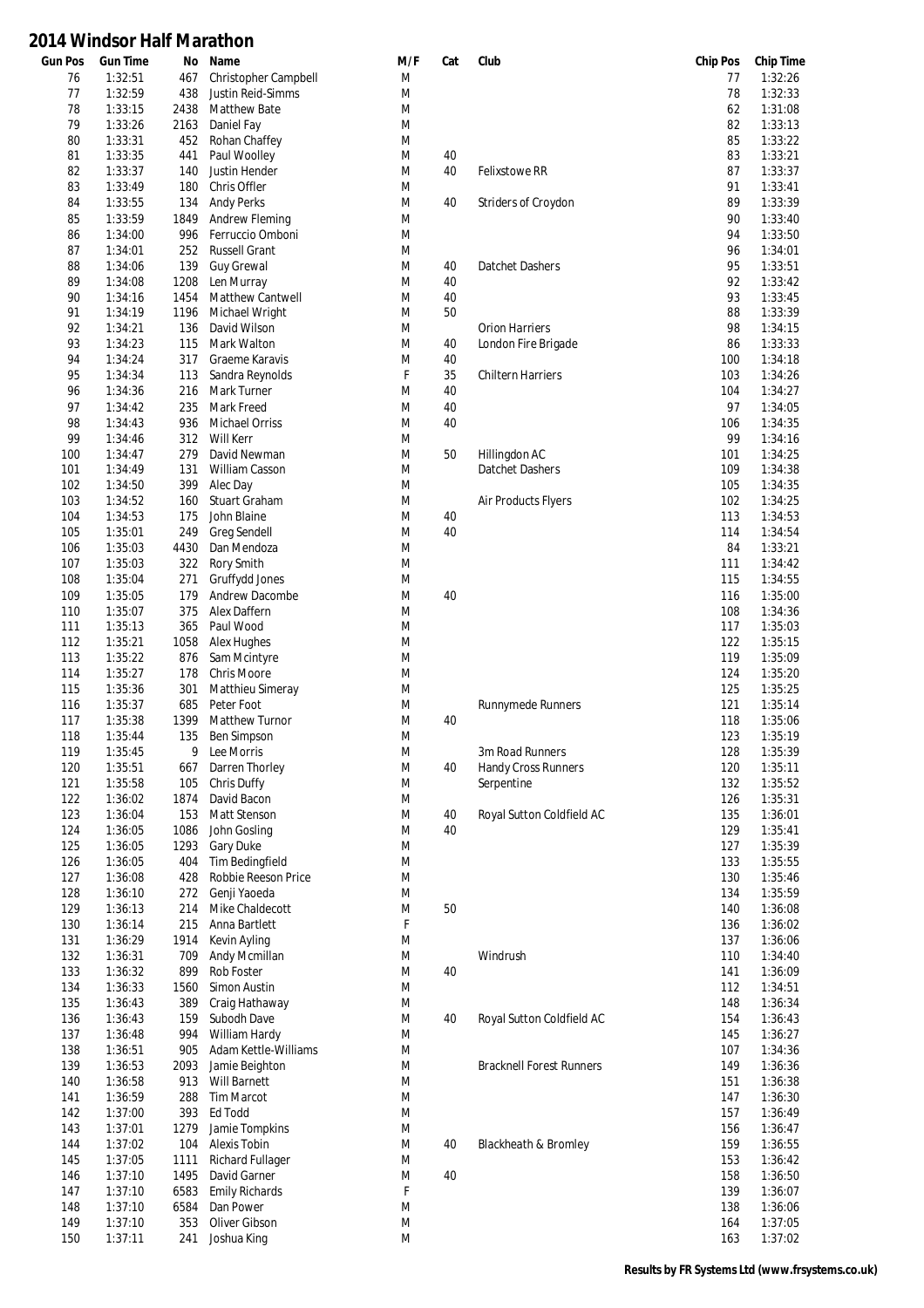| Gun Pos | <b>Gun Time</b> | No   | Name                        | M/F | Cat | Club                     | <b>Chip Pos</b> | <b>Chip Time</b> |
|---------|-----------------|------|-----------------------------|-----|-----|--------------------------|-----------------|------------------|
| 151     | 1:37:11         | 397  | John Bean                   | M   | 40  |                          | 160             | 1:37:01          |
| 152     | 1:37:13         | 330  | <b>Tim Norwood</b>          | M   | 40  |                          | 155             | 1:36:47          |
| 153     | 1:37:19         | 956  | Andy Dickson                | M   | 50  |                          | 161             | 1:37:01          |
| 154     | 1:37:25         | 727  | Leandro Iriarte             | M   |     |                          | 142             | 1:36:11          |
| 155     | 1:37:27         | 1148 | Alastair Sparke             | M   |     |                          | 131             | 1:35:48          |
| 156     | 1:37:31         | 21   | Tadeusz Sekretarczyk        | M   | 50  |                          | 170             | 1:37:30          |
| 157     | 1:37:31         | 294  | Anna Wrzeszcz               | F   |     |                          | 166             | 1:37:18          |
| 158     | 1:37:40         | 1639 | Isaac Bayne                 | M   |     |                          | 165             | 1:37:14          |
| 159     | 1:37:42         | 1069 | <b>Stuart Bird</b>          | M   | 40  |                          | 150             | 1:36:36          |
| 160     | 1:37:43         | 3450 | <b>Neil Hillier</b>         | M   |     |                          | 152             | 1:36:41          |
| 161     | 1:37:43         | 143  | Daniel Anderton             | M   |     | Oxford AC                | 174             | 1:37:39          |
| 162     | 1:37:45         | 649  | Judith Orr                  | F   | 45  | <b>Chiltern Harriers</b> | 146             | 1:36:29          |
| 163     | 1:37:58         | 400  | Graham Perryman             | M   |     |                          | 168             | 1:37:19          |
| 164     | 1:37:59         | 287  | Chris Tirant                | M   |     |                          | 171             | 1:37:31          |
| 165     | 1:38:07         | 712  | Steve Huyton                | M   | 50  | Wargrave Runners         | 167             | 1:37:18          |
| 166     | 1:38:10         | 376  | Hugh Duckworth              | M   |     |                          | 162             | 1:37:02          |
| 167     | 1:38:21         | 2916 | Paul Canty                  | M   | 40  |                          | 177             | 1:37:44          |
|         |                 |      |                             | M   |     |                          | 169             | 1:37:29          |
| 168     | 1:38:21         | 908  | Matt Huggan                 |     |     |                          |                 |                  |
| 169     | 1:38:21         | 6753 | Niamh Walsh                 | F   | 35  |                          | 17              | 1:26:15          |
| 170     | 1:38:26         | 167  | Paul Dunne                  | M   |     |                          | 188             | 1:38:20          |
| 171     | 1:38:29         | 1871 | <b>Richard Olver</b>        | M   |     |                          | 186             | 1:38:15          |
| 172     | 1:38:30         | 1738 | Paul Andrew                 | M   |     |                          | 183             | 1:38:10          |
| 173     | 1:38:39         | 1816 | Paul Millward               | M   | 50  |                          | 172             | 1:37:35          |
| 174     | 1:38:46         | 320  | Alexis Garcia               | M   |     |                          | 176             | 1:37:43          |
| 175     | 1:38:48         | 1510 | Ben Barker                  | M   |     |                          | 173             | 1:37:36          |
| 176     | 1:38:50         | 289  | Jass Sarai                  | M   | 40  |                          | 193             | 1:38:38          |
| 177     | 1:38:55         | 132  | <b>Robert Short</b>         | M   |     | <b>Runnymede Runners</b> | 198             | 1:38:51          |
| 178     | 1:38:57         | 1239 | lan Tyson                   | M   |     |                          | 192             | 1:38:34          |
| 179     | 1:38:59         | 805  | <b>Bob Prothero</b>         | M   | 50  |                          | 182             | 1:38:10          |
| 180     | 1:39:01         | 6660 | Allister Hayman             | M   |     |                          | 185             | 1:38:13          |
| 181     | 1:39:03         | 1861 | <b>Richard Gotla</b>        | M   |     |                          | 184             | 1:38:13          |
| 182     | 1:39:07         | 275  | Simon Brewer                | M   |     |                          | 202             | 1:38:58          |
| 183     | 1:39:08         | 198  | Chris Foley                 | M   |     |                          | 201             | 1:38:56          |
| 184     | 1:39:11         | 1014 | <b>Robert Albery</b>        | M   |     |                          | 189             | 1:38:26          |
| 185     | 1:39:13         | 111  | Baptiste Leyendecker-Adenot | M   | 40  | Datchet Dashers          | 195             | 1:38:45          |
| 186     | 1:39:14         | 3928 | Sean Brogan                 | M   |     |                          | 190             | 1:38:30          |
| 187     | 1:39:16         | 1652 | <b>Steve Fox</b>            | M   | 50  |                          | 181             | 1:38:03          |
| 188     | 1:39:18         | 1775 | Sam Rhodes                  | M   |     |                          | 204             | 1:39:00          |
| 189     | 1:39:21         | 237  | Jonathon Lines              | M   |     |                          | 208             | 1:39:12          |
| 190     | 1:39:24         | 1700 | Will Blackburn              | M   |     |                          | 175             | 1:37:41          |
| 191     | 1:39:26         | 434  | <b>Stewart Curtis</b>       | M   |     |                          | 210             | 1:39:14          |
| 192     | 1:39:27         | 1939 | Gio Credali                 | M   |     |                          | 178             | 1:37:50          |
| 193     | 1:39:27         | 349  | Douglas Raynes              | M   | 40  |                          | 205             | 1:39:03          |
| 194     |                 | 458  |                             | M   |     |                          | 209             | 1:39:12          |
|         | 1:39:39         |      | Gareth Dagnall-Quinn        |     |     |                          |                 |                  |
| 195     | 1:39:40         | 1501 | Matthew Pond                | M   |     |                          | 179             | 1:37:56          |
| 196     | 1:39:43         | 1758 | Paul White                  | M   |     |                          | 215             | 1:39:29          |
| 197     | 1:39:46         | 1855 | <b>Charles Tippleston</b>   | M   | 40  |                          | 191             | 1:38:34          |
| 198     | 1:39:48         | 951  | Scott Brown                 | M   | 40  |                          | 197             | 1:38:48          |
| 199     | 1:39:50         | 267  | Leon Fairbrother            | M   |     |                          | 222             | 1:39:41          |
| 200     | 1:39:50         | 413  | Connor Wilkinson            | M   |     |                          | 225             | 1:39:46          |
| 201     | 1:39:52         | 1328 | <b>Thomas Adefris</b>       | M   | 40  |                          | 216             | 1:39:33          |
| 202     | 1:39:52         | 1373 | <b>Christopher Rees</b>     | M   | 40  |                          | 212             | 1:39:19          |
| 203     | 1:39:53         | 6834 | David Pardon                | M   | 40  |                          | 203             | 1:38:58          |
| 204     | 1:39:55         | 1219 | Mark Derham                 | M   | 40  |                          | 187             | 1:38:18          |
| 205     | 1:39:56         | 1878 | Paul Gallagher              | M   |     |                          | 206             | 1:39:10          |
| 206     | 1:39:58         | 109  | Robin Smith                 | M   | 50  | Datchet Dashers          | 144             | 1:36:26          |
| 207     | 1:39:58         | 469  | Olivier Zeyssolff           | M   | 40  |                          | 218             | 1:39:35          |
| 208     | 1:40:02         | 815  | Peter Hocking               | M   | 60  |                          | 213             | 1:39:21          |
| 209     | 1:40:04         | 695  | Angharad Smith              | F   | 35  | London City Runners      | 220             | 1:39:38          |
| 210     | 1:40:08         | 1091 | Lorraine Petheram           | F   | 35  |                          | 211             | 1:39:19          |
| 211     | 1:40:12         | 285  | <b>Phil Spencer</b>         | M   | 50  |                          | 231             | 1:40:06          |
| 212     | 1:40:16         | 603  | Derek Sprenger              | M   | 50  | Datchet Dashers          | 217             | 1:39:33          |
| 213     | 1:40:17         | 1733 | Alistair Macleod-Smith      | M   |     |                          | 207             | 1:39:12          |
| 214     | 1:40:21         | 7309 | Lee Harrold                 | M   |     |                          | 230             | 1:40:02          |
| 215     | 1:40:22         | 700  | James Budnik                | M   |     | Serpentine               | 200             | 1:38:56          |
| 216     | 1:40:31         | 1837 | Craig Valentine             | M   |     |                          | 196             | 1:38:47          |
|         |                 |      |                             |     |     |                          |                 |                  |
| 217     | 1:40:32         | 3376 | <b>Charles Smith</b>        | M   |     |                          | 194             | 1:38:45          |
| 218     | 1:40:35         | 221  | Lyndon Bradshaw             | M   |     |                          | 232             | 1:40:07          |
| 219     | 1:40:36         | 1428 | Erik Fernando Correa        | M   |     |                          | 229             | 1:40:00          |
| 220     | 1:40:37         | 950  | John Mcevoy                 | M   |     |                          | 228             | 1:40:00          |
| 221     | 1:40:40         | 960  | <b>Andrew Stratton</b>      | M   |     |                          | 237             | 1:40:19          |
| 222     | 1:40:40         | 986  | Tom Hinchcliffe             | M   |     |                          | 223             | 1:39:42          |
| 223     | 1:40:45         | 732  | Rob Eustace                 | M   | 50  |                          | 226             | 1:39:54          |
| 224     | 1:40:46         | 1534 | Markku Tikkanen             | M   |     |                          | 233             | 1:40:10          |
| 225     | 1:40:47         |      | 1755 Andrew Lundy           | M   |     |                          | 236             | 1:40:13          |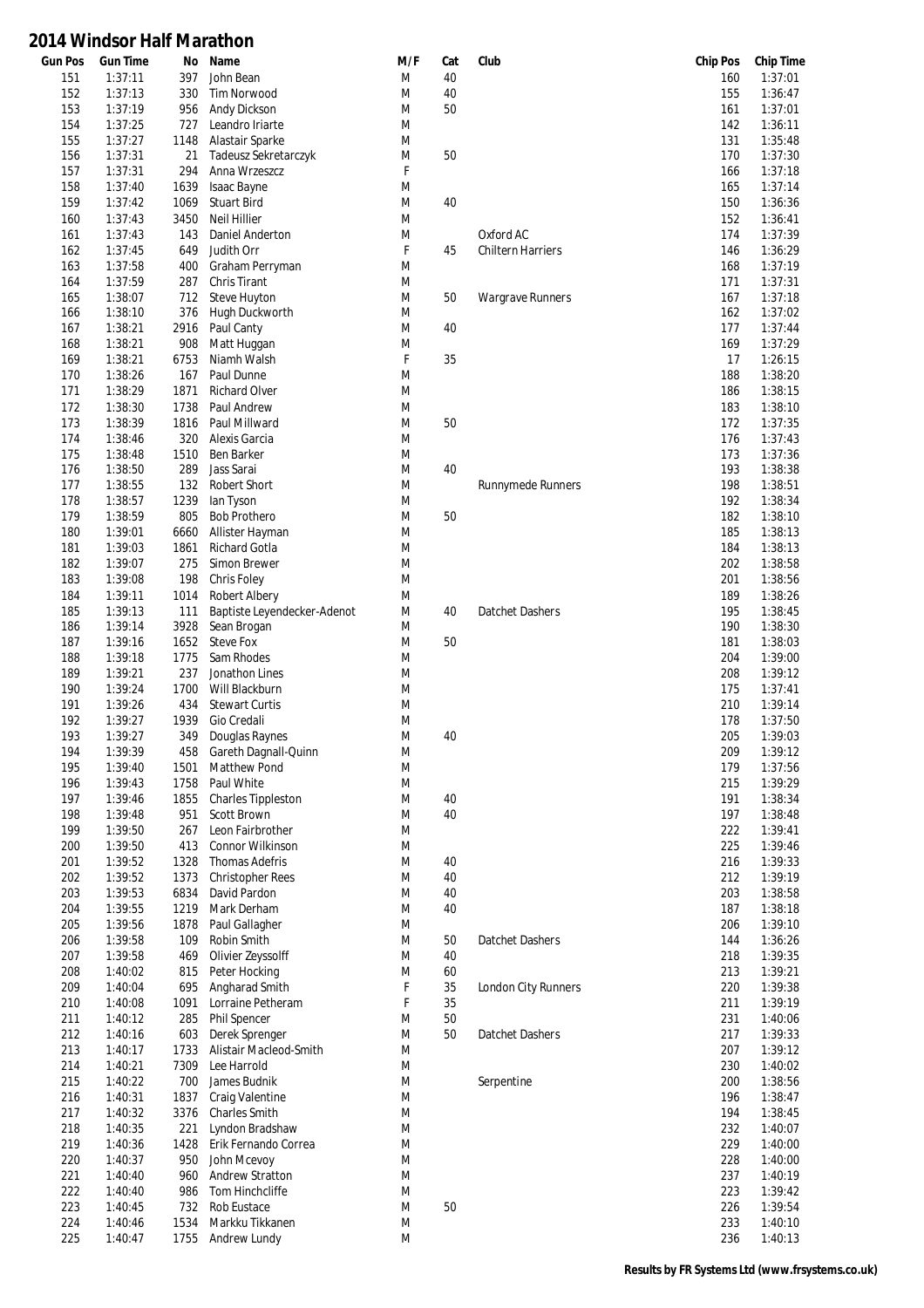| <b>Gun Pos</b> | <b>Gun Time</b> | No   | Name                               | M/F | Cat | Club                  | <b>Chip Pos</b> | <b>Chip Time</b> |
|----------------|-----------------|------|------------------------------------|-----|-----|-----------------------|-----------------|------------------|
| 226            | 1:40:50         | 1050 | <b>Bonnie Holdcroft</b>            | F   | 35  |                       | 227             | 1:39:58          |
| 227            | 1:40:51         | 444  | Tim Callaghan                      | M   |     |                       | 245             | 1:40:42          |
| 228            | 1:40:54         | 632  | lain Mcphail                       | M   | 40  | Cruisers              | 224             | 1:39:44          |
| 229            | 1:40:57         | 171  | Ben Fearnhead                      | M   | 40  |                       | 241             | 1:40:29          |
| 230            | 1:41:03         | 277  | Mark Westley                       | M   |     |                       | 253             | 1:40:54          |
| 231            | 1:41:12         | 2157 | Simon Griggs                       | M   | 40  |                       | 251             | 1:40:48          |
| 232            | 1:41:13         | 422  | Leo Harris                         | M   |     |                       | 252             | 1:40:52          |
| 233            | 1:41:14         | 965  | Paul Lucas                         | M   |     |                       | 240             | 1:40:29          |
| 234            | 1:41:14         | 5602 | Colin Millican                     | M   |     |                       | 219             | 1:39:38          |
| 235            | 1:41:14         | 128  | <b>Neil Potter</b>                 | M   | 40  | Datchet Dashers       | 258             | 1:41:09          |
| 236            | 1:41:16         | 213  | Andrew Hogg                        | M   | 40  |                       | 259             | 1:41:09          |
| 237            | 1:41:19         | 669  | <b>Alex Mctavish</b>               | M   |     | Datchet Dashers       | 256             | 1:41:03          |
| 238            | 1:41:19         | 981  | Martin Archbold                    | M   |     |                       | 238             | 1:40:21          |
| 239            | 1:41:22         | 1458 | Imogen Krupski                     | F   |     |                       | 249             | 1:40:47          |
| 240            | 1:41:24         | 1281 | <b>Robert Gilder</b>               | M   |     |                       | 257             | 1:41:05          |
| 241            | 1:41:27         | 1048 | Neil Jordan                        | M   |     |                       | 221             | 1:39:40          |
| 242            | 1:41:30         | 436  | Nicki Hudson                       | F   | 35  |                       | 262             | 1:41:18          |
| 243            | 1:41:37         | 1704 | Rose Knight                        | F   | 35  |                       | 247             | 1:40:44          |
| 244            | 1:41:39         | 1010 | <b>Andrew Pepler</b>               | M   |     |                       | 180             | 1:38:02          |
| 245            | 1:41:40         | 1899 | Adam Hardwick                      | M   |     |                       | 265             | 1:41:26          |
| 246            | 1:41:42         | 836  | <b>Tim Brown</b>                   | M   |     |                       | 248             | 1:40:45          |
| 247            | 1:41:44         | 1250 | Dariusz Lyszcz                     | M   |     |                       | 244             | 1:40:36          |
| 248            | 1:41:45         | 974  | <b>Monty Gershon</b>               | M   | 40  |                       | 270             | 1:41:35          |
| 249            | 1:41:47         | 1131 | Paul Mccarthy                      | M   |     |                       | 264             | 1:41:24          |
| 250            | 1:41:51         | 1716 | Ben Leach                          | M   |     |                       | 250             | 1:40:47          |
| 251            | 1:41:51         | 3162 | <b>Ben Watts</b>                   | M   |     |                       | 143             | 1:36:19          |
| 252            | 1:41:51         | 1214 | David Jessopp                      | M   | 40  |                       | 263             | 1:41:19          |
| 253            | 1:41:52         | 1804 | lan Jones                          | M   |     |                       | 243             | 1:40:34          |
| 254            | 1:41:52         | 1711 | Tony Sturgeon                      | M   |     |                       | 261             | 1:41:17          |
| 255            | 1:41:54         | 1918 | Clare Quinn                        | F   | 35  |                       | 246             | 1:40:42          |
| 256            | 1:41:55         | 201  | Peter Hatch                        | M   | 50  |                       | 276             | 1:41:47          |
| 257            | 1:41:56         | 621  | <b>Brent Curless</b>               | M   | 50  | Datchet Dashers       | 272             | 1:41:41          |
| 258            | 1:41:56         | 723  | Gaynor Arnold                      | F   | 35  |                       | 234             | 1:40:10          |
| 259            | 1:42:01         | 290  | Tom Lambert                        | M   |     |                       | 286             | 1:41:57          |
| 260            | 1:42:02         | 1697 | <b>Edward Griffiths</b>            | M   |     |                       | 269             | 1:41:33          |
| 261            | 1:42:03         | 1586 | Michael Hearn                      | M   | 40  |                       | 290             | 1:42:03          |
| 262            | 1:42:04         | 1409 | Samuel Bailey                      | M   |     |                       | 273             | 1:41:43          |
| 263            | 1:42:05         | 1722 | Tom Soane                          | M   |     |                       | 278             | 1:41:49          |
| 264            | 1:42:08         | 343  | Mark Debenham                      | M   |     |                       | 291             | 1:42:03          |
| 265            | 1:42:11         | 1613 | Michael Hughes                     | M   |     |                       | 242             | 1:40:33          |
| 266            | 1:42:13         | 720  | Claire Cann                        | F   | 35  | Datchet Dashers       | 284             | 1:41:56          |
| 267            | 1:42:16         | 2524 | <b>Helen Melville</b>              | F   | 35  |                       | 235             | 1:40:10          |
| 268            | 1:42:17         | 359  | Artur Kolacz                       | M   | 40  |                       | 199             | 1:38:52          |
| 269            | 1:42:21         | 3738 | Allie O'donovan                    | F   |     |                       | 239             | 1:40:22          |
| 270            |                 |      |                                    | M   |     |                       |                 | 1:42:04          |
|                | 1:42:21         | 176  | Paul Ferguson                      |     |     |                       | 292             |                  |
| 271            | 1:42:23         | 1065 | Oliver Bridge                      | M   |     |                       | 268             | 1:41:29          |
| 272            | 1:42:24         | 3375 | Patrick Vermaak<br>Robert Hamilton | M   |     |                       | 254             | 1:40:55          |
| 273            | 1:42:27         | 1338 |                                    | M   |     |                       | 281             | 1:41:51          |
| 274            | 1:42:29         | 242  | James Royle                        | M   |     |                       | 297             | 1:42:15          |
| 275            | 1:42:30         | 245  | <b>Faber Gutierrez</b>             | M   |     |                       | 255             | 1:40:55          |
| 276            | 1:42:31         | 814  | <b>Philip Townsend</b>             | M   | 40  |                       | 267             | 1:41:29          |
| 277            | 1:42:32         | 1270 | Akram Ramadan Hamouda              | M   |     |                       | 279             | 1:41:50          |
| 278            | 1:42:33         | 439  | Stephen Jennings                   | M   |     |                       | 296             | 1:42:14          |
| 279            | 1:42:35         | 1904 | Morten Hemdorff                    | M   |     |                       | 294             | 1:42:11          |
| 280            | 1:42:38         | 1509 | <b>Robert Dersley</b>              | M   |     |                       | 275             | 1:41:46          |
| 281            | 1:42:42         | 1318 | Philip Eaton                       | M   | 50  |                       | 293             | 1:42:08          |
| 282            | 1:42:44         | 454  | Anna Wright                        | F   |     |                       | 289             | 1:42:01          |
| 283            | 1:42:49         | 663  | <b>Ben Davies</b>                  | M   | 40  | Datchet Dashers       | 282             | 1:41:54          |
| 284            | 1:42:50         | 1769 | James Strawson                     | M   |     |                       | 280             | 1:41:51          |
| 285            | 1:42:51         | 901  | Paul Wilcock                       | M   | 50  |                       | 304             | 1:42:33          |
| 286            | 1:42:55         | 1830 | Svein Fjeldheim                    | M   | 50  |                       | 271             | 1:41:40          |
| 287            | 1:43:01         | 1433 | Liam Clark                         | M   |     |                       | 266             | 1:41:27          |
| 288            | 1:43:03         | 308  | Jack Shepherd                      | M   |     |                       | 312             | 1:42:53          |
| 289            | 1:43:09         | 193  | Tim Pegram                         | M   | 50  |                       | 315             | 1:42:59          |
| 290            | 1:43:15         | 1043 | Ignacio Rodriguez                  | M   |     |                       | 288             | 1:41:59          |
| 291            | 1:43:19         | 1889 | Ove Kvame                          | M   | 40  |                       | 299             | 1:42:15          |
| 292            | 1:43:19         | 1787 | Daniel Offley                      | M   |     |                       | 260             | 1:41:10          |
| 293            | 1:43:22         | 1493 | Ayanda Masokoane                   | M   |     |                       | 305             | 1:42:38          |
| 294            | 1:43:23         | 1660 | Matthew Turk                       | M   |     |                       | 308             | 1:42:43          |
| 295            | 1:43:26         | 394  | Nicholas Greenslade                | M   |     |                       | 313             | 1:42:57          |
| 296            | 1:43:26         | 471  | Angus White                        | M   |     |                       | 314             | 1:42:57          |
| 297            | 1:43:29         | 717  | Craig Sherratt                     | M   | 40  | Datchet Dashers       | 318             | 1:43:11          |
| 298            | 1:43:30         | 973  | Jonathan Evans                     | M   | 40  |                       | 285             | 1:41:56          |
| 299            | 1:43:30         | 736  | Denise Bates                       | F   | 45  | <b>Barnes Runners</b> | 302             | 1:42:27          |
| 300            | 1:43:34         | 6629 | Rosie Clegg                        | F   |     |                       | 295             | 1:42:12          |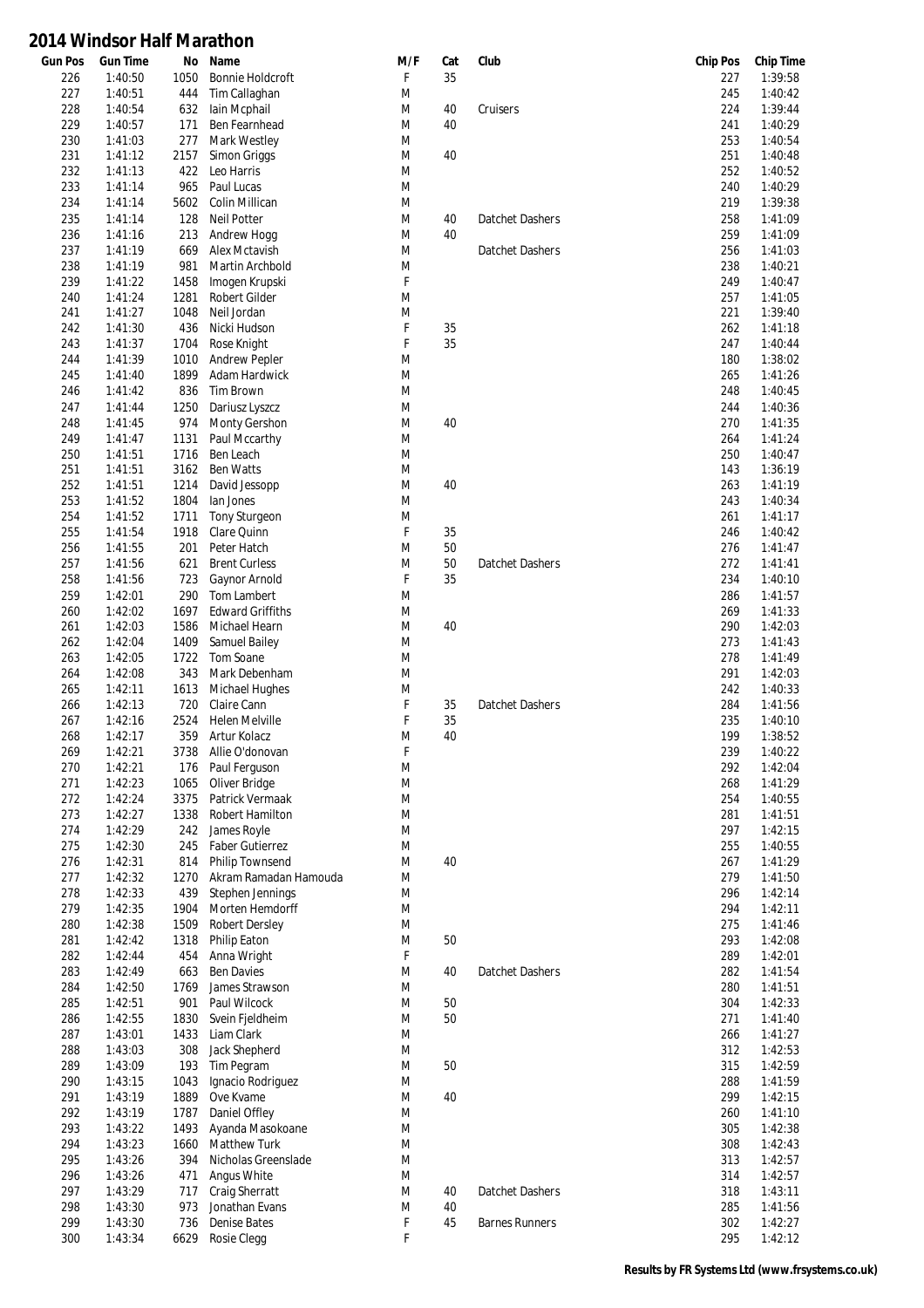| Gun Pos | <b>Gun Time</b> | No   | Name                    | M/F    | Cat | Club                           | <b>Chip Pos</b> | <b>Chip Time</b> |
|---------|-----------------|------|-------------------------|--------|-----|--------------------------------|-----------------|------------------|
| 301     | 1:43:37         | 470  | <b>Ben Jones</b>        | M      |     |                                | 317             | 1:43:09          |
| 302     | 1:43:40         | 190  | <b>Stewart Pendle</b>   | M      | 50  |                                | 325             | 1:43:30          |
| 303     | 1:43:42         | 2914 | <b>Tamer Abdelhamid</b> | M      |     |                                | 327             | 1:43:31          |
| 304     | 1:43:43         | 1496 | Paul Lewis              | M      |     |                                | 316             | 1:43:04          |
| 305     | 1:43:44         | 4077 | Catherine O'connor      | F      |     |                                | 300             | 1:42:20          |
| 306     | 1:43:47         | 6070 | Andrew Seymour          | M      |     |                                | 310             | 1:42:44          |
| 307     | 1:43:47         | 1356 | David De Klerk          | M      |     |                                | 306             | 1:42:39          |
| 308     | 1:43:48         | 184  | Eric Van Laer           | M      | 40  |                                | 343             | 1:43:45          |
| 309     | 1:43:49         | 1792 | James Plaistowe         | M      |     |                                | 274             | 1:41:44          |
| 310     | 1:43:51         | 1040 | Jonathan Mcgraw         | M      |     |                                | 311             | 1:42:49          |
| 311     | 1:43:53         | 883  | Peter Gosling           | M      |     |                                | 283             | 1:41:55          |
| 312     | 1:43:53         | 346  | <b>Richard Appleby</b>  | M      |     |                                | 277             | 1:41:48          |
| 313     | 1:43:56         | 1701 | Laurie Macmillan        | M      | 40  |                                | 340             | 1:43:42          |
| 314     | 1:43:58         | 1817 | <b>Stuart Woolmer</b>   | M      |     |                                | 320             | 1:43:14          |
| 315     | 1:43:58         | 2588 | Rebecca Harris          | F      |     |                                | 303             | 1:42:31          |
| 316     | 1:43:59         | 379  | Daniel Kaczmar          | M      |     |                                | 347             | 1:43:47          |
| 317     | 1:44:00         | 1729 | Michael Loan            | M      |     |                                | 331             | 1:43:36          |
| 318     | 1:44:02         | 366  | <b>Gareth Turner</b>    | M      |     |                                | 352             | 1:43:54          |
| 319     |                 |      | Ross Jardine            | M      |     |                                | 321             | 1:43:19          |
|         | 1:44:06         | 1306 |                         |        |     |                                |                 |                  |
| 320     | 1:44:08         | 1348 | Charlotte Di Cello      | F<br>F | 35  |                                | 346             | 1:43:47          |
| 321     | 1:44:11         | 1101 | Claire Powley           |        |     |                                | 329             | 1:43:33          |
| 322     | 1:44:11         | 1171 | Nic Brancaccio          | M      | 40  | <b>Box Bell Fit</b>            | 330             | 1:43:33          |
| 323     | 1:44:13         | 1182 | Rui Santos              | M      | 40  |                                | 287             | 1:41:58          |
| 324     | 1:44:14         | 1084 | <b>Avril Challoner</b>  | F      |     |                                | 301             | 1:42:25          |
| 325     | 1:44:14         | 3901 | Mark Ireland            | M      |     |                                | 298             | 1:42:15          |
| 326     | 1:44:19         | 718  | Andrew Smith            | M      | 40  | Southville RC                  | 354             | 1:43:56          |
| 327     | 1:44:20         | 1813 | Sarah Evershed          | F      |     |                                | 307             | 1:42:39          |
| 328     | 1:44:22         | 953  | Paul Turner             | M      | 50  |                                | 322             | 1:43:22          |
| 329     | 1:44:23         | 1682 | George Sibley           | M      | 50  |                                | 336             | 1:43:41          |
| 330     | 1:44:26         | 893  | Mark Mannering-Smith    | M      | 40  |                                | 338             | 1:43:41          |
| 331     | 1:44:27         | 707  | Paul Endley             | M      | 40  | Newbury AC                     | 350             | 1:43:52          |
| 332     | 1:44:27         | 1285 | Martin Grayson          | M      |     |                                | 326             | 1:43:31          |
| 333     | 1:44:30         | 1415 | Anthony Threlfall       | M      | 40  |                                | 332             | 1:43:36          |
| 334     | 1:44:31         | 1137 | <b>Matthew Moffatt</b>  | M      |     |                                | 328             | 1:43:32          |
| 335     | 1:44:35         | 4478 | Christopher Walker      | M      |     |                                | 363             | 1:44:16          |
| 336     | 1:44:38         | 964  | Masazumi Tada           | M      | 50  |                                | 368             | 1:44:20          |
| 337     | 1:44:42         | 1036 | Anna-Marie Mcgraw       | F      |     |                                | 335             | 1:43:40          |
| 338     | 1:44:47         | 1038 | Rebecca Wenham          | F      | 35  |                                | 377             | 1:44:31          |
| 339     | 1:44:48         | 1869 | lain Eyres              | M      | 40  |                                | 319             | 1:43:12          |
| 340     | 1:44:49         | 651  | Martha Mckenzie-Minifie | F      | 35  | Serpentine                     | 360             | 1:44:02          |
| 341     | 1:44:51         | 1360 | <b>Guy Wigmore</b>      | M      | 50  |                                | 374             | 1:44:27          |
| 342     | 1:44:54         | 762  | Joe Southwart           | M      |     |                                | 353             | 1:43:55          |
| 343     | 1:44:55         | 118  | Miles Cudmore           | M      | 40  | <b>Windle Valley Runners</b>   | 344             | 1:43:46          |
| 344     | 1:44:56         | 1789 | Rob Fenn                | M      |     |                                | 364             | 1:44:18          |
|         | 1:44:58         |      |                         | M      |     |                                |                 | 1:43:47          |
| 345     |                 |      | 1642 Lawrence Bolton    |        |     |                                | 348             |                  |
| 346     | 1:45:00         | 6433 | <b>Tanya Phillips</b>   | F      | 35  |                                | 80              | 1:32:44          |
| 347     | 1:45:01         | 1003 | <b>Geraint Davies</b>   | M      |     |                                | 362             | 1:44:09          |
| 348     | 1:45:02         | 5069 | Gareth John             | M      | 40  |                                | 358             | 1:44:01          |
| 349     | 1:45:04         | 781  | Jose Fraga              | M      | 40  |                                | 379             | 1:44:38          |
| 350     | 1:45:04         | 1699 | Nicholas Fiducia        | M      |     |                                | 367             | 1:44:20          |
| 351     | 1:45:04         | 368  | James Mensa-Annan       | M      |     |                                | 390             | 1:44:56          |
| 352     | 1:45:05         | 722  | Patrick Butler          | M      | 40  | Purple Patch Running           | 361             | 1:44:06          |
| 353     | 1:45:06         | 1802 | Margaret Hamilton       | F      |     |                                | 365             | 1:44:18          |
| 354     | 1:45:07         | 4148 | <b>Edward Harper</b>    | M      |     |                                | 309             | 1:42:44          |
| 355     | 1:45:10         | 629  | Wendy Cudmore           | F      | 45  | <b>Windle Valley Runners</b>   | 359             | 1:44:02          |
| 356     | 1:45:10         | 5646 | Anna Alaimo             | F      |     |                                | 81              | 1:32:54          |
| 357     | 1:45:12         | 4753 | Kodie Thompson          | M      |     |                                | 378             | 1:44:37          |
| 358     | 1:45:16         | 783  | Paul Collyer            | M      | 40  |                                | 371             | 1:44:23          |
| 359     | 1:45:17         | 1603 | Clare Fraser            | F      | 35  |                                | 389             | 1:44:54          |
| 360     | 1:45:17         | 5663 | Nuno Menezes            | M      |     |                                | 392             | 1:45:01          |
| 361     | 1:45:18         | 112  | lan Rodgers             | M      | 40  | Bishops Stortford Running Club | 395             | 1:45:06          |
| 362     | 1:45:18         | 1201 | Jose Gonzalez           | M      |     |                                | 356             | 1:43:59          |
| 363     | 1:45:18         | 1317 | <b>Tony Wicking</b>     | M      | 40  |                                | 370             | 1:44:22          |
| 364     | 1:45:19         | 1217 | Martin Carby            | M      | 40  |                                | 382             | 1:44:39          |
| 365     | 1:45:19         | 1363 | David Yuill             | M      | 40  |                                | 381             | 1:44:39          |
| 366     | 1:45:21         | 5119 | Matthew Harrison        | M      |     |                                | 369             | 1:44:21          |
| 367     | 1:45:21         |      | <b>Trevor Bailey</b>    | M      | 40  |                                | 334             | 1:43:39          |
|         |                 | 1187 |                         |        |     |                                |                 |                  |
| 368     | 1:45:23         | 1798 | <b>Bob Empson</b>       | M      | 50  |                                | 373             | 1:44:25          |
| 369     | 1:45:23         | 251  | Nick Ritter             | M      |     |                                | 375             | 1:44:29          |
| 370     | 1:45:24         | 1186 | <b>Vicky Bruce</b>      | F      | 35  |                                | 337             | 1:43:41          |
| 371     | 1:45:25         | 1207 | <b>Tim Briant</b>       | M      | 40  |                                | 341             | 1:43:43          |
| 372     | 1:45:26         | 613  | Malcolm Smith           | M      | 40  | Runneymede runners             | 380             | 1:44:39          |
| 373     | 1:45:30         | 1827 | Adrian Bergman          | M      |     |                                | 384             | 1:44:44          |
| 374     | 1:45:30         | 609  | William Watson          | M      | 40  | <b>Stamford Striders</b>       | 385             | 1:44:44          |
| 375     | 1:45:31         | 1411 | Andy Reid               | M      |     |                                | 388             | 1:44:49          |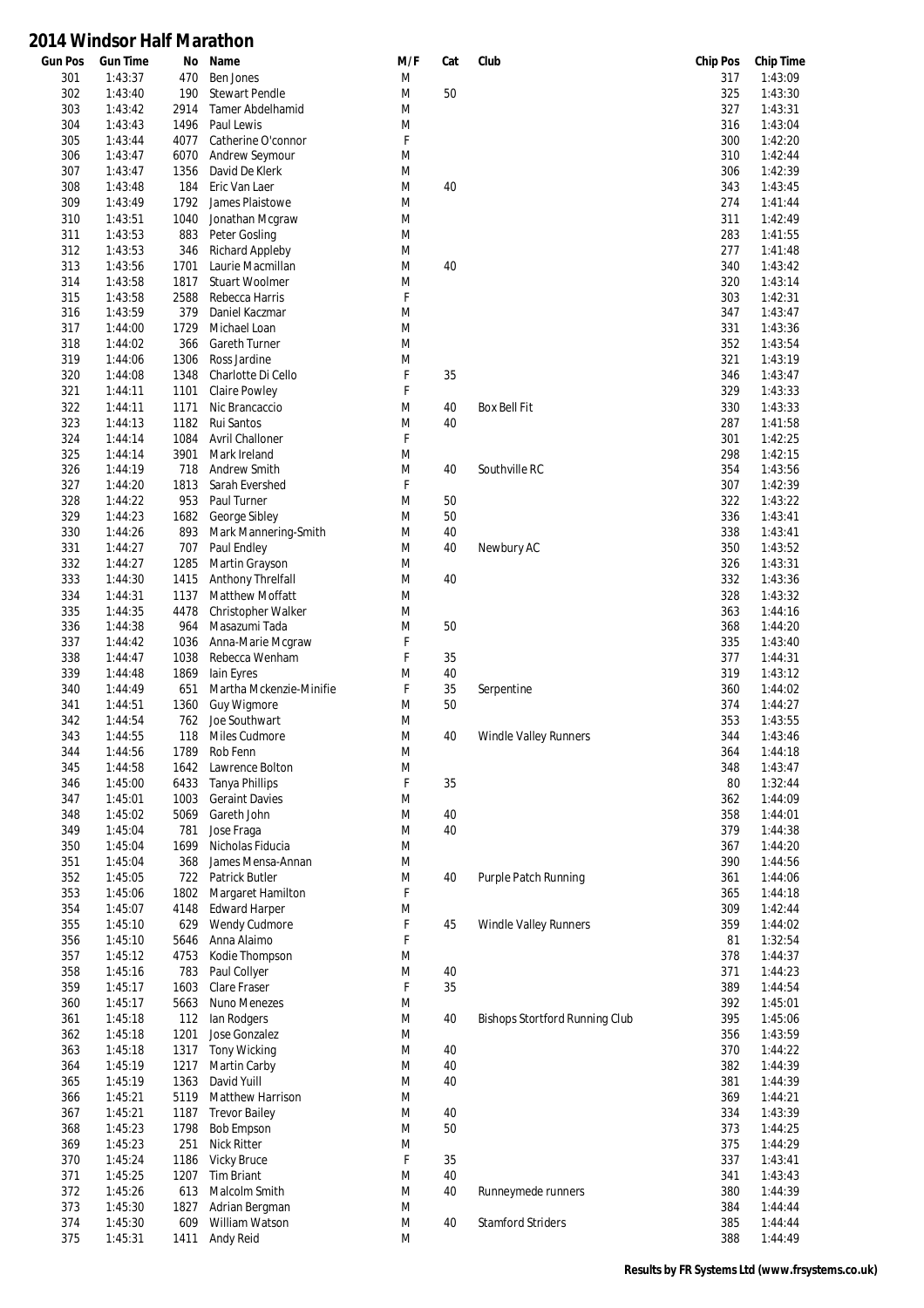| Gun Pos    | <b>Gun Time</b> | No   | Name                       | M/F | Cat | Club                     | <b>Chip Pos</b> | <b>Chip Time</b> |
|------------|-----------------|------|----------------------------|-----|-----|--------------------------|-----------------|------------------|
| 376        | 1:45:32         | 3320 | Nicholas Chevis            | M   |     |                          | 323             | 1:43:25          |
| 377        | 1:45:36         | 635  | lan Spencer                | M   | 70  | Datchet Dashers          | 404             | 1:45:19          |
| 378        | 1:45:36         | 1784 | Svend Kjaer                | M   | 40  |                          | 387             | 1:44:48          |
| 379        | 1:45:39         | 1656 | Mark Mayfield              | M   | 40  |                          | 351             | 1:43:53          |
| 380        | 1:45:41         | 2221 | Christopher Po-Ba          | M   | 40  |                          | 383             | 1:44:41          |
| 381        | 1:45:47         | 421  | Dan Widdowson              | M   |     |                          | 421             | 1:45:44          |
| 382        | 1:45:50         | 1625 | Larry Finch                | M   | 50  |                          | 391             | 1:44:58          |
| 383        | 1:45:51         | 772  | <b>Andrew Morris</b>       | M   | 50  |                          | 393             | 1:45:02          |
| 384        | 1:45:52         | 6931 | Sharon Forty               | F   | 35  |                          | 357             | 1:44:00          |
| 385        | 1:45:52         | 1007 | <b>Tim Paul</b>            | M   |     |                          | 366             | 1:44:19          |
| 386        | 1:45:54         | 654  | <b>Romb Dempers</b>        | F   | 35  | <b>Hart Road Runners</b> | 399             | 1:45:12          |
| 387        | 1:45:55         | 1794 | Paul Cooper                | M   | 40  |                          | 397             | 1:45:11          |
| 388        | 1:45:55         | 796  | Jonathan Small             | M   | 40  |                          | 408             | 1:45:22          |
| 389        | 1:45:57         | 1506 | Simon Poulter              | M   |     |                          | 394             | 1:45:02          |
| 390        | 1:45:57         | 1519 | Juan Rodriguez             | M   |     |                          | 431             | 1:45:57          |
| 391        | 1:45:58         | 1097 | Keith Janes                | M   |     |                          | 401             | 1:45:14          |
| 392        | 1:45:58         | 818  | Peter Mabey                | M   | 50  |                          | 416             | 1:45:36          |
| 393        | 1:45:59         | 4061 | Leo Docherty               | M   |     |                          | 342             | 1:43:44          |
| 394        | 1:46:00         | 844  | Daniel Waterhouse          | M   | 40  |                          | 412             | 1:45:28          |
| 395        | 1:46:01         | 1580 | <b>Andrew Moore</b>        | M   |     |                          | 413             | 1:45:29          |
| 396        | 1:46:01         | 238  | Anna Kvas                  | F   | 35  |                          | 426             | 1:45:45          |
| 397        | 1:46:02         | 1634 | Chad Bedard                | M   |     |                          | 386             | 1:44:45          |
| 398        | 1:46:07         | 1381 | James Hardie               | M   |     |                          | 324             | 1:43:28          |
| 399        | 1:46:07         | 677  | Leigh Brimicombe           | M   |     | London Frontrunners      | 406             | 1:45:19          |
| 400        | 1:46:09         | 240  | Simon Macey                | M   |     |                          | 398             | 1:45:11          |
| 401        | 1:46:09         | 906  | Mark Nooney                | M   |     |                          | 372             | 1:44:24          |
| 402        | 1:46:09         | 327  | Mark Agnew                 | M   |     |                          | 419             | 1:45:41          |
| 403        | 1:46:14         | 1384 | David Leonard              | M   |     |                          | 333             | 1:43:38          |
| 404        | 1:46:18         | 3971 | Martyn Sylvester           | M   | 40  |                          | 345             | 1:43:47          |
| 405        | 1:46:22         | 1463 | Melanie Shaw               | F   |     |                          | 424             | 1:45:45          |
| 406        | 1:46:22         | 1252 | Claire Woodhouse           | F   |     |                          | 425             | 1:45:45          |
| 407        | 1:46:22         | 1160 | Colin Tunnicliffe          | M   |     |                          | 415             | 1:45:36          |
| 408        | 1:46:26         | 1015 | Mark Scoones               | M   | 50  |                          | 402             | 1:45:16          |
| 409        | 1:46:30         | 3792 | <b>Lyndsey Holmes</b>      | F   | 35  |                          | 376             | 1:44:29          |
| 410        | 1:46:33         | 1178 | Mikael Andersen            | M   |     |                          | 400             | 1:45:13          |
| 411        | 1:46:33         | 1627 | Paul Dommett               | M   |     |                          | 417             | 1:45:37          |
| 412        | 1:46:35         | 2509 | Jeff Lawrence              | M   | 40  |                          | 339             | 1:43:41          |
| 413        | 1:46:36         | 410  | <b>William Phelps</b>      | M   |     |                          | 446             | 1:46:26          |
| 414        | 1:46:37         | 841  | Alex Kipling               | M   |     |                          | 407             | 1:45:19          |
| 415        | 1:46:39         | 4657 | Athena Kugblenu            | F   |     |                          | 355             | 1:43:56          |
| 416        | 1:46:40         | 1147 | Germano Freitas            | M   | 40  |                          | 428             | 1:45:53          |
|            | 1:46:42         | 5866 | Dionne Patman              | F   |     |                          | 429             | 1:45:53          |
| 417<br>418 | 1:46:43         | 888  | <b>Brett Goslett</b>       | M   |     |                          | 442             | 1:46:17          |
| 419        |                 |      |                            | M   |     |                          |                 | 1:45:27          |
|            | 1:46:45         | 661  | Sayeed Islam               |     | 40  | Maidenhead AC            | 411             |                  |
| 420        | 1:46:46         |      | 1223 Robert Jarvis         | M   |     |                          | 422             | 1:45:45          |
| 421        | 1:46:50         | 462  | Rosa Pizzingrilli          | F   | 55  | Born 2 Run               | 454             | 1:46:46          |
| 422        | 1:46:52         | 1106 | Mark Pettit<br>John Carter | M   | 40  |                          | 434             | 1:46:09          |
| 423        | 1:46:52         | 1663 |                            | M   |     |                          | 440             | 1:46:17          |
| 424        | 1:46:54         | 262  | James Stephenson           | M   |     |                          | 456             | 1:46:49          |
| 425        | 1:46:54         | 1581 | Alan Mccormick             | M   |     |                          | 427             | 1:45:49          |
| 426        | 1:46:56         | 1494 | <b>Andrew Hayes</b>        | M   |     |                          | 423             | 1:45:45          |
| 427        | 1:46:57         | 6589 | Simon Mullooly             | M   |     |                          | 403             | 1:45:19          |
| 428        | 1:46:58         | 1835 | <b>Markus Riess</b>        | M   | 40  |                          | 433             | 1:46:02          |
| 429        | 1:47:01         | 1720 | Phillip Dyer               | M   | 40  |                          | 420             | 1:45:43          |
| 430        | 1:47:02         | 4564 | <b>Tony Cullen</b>         | M   |     |                          | 448             | 1:46:37          |
| 431        | 1:47:02         | 832  | David Mackie               | M   |     |                          | 410             | 1:45:23          |
| 432        | 1:47:04         | 1005 | Thomas Sorensen            | M   | 40  |                          | 437             | 1:46:14          |
| 433        | 1:47:05         | 1666 | Carl Van Heerden           | M   |     |                          | 405             | 1:45:19          |
| 434        | 1:47:05         | 4034 | Kevin Bennett              | M   |     |                          | 414             | 1:45:35          |
| 435        | 1:47:06         | 255  | Simon Walker               | M   |     |                          | 467             | 1:46:55          |
| 436        | 1:47:08         | 1074 | John Llewellyn Joseph      | M   |     |                          | 451             | 1:46:41          |
| 437        | 1:47:08         | 1737 | Jana Velebova              | F   |     |                          | 439             | 1:46:15          |
| 438        | 1:47:09         | 1487 | Roman Wrzosek              | M   |     |                          | 459             | 1:46:50          |
| 439        | 1:47:13         | 704  | Anna Slater                | F   | 35  | Cookham Running Club     | 432             | 1:46:00          |
| 440        | 1:47:13         | 1514 | Colin Wynne                | M   |     |                          | 453             | 1:46:45          |
| 441        | 1:47:17         | 624  | Jon Roper                  | M   | 50  | Tuff Fitty Tri Club      | 443             | 1:46:19          |
| 442        | 1:47:17         | 5862 | Jason Short                | M   | 40  |                          | 349             | 1:43:52          |
| 443        | 1:47:19         | 1561 | Ben Hubbard                | M   |     |                          | 477             | 1:47:06          |
| 444        | 1:47:28         | 607  | Claire Adams               | F   | 35  | <b>Didcot Runners</b>    | 482             | 1:47:12          |
| 445        | 1:47:29         | 209  | <b>Carel Muller</b>        | M   |     |                          | 478             | 1:47:06          |
| 446        | 1:47:30         | 1180 | Duncan Price               | M   | 40  |                          | 461             | 1:46:51          |
| 447        | 1:47:30         | 5283 | Hannah Walton              | F   | 35  |                          | 436             | 1:46:13          |
| 448        | 1:47:31         | 637  | Dan Gibson-Moore           | M   | 40  | London Fire Brigade      | 452             | 1:46:41          |
| 449        | 1:47:31         | 1082 | <b>Michael Curtis</b>      | M   | 40  |                          | 441             | 1:46:17          |
| 450        | 1:47:36         | 742  | Howard Goldsmith           | M   | 50  |                          | 435             | 1:46:12          |
|            |                 |      |                            |     |     |                          |                 |                  |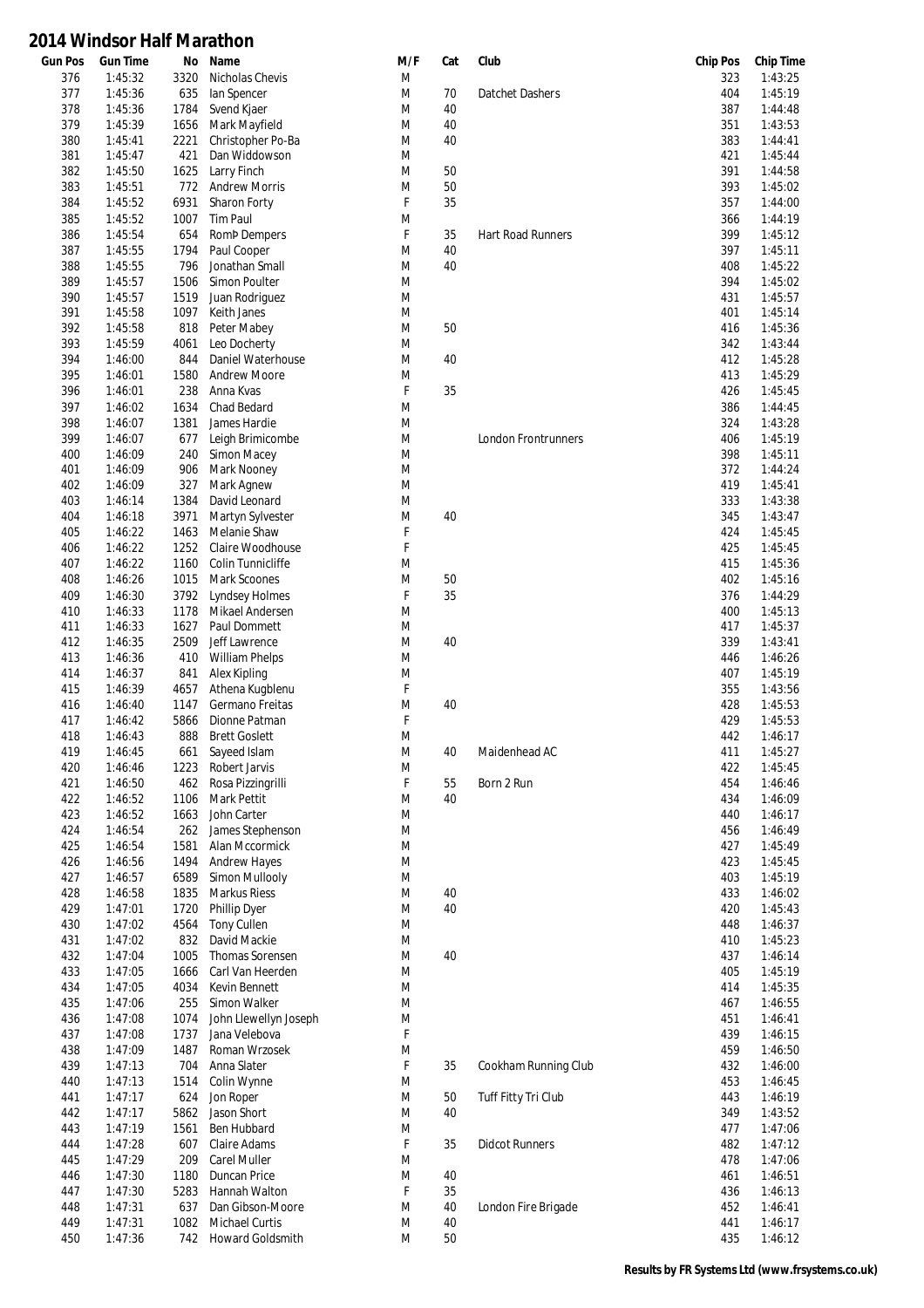| <b>Gun Pos</b> | <b>Gun Time</b>    | No           | Name                                  | M/F         | Cat | Club                       | <b>Chip Pos</b> | <b>Chip Time</b>   |
|----------------|--------------------|--------------|---------------------------------------|-------------|-----|----------------------------|-----------------|--------------------|
| 451            | 1:47:36            | 1042         | David Milnes                          | M           | 40  |                            | 447             | 1:46:29            |
| 452            | 1:47:39            | 4074         | <b>Neil Evans</b>                     | M           | 40  |                            | 460             | 1:46:50            |
| 453            | 1:47:40            | 1315         | Markus Erbrecht                       | M           |     |                            | 470             | 1:46:58            |
| 454            | 1:47:44            | 898          | <b>Tony Banks</b>                     | M           | 40  |                            | 457             | 1:46:49            |
| 455<br>456     | 1:47:44<br>1:47:46 | 1616         | Yusuke Sakanoshita<br>Amanda Flanagan | M<br>F      | 35  |                            | 474<br>475      | 1:47:05<br>1:47:05 |
| 457            | 1:47:47            | 1233<br>6571 | Sam Evans                             | M           |     |                            | 214             | 1:39:24            |
| 458            | 1:47:47            | 702          | Julie Rainbow                         | $\mathsf F$ | 45  | Reading Road Runners       | 481             | 1:47:10            |
| 459            | 1:47:48            | 1705         | Patrick Knight                        | M           |     |                            | 445             | 1:46:26            |
| 460            | 1:47:49            | 1766         | Simon Smith                           | M           | 50  |                            | 462             | 1:46:51            |
| 461            | 1:47:50            | 924          | Mark Rowland                          | M           | 40  |                            | 504             | 1:47:50            |
| 462            | 1:47:57            | 1314         | Ross Bateman                          | M           |     |                            | 483             | 1:47:16            |
| 463            | 1:48:01            | 734          | <b>Andrew Crane</b>                   | M           | 40  |                            | 497             | 1:47:41            |
| 464            | 1:48:05            | 760          | Jonathan Hopkins                      | M           |     |                            | 486             | 1:47:24            |
| 465            | 1:48:07            | 1132         | Nick Watts                            | M           |     |                            | 471             | 1:47:00            |
| 466            | 1:48:12            | 1555         | Louise Ahrendsen                      | F           | 35  |                            | 498             | 1:47:42            |
| 467            | 1:48:15            | 1898         | <b>Richard Watts</b>                  | M           | 40  |                            | 484             | 1:47:19            |
| 468<br>469     | 1:48:17<br>1:48:18 | 687<br>1532  | Paul Milnes<br>Sian Williams          | M<br>F      | 40  | Reading Road Runners       | 494<br>491      | 1:47:40<br>1:47:36 |
| 470            | 1:48:18            | 1645         | Fiona Davidson                        | $\mathsf F$ |     |                            | 492             | 1:47:36            |
| 471            | 1:48:18            | 2587         | Gemma Jones                           | F           |     |                            | 463             | 1:46:51            |
| 472            | 1:48:19            | 1601         | <b>Ben Sutton</b>                     | M           |     |                            | 469             | 1:46:57            |
| 473            | 1:48:21            | 1594         | Robyn Lister                          | F           | 45  |                            | 444             | 1:46:19            |
| 474            | 1:48:21            | 799          | Phil Mellor                           | M           | 50  |                            | 488             | 1:47:28            |
| 475            | 1:48:30            | 1341         | Knud Jonsson                          | M           |     |                            | 508             | 1:47:56            |
| 476            | 1:48:30            | 2224         | Jason Burrows                         | M           | 40  |                            | 464             | 1:46:51            |
| 477            | 1:48:36            | 1860         | Craig Rousell                         | M           | 40  |                            | 480             | 1:47:09            |
| 478            | 1:48:37            | 1434         | James Southon                         | M           |     |                            | 493             | 1:47:40            |
| 479            | 1:48:38            | 922          | Jeff Lush                             | M           | 40  |                            | 489             | 1:47:35            |
| 480            | 1:48:38            | 786          | Matthew Levett                        | M           |     |                            | 526             | 1:48:16            |
| 481            | 1:48:39            | 739          | Jonathan Edwards                      | M           | 40  |                            | 545             | 1:48:39            |
| 482<br>483     | 1:48:43<br>1:48:45 | 1115<br>1471 | Andy Bouch<br><b>Simon Vickers</b>    | M<br>M      | 50  |                            | 473<br>450      | 1:47:04<br>1:46:41 |
| 484            | 1:48:46            | 1932         | Arvind Govindarajulu                  | M           |     | London City Athletics Club | 502             | 1:47:48            |
| 485            | 1:48:46            | 1637         | Florence Kirk                         | F           |     |                            | 487             | 1:47:25            |
| 486            | 1:48:48            | 1507         | Emma Ashley                           | $\mathsf F$ |     |                            | 500             | 1:47:47            |
| 487            | 1:48:49            | 2741         | <b>Steve Burke</b>                    | M           |     |                            | 449             | 1:46:40            |
| 488            | 1:48:49            | 364          | Alexandre Humeau                      | M           |     |                            | 548             | 1:48:43            |
| 489            | 1:48:55            | 1680         | James Knight                          | M           | 40  |                            | 513             | 1:48:02            |
| 490            | 1:48:59            | 865          | Anthony Skrzypecki                    | M           | 50  |                            | 472             | 1:47:04            |
| 491            | 1:49:01            | 1657         | John Kirk                             | M           | 50  |                            | 495             | 1:47:41            |
| 492            | 1:49:02            | 1608         | Stuart Kerr                           | M           |     |                            | 538             | 1:48:33            |
| 493            | 1:49:05            |              | 1822 Loic Zirn                        | M           |     |                            | 540             | 1:48:34            |
| 494<br>495     | 1:49:06            | 1852<br>1808 | <b>Richard Burn</b><br>Mike Butcher   | M<br>M      |     |                            | 527<br>541      | 1:48:18<br>1:48:35 |
| 496            | 1:49:07<br>1:49:12 | 694          | Michael Holden                        | M           | 60  | Comet Triathlon Club       | 520             | 1:48:08            |
| 497            | 1:49:13            | 1088         | Tim Allison                           | M           | 40  |                            | 543             | 1:48:37            |
| 498            | 1:49:13            | 1790         | Andrew Fenn                           | M           |     |                            | 542             | 1:48:35            |
| 499            | 1:49:14            | 1166         | <b>Ashley Clark</b>                   | M           | 40  |                            | 466             | 1:46:55            |
| 500            | 1:49:15            | 1098         | Sebastian Burley                      | M           |     |                            | 537             | 1:48:31            |
| 501            | 1:49:16            | 985          | Matthew Neylan                        | M           | 40  |                            | 531             | 1:48:25            |
| 502            | 1:49:17            | 1183         | Jacky Wilkes                          | $\mathsf F$ | 35  |                            | 517             | 1:48:06            |
| 503            | 1:49:19            | 381          | Douglas Reed                          | M           |     |                            | 559             | 1:48:59            |
| 504            | 1:49:19            | 2513         | lan Cornelius                         | M           | 40  |                            | 534             | 1:48:28            |
| 505            | 1:49:19            | 1851         | Alexander Emodi                       | M           |     |                            | 515             | 1:48:04            |
| 506<br>507     | 1:49:20<br>1:49:21 | 3174<br>1538 | lan Shumake<br>Phil Daniel            | M<br>M      |     |                            | 476<br>485      | 1:47:05<br>1:47:24 |
| 508            | 1:49:22            | 872          | Cathal Gallagher                      | M           |     |                            | 564             | 1:49:01            |
| 509            | 1:49:22            | 2636         | Andy Wilson                           | M           |     |                            | 514             | 1:48:04            |
| 510            | 1:49:22            | 1194         | Duncan Bulgin                         | M           | 40  |                            | 521             | 1:48:08            |
| 511            | 1:49:23            | 355          | Marco Saio                            | M           |     |                            | 529             | 1:48:18            |
| 512            | 1:49:23            | 1359         | Owen Lloyd                            | M           |     |                            | 547             | 1:48:43            |
| 513            | 1:49:25            | 977          | Michael Hetherington                  | M           |     |                            | 589             | 1:49:25            |
| 514            | 1:49:25            | 2993         | Peter Houghton                        | M           | 40  |                            | 535             | 1:48:28            |
| 515            | 1:49:25            | 1873         | Torben Hansen                         | M           | 50  |                            | 505             | 1:47:50            |
| 516            | 1:49:26            | 1606         | Lea Michaels                          | F           |     |                            | 512             | 1:47:59            |
| 517            | 1:49:26            | 1868         | Poppy Spencer                         | F           |     |                            | 519             | 1:48:08            |
| 518<br>519     | 1:49:27<br>1:49:28 | 3107<br>2172 | Heidi Marks<br><b>Richard Ellis</b>   | F<br>M      |     |                            | 458<br>507      | 1:46:50<br>1:47:52 |
| 520            | 1:49:28            | 671          | <b>Stephen Richards</b>               | M           | 40  | Clapham Runners            | 551             | 1:48:49            |
| 521            | 1:49:31            | 1017         | David Paton                           | M           |     |                            | 510             | 1:47:57            |
| 522            | 1:49:33            | 1362         | <b>Bruce Crowther</b>                 | M           | 40  |                            | 539             | 1:48:34            |
| 523            | 1:49:37            | 2214         | <b>Andrew Tomlinson</b>               | M           | 40  |                            | 516             | 1:48:05            |
| 524            | 1:49:38            | 409          | Thomas Green                          | M           |     |                            | 571             | 1:49:11            |
| 525            | 1:49:40            | 6763         | Mark Wilkinson                        | M           |     |                            | 587             | 1:49:23            |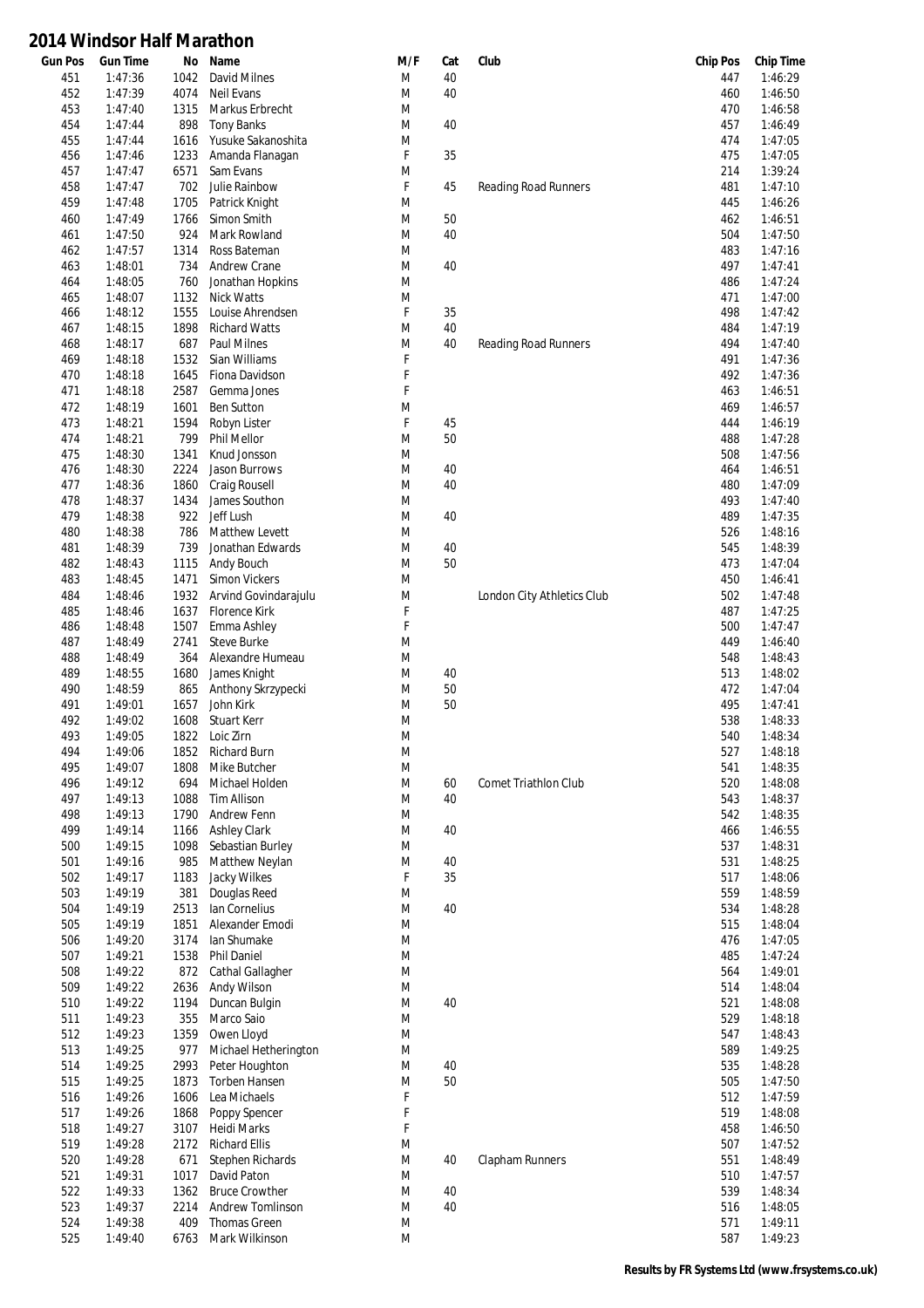| <b>Gun Pos</b> | <b>Gun Time</b> | No   | Name                    | M/F    | Cat | Club                                 | <b>Chip Pos</b> | <b>Chip Time</b> |
|----------------|-----------------|------|-------------------------|--------|-----|--------------------------------------|-----------------|------------------|
| 526            | 1:49:41         | 653  | Kevin Gardiner          | M      | 50  | Mornington Chasers                   | 555             | 1:48:55          |
| 527            | 1:49:43         | 1845 | <b>Bradley Mcbain</b>   | M      |     |                                      | 556             | 1:48:56          |
| 528            | 1:49:43         | 744  | Mike Hoolihan           | M      | 40  |                                      | 549             | 1:48:44          |
| 529            | 1:49:44         | 835  | Meg Parks               | F      |     |                                      | 569             | 1:49:09          |
| 530            | 1:49:51         | 1872 | Mark Evans              | M      | 40  |                                      | 574             | 1:49:15          |
| 531            | 1:49:51         | 946  | Humphrey Keenlyside     | M      | 50  |                                      | 532             | 1:48:27          |
| 532            | 1:49:53         | 2892 | Chris Cumming           | M      |     |                                      | 528             | 1:48:18          |
| 533            | 1:49:53         | 1278 | Spencer Woolley         | M      | 40  |                                      | 509             | 1:47:56          |
| 534            | 1:49:54         | 3809 | Chris Stanbrook         | M      |     |                                      | 438             | 1:46:14          |
| 535            | 1:49:54         | 1812 | <b>Rickie Woods</b>     | M      | 40  |                                      | 594             | 1:49:30          |
| 536            | 1:49:55         | 3100 | Dariusz Kwiatkowski     | M      |     |                                      | 503             | 1:47:49          |
| 537            | 1:49:55         | 634  | Michael Barber          | M      |     | Ranelagh Harriers                    | 533             | 1:48:28          |
| 538            | 1:49:55         | 824  | Jai Shukla              | M      |     |                                      | 544             | 1:48:37          |
| 539            | 1:49:57         | 749  | <b>Richard Wilson</b>   | M      | 50  |                                      | 522             | 1:48:09          |
| 540            | 1:49:57         | 1923 | lan Kirby               | M      |     |                                      | 601             | 1:49:36          |
| 541            | 1:50:00         | 4188 | Federico Schiaffino     | M      |     |                                      | 523             | 1:48:09          |
| 542            | 1:50:00         | 4624 | Jack Waters             | M      |     |                                      | 430             | 1:45:53          |
| 543            | 1:50:01         | 1255 | <b>Matthew Mcneil</b>   | M      |     |                                      | 558             | 1:48:59          |
| 544            | 1:50:03         | 1474 | Mark Moss               | M      | 40  |                                      | 605             | 1:49:42          |
| 545            | 1:50:04         | 3115 | <b>Matthew Garner</b>   | M      |     |                                      | 479             | 1:47:06          |
| 546            | 1:50:04         | 2810 | Chris East              | M      | 50  |                                      | 525             | 1:48:16          |
|                |                 |      |                         |        |     |                                      |                 |                  |
| 547            | 1:50:06         | 1146 | Simon Lister            | M      |     |                                      | 596             | 1:49:31          |
| 548            | 1:50:07         | 5960 | Justin Gilmore          | M      |     |                                      | 606             | 1:49:43          |
| 549            | 1:50:13         | 788  | Graham Johnson          | M      |     |                                      | 575             | 1:49:18          |
| 550            | 1:50:14         | 657  | Sarah Walker            | F      | 35  | Cookham Running Club                 | 561             | 1:49:00          |
| 551            | 1:50:14         | 2104 | Katie Evered            | F      |     | <b>Runnymede Runners</b>             | 524             | 1:48:12          |
| 552            | 1:50:16         | 645  | Christopher Hunt        | M      | 50  | Datchet Dashers                      | 577             | 1:49:20          |
| 553            | 1:50:17         | 369  | Emma Davis              | F      |     |                                      | 635             | 1:50:10          |
| 554            | 1:50:21         | 5870 | Matt Taylor-Ward        | M      | 40  |                                      | 455             | 1:46:48          |
| 555            | 1:50:26         | 370  | Razzak Mirjan           | M      |     |                                      | 621             | 1:49:55          |
| 556            | 1:50:26         | 726  | Michael Welford         | M      |     | Victor Park Harriers & Tower Hamlets | 562             | 1:49:00          |
| 557            | 1:50:26         | 3596 | Stephen Cleare          | M      |     |                                      | 468             | 1:46:57          |
| 558            | 1:50:27         | 696  | Emma Langdon            | F      |     | Wootton Bassett Hounds RC            | 546             | 1:48:41          |
| 559            | 1:50:27         | 3205 | Richard Wood            | M      | 40  |                                      | 552             | 1:48:51          |
| 560            | 1:50:31         | 2369 | Will Stileman           | M      | 50  |                                      | 518             | 1:48:07          |
| 561            | 1:50:33         | 5265 | Chris Vaughan           | M      |     |                                      | 586             | 1:49:23          |
| 562            | 1:50:33         | 1725 | <b>Tom Squires</b>      | M      |     |                                      | 570             | 1:49:10          |
| 563            | 1:50:34         | 22   | Kevin Buchanan          | M      |     |                                      | 638             | 1:50:17          |
| 564            | 1:50:36         | 948  | <b>Michael Chandler</b> | M      | 40  |                                      | 563             | 1:49:01          |
| 565            | 1:50:37         | 1653 | Janek Formella          | M      |     |                                      | 585             | 1:49:23          |
| 566            | 1:50:38         | 1669 | William Theobalds       | M      |     |                                      | 573             | 1:49:14          |
| 567            | 1:50:40         | 435  | Zahid Syed              | M      |     |                                      | 646             | 1:50:28          |
| 568            | 1:50:41         | 1406 | Gaelle Robin            | M      |     |                                      | 578             | 1:49:21          |
| 569            | 1:50:41         |      | 3536 Gareth Clarke      | M      |     |                                      | 557             | 1:48:57          |
| 570            | 1:50:42         | 218  | Freddie Piper           | M      |     |                                      | 652             | 1:50:36          |
| 571            | 1:50:43         | 1741 | Kath Taylor             | F      | 35  |                                      | 583             | 1:49:22          |
| 572            | 1:50:47         | 1089 | Giles Scoble            | M      | 40  |                                      | 616             | 1:49:52          |
| 573            | 1:50:47         |      | Jonathan Slater         |        | 40  |                                      |                 | 1:50:00          |
|                |                 | 1145 |                         | M<br>F |     |                                      | 626             |                  |
| 574            | 1:50:50         | 2634 | Selina Bailey           |        |     |                                      | 576             | 1:49:18          |
| 575            | 1:50:52         | 1319 | David Helsby            | M      | 40  |                                      | 590             | 1:49:25          |
| 576            | 1:50:53         | 2443 | Matthieu Porte          | M      | 40  |                                      | 550             | 1:48:45          |
| 577            | 1:50:53         | 885  | Julia Van Tuyll         | F      | 35  |                                      | 631             | 1:50:05          |
| 578            | 1:50:55         | 2007 | John Mcculloch          | M      | 50  | Datchet Dashers                      | 634             | 1:50:09          |
| 579            | 1:50:56         | 3019 | Simon Allen             | M      |     |                                      | 622             | 1:49:56          |
| 580            | 1:50:57         | 1879 | <b>Helen Merry</b>      | F      |     |                                      | 647             | 1:50:29          |
| 581            | 1:51:00         | 1200 | Antonio Persechino      | M      |     |                                      | 614             | 1:49:49          |
| 582            | 1:51:00         | 1204 | Paul Harris             | M      | 40  |                                      | 615             | 1:49:50          |
| 583            | 1:51:03         | 620  | Alison Jessopp          | F      | 35  | Datchet Dashers                      | 598             | 1:49:34          |
| 584            | 1:51:05         | 823  | Harry Gunner            | M      |     |                                      | 620             | 1:49:55          |
| 585            | 1:51:06         | 1177 | Mary Downham            | F      | 45  |                                      | 643             | 1:50:23          |
| 586            | 1:51:06         | 2712 | <b>Anthony Fisher</b>   | M      |     |                                      | 593             | 1:49:28          |
| 587            | 1:51:06         | 427  | Ben Compton             | M      |     |                                      | 490             | 1:47:36          |
| 588            | 1:51:10         | 812  | Mark Healy              | M      | 40  |                                      | 565             | 1:49:01          |
| 589            | 1:51:11         | 904  | Gavin Long              | M      |     |                                      | 609             | 1:49:46          |
| 590            | 1:51:12         | 1765 | Clemente Iraci Borgia   | M      |     |                                      | 581             | 1:49:21          |
| 591            | 1:51:13         | 817  | David Skipper           | M      | 50  |                                      | 624             | 1:49:59          |
| 592            | 1:51:15         | 6958 | Stuart Coughlan         | M      |     |                                      | 409             | 1:45:22          |
| 593            | 1:51:16         | 1910 | <b>Stefan Martin</b>    | M      | 40  |                                      | 675             | 1:51:02          |
| 594            | 1:51:18         | 3866 | Alex Granica            | M      |     |                                      | 607             | 1:49:44          |
| 595            | 1:51:19         | 3483 |                         | F      |     |                                      | 612             | 1:49:48          |
|                |                 |      | <b>Emily Perrin</b>     |        |     |                                      |                 |                  |
| 596            | 1:51:23         | 1823 | Kamila Naglik           | F      |     |                                      | 662             | 1:50:46          |
| 597            | 1:51:25         | 1022 | <b>Nick Deans</b>       | M      | 50  |                                      | 613             | 1:49:48          |
| 598            | 1:51:25         | 910  | <b>Ben Anderson</b>     | M      | 50  |                                      | 629             | 1:50:02          |
| 599            | 1:51:27         | 4141 | Jamie Patterson         | M      |     |                                      | 530             | 1:48:24          |
| 600            | 1:51:27         |      | 3806 Alistair Pettefer  | M      |     |                                      | 603             | 1:49:40          |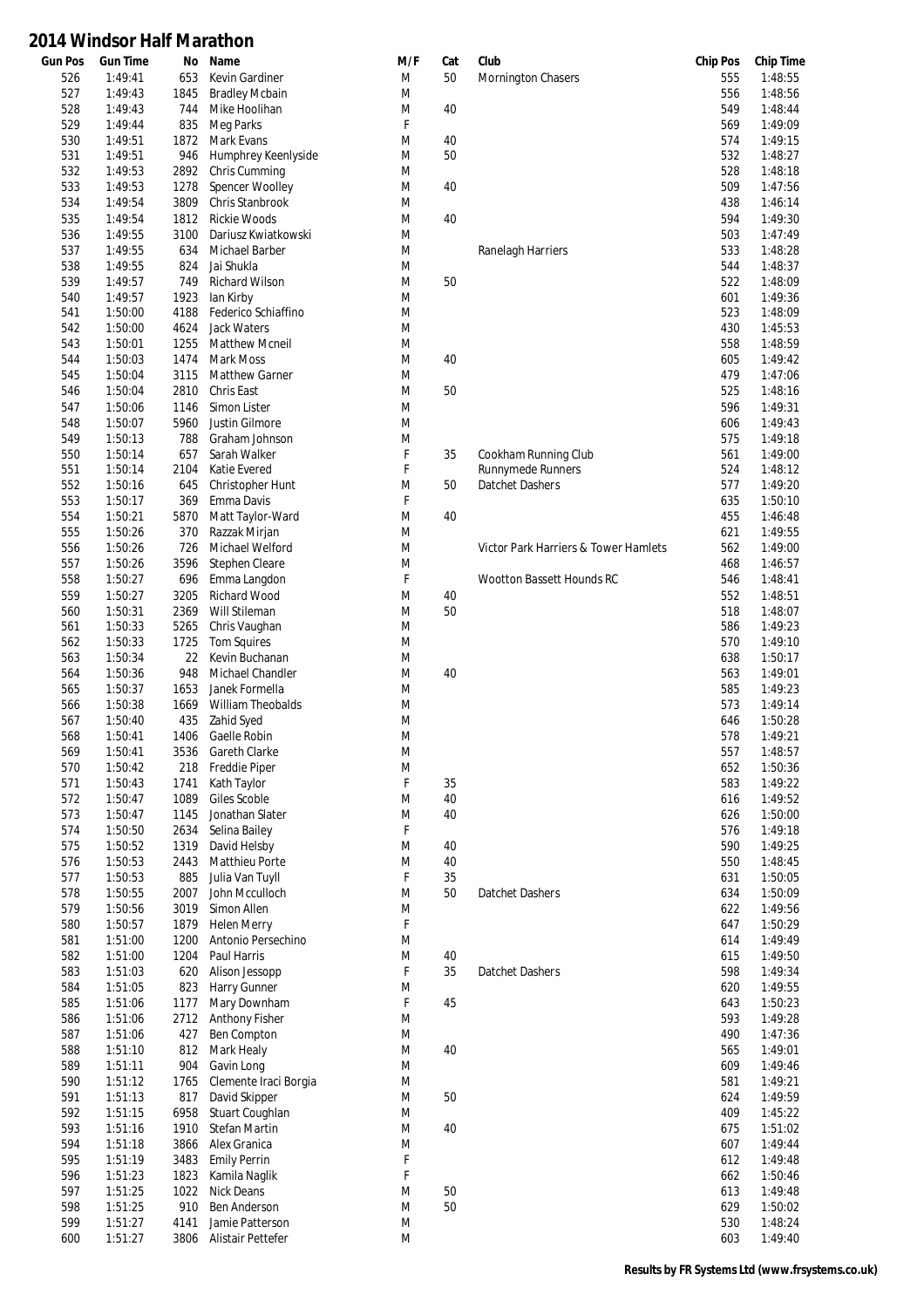| <b>Gun Pos</b> | <b>Gun Time</b>    | No           | Name                                  | M/F    | Cat      | Club                             | <b>Chip Pos</b> | <b>Chip Time</b>   |
|----------------|--------------------|--------------|---------------------------------------|--------|----------|----------------------------------|-----------------|--------------------|
| 601            | 1:51:28            | 1843         | Richard Holland                       | M      |          |                                  | 511             | 1:47:58            |
| 602            | 1:51:28            | 691          | Emanuela Castelnuovo                  | F      | 45       | <b>Fulham Running Club</b>       | 693             | 1:51:17            |
| 603            | 1:51:30            | 1779         | Oliver Nguyen                         | M      |          |                                  | 639             | 1:50:18            |
| 604            | 1:51:33            | 2468         | <b>Steve Clark</b>                    | M      |          |                                  | 632             | 1:50:06            |
| 605            | 1:51:34            | 860          | Gary Brooks                           | M      | 40       |                                  | 710             | 1:51:34            |
| 606            | 1:51:35            | 1770         | Sarah Tinsley                         | F      |          |                                  | 568             | 1:49:06            |
| 607            | 1:51:38            | 2477         | Michael Donnelly                      | M      |          |                                  | 628             | 1:50:02            |
| 608            | 1:51:38            | 1545         | Jason Ball                            | M      | 40       |                                  | 660             | 1:50:45            |
| 609            | 1:51:39            | 424          | Nick Hayman                           | M      |          |                                  | 714             | 1:51:39            |
| 610            | 1:51:40            | 1283         | Steven Jocelyn                        | M      | 40       |                                  | 671             | 1:50:57            |
| 611            | 1:51:42            | 2646<br>3757 | Rob Watson                            | M      | 40       |                                  | 627<br>597      | 1:50:02<br>1:49:33 |
| 612            | 1:51:43            |              | Mr Smith                              | M<br>F |          |                                  |                 |                    |
| 613            | 1:51:43            | 1497         | Sophie Batterton                      |        |          |                                  | 661             | 1:50:45            |
| 614            | 1:51:44            | 234          | <b>Bryce Duff</b>                     | M      |          |                                  | 695<br>567      | 1:51:18<br>1:49:06 |
| 615            | 1:51:44            | 1165         | Philip Thornton                       | M      |          |                                  |                 | 1:50:15            |
| 616            | 1:51:48            | 3810         | Mark Casey<br>Nicholas Allen          | M      | 40<br>40 |                                  | 637<br>655      | 1:50:38            |
| 617            | 1:51:51<br>1:51:51 | 1199<br>2041 | <b>Simon Clews</b>                    | M<br>M | 40       | <b>Windle Valley Runners</b>     | 665             | 1:50:49            |
| 618<br>619     | 1:51:54            | 1237         | Peter Williams                        | M      |          |                                  | 684             | 1:51:13            |
| 620            | 1:51:58            | 3290         | Adam Morghem                          | M      |          |                                  | 584             | 1:49:22            |
| 621            | 1:51:59            | 4083         | Gary Stone                            | M      |          |                                  | 396             | 1:45:06            |
| 622            | 1:52:00            | 2896         | James Scoltock                        | M      |          |                                  | 566             | 1:49:06            |
| 623            | 1:52:01            | 1814         | Helen Watson                          | F      | 35       |                                  | 717             | 1:51:44            |
| 624            | 1:52:01            | 1605         | Paul Tarttelin                        | M      | 40       |                                  | 664             | 1:50:48            |
| 625            | 1:52:02            | 1440         | Daniel Smythe                         | M      |          |                                  | 678             | 1:51:04            |
| 626            | 1:52:02            | 1706         | Dominiek De Cokere                    | M      | 40       |                                  | 699             | 1:51:22            |
| 627            | 1:52:02            | 6158         | <b>Trevor Dart</b>                    | M      | 50       |                                  | 572             | 1:49:12            |
| 628            | 1:52:03            | 1277         | Paul Conibere                         | M      |          |                                  | 656             | 1:50:39            |
| 629            | 1:52:03            | 627          | Jonathan Coutts                       | M      | 40       | <b>Chiltern Harriers</b>         | 642             | 1:50:22            |
| 630            | 1:52:05            | 3840         | <b>Kirsty Newton</b>                  | F      | 35       |                                  | 600             | 1:49:36            |
| 631            | 1:52:05            | 3839         | <b>Robert Newton</b>                  | M      | 40       |                                  | 599             | 1:49:36            |
| 632            | 1:52:07            | 4040         | Jackie Price                          | F      | 45       |                                  | 653             | 1:50:37            |
| 633            | 1:52:08            | 1926         | Steve James                           | M      | 40       |                                  | 711             | 1:51:34            |
| 634            | 1:52:10            | 4067         | <b>Steve Boddy</b>                    | M      | 40       |                                  | 663             | 1:50:47            |
| 635            | 1:52:10            | 633          | James Barber                          | M      | 50       | Ranelagh Harriers                | 725             | 1:51:52            |
| 636            | 1:52:11            | 672          | Daniel Foster                         | M      |          | <b>Stubbington Green Runners</b> | 719             | 1:51:47            |
| 637            | 1:52:12            | 141          | Paul Cordner                          | M      |          | Maidenhead AC                    | 732             | 1:52:01            |
| 638            | 1:52:13            | 1416         | Tim John                              | M      |          |                                  | 685             | 1:51:13            |
| 639            | 1:52:15            | 1840         | James Smith                           | M      |          |                                  | 644             | 1:50:24            |
| 640            | 1:52:17            | 5139         | Joseph Barney                         | M      |          |                                  | 633             | 1:50:06            |
| 641            | 1:52:19            | 188          | Andy Grint                            | M      | 40       |                                  | 640             | 1:50:19            |
| 642            | 1:52:20            | 197          | Stephen Davy                          | M      | 50       |                                  | 730             | 1:52:00            |
| 643            | 1:52:22            | 3882         | Mark Franks                           | M      |          |                                  | 669             | 1:50:56            |
| 644            | 1:52:25            |              | 1333 Sheel Talwar                     | M      | 40       |                                  | 692             | 1:51:16            |
| 645            | 1:52:28            |              | 864 Francois Caron                    | M      |          |                                  | 595             | 1:49:30            |
| 646            | 1:52:29            |              | 1292 Hamish Clark                     | M      |          |                                  | 686             | 1:51:13            |
| 647            | 1:52:30            | 6750         | Simon Kemp                            | M      | 40       |                                  | 713             | 1:51:37            |
| 648            | 1:52:30            | 1310         | Paul Toplis                           | M      | 50       |                                  | 674             | 1:51:01            |
| 649            | 1:52:30            | 3883         | Kierran Lakeland                      | M      |          |                                  | 553             | 1:48:53            |
| 650            | 1:52:30            | 2225         | Jonathan Scholefield                  | M      | 40       |                                  | 668             | 1:50:55            |
| 651            | 1:52:31            | 1386         | Daniel Hutt                           | M      |          |                                  | 688             | 1:51:15            |
| 652            | 1:52:31            | 3756         | Peter Goodchild                       | M      |          |                                  | 611             | 1:49:46            |
| 653            | 1:52:32            | 461          | Maria Antonietta Cesari               | F      | 45       | Born 2 Run                       | 760             | 1:52:27            |
| 654            | 1:52:32            | 459          | Alberto Mazzocchi                     | M      | 50       | Born 2 Run                       | 758             | 1:52:26            |
| 655            | 1:52:34            | 980          | Garry Young                           | M      | 50       |                                  | 741             | 1:52:13            |
| 656            | 1:52:36            | 1236         | Margarate Maton                       | F      | 35       |                                  | 694             | 1:51:18            |
| 657            | 1:52:36            | 3146         | George Dobson                         | M      |          |                                  | 619             | 1:49:55            |
| 658            | 1:52:37            | 892          | Gordon Dron                           | M      | 50       |                                  | 748             | 1:52:19            |
| 659            | 1:52:39            | 4543         | Paul Bland                            | M      | 40       |                                  | 689             | 1:51:15            |
| 660            | 1:52:40            | 1184         | Alan Wilkes                           | M      | 40       |                                  | 705             | 1:51:28            |
| 661            | 1:52:40            | 820          | Mark Holmes                           | M      | 40       |                                  | 707             | 1:51:30            |
| 662            | 1:52:40            | 1619         | Yannick Le Touze                      | M      | 40       |                                  | 679             | 1:51:05            |
| 663            | 1:52:41            | 626          | Danny Johns                           | M      | 40       | <b>Bracknell Forest Runners</b>  | 709             | 1:51:32            |
| 664            | 1:52:43            | 1691         | Benjamin Miller                       | M      |          |                                  | 729             | 1:51:58            |
| 665            | 1:52:43            | 1526         | Emma Townshend                        | F      |          |                                  | 706             | 1:51:30            |
| 666            | 1:52:43            | 4146         | Mark Lever                            | M      |          |                                  | 651             | 1:50:33            |
| 667            | 1:52:43            | 1504         | <b>Alex Dutton</b>                    | M      | 40       |                                  | 697             | 1:51:20            |
| 668            | 1:52:46            | 2237         | James Finnis                          | M      | 40       |                                  | 636             | 1:50:11            |
| 669            | 1:52:47            | 1051         | <b>Bradley Mead</b>                   | M      |          |                                  | 763             | 1:52:30            |
| 670            | 1:52:47            | 1563         | James Wrightson                       | M      |          |                                  | 769             | 1:52:40            |
| 671            | 1:52:48            | 791          | Harsh Jani                            | M      |          |                                  | 716             | 1:51:42            |
| 672            | 1:52:49            | 1925         | Cristina Cooper                       | F      | 35       | <b>Barking Road Runners</b>      | 744             | 1:52:14            |
| 673<br>674     | 1:52:49<br>1:52:51 | 1649<br>4302 | <b>Billy Slocombe</b><br>Emma Buckley | M<br>F |          | Datchet Dashers                  | 602<br>630      | 1:49:39<br>1:50:03 |
| 675            | 1:52:53            |              | Antonia Kershaw                       | F      |          |                                  | 720             | 1:51:47            |
|                |                    | 2644         |                                       |        |          |                                  |                 |                    |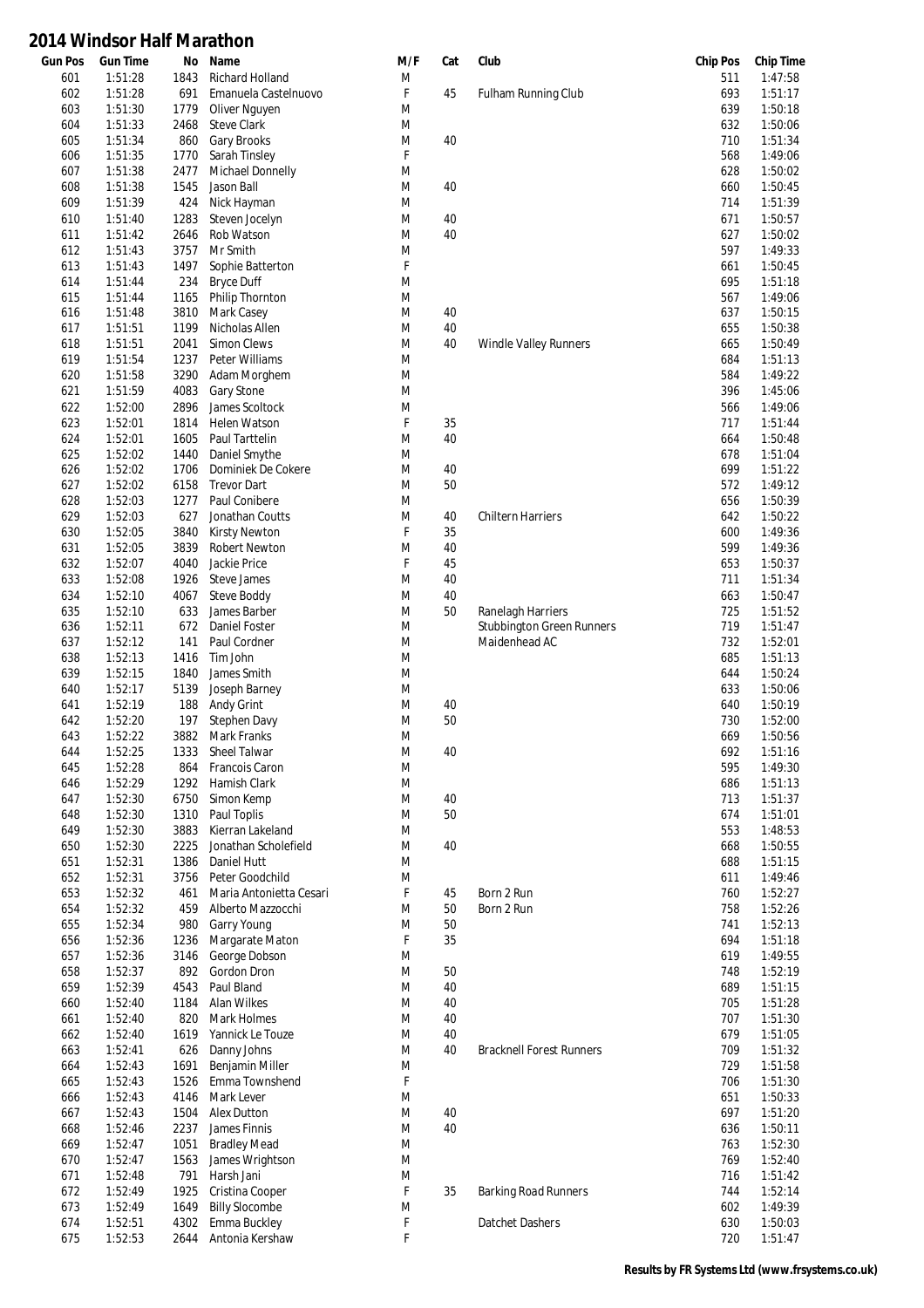| Gun Pos | <b>Gun Time</b> | No   | Name                    | M/F    | Cat      | Club                        | <b>Chip Pos</b> | <b>Chip Time</b> |
|---------|-----------------|------|-------------------------|--------|----------|-----------------------------|-----------------|------------------|
| 676     | 1:52:53         | 2865 | Yann Carrer             | M      |          |                             | 721             | 1:51:48          |
| 677     | 1:52:56         | 1001 | Murray Chamberlain      | M      |          |                             | 641             | 1:50:22          |
| 678     | 1:52:56         | 1372 | Cecil Buchanan          | M      | 40       |                             | 743             | 1:52:13          |
| 679     | 1:52:57         | 1503 | Nicky Williams          | F      |          |                             | 588             | 1:49:24          |
| 680     | 1:52:58         | 3455 | Tom Reimer              | M      |          |                             | 617             | 1:49:54          |
| 681     | 1:52:59         | 1216 | Paul Brady              | M      | 50       |                             | 761             | 1:52:27          |
| 682     | 1:53:02         | 2736 | Neil Bellamy            | M      | 40       |                             | 625             | 1:49:59          |
| 683     | 1:53:02         | 961  | Fiona Conway            | F      | 45       |                             | 682             | 1:51:11          |
| 684     | 1:53:04         | 725  | <b>Alex Morris</b>      | M      |          | Handy Cross Runners         | 731             | 1:52:01          |
| 685     | 1:53:05         | 1021 | Caroline Donaldson      | F      |          |                             | 658             | 1:50:44          |
| 686     | 1:53:06         | 269  | Jonathan Wright         | M      |          |                             | 786             | 1:52:59          |
| 687     | 1:53:07         | 1113 | Mark Goldberg           | M      | 40       |                             | 737             | 1:52:08          |
| 688     | 1:53:12         | 1895 | Henry Claridge          | M      |          |                             | 683             | 1:51:12          |
| 689     | 1:53:14         | 1857 | Samie Zare              | M      |          |                             | 677             | 1:51:03          |
| 690     | 1:53:15         | 273  | Ash Willmott            | M      |          |                             | 782             | 1:52:56          |
| 691     | 1:53:15         | 4065 | Jim Slack               | M      |          |                             | 666             | 1:50:54          |
| 692     | 1:53:16         | 429  | Susie Howe              | F      | 45       |                             | 798             | 1:53:09          |
| 693     | 1:53:18         | 1202 | <b>Arthur Gant</b>      | M      |          |                             | 787             | 1:52:59          |
| 694     | 1:53:22         | 1071 | <b>Richard Hiom</b>     | M      | 40       |                             | 746             | 1:52:16          |
|         |                 | 1072 |                         |        |          |                             |                 |                  |
| 695     | 1:53:22         |      | Steve Goodman           | M<br>F | 40<br>35 |                             | 805<br>762      | 1:53:22          |
| 696     | 1:53:22         | 5925 | Henrieta Coulson        |        |          |                             |                 | 1:52:28          |
| 697     | 1:53:27         | 2920 | Ben Wilson              | M      |          |                             | 579             | 1:49:21          |
| 698     | 1:53:27         | 2948 | Harry Longman           | M      |          |                             | 580             | 1:49:21          |
| 699     | 1:53:32         | 4082 | Anja Ludgrove           | F      |          |                             | 649             | 1:50:33          |
| 700     | 1:53:32         | 3036 | Colette Benham          | F      | 35       |                             | 774             | 1:52:44          |
| 701     | 1:53:33         | 1193 | Sanjay Sheth            | M      |          |                             | 754             | 1:52:25          |
| 702     | 1:53:35         | 2631 | Timothy Le              | M      |          |                             | 536             | 1:48:28          |
| 703     | 1:53:35         | 2562 | Simon Lowe              | M      | 40       |                             | 680             | 1:51:06          |
| 704     | 1:53:36         | 1723 | <b>Richard Granby</b>   | M      |          |                             | 724             | 1:51:52          |
| 705     | 1:53:36         | 1446 | Wim Nuyts               | M      | 50       |                             | 804             | 1:53:22          |
| 706     | 1:53:37         | 733  | Simon Oakland           | M      | 40       |                             | 745             | 1:52:15          |
| 707     | 1:53:39         | 1212 | Darran Houchin          | M      | 40       |                             | 783             | 1:52:57          |
| 708     | 1:53:40         | 1622 | Peter Hill              | M      |          |                             | 747             | 1:52:18          |
| 709     | 1:53:41         | 3870 | Claire O'rourke         | F      |          |                             | 608             | 1:49:45          |
| 710     | 1:53:41         | 1867 | David Curran            | M      |          |                             | 777             | 1:52:50          |
| 711     | 1:53:41         | 708  | Peter Blanshard         | M      |          | Datchet Dashers             | 779             | 1:52:54          |
| 712     | 1:53:42         | 1572 | Jamie Short             | M      |          |                             | 676             | 1:51:02          |
| 713     | 1:53:43         | 2105 | Charmain Jones          | F      | 35       | Handy Cross Runners         | 704             | 1:51:27          |
| 714     | 1:53:43         | 2211 | Okan Baysan             | M      | 40       |                             | 735             | 1:52:06          |
| 715     | 1:53:46         | 2385 | Carlos Simas            | M      | 40       |                             | 667             | 1:50:54          |
| 716     | 1:53:48         | 1841 | Ohad Yogev              | M      |          |                             | 791             | 1:53:04          |
| 717     | 1:53:49         | 1181 | <b>Esther Good</b>      | F      | 35       |                             | 742             | 1:52:13          |
| 718     | 1:53:52         | 1826 | Peter Gibbs             | M      | 40       |                             | 818             | 1:53:35          |
| 719     | 1:53:53         | 2844 | Paul Robinson           | M      | 40       |                             | 657             | 1:50:42          |
| 720     | 1:53:53         | 1002 | Darren Lowry            | M      |          |                             | 775             | 1:52:44          |
|         |                 |      |                         |        |          |                             |                 |                  |
| 721     | 1:53:54         | 3598 | Darren Hughes           | M      |          |                             | 592             | 1:49:26          |
| 722     | 1:53:54         | 1591 | <b>Grzegorz Proc</b>    | M      |          |                             | 813             | 1:53:30          |
| 723     | 1:53:56         | 2017 | Faye Spooner            | F      | 35       | <b>Barking Road Runners</b> | 753             | 1:52:25          |
| 724     | 1:53:57         | 789  | David Hook              | M      | 50       |                             | 734             | 1:52:06          |
| 725     | 1:53:58         | 2391 | Rachel Glasgow          | F      | 35       |                             | 718             | 1:51:46          |
| 726     | 1:53:59         | 3398 | Anthony Whyte           | M      | 40       |                             | 691             | 1:51:16          |
| 727     | 1:53:59         | 640  | <b>Rich Mansell</b>     | M      |          | Les Croupiers               | 696             | 1:51:19          |
| 728     | 1:54:01         | 2576 | Kim Waterfield          | F      | 35       |                             | 752             | 1:52:22          |
| 729     | 1:54:02         | 1739 | Chris Tolmie            | M      |          |                             | 749             | 1:52:19          |
| 730     | 1:54:03         | 787  | Alan Forbes             | M      |          |                             | 794             | 1:53:06          |
| 731     | 1:54:06         | 2026 | Pauline Parfitt         | F      | 45       | Elmbridge Road Runners      | 768             | 1:52:39          |
| 732     | 1:54:07         | 2183 | Matthew Harrison        | M      | 40       |                             | 751             | 1:52:21          |
| 733     | 1:54:07         | 3519 | Joshua Stefanini        | M      |          |                             | 739             | 1:52:11          |
| 734     | 1:54:07         | 4415 | Michelle O'malley       | F      | 45       |                             | 560             | 1:48:59          |
| 735     | 1:54:08         | 297  | <b>Anthony Parson</b>   | M      |          |                             | 733             | 1:52:04          |
| 736     | 1:54:11         | 6969 | <b>Isobel Stevenson</b> | F      |          |                             | 722             | 1:51:49          |
| 737     | 1:54:11         | 625  | Glenn Parisi            | M      | 40       | <b>Striders</b>             | 797             | 1:53:09          |
| 738     | 1:54:11         | 5410 | <b>Matthew Madill</b>   | M      |          |                             | 591             | 1:49:25          |
| 739     | 1:54:12         | 4042 | <b>Timonthy Cookson</b> | M      |          |                             | 723             | 1:51:51          |
| 740     | 1:54:14         | 2927 | Claire Newman           | F      |          |                             | 687             | 1:51:14          |
| 741     | 1:54:16         | 1313 | <b>Michael Groves</b>   | M      |          |                             | 819             | 1:53:35          |
| 742     | 1:54:20         | 169  | Michael Wadley          | M      | 50       |                             | 773             | 1:52:42          |
| 743     | 1:54:20         | 748  | <b>Alexis Rufus</b>     | M      |          |                             | 806             | 1:53:24          |
| 744     | 1:54:25         | 371  | Christian Ledig         | M      |          |                             | 856             | 1:54:11          |
| 745     | 1:54:25         | 173  | <b>Tim Neligan</b>      | M      | 50       |                             | 764             | 1:52:31          |
|         |                 |      |                         |        |          |                             |                 |                  |
| 746     | 1:54:26         | 2015 | Rohini Keites           | F      | 35       | Cruisers                    | 759             | 1:52:26          |
| 747     | 1:54:28         | 3996 | Anna Eriksson           | F      | 45       |                             | 750             | 1:52:21          |
| 748     | 1:54:31         | 3963 | Sabine Derey            | F      |          |                             | 757             | 1:52:26          |
| 749     | 1:54:31         | 806  | Charlotte Shettlesworth | F      |          |                             | 670             | 1:50:57          |
| 750     | 1:54:31         | 1764 | Rachael Mort            | F      | $35\,$   |                             | 800             | 1:53:12          |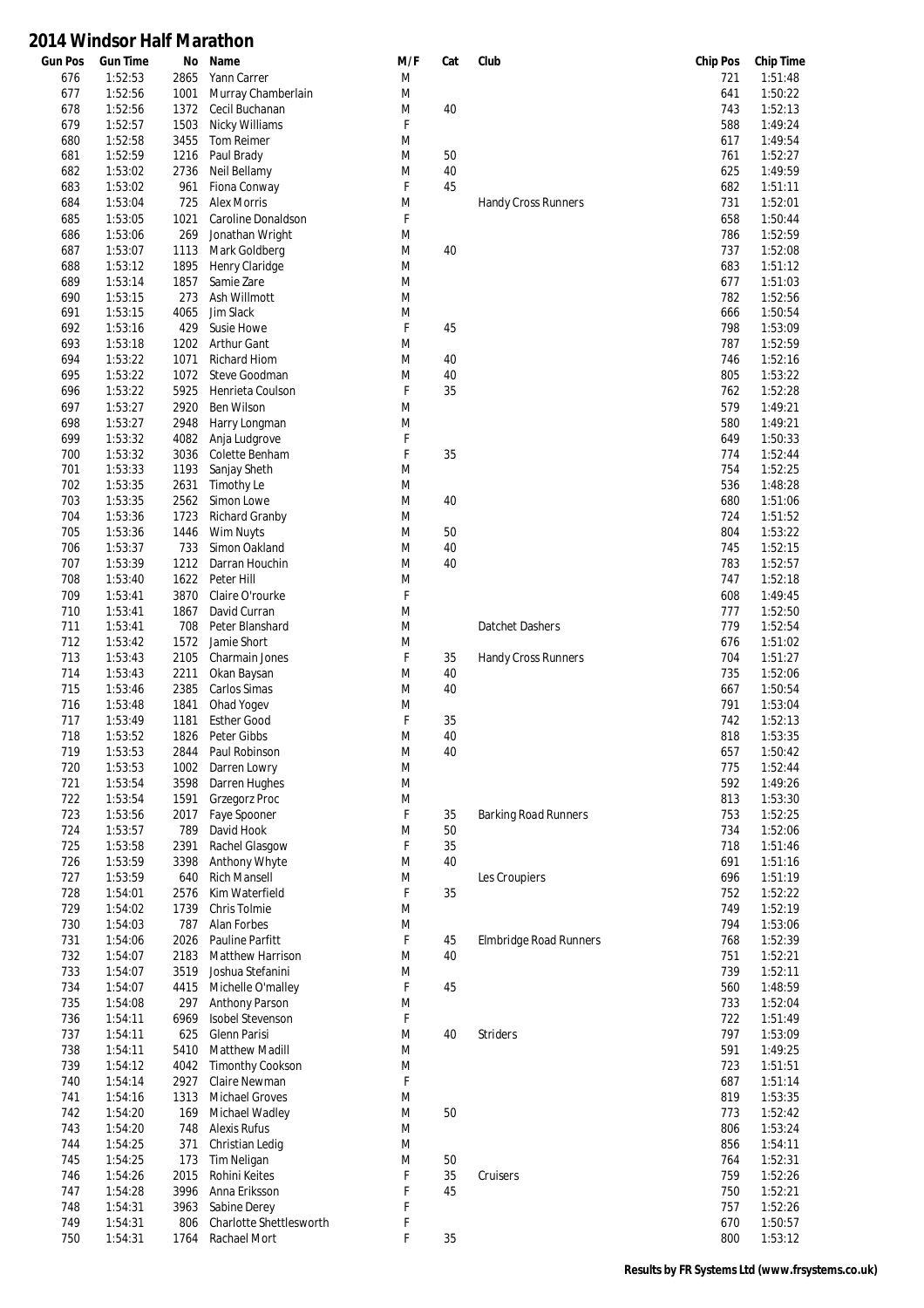| <b>Gun Pos</b> | <b>Gun Time</b>    | No           | Name                                  | M/F    | Cat      | Club                            | <b>Chip Pos</b> | <b>Chip Time</b>   |
|----------------|--------------------|--------------|---------------------------------------|--------|----------|---------------------------------|-----------------|--------------------|
| 751            | 1:54:33            | 5512         | John Ahonen                           | M      |          |                                 | 648             | 1:50:32            |
| 752<br>753     | 1:54:34<br>1:54:35 | 2482<br>2704 | Sally Rao<br>Simon Titmus             | F<br>M |          |                                 | 825<br>827      | 1:53:42<br>1:53:44 |
| 754            | 1:54:37            | 3576         | lan Kilpatrick                        | M      | 40       |                                 | 796             | 1:53:08            |
| 755            | 1:54:44            | 4120         | Ryan Robinson                         | M      |          |                                 | 771             | 1:52:41            |
| 756            | 1:54:45            | 1029         | Mark Davis                            | M      |          |                                 | 830             | 1:53:46            |
| 757            | 1:54:48            | 3622         | John Walmsley                         | M      | 40       |                                 | 681             | 1:51:10            |
| 758            | 1:54:48            | 1735         | David Blood                           | M      | 50       |                                 | 811             | 1:53:29            |
| 759            | 1:54:49            | 2592         | Hiroshi Maruyama                      | M      | 40       |                                 | 700             | 1:51:24            |
| 760            | 1:54:52            | 4489         | <b>Arran Burgess</b>                  | M      | 40       |                                 | 765             | 1:52:32            |
| 761            | 1:54:53            | 1316         | lan Uttridge                          | M      | 50       |                                 | 832             | 1:53:48            |
| 762            | 1:54:55            | 7303         | Gary Quarterman                       | M      | 50       |                                 | 799             | 1:53:11            |
| 763            | 1:54:56            | 1796         | Lucy Humphreys                        | F      |          |                                 | 808             | 1:53:24            |
| 764            | 1:54:59            | 1592         | Johnny Wyld                           | M      | 40<br>50 |                                 | 820<br>499      | 1:53:36<br>1:47:42 |
| 765<br>766     | 1:55:01<br>1:55:02 | 4664<br>1154 | Martin Ferrari<br><b>Adam Stocks</b>  | M<br>M |          |                                 | 866             | 1:54:26            |
| 767            | 1:55:04            | 1937         | Helena Dennis                         | F      | 45       |                                 | 785             | 1:52:59            |
| 768            | 1:55:05            | 1349         | Daniel Fox                            | M      |          |                                 | 873             | 1:54:32            |
| 769            | 1:55:05            | 1150         | William Chapman                       | M      |          |                                 | 793             | 1:53:05            |
| 770            | 1:55:05            | 3986         | <b>Trine Lise Marsdal</b>             | F      | 35       |                                 | 784             | 1:52:58            |
| 771            | 1:55:08            | 1350         | Michael Lynch                         | M      |          |                                 | 872             | 1:54:30            |
| 772            | 1:55:10            | 2689         | Stuart Harman                         | M      |          |                                 | 809             | 1:53:26            |
| 773            | 1:55:11            | 5490         | Amy Bubb                              | F      |          |                                 | 610             | 1:49:46            |
| 774            | 1:55:11            | 949          | <b>Andrew Pardon</b>                  | M      | 40       |                                 | 848             | 1:54:07            |
| 775            | 1:55:13            | 821          | Dan Holmes                            | M      | 40       |                                 | 846             | 1:54:04            |
| 776            | 1:55:14            | 1398         | Eva Roggenstein                       | F      | 45       |                                 | 845             | 1:54:01            |
| 777            | 1:55:15            | 716          | <b>Olivier Nolens</b>                 | M      | 40       | Tri London                      | 865             | 1:54:26            |
| 778            | 1:55:16            | 1151         | Jim O'neill                           | M      | 50       |                                 | 895             | 1:55:01            |
| 779<br>780     | 1:55:16<br>1:55:19 | 1684<br>1847 | Grant Hathaway<br>Karen Anne Williams | M<br>F | 35       |                                 | 861<br>862      | 1:54:21<br>1:54:23 |
| 781            | 1:55:20            | 1644         | <b>Timothy Coup</b>                   | M      |          |                                 | 736             | 1:52:07            |
| 782            | 1:55:21            | 2184         | Lizzie Hatfield                       | F      | 45       |                                 | 816             | 1:53:34            |
| 783            | 1:55:21            | 840          | Aaron Davis                           | M      | 40       |                                 | 844             | 1:53:59            |
| 784            | 1:55:23            | 699          | <b>Steve Hastings</b>                 | M      | 50       | Serpentine                      | 887             | 1:54:49            |
| 785            | 1:55:24            | 2857         | Aaron Power                           | M      |          |                                 | 853             | 1:54:08            |
| 786            | 1:55:25            | 6171         | Katharine Haigh                       | F      |          |                                 | 810             | 1:53:27            |
| 787            | 1:55:27            | 939          | Pascal Guilloux                       | M      | 40       |                                 | 821             | 1:53:37            |
| 788            | 1:55:28            | 3759         | Jo Hold                               | F      | 35       |                                 | 766             | 1:52:33            |
| 789            | 1:55:30            | 1095         | Brenda Pope                           | F      | 45       |                                 | 807             | 1:53:24            |
| 790            | 1:55:31            | 3958         | Timea Jones                           | F      |          |                                 | 792             | 1:53:04            |
| 791            | 1:55:31            | 1689         | Anna Rayner                           | F      | 35       |                                 | 842             | 1:53:59            |
| 792<br>793     | 1:55:32<br>1:55:33 | 4189         | Filippo Schiaffino                    | M      | 40       |                                 | 823<br>781      | 1:53:41<br>1:52:56 |
| 794            | 1:55:38            | 1133<br>1267 | Chris Goldsmith<br>James Martin       | M<br>M | 40       |                                 | 864             | 1:54:24            |
| 795            | 1:55:38            | 2846         | Darren Ambridge                       | M      | 40       |                                 | 854             | 1:54:09            |
| 796            | 1:55:38            | 182          | <b>Bratin Roy</b>                     | M      | 40       |                                 | 926             | 1:55:26            |
| 797            | 1:55:40            | 2615         | <b>Timothy Abbott</b>                 | M      |          |                                 | 789             | 1:53:01            |
| 798            | 1:55:40            | 1877         | Martin Edmondson                      | M      |          |                                 | 883             | 1:54:45            |
| 799            | 1:55:42            | 2660         | Olivia Buckley                        | F      |          |                                 | 650             | 1:50:33            |
| 800            | 1:55:43            | 3000         | Simon Best                            | M      | 40       |                                 | 829             | 1:53:45            |
| 801            | 1:55:43            | 3298         | Paul Williams                         | M      |          |                                 | 715             | 1:51:39            |
| 802            | 1:55:43            | 2787         | <b>Tony Macklin</b>                   | M      | 40       |                                 | 948             | 1:55:43            |
| 803            | 1:55:45            | 244          | Joanne Lawton                         | F      | 35       |                                 | 890             | 1:54:57            |
| 804            | 1:55:48            | 3902         | <b>Ralph Coates</b>                   | M      | 40       |                                 | 828             | 1:53:45            |
| 805            | 1:55:48<br>1:55:49 | 460          | Fabio Franca<br>Isabel Green          | M<br>F | 40<br>35 | Born 2 Run                      | 949<br>885      | 1:55:44<br>1:54:48 |
| 806<br>807     | 1:55:49            | 666<br>4347  | Michael Webster                       | M      | 40       | <b>Fairland Valley Spartans</b> | 900             | 1:55:05            |
| 808            | 1:55:50            | 1129         | Lizzie Wright                         | F      | 35       |                                 | 879             | 1:54:43            |
| 809            | 1:55:51            | 3327         | Simone Gallo                          | M      |          |                                 | 835             | 1:53:52            |
| 810            | 1:55:53            | 3651         | Kate Tyler                            | F      |          |                                 | 882             | 1:54:44            |
| 811            | 1:55:53            | 1673         | Nigel Allen                           | M      | 40       |                                 | 767             | 1:52:39            |
| 812            | 1:55:55            | 1628         | Joe Ashworth                          | M      |          |                                 | 892             | 1:55:00            |
| 813            | 1:55:55            | 1455         | Chris Ronalds                         | M      |          |                                 | 878             | 1:54:41            |
| 814            | 1:56:00            | 1791         | <b>Charlie Minter</b>                 | M      |          |                                 | 836             | 1:53:54            |
| 815            | 1:56:02            | 1170         | Paula Parer                           | F      | 35       |                                 | 884             | 1:54:47            |
| 816            | 1:56:03            | 286          | Paulina Cieslewicz                    | F      |          |                                 | 958             | 1:55:50            |
| 817            | 1:56:04            | 4162         | Benjamin Howarth                      | M      |          |                                 | 701             | 1:51:25            |
| 818            | 1:56:04            | 830          | John Millward                         | M      |          |                                 | 905             | 1:55:09            |
| 819            | 1:56:05            | 1430         | James Rashleigh                       | M<br>F |          |                                 | 914             | 1:55:17            |
| 820<br>821     | 1:56:09<br>1:56:11 | 1251<br>5440 | Alisha Phillips<br>Darin Melville     | M      | 40       |                                 | 888<br>867      | 1:54:52<br>1:54:27 |
| 822            | 1:56:12            | 5441         | Nina Barrett                          | F      | 55       |                                 | 869             | 1:54:28            |
| 823            | 1:56:12            | 998          | Paul Ainsworth                        | M      | 40       |                                 | 920             | 1:55:20            |
| 824            | 1:56:16            | 4142         | Sam Kiely                             | F      |          |                                 | 851             | 1:54:08            |
| 825            | 1:56:17            | 1508         | Takayuki Fukatani                     | M      |          |                                 | 901             | 1:55:08            |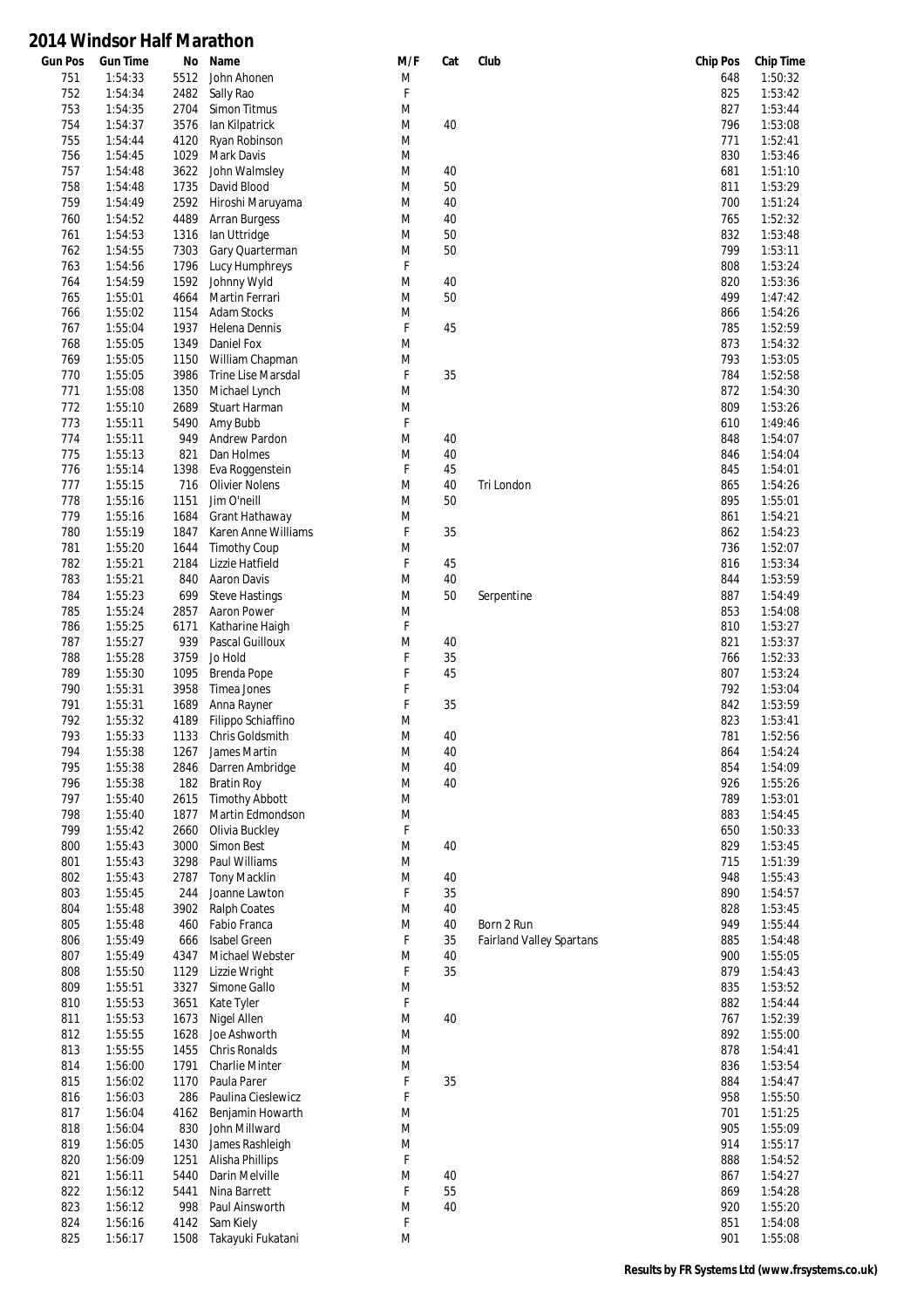| <b>Gun Pos</b> | <b>Gun Time</b> | No   | Name                     | M/F | Cat | Club                           | <b>Chip Pos</b> | <b>Chip Time</b> |
|----------------|-----------------|------|--------------------------|-----|-----|--------------------------------|-----------------|------------------|
| 826            | 1:56:17         | 1168 | <b>Ben Parer</b>         | M   | 40  |                                | 896             | 1:55:03          |
| 827            | 1:56:21         | 648  | <b>Adrian Parsons</b>    | M   | 50  | <b>Wargrave Runners</b>        | 891             | 1:54:59          |
| 828            | 1:56:21         | 1734 | Sarah Darker             | F   |     |                                | 918             | 1:55:18          |
| 829            | 1:56:23         | 1311 | Katie Holmes             | F   |     |                                | 911             | 1:55:12          |
| 830            | 1:56:23         | 1595 | <b>Richard Pickering</b> | M   |     |                                | 857             | 1:54:13          |
| 831            | 1:56:24         | 3188 | Elen Stanaway            | F   |     |                                | 776             | 1:52:46          |
| 832            | 1:56:24         | 728  | lan Garrard              | M   | 40  |                                | 937             | 1:55:32          |
| 833            | 1:56:26         | 2579 | <b>Trine Andresen</b>    | F   | 35  |                                | 859             | 1:54:18          |
| 834            | 1:56:27         | 4628 | Hannah Mackey            | F   |     |                                | 778             | 1:52:53          |
| 835            | 1:56:28         | 1222 | Simon Shepherd           | M   | 40  |                                | 932             | 1:55:29          |
| 836            | 1:56:28         | 1220 | Andy Howell              | M   | 40  |                                | 955             | 1:55:48          |
| 837            | 1:56:32         | 2828 | Greg Fenton              | M   | 40  |                                | 838             | 1:53:55          |
| 838            | 1:56:33         | 1901 | Jeremy Probert           | M   |     |                                | 970             | 1:56:01          |
| 839            | 1:56:38         | 777  | Tamarind Higham          | F   | 35  |                                | 930             | 1:55:28          |
|                |                 |      |                          |     | 40  |                                | 876             |                  |
| 840            | 1:56:40         | 4122 | Kuljit Basi              | M   |     |                                |                 | 1:54:37          |
| 841            | 1:56:42         | 4053 | Ben Gayton               | M   |     |                                | 618             | 1:49:55          |
| 842            | 1:56:44         | 2344 | <b>Arnaud Doucet</b>     | M   | 40  |                                | 831             | 1:53:47          |
| 843            | 1:56:44         | 3838 | Indranil Banerjee        | M   | 40  | Blackheath & Greenwich Running | 812             | 1:53:29          |
| 844            | 1:56:44         | 1053 | Nick Killen              | M   |     |                                | 982             | 1:56:09          |
| 845            | 1:56:45         | 1913 | Jana Marakova            | F   |     |                                | 801             | 1:53:16          |
| 846            | 1:56:45         | 7305 | James Samson             | M   |     |                                | 802             | 1:53:16          |
| 847            | 1:56:46         | 2455 | <b>Neil Whalley</b>      | M   |     |                                | 843             | 1:53:59          |
| 848            | 1:56:46         | 2535 | Cade Skelton             | M   |     |                                | 877             | 1:54:37          |
| 849            | 1:56:47         | 2807 | Frances Ruocco           | F   |     |                                | 673             | 1:51:00          |
| 850            | 1:56:51         | 1520 | <b>Matthew Flitton</b>   | M   |     |                                | 840             | 1:53:57          |
| 851            | 1:56:52         | 1016 | Jason Craig              | M   | 40  |                                | 826             | 1:53:42          |
| 852            | 1:56:52         | 1461 | Daniel Griffin           | M   |     |                                | 940             | 1:55:34          |
| 853            | 1:56:53         | 4907 | Dany Perocheau           | M   |     |                                | 672             | 1:50:59          |
| 854            | 1:56:55         | 1912 | James Dickinson          | M   |     |                                | 935             | 1:55:31          |
| 855            | 1:56:55         | 2775 | Marlof Tjaden            | M   |     |                                | 772             | 1:52:41          |
|                |                 |      |                          |     |     |                                |                 |                  |
| 856            | 1:56:56         | 784  | Sean Keddy               | M   |     |                                | 770             | 1:52:40          |
| 857            | 1:56:56         | 5241 | Frederick Sackey-Addo    | M   |     |                                | 698             | 1:51:20          |
| 858            | 1:56:59         | 1916 | Lloyd Packer             | M   |     |                                | 989             | 1:56:13          |
| 859            | 1:57:00         | 1385 | H Valencia               | M   |     |                                | 942             | 1:55:38          |
| 860            | 1:57:01         | 3362 | <b>Mark Davies</b>       | M   | 40  |                                | 860             | 1:54:21          |
| 861            | 1:57:02         | 2068 | Sarah Needleman          | F   |     | <b>Chiltern Harriers</b>       | 956             | 1:55:50          |
| 862            | 1:57:02         | 6604 | David Turley             | M   | 40  |                                | 554             | 1:48:54          |
| 863            | 1:57:03         | 1675 | Gareth Thomas            | M   | 40  |                                | 1016            | 1:56:36          |
| 864            | 1:57:03         | 5539 | Claire Jamieson          | F   |     |                                | 708             | 1:51:31          |
| 865            | 1:57:04         | 1903 | Chris Wright             | M   | 50  |                                | 997             | 1:56:20          |
| 866            | 1:57:05         | 1118 | Colin Adams              | M   | 50  |                                | 972             | 1:56:02          |
| 867            | 1:57:08         | 2217 | Nicholas Marangakis      | M   | 50  |                                | 929             | 1:55:27          |
| 868            | 1:57:12         | 1536 | Alex Pocock              | F   | 35  |                                | 943             | 1:55:39          |
| 869            | 1:57:13         |      | 3625 Mario D'onofrio     | M   | 40  |                                | 863             | 1:54:23          |
| 870            | 1:57:13         | 1478 | Sarah Bowen              | F   |     |                                | 922             | 1:55:21          |
| 871            | 1:57:13         | 4086 | Andrew Barnes-Webb       | M   |     |                                | 923             | 1:55:21          |
| 872            | 1:57:13         | 1638 | Nick Paul                | M   |     |                                | 1028            | 1:56:53          |
| 873            | 1:57:15         | 3471 | Jamie Walling            | M   |     |                                | 702             | 1:51:26          |
| 874            | 1:57:15         | 3469 | Edward Hodgkin           | M   |     |                                | 703             | 1:51:26          |
| 875            | 1:57:16         | 790  | <b>Matthew Nicholls</b>  | M   | 40  |                                | 939             | 1:55:34          |
| 876            | 1:57:17         | 3662 | Kate Bailey              | F   | 35  |                                | 839             | 1:53:57          |
| 877            | 1:57:18         | 2132 | Patrick Harmon           | M   |     |                                | 833             | 1:53:49          |
| 878            | 1:57:18         | 2002 | Jamie Nathan             | M   | 40  | <b>Harpenden Arrows</b>        | 902             | 1:55:08          |
|                |                 |      |                          |     |     |                                |                 |                  |
| 879            | 1:57:19         | 2147 | lain Willatt             | M   | 50  |                                | 944             | 1:55:40          |
| 880            | 1:57:20         | 822  | Paul Gunner              | M   | 50  |                                | 983             | 1:56:10          |
| 881            | 1:57:20         | 2783 | <b>Mark Bailey</b>       | M   | 40  |                                | 822             | 1:53:40          |
| 882            | 1:57:21         | 1301 | Jon Sugden               | M   |     |                                | 919             | 1:55:20          |
| 883            | 1:57:23         | 1064 | Simon Fahy               | M   |     |                                | 1009            | 1:56:30          |
| 884            | 1:57:24         | 1747 | Ben Lawler               | M   |     |                                | 946             | 1:55:43          |
| 885            | 1:57:25         | 2664 | <b>Richard Fyvie</b>     | M   | 40  |                                | 881             | 1:54:44          |
| 886            | 1:57:25         | 3772 | Mark Hinton              | M   | 40  |                                | 938             | 1:55:33          |
| 887            | 1:57:26         | 713  | Graham Jerome-Ball       | M   | 50  | <b>Wargrave Runners</b>        | 975             | 1:56:05          |
| 888            | 1:57:26         | 4991 | Eliza Burnham            | F   |     |                                | 986             | 1:56:11          |
| 889            | 1:57:29         | 1919 | Alasdair Reisner         | M   |     |                                | 988             | 1:56:12          |
| 890            | 1:57:30         | 4906 | Paul Reece               | M   | 40  |                                | 712             | 1:51:36          |
| 891            | 1:57:31         | 1245 | Andrea Beddoni           | M   | 40  |                                | 936             | 1:55:31          |
| 892            | 1:57:36         | 1920 | Daniel Peck              | M   |     |                                | 1013            | 1:56:33          |
| 893            | 1:57:40         | 5680 | Anna Klucnika            | F   |     |                                | 690             | 1:51:15          |
| 894            | 1:57:43         | 4924 | Peter Williams           | M   |     |                                | 659             | 1:50:44          |
| 895            | 1:57:44         | 2690 | <b>Eszter Kovacs</b>     | F   |     |                                | 738             | 1:52:10          |
| 896            | 1:57:45         | 2860 | <b>Timothy Dowd</b>      | M   | 50  |                                | 981             | 1:56:08          |
| 897            | 1:57:46         | 1436 | Paul Costello            | M   |     |                                | 1000            | 1:56:23          |
|                |                 |      |                          |     |     |                                |                 |                  |
| 898            | 1:57:46         | 3564 | Jose Morales             | M   |     |                                | 917             | 1:55:18          |
| 899            | 1:57:47         | 3088 | <b>Heather Bell</b>      | F   |     |                                | 849             | 1:54:07          |
| 900            | 1:57:48         | 2390 | Tim Neligan              | M   | 50  |                                | 966             | 1:55:55          |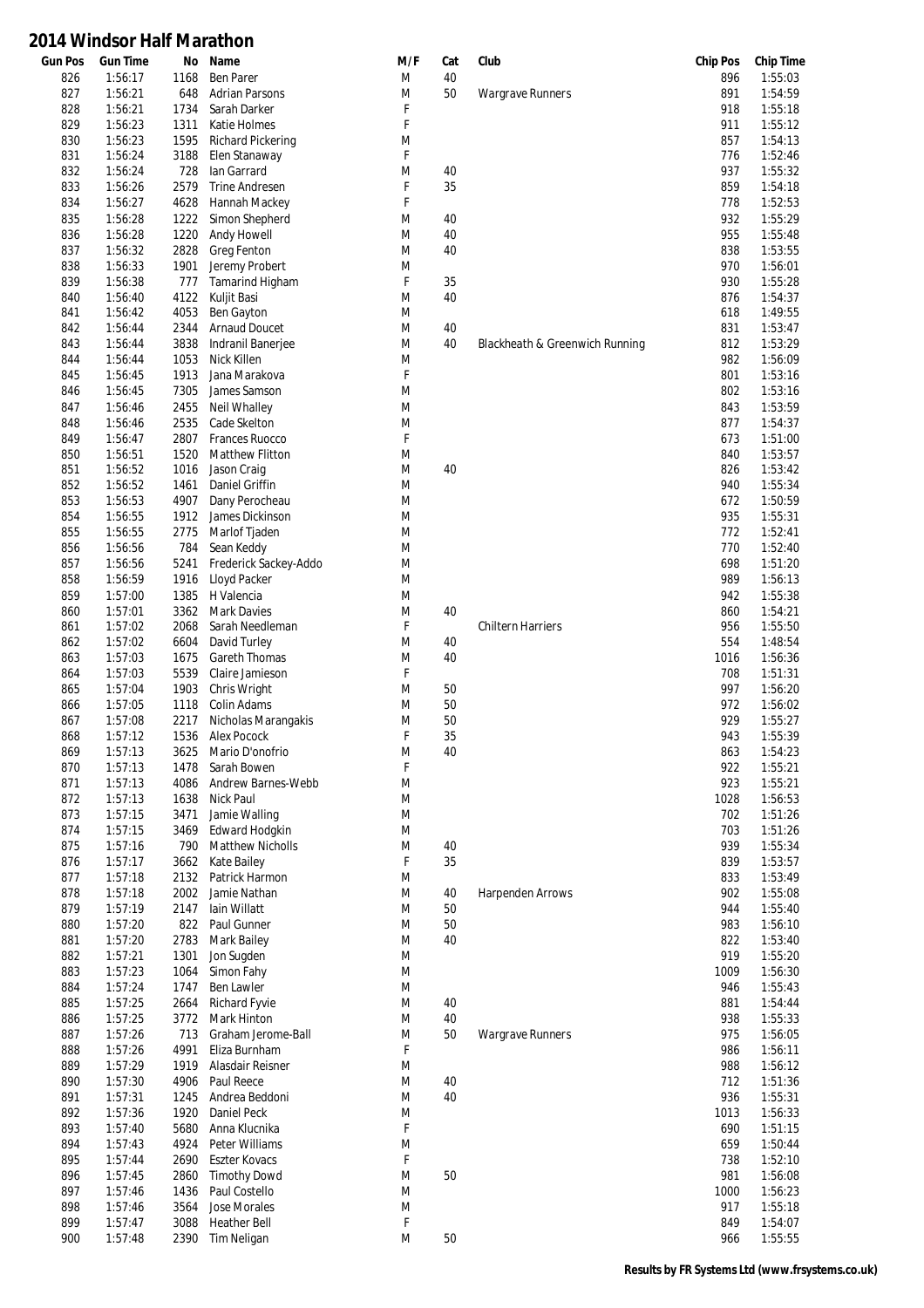| <b>Gun Pos</b> | <b>Gun Time</b>    | No           | Name                               | M/F         | Cat      | Club                            | <b>Chip Pos</b> | <b>Chip Time</b>   |
|----------------|--------------------|--------------|------------------------------------|-------------|----------|---------------------------------|-----------------|--------------------|
| 901            | 1:57:49            | 912          | <b>Neil Cooley</b>                 | M           | 50       |                                 | 870             | 1:54:28            |
| 902            | 1:57:49            | 999          | <b>Tony Cannon</b>                 | M           |          |                                 | 817             | 1:53:34            |
| 903            | 1:57:51            | 390          | <b>Andrew Rayner</b>               | M           | 40       |                                 | 994             | 1:56:16            |
| 904            | 1:57:52            | 2578         | <b>Holly Prudden</b>               | F           |          |                                 | 950             | 1:55:44            |
| 905            | 1:57:53<br>1:57:53 | 1192         | <b>Andrew Mowatt</b>               | M           |          |                                 | 1026<br>1058    | 1:56:51<br>1:57:14 |
| 906<br>907     | 1:57:57            | 1093<br>715  | Alex Roth<br>Usman Hasan           | M<br>M      | 40<br>40 | London Heathside                | 1014            | 1:56:34            |
| 908            | 1:57:58            | 1079         | Phil Hunt                          | M           | 40       |                                 | 875             | 1:54:36            |
| 909            | 1:57:58            | 414          | <b>Hubert Brown</b>                | M           |          |                                 | 995             | 1:56:16            |
| 910            | 1:57:58            | 3142         | <b>Richard Garner</b>              | M           |          |                                 | 894             | 1:55:01            |
| 911            | 1:58:02            | 1762         | Kendall Fleming                    | M           |          |                                 | 418             | 1:45:40            |
| 912            | 1:58:02            | 771          | Nicholas Baker                     | M           | 40       |                                 | 1097            | 1:57:48            |
| 913            | 1:58:04            | 3852         | <b>Giles Hall</b>                  | M           |          |                                 | 903             | 1:55:09            |
| 914            | 1:58:05            | 284          | Simon Purton                       | M           | 50       | Bright Tri                      | 1061            | 1:57:17            |
| 915            | 1:58:06            | 3856         | Adam Csemez                        | M           | 40       |                                 | 964             | 1:55:55            |
| 916            | 1:58:06            | 2207         | Arnaud De Montille                 | M           |          |                                 | 968             | 1:55:58            |
| 917            | 1:58:06            | 2938         | Sebastien Delannoy                 | M           | 40       |                                 | 973             | 1:56:04            |
| 918            | 1:58:06            | 2891         | Julien Yvon                        | M           | 40       |                                 | 974             | 1:56:04            |
| 919            | 1:58:08            | 3943         | Jorge San Antolin                  | M           |          |                                 | 910             | 1:55:12            |
| 920            | 1:58:09            | 1886         | <b>Bengt Strelert</b>              | M           | 50       |                                 | 1003            | 1:56:23            |
| 921            | 1:58:10            | 3219         | Ross Kearsley                      | M           |          |                                 | 941             | 1:55:38            |
| 922            | 1:58:12            | 2990         | <b>Matthew Eyles</b>               | M           |          |                                 | 927             | 1:55:27            |
| 923            | 1:58:12            | 897          | Gavin Loveday                      | M           | 40       |                                 | 1039            | 1:57:03            |
| 924            | 1:58:14            | 430          | Karen Real                         | $\mathsf F$ |          |                                 | 1093            | 1:57:45            |
| 925            | 1:58:14            | 1413         | Sam Griggs                         | M           |          |                                 | 1047            | 1:57:07            |
| 926            | 1:58:15            | 1405         | <b>Edward Whiffin</b>              | M           |          |                                 | 990             | 1:56:14            |
| 927            | 1:58:17            | 2008         | Jim Smith                          | M           | 50       | Serpentine                      | 951             | 1:55:45            |
| 928            | 1:58:17            | 4068         | Joe Bowrey                         | M           |          |                                 | 815             | 1:53:34            |
| 929            | 1:58:17            | 1153         | <b>Richard Turnbull</b>            | M           |          |                                 | 1030            | 1:56:54            |
| 930            | 1:58:17            | 4029         | Gemma Nuku                         | $\mathsf F$ |          |                                 | 871             | 1:54:29            |
| 931            | 1:58:18            | 2127         | Paul Harwood                       | M           |          |                                 | 909             | 1:55:11            |
| 932            | 1:58:20            | 963          | Ciaran Ahern                       | M           |          |                                 | 1051            | 1:57:09            |
| 933            | 1:58:21            | 2628         | <b>Clifford Finnis</b>             | M           | 60       |                                 | 913             | 1:55:15            |
| 934            | 1:58:22            | 1000         | Guy Robinson                       | M           | 40       |                                 | 1052            | 1:57:10            |
| 935            | 1:58:22            | 4107         | Graham Fisk                        | M           | 40       |                                 | 947             | 1:55:43            |
| 936            | 1:58:24            | 2706         | Damion Jones                       | M           |          |                                 | 1027            | 1:56:52            |
| 937            | 1:58:24            | 4012         | Daniel Howard                      | M           |          |                                 | 898             | 1:55:05            |
| 938            | 1:58:26            | 2963         | Matt Sowerby                       | M           |          |                                 | 1054            | 1:57:10            |
| 939            | 1:58:28            | 3535         | Anne Leggett                       | F           | 45       |                                 | 991             | 1:56:14            |
| 940            | 1:58:29            | 3788         | <b>Terry Webster</b>               | M           | 60       |                                 | 1092            | 1:57:44            |
| 941            | 1:58:29            | 3694         | <b>Bertrand Poulain</b>            | M           | 40       |                                 | 925             | 1:55:25            |
| 942            | 1:58:30            | 2444         | Peter Sherwood                     | M           |          |                                 | 933             | 1:55:31            |
| 943            | 1:58:30            | 1633         | Andrew Johnston                    | M           | 40       |                                 | 998             | 1:56:20            |
| 944            | 1:58:30            | 1696         | Ignacio Evangelio                  | M           |          |                                 | 1071            | 1:57:26            |
| 945            | 1:58:32            | 2637         | lan Haslam                         | M           |          |                                 | 880             | 1:54:44            |
| 946            | 1:58:32            | 1888         | Jim Smyth                          | M           | 40       |                                 | 1100            | 1:57:51            |
| 947            | 1:58:33            | 1052         | Warwick Corden-Lloyd               | M           |          |                                 | 1140            | 1:58:21            |
| 948            | 1:58:34            | 2405         | John Burnett                       | M           | 50       |                                 | 931             | 1:55:28            |
| 949            | 1:58:34            | 1198         | Paul Wilson                        | M           | 50       |                                 | 1076            | 1:57:30            |
| 950            | 1:58:35            | 4110         | Alan Dray                          | M           | 50       |                                 | 1045            | 1:57:07            |
| 951<br>952     | 1:58:36<br>1:58:36 | 3889<br>1169 | Chas Newkey-Burden<br>Clive Feakin | M<br>M      | 40<br>50 |                                 | 1004<br>1053    | 1:56:23<br>1:57:10 |
| 953            | 1:58:37            | 1340         | William Moen                       | M           |          |                                 | 979             | 1:56:06            |
| 954            | 1:58:38            | 6679         | Vivek Jhingran                     | M           | 40       |                                 | 623             | 1:49:56            |
| 955            | 1:58:38            | 3046         | <b>Thomas Dilley</b>               | M           |          |                                 | 654             | 1:50:38            |
| 956            | 1:58:39            | 804          | Philip Wareham                     | M           | 40       |                                 | 1064            | 1:57:21            |
| 957            | 1:58:39            | 605          | Gareth Colebrooke                  | M           |          | <b>Bracknell Forest Runners</b> | 1096            | 1:57:48            |
| 958            | 1:58:40            | 2112         | Fiona Fraser                       | F           |          | Datchet Dashers                 | 984             | 1:56:10            |
| 959            | 1:58:41            | 357          | James Raven                        | M           |          |                                 | 1164            | 1:58:36            |
| 960            | 1:58:42            | 2035         | Mike Maliphant                     | M           | 50       | Portsmouth Joggers              | 1037            | 1:56:59            |
| 961            | 1:58:43            | 3533         | Neil Wakeling                      | M           | 40       |                                 | 874             | 1:54:33            |
| 962            | 1:58:44            | 4062         | Fiona Berry                        | F           |          |                                 | 834             | 1:53:50            |
| 963            | 1:58:45            | 3976         | Francis Washington                 | M           | 50       |                                 | 962             | 1:55:55            |
| 964            | 1:58:46            | 5579         | Nicolas Davies                     | M           |          |                                 | 855             | 1:54:09            |
| 965            | 1:58:50            | 1515         | Andy Mccombie                      | M           |          |                                 | 963             | 1:55:55            |
| 966            | 1:58:50            | 1308         | Charlie Wedgwood                   | M           |          |                                 | 1077            | 1:57:30            |
| 967            | 1:58:52            | 689          | Peter Ayling                       | M           | 50       | Harlow Running Club             | 1029            | 1:56:53            |
| 968            | 1:58:53            | 3136         | Georgina Walker                    | F           |          |                                 | 1070            | 1:57:25            |
| 969            | 1:58:53            | 4143         | Arunas Baubinas                    | M           |          |                                 | 886             | 1:54:48            |
| 970            | 1:58:53            | 3693         | Andrew O'brien                     | M           |          |                                 | 945             | 1:55:40            |
| 971            | 1:58:54            | 2564         | Michael Youngman                   | M           | 50       |                                 | 1001            | 1:56:23            |
| 972            | 1:58:54            | 1286         | Mark Taylor                        | M           |          |                                 | 1083            | 1:57:36            |
| 973            | 1:58:54            | 3663         | Justin Simons                      | M           |          |                                 | 1007            | 1:56:28            |
| 974            | 1:58:55            |              | 1162 Andrew Massie                 | M           |          |                                 | 1095            | 1:57:47            |
| 975            | 1:58:55            |              | 2232 Keith Kirby                   | M           | 60       |                                 | 976             | 1:56:06            |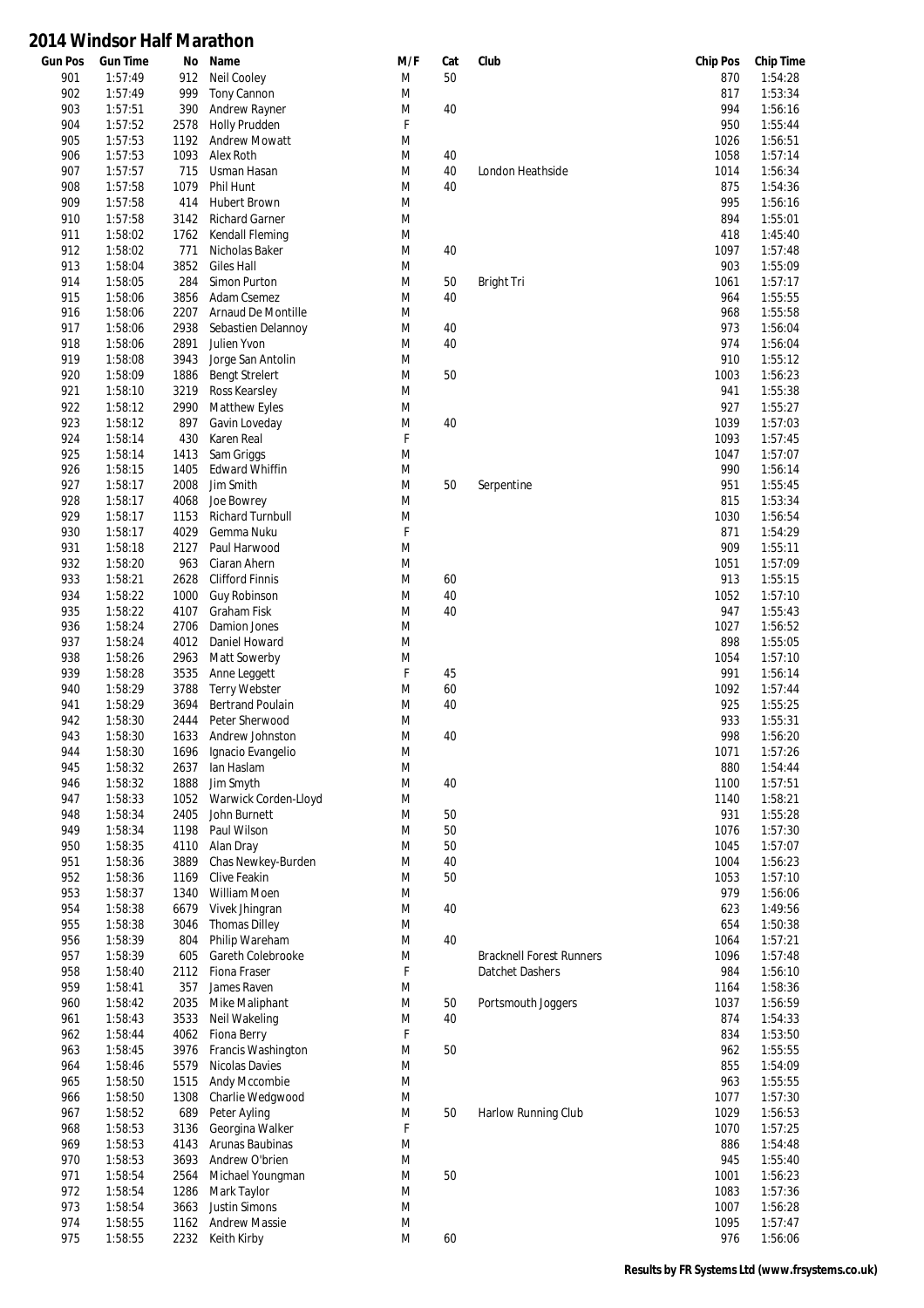| <b>Gun Pos</b> | <b>Gun Time</b> | No   | Name                     | M/F | Cat | Club                | <b>Chip Pos</b> | <b>Chip Time</b> |
|----------------|-----------------|------|--------------------------|-----|-----|---------------------|-----------------|------------------|
| 976            | 1:58:57         | 4422 | Bogac Ibrahim            | M   |     |                     | 780             | 1:52:55          |
| 977            | 1:59:00         | 7176 | Gary Cosby               | M   | 50  |                     | 501             | 1:47:47          |
| 978            | 1:59:00         | 7177 | Scott Cosby              | M   |     |                     | 506             | 1:47:50          |
| 979            | 1:59:00         | 2816 | Julian Walker            | M   |     |                     | 1072            | 1:57:26          |
| 980            | 1:59:03         | 3429 | John Pulsford            | M   | 50  |                     | 1044            | 1:57:05          |
| 981            | 1:59:03         | 4940 | Katherine Stileman       | F   |     |                     | 1018            | 1:56:39          |
| 982            | 1:59:05         | 3242 | Lisa Hayward             | F   |     |                     | 906             | 1:55:10          |
| 983            | 1:59:05         | 1175 | Derek Siddle             | M   | 40  |                     | 1121            | 1:58:09          |
| 984            | 1:59:05         | 2817 | Christian Tuddenham      | M   |     |                     | 928             | 1:55:27          |
| 985            | 1:59:06         | 4167 | Veiko Herodes            | M   | 40  |                     | 1043            | 1:57:05          |
| 986            | 1:59:08         | 2120 | Mark Crotch              | M   |     |                     | 1035            | 1:56:56          |
| 987            | 1:59:08         | 3109 | Justin Chapel            | M   |     |                     | 740             | 1:52:12          |
| 988            | 1:59:09         | 763  | Sam Guest                | M   |     |                     | 1212            | 1:59:09          |
| 989            | 1:59:09         | 2487 | Claudia Gray             | F   |     |                     | 999             | 1:56:21          |
| 990            | 1:59:10         | 1880 | <b>Toby Clarke</b>       | M   | 40  |                     | 1129            | 1:58:13          |
| 991            | 1:59:11         | 1249 | Jamie O'connor           | M   |     |                     | 1150            | 1:58:27          |
| 992            | 1:59:11         | 3950 | Steven Bacci             | M   | 40  |                     | 953             | 1:55:47          |
| 993            | 1:59:13         | 2040 | Simon Chambers           | M   | 40  | Saffron Striders    | 1023            | 1:56:45          |
| 994            | 1:59:13         | 2563 |                          |     |     |                     | 1032            | 1:56:56          |
|                |                 |      | Jonathan Terry           | M   | 40  |                     |                 |                  |
| 995            | 1:59:14         | 4777 | Nick Hull                | M   | 50  |                     | 1176            | 1:58:45          |
| 996            | 1:59:16         | 3476 | Caroline Greenaway       | F   | 35  |                     | 1049            | 1:57:08          |
| 997            | 1:59:16         | 1844 | Ragavan Jeyasingham      | M   | 40  |                     | 1135            | 1:58:17          |
| 998            | 1:59:17         | 2625 | Birgit Cunningham        | F   | 45  |                     | 977             | 1:56:06          |
| 999            | 1:59:18         | 2555 | Jo Witcombe              | F   |     |                     | 1183            | 1:58:49          |
| 1000           | 1:59:19         | 1188 | Simon Mills              | M   |     |                     | 1078            | 1:57:30          |
| 1001           | 1:59:20         | 3444 | Robert Frampton          | M   |     |                     | 993             | 1:56:15          |
| 1002           | 1:59:21         | 1420 | John Royle               | M   |     |                     | 1088            | 1:57:40          |
| 1003           | 1:59:24         | 1568 | <b>Richard Buttivant</b> | M   |     |                     | 1125            | 1:58:11          |
| 1004           | 1:59:24         | 2569 | Paul Kahn                | M   | 40  |                     | 1036            | 1:56:59          |
| 1005           | 1:59:25         | 1261 | Elina Aavikko            | F   |     |                     | 1084            | 1:57:37          |
| 1006           | 1:59:27         | 1850 | Thomas Inett             | M   |     |                     | 1210            | 1:59:08          |
| 1007           | 1:59:28         | 5302 | James Garside            | M   |     |                     | 837             | 1:53:54          |
| 1008           | 1:59:29         | 3826 | Sean Mcnulty             | M   |     |                     | 961             | 1:55:54          |
| 1009           | 1:59:29         | 1934 | Harry Cooper             | M   |     |                     | 756             | 1:52:25          |
| 1010           | 1:59:29         | 1933 | Melissa Lomax            | F   |     |                     | 755             | 1:52:25          |
| 1011           | 1:59:30         | 1728 | <b>Andrew Parr</b>       | M   | 40  |                     | 1197            | 1:58:59          |
| 1012           | 1:59:30         | 1540 | <b>Matthew Birch</b>     | M   | 40  |                     | 1069            | 1:57:24          |
| 1013           | 1:59:30         | 2307 | <b>Alain Hawes</b>       | M   | 40  |                     | 1068            | 1:57:24          |
| 1014           | 1:59:32         | 2023 | <b>Trevor Harvey</b>     | M   | 50  | Tuff Fitty Tri Club | 1153            | 1:58:30          |
| 1015           | 1:59:35         | 1451 | <b>Steve Griffiths</b>   | M   | 40  |                     | 1179            | 1:58:48          |
| 1016           | 1:59:35         | 2440 | lan Breese               | M   | 50  |                     | 1082            | 1:57:34          |
| 1017           | 1:59:35         | 2603 | Gary Bartoletti          | M   | 40  |                     | 1038            | 1:56:59          |
| 1018           | 1:59:37         | 3431 | David Ayres              | M   |     |                     | 967             | 1:55:57          |
| 1019           | 1:59:40         | 3448 |                          | F   |     |                     | 841             | 1:53:58          |
| 1020           | 1:59:40         |      | Rianne Payne             | M   | 50  |                     |                 | 1:59:07          |
|                |                 |      | 1777 Mark Perkins        |     |     |                     | 1209            |                  |
| 1021           | 1:59:40         | 2171 | Sarah Ruddick            | F   | 35  |                     | 1115            | 1:58:05          |
| 1022           | 1:59:41         | 1927 | <b>Steve Murphy</b>      | M   | 40  |                     | 1156            | 1:58:32          |
| 1023           | 1:59:42         | 7273 | Iram Qureshi             | F   |     |                     | 496             | 1:47:41          |
| 1024           | 1:59:43         | 701  | Michael Carter           | M   | 50  | London Frontrunners | 1145            | 1:58:25          |
| 1025           | 1:59:43         | 873  | Sai Pang                 | M   |     |                     | 1132            | 1:58:15          |
| 1026           | 1:59:43         | 3880 | <b>Kirsty Cook</b>       | F   |     |                     | 1122            | 1:58:09          |
| 1027           | 1:59:44         | 3297 | Peter Lawrie             | M   |     |                     | 1207            | 1:59:06          |
| 1028           | 1:59:44         | 1417 | Joe Keefe                | M   |     |                     | 1211            | 1:59:08          |
| 1029           | 1:59:45         | 4066 | Racheal Vost             | F   | 35  |                     | 1087            | 1:57:39          |
| 1030           | 1:59:45         | 3295 | Nicole De Winter-Brown   | F   |     |                     | 992             | 1:56:14          |
| 1031           | 1:59:46         | 2323 | Daniel Stopher           | M   |     |                     | 980             | 1:56:08          |
| 1032           | 1:59:47         | 1464 | Stephen Hopkin           | M   |     |                     | 1137            | 1:58:18          |
| 1033           | 1:59:48         | 2410 | John Baguley             | M   | 40  |                     | 1120            | 1:58:08          |
| 1034           | 1:59:48         | 4156 | Zeba Lowe                | F   |     |                     | 907             | 1:55:11          |
| 1035           | 1:59:49         | 2448 | <b>Tony Gardner</b>      | M   | 40  |                     | 1136            | 1:58:18          |
| 1036           | 1:59:50         | 3987 | Clair Foster             | F   |     |                     | 1075            | 1:57:29          |
| 1037           | 1:59:50         | 1102 | James Hardy              | M   |     |                     | 1199            | 1:59:01          |
| 1038           | 1:59:52         | 682  | Lorraine Johnson         | F   | 55  | Datchet Dashers     | 1250            | 1:59:36          |
| 1039           | 1:59:52         | 2203 | Rebecca Jones            | F   | 35  |                     | 1094            | 1:57:45          |
| 1040           | 1:59:52         | 2532 | James Loder              | M   |     |                     | 987             | 1:56:12          |
| 1041           | 1:59:53         | 706  | Kathryn Creaney          | F   |     | London Heathside    | 971             | 1:56:02          |
| 1042           | 1:59:54         | 1483 | Sophie Daniels           | F   |     |                     | 1102            | 1:57:53          |
| 1043           | 1:59:55         | 747  | Craig Turner             | M   | 40  |                     | 1131            | 1:58:15          |
| 1044           | 1:59:56         | 2238 | <b>Stuart Wadeson</b>    | M   | 50  |                     | 959             | 1:55:51          |
|                |                 |      |                          |     |     |                     |                 |                  |
| 1045           | 1:59:56         | 2117 | <b>Neil Dovey</b>        | M   | 40  |                     | 1086            | 1:57:37          |
| 1046           | 1:59:56         | 1358 | <b>Marcus Hall</b>       | M   | 50  |                     | 1174            | 1:58:44          |
| 1047           | 1:59:57         | 2900 | <b>Trevor Doran</b>      | M   |     |                     | 1011            | 1:56:32          |
| 1048           | 1:59:57         | 1667 | Carl Doran               | M   |     |                     | 1012            | 1:56:33          |
| 1049           | 1:59:58         | 931  | Neil Burkin              | M   |     |                     | 1116            | 1:58:05          |
| 1050           | 1:59:58         | 3517 | Chris Burton             | M   |     |                     | 1090            | 1:57:42          |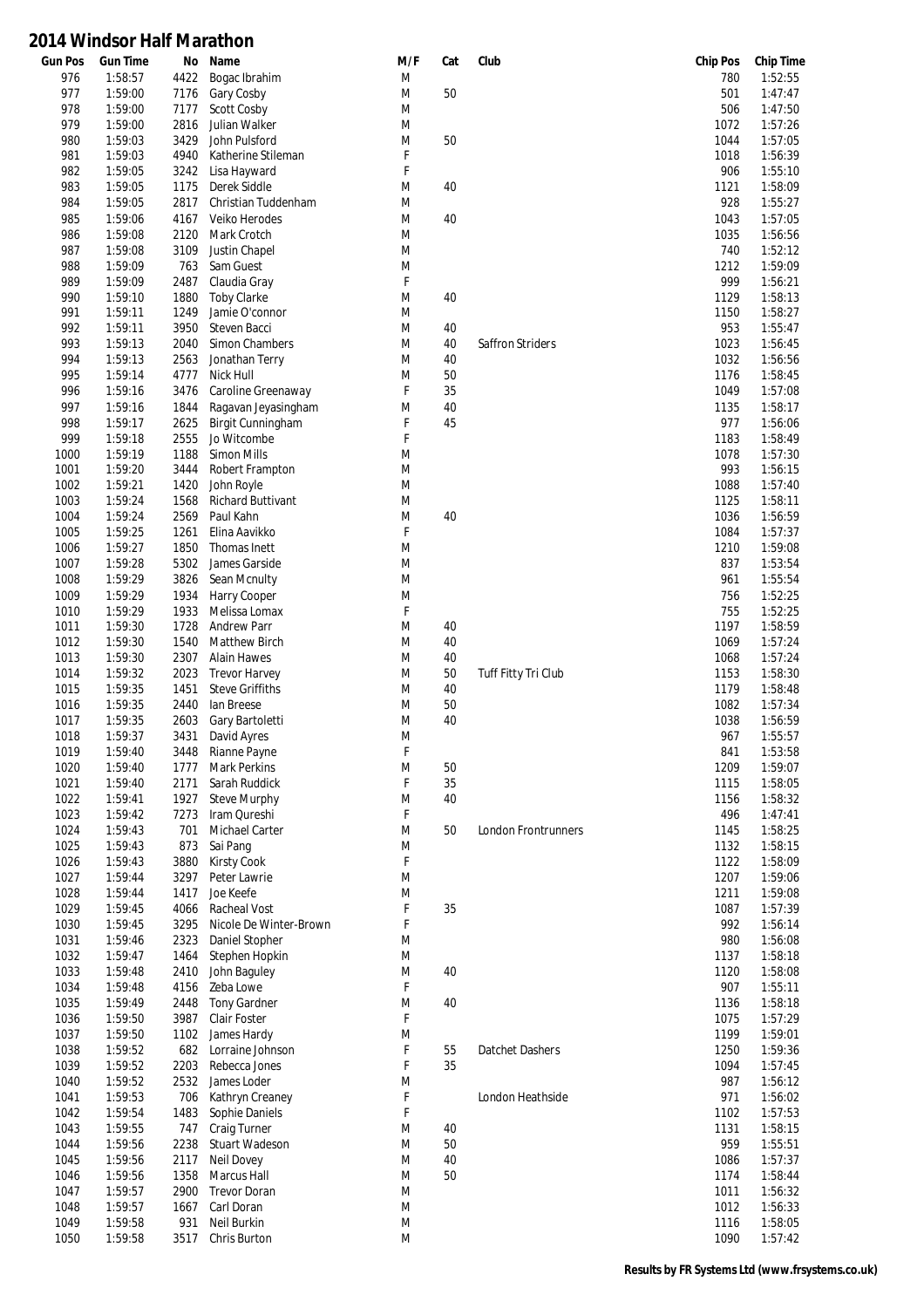| <b>Gun Pos</b> | <b>Gun Time</b>    | No           | Name                           | M/F    | Cat | Club                       | <b>Chip Pos</b> | <b>Chip Time</b>   |
|----------------|--------------------|--------------|--------------------------------|--------|-----|----------------------------|-----------------|--------------------|
| 1051           | 1:59:59            | 2939         | Annemarie Rohwer               | F      |     |                            | 1101            | 1:57:53            |
| 1052           | 2:00:00            | 729          | Alistair France                | M      | 40  |                            | 1192            | 1:58:57            |
| 1053           | 2:00:00            | 4136         | Maddie Tait                    | F      |     |                            | 1107            | 1:58:00            |
| 1054           | 2:00:00            | 2452         | Charlotte Macdonald            | F      |     |                            | 969             | 1:56:00            |
| 1055           | 2:00:01            | 1752         | Lara Elder                     | F      |     |                            | 1219            | 1:59:14            |
| 1056<br>1057   | 2:00:01<br>2:00:02 | 1062<br>1907 | James Moore<br>James O'neill   | M<br>M |     |                            | 1186<br>1128    | 1:58:53<br>1:58:12 |
| 1058           | 2:00:02            | 1323         |                                | M      | 40  |                            | 1191            | 1:58:56            |
| 1059           | 2:00:03            | 2735         | Gary Godwin<br>Stuart Corcoran | M      | 40  |                            | 1103            | 1:57:54            |
| 1060           | 2:00:03            | 5674         | Dion Downey                    | M      |     |                            | 803             | 1:53:19            |
| 1061           | 2:00:03            | 3001         | lan Bryan                      | M      | 50  |                            | 1085            | 1:57:37            |
| 1062           | 2:00:03            | 1061         | Jennifer Cornish               | F      |     |                            | 1169            | 1:58:42            |
| 1063           | 2:00:04            | 1466         | <b>Adam Peters</b>             | M      |     |                            | 1010            | 1:56:32            |
| 1064           | 2:00:05            | 5850         | Cheryl Lawrence                | F      | 45  |                            | 847             | 1:54:04            |
| 1065           | 2:00:05            | 834          | Rochelle Smulders              | F      | 35  |                            | 604             | 1:49:41            |
| 1066           | 2:00:07            | 764          | David Park                     | M      | 50  |                            | 1161            | 1:58:35            |
| 1067           | 2:00:09            | 3800         | <b>Matthew Tait</b>            | M      |     |                            | 1063            | 1:57:18            |
| 1068           | 2:00:10            | 3027         | Fiona Hardman                  | F      | 45  |                            | 1108            | 1:58:00            |
| 1069           | 2:00:10            | 5291         | Sophie Clarke                  | F      |     |                            | 1149            | 1:58:27            |
| 1070           | 2:00:12            | 3774         | Rebecca Cartwright Smith       | F      |     |                            | 1005            | 1:56:25            |
| 1071           | 2:00:12            | 833          | John Holcroft                  | M      |     |                            | 1270            | 1:59:50            |
| 1072           | 2:00:15            | 382          | Zoe Chandler                   | F      |     |                            | 1277            | 1:59:55            |
| 1073           | 2:00:15            | 1365         | Charlotte Morrish              | F      |     |                            | 1188            | 1:58:55            |
| 1074           | 2:00:16            | 1552         | Nestor Pidkuyko                | M      |     |                            | 465             | 1:46:52            |
| 1075           | 2:00:17            | 2989         | Jackie Macmillan               | F      |     |                            | 1080            | 1:57:31            |
| 1076           | 2:00:19            | 3785         | Jon Round                      | M      | 50  |                            | 1099            | 1:57:50            |
| 1077           | 2:00:19            | 2312         | Kevin Sullivan                 | M      | 50  |                            | 1031            | 1:56:54            |
| 1078           | 2:00:20            | 3894         | Kay Childs                     | F      | 35  |                            | 1178            | 1:58:47            |
| 1079           | 2:00:20            | 3673         | Matthew Bough                  | M      |     |                            | 850             | 1:54:08            |
| 1080           | 2:00:22            | 2486         | Ken Armstrong                  | M      |     |                            | 1243            | 1:59:31            |
| 1081           | 2:00:22            | 697          | Martyn Douglas                 | M      |     | David Lloyd Redway Runners | 1227            | 1:59:20            |
| 1082           | 2:00:24            | 3688         | <b>Richard Sargent</b>         | M      |     |                            | 1195            | 1:58:58            |
| 1083           | 2:00:25            | 5575         | David Hirst                    | M      |     |                            | 1142            | 1:58:24            |
| 1084           | 2:00:25            | 1055         | Romina Vella                   | F      | 35  |                            | 1208            | 1:59:07            |
| 1085           | 2:00:27            | 3127         | Gemma Blanchard                | F      |     |                            | 1187            | 1:58:54            |
| 1086           | 2:00:27            | 766          | Tom Bradberry                  | M      | 40  |                            | 814             | 1:53:30            |
| 1087           | 2:00:27            | 1726         | Suja Moore                     | F      |     |                            | 1257            | 1:59:40            |
| 1088           | 2:00:28            | 6608         | Ben Blake                      | M      |     |                            | 916             | 1:55:17            |
| 1089           | 2:00:34            | 5653         | Musa Malang                    | M      |     |                            | 1280            | 1:59:59            |
| 1090           | 2:00:34            | 2422         | <b>Shelley Dudley</b>          | F      | 35  |                            | 978             | 1:56:06            |
| 1091           | 2:00:37            | 2906         | Angela Di Benedetto            | F      | 45  |                            | 1193            | 1:58:58            |
| 1092           | 2:00:37            | 3124         | Matthew Almond                 | M      | 50  |                            | 1105            | 1:57:56            |
| 1093           | 2:00:37            | 4098         | Langford Paul                  | M      |     |                            | 1098            | 1:57:50            |
| 1094           | 2:00:38            | 1477         | Paul Harvey                    | M      | 40  |                            | 1323            | 2:00:38            |
| 1095           | 2:00:41            |              | 1026 George Myburgh            | M      | 40  |                            | 1217            | 1:59:14            |
| 1096           | 2:00:43            | 4541         | Gemma Waddington               | F      |     |                            | 889             | 1:54:57            |
| 1097           | 2:00:46            | 4078         | Joe Ferry                      | M      | 40  |                            | 893             | 1:55:00            |
| 1098           | 2:00:47            | 3095         | Siobhan Drake                  | F      |     |                            | 1225            | 1:59:19            |
| 1099           | 2:00:47            | 4441         | Vernon Peterson                | M      | 40  |                            | 899             | 1:55:05            |
| 1100<br>1101   | 2:00:48<br>2:00:48 | 2354         | Robert Ellis<br>Kevin Guest    | M<br>M | 50  |                            | 1042<br>1177    | 1:57:05<br>1:58:47 |
| 1102           | 2:00:48            | 2467<br>5667 | Susanna Damiani                | F      |     |                            | 1147            | 1:58:26            |
| 1103           | 2:00:49            | 1304         | Luke Spence                    | M      |     |                            | 1245            | 1:59:32            |
| 1104           | 2:00:49            | 2113         | Raul Uranga                    | M      | 40  |                            | 1214            | 1:59:09            |
| 1105           | 2:00:49            | 2717         | Paul Haque                     | M      |     |                            | 1040            | 1:57:03            |
| 1106           | 2:00:49            | 3500         | Nick Cottam                    | M      | 50  |                            | 1157            | 1:58:32            |
| 1107           | 2:00:50            | 1264         | Adam Roylance                  | M      |     |                            | 1206            | 1:59:05            |
| 1108           | 2:00:52            | 3164         | Paul Menadue                   | M      | 40  |                            | 908             | 1:55:11            |
| 1109           | 2:00:52            | 4125         | Aman Bhachu                    | M      |     |                            | 1180            | 1:58:48            |
| 1110           | 2:00:53            | 3891         | Mark Tennant                   | M      |     |                            | 960             | 1:55:51            |
| 1111           | 2:00:53            | 1158         | Euan Freeman                   | M      |     |                            | 1194            | 1:58:58            |
| 1112           | 2:00:53            | 2265         | Mark Offer                     | M      | 40  |                            | 1173            | 1:58:42            |
| 1113           | 2:00:53            | 1324         | Rob Stoker                     | M      |     |                            | 934             | 1:55:31            |
| 1114           | 2:00:54            | 3674         | Jonathan Cockerton             | M      |     |                            | 1059            | 1:57:15            |
| 1115           | 2:00:56            | 4530         | John Freeme                    | M      |     |                            | 1263            | 1:59:43            |
| 1116           | 2:00:56            | 2111         | Helen O'donnell                | F      | 35  | Cookham Running Club       | 1041            | 1:57:04            |
| 1117           | 2:00:59            | 2863         | Jose Alvarez                   | M      |     |                            | 1258            | 1:59:40            |
| 1118           | 2:00:59            | 623          | Clive Harvey                   | M      | 50  | Tuff Fitty Tri Club        | 1279            | 1:59:58            |
| 1119           | 2:01:00            | 3368         | Hen Helliwell                  | F      |     |                            | 1123            | 1:58:10            |
| 1120           | 2:01:02            | 3618         | Carl James                     | M      |     |                            | 1224            | 1:59:17            |
| 1121           | 2:01:05            | 3801         | Lucy D'odorico                 | F      | 35  |                            | 1106            | 1:57:57            |
| 1122           | 2:01:06            | 2506         | Mel Gordon                     | M      | 50  |                            | 1024            | 1:56:49            |
| 1123           | 2:01:06            | 3808         | Beth Chamberlain               | F      | 35  |                            | 795             | 1:53:06            |
| 1124           | 2:01:09            | 2560         | lan Poland                     | M      | 40  |                            | 1356            | 2:01:09            |
| 1125           | 2:01:10            | 1707         | Paul Keane                     | M      | 40  |                            | 1268            | 1:59:49            |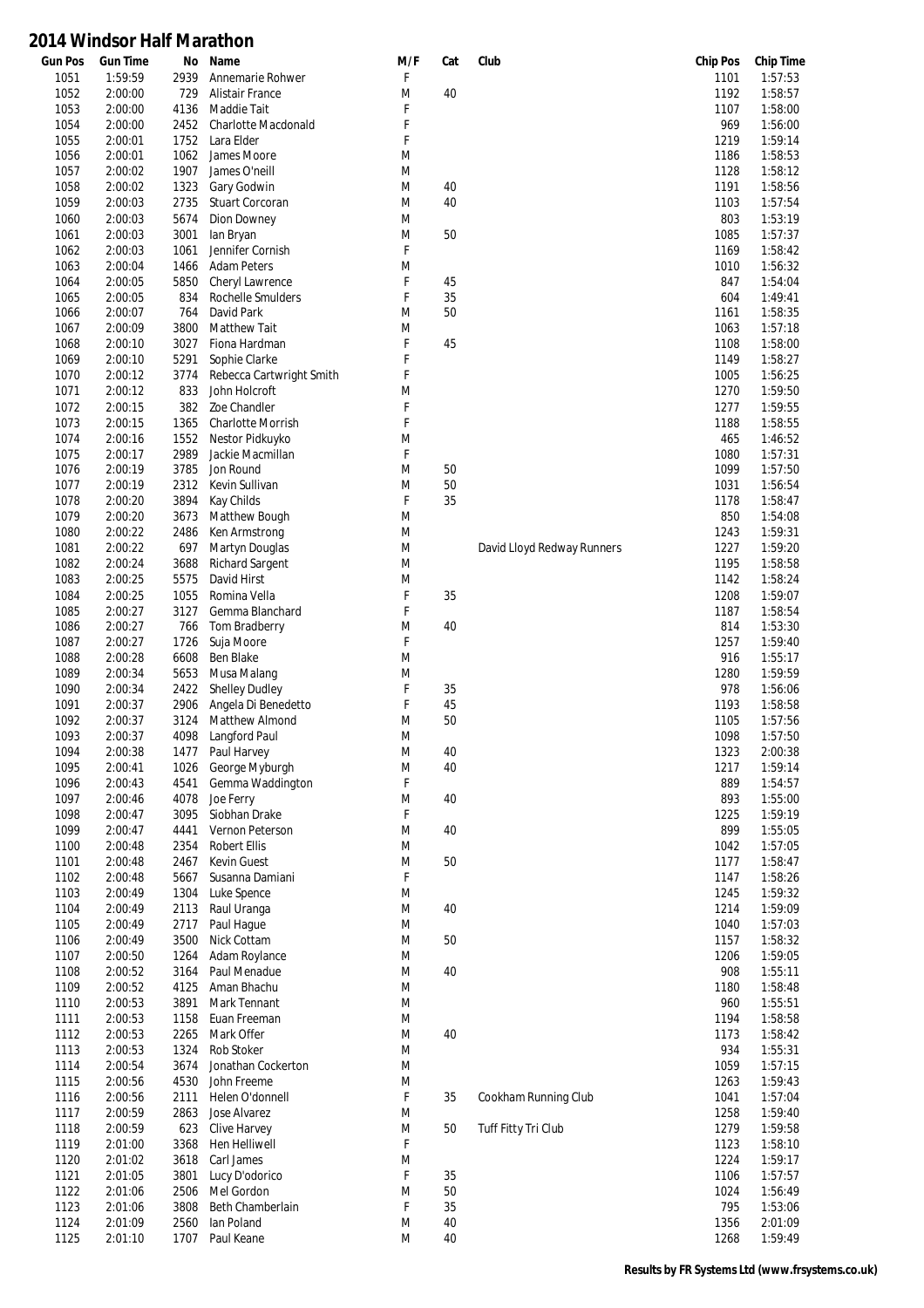| <b>Gun Pos</b> | <b>Gun Time</b> | No   | Name                       | M/F | Cat | Club                               | <b>Chip Pos</b> | <b>Chip Time</b> |
|----------------|-----------------|------|----------------------------|-----|-----|------------------------------------|-----------------|------------------|
| 1126           | 2:01:10         | 2062 | Jenny Knight               | F   | 35  | Cobra RC                           | 1239            | 1:59:26          |
| 1127           | 2:01:10         | 4456 | Richard Dackombe           | M   | 40  |                                    | 1181            | 1:58:49          |
| 1128           | 2:01:10         | 1834 | Anders Westergaard         | M   |     |                                    | 1079            | 1:57:30          |
| 1129           | 2:01:11         | 1513 | Paul Dixon                 | M   |     |                                    | 1267            | 1:59:49          |
| 1130           | 2:01:12         | 6733 | Francis Garguilo           | M   | 50  |                                    | 1272            | 1:59:50          |
| 1131           | 2:01:12         | 1195 | John Barnes                | M   |     |                                    | 1359            | 2:01:12          |
| 1132           | 2:01:12         | 3388 | Phil Rogerson              | M   | 50  |                                    | 1218            | 1:59:14          |
| 1133           | 2:01:13         | 1269 | Helen Lawrenson            | F   | 35  |                                    | 645             | 1:50:27          |
| 1134           | 2:01:13         | 4119 | <b>Isobel Neve</b>         | F   | 45  |                                    | 1048            | 1:57:08          |
| 1135           | 2:01:13         | 5089 | Phil Edwards               | M   |     |                                    | 868             | 1:54:28          |
| 1136           | 2:01:13         | 2752 | Marc Melton                | M   |     |                                    | 1148            | 1:58:26          |
| 1137           | 2:01:14         | 2525 | Sarah Wheeler              | F   |     |                                    | 1230            | 1:59:22          |
| 1138           | 2:01:17         | 611  | Fiona Ellis                | F   | 45  | Windsor Slough Eton Hounslow Athle | 1256            | 1:59:39          |
| 1139           | 2:01:18         | 227  | Benjamin Anderson          | M   |     |                                    | 1158            | 1:58:33          |
| 1140           | 2:01:19         | 934  | Rebecca Hedley             | F   |     |                                    | 1236            | 1:59:25          |
| 1141           | 2:01:20         | 1554 | John Wakefield             | M   | 40  |                                    | 1308            | 2:00:24          |
| 1142           | 2:01:21         | 1917 | <b>Gilly Bailey</b>        | F   | 35  |                                    | 1340            | 2:00:55          |
|                | 2:01:22         | 3521 |                            | M   |     |                                    | 1159            | 1:58:34          |
| 1143           | 2:01:22         |      | <b>Patrick Matias</b>      | M   |     |                                    |                 | 1:58:16          |
| 1144           |                 | 1541 | Ryan Hill                  |     |     |                                    | 1134            |                  |
| 1145           | 2:01:24         | 347  | Thomas Brown               | M   |     |                                    | 1066            | 1:57:23          |
| 1146           | 2:01:24         | 425  | Sandy Duncan               | M   |     |                                    | 1336            | 2:00:51          |
| 1147           | 2:01:25         | 1781 | Glenn Burgess              | M   |     |                                    | 1353            | 2:01:07          |
| 1148           | 2:01:26         | 2899 | George Worley              | M   |     |                                    | 1126            | 1:58:11          |
| 1149           | 2:01:27         | 6339 | Jonathan Redmond           | M   |     |                                    | 1112            | 1:58:03          |
| 1150           | 2:01:27         | 5912 | James Cummings             | M   | 50  |                                    | 790             | 1:53:03          |
| 1151           | 2:01:28         | 5570 | Kenneth Rapp               | M   | 40  |                                    | 924             | 1:55:22          |
| 1152           | 2:01:29         | 4102 | <b>Tracey Smythe</b>       | F   |     |                                    | 1282            | 2:00:00          |
| 1153           | 2:01:31         | 1921 | Christopher Walker         | M   |     |                                    | 1111            | 1:58:03          |
| 1154           | 2:01:31         | 1418 | <b>Philip Vincent</b>      | M   | 40  |                                    | 1321            | 2:00:37          |
| 1155           | 2:01:32         | 4672 | Michael Slobodzian         | M   | 40  |                                    | 1190            | 1:58:56          |
| 1156           | 2:01:33         | 1578 | <b>Stuart Coulthard</b>    | M   | 40  |                                    | 1302            | 2:00:20          |
| 1157           | 2:01:34         | 3619 | Graham Woodward            | M   | 40  |                                    | 1133            | 1:58:15          |
| 1158           | 2:01:35         | 4514 | Elizabeth Skrzypecka       | F   |     |                                    | 1259            | 1:59:40          |
| 1159           | 2:01:36         | 3120 | Simon Brown                | M   | 40  |                                    | 1091            | 1:57:42          |
| 1160           | 2:01:36         | 2975 | <b>Andrew Mortimer</b>     | M   |     |                                    | 1246            | 1:59:32          |
| 1161           | 2:01:38         | 3593 | Prasad Somwanshi           | M   |     |                                    | 954             | 1:55:48          |
| 1162           | 2:01:38         | 900  | <b>Richard Phipps</b>      | M   |     |                                    | 1300            | 2:00:13          |
| 1163           | 2:01:39         | 3341 | David Hand                 | M   | 50  |                                    | 1223            | 1:59:16          |
| 1164           | 2:01:40         | 1326 | Navin Vekaria              | M   |     |                                    | 1262            | 1:59:42          |
| 1165           | 2:01:40         | 3892 | Ian Meadows                | M   | 40  |                                    | 1104            | 1:57:55          |
| 1166           | 2:01:41         | 210  | Emma Hodgkins              | F   |     |                                    | 1364            | 2:01:15          |
| 1167           | 2:01:42         | 2288 | John Tipping               | M   | 50  |                                    | 1355            | 2:01:08          |
| 1168           | 2:01:43         | 2621 | <b>Matthew Glover</b>      | M   |     |                                    | 1113            | 1:58:04          |
| 1169           | 2:01:44         | 681  | Ronald Simmonds            | M   | 70  |                                    | 1232            | 1:59:23          |
| 1170           |                 |      |                            | M   | 40  | Bearbrook Running Club             | 1060            |                  |
|                | 2:01:45         | 3962 | <b>Matthew Rees</b>        |     | 40  |                                    |                 | 1:57:16          |
| 1171           | 2:01:45         | 3836 | <b>Rupert Williams</b>     | M   |     |                                    | 1387            | 2:01:45          |
| 1172           | 2:01:46         | 1587 | lan Newman                 | M   |     |                                    | 1021            | 1:56:43          |
| 1173           | 2:01:48         | 770  | Emma De Oude               | F   | 35  |                                    | 1372            | 2:01:18          |
| 1174           | 2:01:48         | 2407 | Martin Whitehead           | M   | 40  |                                    | 1278            | 1:59:56          |
| 1175           | 2:01:50         | 3681 | John Ling                  | M   | 40  |                                    | 1017            | 1:56:37          |
| 1176           | 2:01:51         | 2493 | Cole Wright                | M   |     |                                    | 1118            | 1:58:08          |
| 1177           | 2:01:52         | 3010 | Kate Jones                 | F   |     | <b>Jones Athletes</b>              | 1163            | 1:58:36          |
| 1178           | 2:01:52         | 3960 | Rachel Biggar              | F   |     |                                    | 1198            | 1:59:00          |
| 1179           | 2:01:52         | 1929 | Ben Johnson                | M   |     |                                    | 1215            | 1:59:11          |
| 1180           | 2:01:53         | 4479 | Robyn Fowler               | F   |     |                                    | 1124            | 1:58:10          |
| 1181           | 2:01:55         | 2010 | Susan Brown                | F   | 45  | Cambridge Triathlon Club           | 1229            | 1:59:21          |
| 1182           | 2:01:55         | 2969 | Thomas Yates               | M   |     |                                    | 1290            | 2:00:05          |
| 1183           | 2:01:55         | 1905 | Jonathan Blackburn         | M   | 40  |                                    | 1168            | 1:58:39          |
| 1184           | 2:01:56         | 3918 | Donna Fuell                | F   | 45  |                                    | 1025            | 1:56:51          |
| 1185           | 2:01:57         | 3799 | Debbie Bowen               | F   | 45  |                                    | 1166            | 1:58:37          |
| 1186           | 2:01:58         | 3187 | Doug Claringbold           | M   | 40  |                                    | 1276            | 1:59:53          |
| 1187           | 2:01:59         | 3647 | Mike Simpson               | M   |     |                                    | 1261            | 1:59:42          |
| 1188           | 2:02:01         | 4072 | <b>Ed Goodall</b>          | M   |     |                                    | 1251            | 1:59:37          |
| 1189           | 2:02:02         | 5518 | Elizabeth Slater           | F   | 35  |                                    | 1056            | 1:57:12          |
| 1190           | 2:02:03         | 4799 | <b>Edward Wilford</b>      | M   |     |                                    | 1055            | 1:57:11          |
| 1191           | 2:02:06         | 2905 | <b>Martin Pink</b>         | M   |     |                                    | 1406            | 2:02:06          |
| 1192           | 2:02:07         | 442  | <b>Olivier Salingardes</b> | M   |     |                                    | 1396            | 2:01:54          |
| 1193           | 2:02:07         | 1282 | James Glossop              | M   |     |                                    | 1292            | 2:00:06          |
| 1194           | 2:02:08         | 1300 | Jane Moffat                | F   | 35  |                                    | 1269            | 1:59:49          |
| 1195           | 2:02:08         | 4022 | Joanna Quirk               | F   | 35  |                                    | 1238            | 1:59:26          |
| 1196           | 2:02:08         | 2415 | Derek Brown                | M   | 40  |                                    | 1275            | 1:59:53          |
| 1197           | 2:02:09         | 811  | Shamim Miah                | M   |     |                                    | 1390            | 2:01:47          |
|                |                 |      |                            |     |     |                                    |                 |                  |
| 1198           | 2:02:09         | 6310 | James Manwaring            | M   |     |                                    | 952             | 1:55:47          |
| 1199           | 2:02:10         | 3833 | Lee Henery                 | M   | 40  |                                    | 1089            | 1:57:41          |
| 1200           | 2:02:13         | 1746 | Steven Edge                | M   | 40  |                                    | 1306            | 2:00:22          |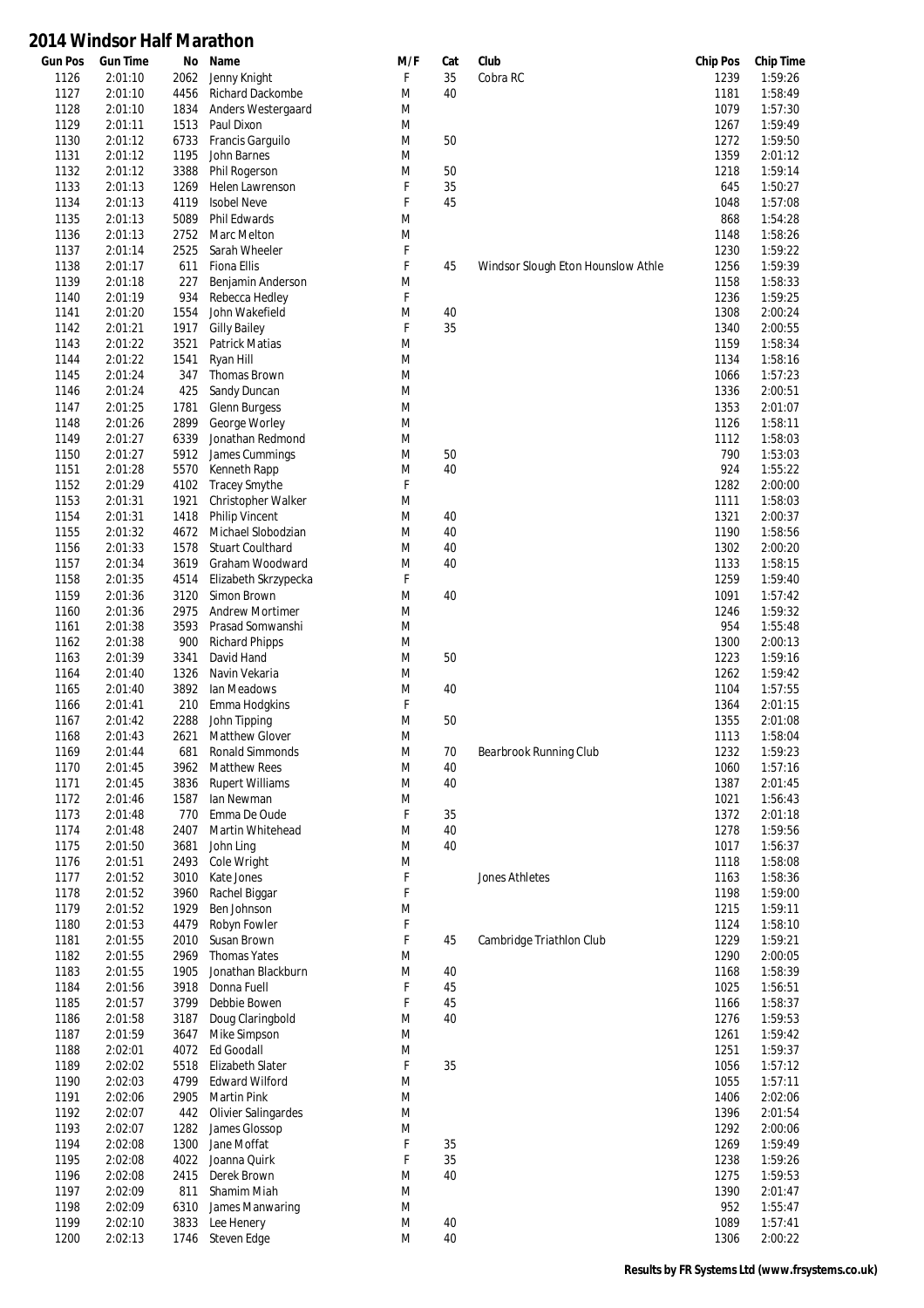| 2:02:14<br>2:02:14<br>2:02:14<br>2:02:14 | 2732<br>6077<br>3339                                                                                                                                                                                                                                                                                                                                                                                                                                                                                        | Lee Duggan<br>Christopher Starling<br>Lucy Thurley                                                                                                                                                                                                                                                                                               | M<br>M                                                                                                                                                                                                                                                                                                                                                                                                                                                                                                                                                                                                                                                                                                                                                                                         | 40<br>40                                                                                                                                                                                                                 |                                                                                              | 1127<br>1170                                                           | 1:58:11<br>1:58:42                                                                                                                                                                                                                                                                                                                     |
|------------------------------------------|-------------------------------------------------------------------------------------------------------------------------------------------------------------------------------------------------------------------------------------------------------------------------------------------------------------------------------------------------------------------------------------------------------------------------------------------------------------------------------------------------------------|--------------------------------------------------------------------------------------------------------------------------------------------------------------------------------------------------------------------------------------------------------------------------------------------------------------------------------------------------|------------------------------------------------------------------------------------------------------------------------------------------------------------------------------------------------------------------------------------------------------------------------------------------------------------------------------------------------------------------------------------------------------------------------------------------------------------------------------------------------------------------------------------------------------------------------------------------------------------------------------------------------------------------------------------------------------------------------------------------------------------------------------------------------|--------------------------------------------------------------------------------------------------------------------------------------------------------------------------------------------------------------------------|----------------------------------------------------------------------------------------------|------------------------------------------------------------------------|----------------------------------------------------------------------------------------------------------------------------------------------------------------------------------------------------------------------------------------------------------------------------------------------------------------------------------------|
|                                          |                                                                                                                                                                                                                                                                                                                                                                                                                                                                                                             |                                                                                                                                                                                                                                                                                                                                                  |                                                                                                                                                                                                                                                                                                                                                                                                                                                                                                                                                                                                                                                                                                                                                                                                |                                                                                                                                                                                                                          |                                                                                              |                                                                        |                                                                                                                                                                                                                                                                                                                                        |
|                                          |                                                                                                                                                                                                                                                                                                                                                                                                                                                                                                             |                                                                                                                                                                                                                                                                                                                                                  |                                                                                                                                                                                                                                                                                                                                                                                                                                                                                                                                                                                                                                                                                                                                                                                                |                                                                                                                                                                                                                          |                                                                                              |                                                                        |                                                                                                                                                                                                                                                                                                                                        |
|                                          |                                                                                                                                                                                                                                                                                                                                                                                                                                                                                                             |                                                                                                                                                                                                                                                                                                                                                  | F                                                                                                                                                                                                                                                                                                                                                                                                                                                                                                                                                                                                                                                                                                                                                                                              | 35                                                                                                                                                                                                                       |                                                                                              | 1171                                                                   | 1:58:42                                                                                                                                                                                                                                                                                                                                |
|                                          | 676                                                                                                                                                                                                                                                                                                                                                                                                                                                                                                         | Olivia Ballard                                                                                                                                                                                                                                                                                                                                   | F                                                                                                                                                                                                                                                                                                                                                                                                                                                                                                                                                                                                                                                                                                                                                                                              |                                                                                                                                                                                                                          | Cornwall AC                                                                                  | 1322                                                                   | 2:00:38                                                                                                                                                                                                                                                                                                                                |
| 2:02:15                                  | 7007                                                                                                                                                                                                                                                                                                                                                                                                                                                                                                        | David Hunt                                                                                                                                                                                                                                                                                                                                       | M                                                                                                                                                                                                                                                                                                                                                                                                                                                                                                                                                                                                                                                                                                                                                                                              |                                                                                                                                                                                                                          |                                                                                              | 996                                                                    | 1:56:18                                                                                                                                                                                                                                                                                                                                |
| 2:02:17                                  | 1893                                                                                                                                                                                                                                                                                                                                                                                                                                                                                                        | Mariusz Wolodkiewicz                                                                                                                                                                                                                                                                                                                             |                                                                                                                                                                                                                                                                                                                                                                                                                                                                                                                                                                                                                                                                                                                                                                                                | 40                                                                                                                                                                                                                       |                                                                                              | 1289                                                                   | 2:00:05                                                                                                                                                                                                                                                                                                                                |
|                                          |                                                                                                                                                                                                                                                                                                                                                                                                                                                                                                             |                                                                                                                                                                                                                                                                                                                                                  |                                                                                                                                                                                                                                                                                                                                                                                                                                                                                                                                                                                                                                                                                                                                                                                                |                                                                                                                                                                                                                          |                                                                                              |                                                                        | 1:56:35                                                                                                                                                                                                                                                                                                                                |
|                                          |                                                                                                                                                                                                                                                                                                                                                                                                                                                                                                             |                                                                                                                                                                                                                                                                                                                                                  |                                                                                                                                                                                                                                                                                                                                                                                                                                                                                                                                                                                                                                                                                                                                                                                                |                                                                                                                                                                                                                          |                                                                                              |                                                                        | 1:58:08                                                                                                                                                                                                                                                                                                                                |
|                                          |                                                                                                                                                                                                                                                                                                                                                                                                                                                                                                             |                                                                                                                                                                                                                                                                                                                                                  |                                                                                                                                                                                                                                                                                                                                                                                                                                                                                                                                                                                                                                                                                                                                                                                                |                                                                                                                                                                                                                          |                                                                                              |                                                                        | 1:59:47                                                                                                                                                                                                                                                                                                                                |
|                                          |                                                                                                                                                                                                                                                                                                                                                                                                                                                                                                             |                                                                                                                                                                                                                                                                                                                                                  |                                                                                                                                                                                                                                                                                                                                                                                                                                                                                                                                                                                                                                                                                                                                                                                                |                                                                                                                                                                                                                          |                                                                                              |                                                                        | 1:59:51                                                                                                                                                                                                                                                                                                                                |
|                                          |                                                                                                                                                                                                                                                                                                                                                                                                                                                                                                             |                                                                                                                                                                                                                                                                                                                                                  |                                                                                                                                                                                                                                                                                                                                                                                                                                                                                                                                                                                                                                                                                                                                                                                                |                                                                                                                                                                                                                          |                                                                                              |                                                                        | 2:01:36                                                                                                                                                                                                                                                                                                                                |
|                                          |                                                                                                                                                                                                                                                                                                                                                                                                                                                                                                             |                                                                                                                                                                                                                                                                                                                                                  |                                                                                                                                                                                                                                                                                                                                                                                                                                                                                                                                                                                                                                                                                                                                                                                                |                                                                                                                                                                                                                          |                                                                                              |                                                                        | 1:55:17                                                                                                                                                                                                                                                                                                                                |
|                                          |                                                                                                                                                                                                                                                                                                                                                                                                                                                                                                             |                                                                                                                                                                                                                                                                                                                                                  |                                                                                                                                                                                                                                                                                                                                                                                                                                                                                                                                                                                                                                                                                                                                                                                                |                                                                                                                                                                                                                          |                                                                                              |                                                                        |                                                                                                                                                                                                                                                                                                                                        |
|                                          |                                                                                                                                                                                                                                                                                                                                                                                                                                                                                                             |                                                                                                                                                                                                                                                                                                                                                  |                                                                                                                                                                                                                                                                                                                                                                                                                                                                                                                                                                                                                                                                                                                                                                                                |                                                                                                                                                                                                                          |                                                                                              |                                                                        | 2:01:12                                                                                                                                                                                                                                                                                                                                |
|                                          |                                                                                                                                                                                                                                                                                                                                                                                                                                                                                                             |                                                                                                                                                                                                                                                                                                                                                  |                                                                                                                                                                                                                                                                                                                                                                                                                                                                                                                                                                                                                                                                                                                                                                                                |                                                                                                                                                                                                                          |                                                                                              |                                                                        | 1:59:27                                                                                                                                                                                                                                                                                                                                |
|                                          |                                                                                                                                                                                                                                                                                                                                                                                                                                                                                                             |                                                                                                                                                                                                                                                                                                                                                  |                                                                                                                                                                                                                                                                                                                                                                                                                                                                                                                                                                                                                                                                                                                                                                                                |                                                                                                                                                                                                                          |                                                                                              |                                                                        | 1:55:03                                                                                                                                                                                                                                                                                                                                |
|                                          |                                                                                                                                                                                                                                                                                                                                                                                                                                                                                                             |                                                                                                                                                                                                                                                                                                                                                  |                                                                                                                                                                                                                                                                                                                                                                                                                                                                                                                                                                                                                                                                                                                                                                                                |                                                                                                                                                                                                                          |                                                                                              |                                                                        | 1:54:17                                                                                                                                                                                                                                                                                                                                |
|                                          |                                                                                                                                                                                                                                                                                                                                                                                                                                                                                                             |                                                                                                                                                                                                                                                                                                                                                  |                                                                                                                                                                                                                                                                                                                                                                                                                                                                                                                                                                                                                                                                                                                                                                                                |                                                                                                                                                                                                                          |                                                                                              |                                                                        | 1:57:23                                                                                                                                                                                                                                                                                                                                |
|                                          |                                                                                                                                                                                                                                                                                                                                                                                                                                                                                                             |                                                                                                                                                                                                                                                                                                                                                  |                                                                                                                                                                                                                                                                                                                                                                                                                                                                                                                                                                                                                                                                                                                                                                                                |                                                                                                                                                                                                                          |                                                                                              |                                                                        | 1:59:25                                                                                                                                                                                                                                                                                                                                |
|                                          |                                                                                                                                                                                                                                                                                                                                                                                                                                                                                                             |                                                                                                                                                                                                                                                                                                                                                  |                                                                                                                                                                                                                                                                                                                                                                                                                                                                                                                                                                                                                                                                                                                                                                                                |                                                                                                                                                                                                                          |                                                                                              |                                                                        | 1:59:24                                                                                                                                                                                                                                                                                                                                |
|                                          | 2016                                                                                                                                                                                                                                                                                                                                                                                                                                                                                                        |                                                                                                                                                                                                                                                                                                                                                  |                                                                                                                                                                                                                                                                                                                                                                                                                                                                                                                                                                                                                                                                                                                                                                                                |                                                                                                                                                                                                                          | <b>Stroud and District Athletics</b>                                                         | 1141                                                                   | 1:58:24                                                                                                                                                                                                                                                                                                                                |
|                                          |                                                                                                                                                                                                                                                                                                                                                                                                                                                                                                             | Alex Wilson                                                                                                                                                                                                                                                                                                                                      | M                                                                                                                                                                                                                                                                                                                                                                                                                                                                                                                                                                                                                                                                                                                                                                                              | 50                                                                                                                                                                                                                       |                                                                                              | 1370                                                                   | 2:01:17                                                                                                                                                                                                                                                                                                                                |
| 2:02:31                                  | 3815                                                                                                                                                                                                                                                                                                                                                                                                                                                                                                        | Adam Gunn                                                                                                                                                                                                                                                                                                                                        | M                                                                                                                                                                                                                                                                                                                                                                                                                                                                                                                                                                                                                                                                                                                                                                                              |                                                                                                                                                                                                                          |                                                                                              | 1152                                                                   | 1:58:30                                                                                                                                                                                                                                                                                                                                |
| 2:02:31                                  | 3002                                                                                                                                                                                                                                                                                                                                                                                                                                                                                                        | Siwan Kalatzi                                                                                                                                                                                                                                                                                                                                    | F                                                                                                                                                                                                                                                                                                                                                                                                                                                                                                                                                                                                                                                                                                                                                                                              | 35                                                                                                                                                                                                                       |                                                                                              | 1274                                                                   | 1:59:53                                                                                                                                                                                                                                                                                                                                |
| 2:02:31                                  | 3262                                                                                                                                                                                                                                                                                                                                                                                                                                                                                                        | Wayne Saville                                                                                                                                                                                                                                                                                                                                    | M                                                                                                                                                                                                                                                                                                                                                                                                                                                                                                                                                                                                                                                                                                                                                                                              |                                                                                                                                                                                                                          |                                                                                              | 1154                                                                   | 1:58:30                                                                                                                                                                                                                                                                                                                                |
| 2:02:33                                  | 3732                                                                                                                                                                                                                                                                                                                                                                                                                                                                                                        | Craig Bullock                                                                                                                                                                                                                                                                                                                                    | M                                                                                                                                                                                                                                                                                                                                                                                                                                                                                                                                                                                                                                                                                                                                                                                              |                                                                                                                                                                                                                          |                                                                                              | 1022                                                                   | 1:56:45                                                                                                                                                                                                                                                                                                                                |
| 2:02:34                                  | 942                                                                                                                                                                                                                                                                                                                                                                                                                                                                                                         | <b>Tim Clark</b>                                                                                                                                                                                                                                                                                                                                 | M                                                                                                                                                                                                                                                                                                                                                                                                                                                                                                                                                                                                                                                                                                                                                                                              | 40                                                                                                                                                                                                                       |                                                                                              | 1430                                                                   | 2:02:34                                                                                                                                                                                                                                                                                                                                |
|                                          | 3236                                                                                                                                                                                                                                                                                                                                                                                                                                                                                                        | Darren Murdoch                                                                                                                                                                                                                                                                                                                                   | M                                                                                                                                                                                                                                                                                                                                                                                                                                                                                                                                                                                                                                                                                                                                                                                              |                                                                                                                                                                                                                          |                                                                                              | 1313                                                                   | 2:00:32                                                                                                                                                                                                                                                                                                                                |
|                                          |                                                                                                                                                                                                                                                                                                                                                                                                                                                                                                             |                                                                                                                                                                                                                                                                                                                                                  |                                                                                                                                                                                                                                                                                                                                                                                                                                                                                                                                                                                                                                                                                                                                                                                                |                                                                                                                                                                                                                          |                                                                                              |                                                                        | 1:59:14                                                                                                                                                                                                                                                                                                                                |
|                                          |                                                                                                                                                                                                                                                                                                                                                                                                                                                                                                             |                                                                                                                                                                                                                                                                                                                                                  |                                                                                                                                                                                                                                                                                                                                                                                                                                                                                                                                                                                                                                                                                                                                                                                                |                                                                                                                                                                                                                          |                                                                                              |                                                                        | 1:55:14                                                                                                                                                                                                                                                                                                                                |
|                                          |                                                                                                                                                                                                                                                                                                                                                                                                                                                                                                             |                                                                                                                                                                                                                                                                                                                                                  |                                                                                                                                                                                                                                                                                                                                                                                                                                                                                                                                                                                                                                                                                                                                                                                                |                                                                                                                                                                                                                          |                                                                                              |                                                                        | 2:01:03                                                                                                                                                                                                                                                                                                                                |
|                                          |                                                                                                                                                                                                                                                                                                                                                                                                                                                                                                             |                                                                                                                                                                                                                                                                                                                                                  |                                                                                                                                                                                                                                                                                                                                                                                                                                                                                                                                                                                                                                                                                                                                                                                                |                                                                                                                                                                                                                          |                                                                                              |                                                                        | 2:00:27                                                                                                                                                                                                                                                                                                                                |
|                                          |                                                                                                                                                                                                                                                                                                                                                                                                                                                                                                             |                                                                                                                                                                                                                                                                                                                                                  |                                                                                                                                                                                                                                                                                                                                                                                                                                                                                                                                                                                                                                                                                                                                                                                                |                                                                                                                                                                                                                          |                                                                                              |                                                                        | 1:58:42                                                                                                                                                                                                                                                                                                                                |
|                                          |                                                                                                                                                                                                                                                                                                                                                                                                                                                                                                             |                                                                                                                                                                                                                                                                                                                                                  |                                                                                                                                                                                                                                                                                                                                                                                                                                                                                                                                                                                                                                                                                                                                                                                                |                                                                                                                                                                                                                          |                                                                                              |                                                                        | 1:57:26                                                                                                                                                                                                                                                                                                                                |
|                                          |                                                                                                                                                                                                                                                                                                                                                                                                                                                                                                             |                                                                                                                                                                                                                                                                                                                                                  |                                                                                                                                                                                                                                                                                                                                                                                                                                                                                                                                                                                                                                                                                                                                                                                                |                                                                                                                                                                                                                          |                                                                                              |                                                                        | 2:00:53                                                                                                                                                                                                                                                                                                                                |
|                                          |                                                                                                                                                                                                                                                                                                                                                                                                                                                                                                             |                                                                                                                                                                                                                                                                                                                                                  |                                                                                                                                                                                                                                                                                                                                                                                                                                                                                                                                                                                                                                                                                                                                                                                                |                                                                                                                                                                                                                          |                                                                                              |                                                                        | 2:00:00                                                                                                                                                                                                                                                                                                                                |
|                                          |                                                                                                                                                                                                                                                                                                                                                                                                                                                                                                             |                                                                                                                                                                                                                                                                                                                                                  |                                                                                                                                                                                                                                                                                                                                                                                                                                                                                                                                                                                                                                                                                                                                                                                                |                                                                                                                                                                                                                          |                                                                                              |                                                                        | 1:59:14                                                                                                                                                                                                                                                                                                                                |
|                                          |                                                                                                                                                                                                                                                                                                                                                                                                                                                                                                             |                                                                                                                                                                                                                                                                                                                                                  |                                                                                                                                                                                                                                                                                                                                                                                                                                                                                                                                                                                                                                                                                                                                                                                                |                                                                                                                                                                                                                          |                                                                                              |                                                                        | 2:00:36                                                                                                                                                                                                                                                                                                                                |
|                                          |                                                                                                                                                                                                                                                                                                                                                                                                                                                                                                             |                                                                                                                                                                                                                                                                                                                                                  |                                                                                                                                                                                                                                                                                                                                                                                                                                                                                                                                                                                                                                                                                                                                                                                                |                                                                                                                                                                                                                          |                                                                                              |                                                                        | 1:59:16                                                                                                                                                                                                                                                                                                                                |
|                                          |                                                                                                                                                                                                                                                                                                                                                                                                                                                                                                             |                                                                                                                                                                                                                                                                                                                                                  |                                                                                                                                                                                                                                                                                                                                                                                                                                                                                                                                                                                                                                                                                                                                                                                                |                                                                                                                                                                                                                          |                                                                                              |                                                                        | 1:58:04                                                                                                                                                                                                                                                                                                                                |
|                                          |                                                                                                                                                                                                                                                                                                                                                                                                                                                                                                             |                                                                                                                                                                                                                                                                                                                                                  |                                                                                                                                                                                                                                                                                                                                                                                                                                                                                                                                                                                                                                                                                                                                                                                                |                                                                                                                                                                                                                          |                                                                                              |                                                                        | 1:55:55                                                                                                                                                                                                                                                                                                                                |
|                                          |                                                                                                                                                                                                                                                                                                                                                                                                                                                                                                             |                                                                                                                                                                                                                                                                                                                                                  |                                                                                                                                                                                                                                                                                                                                                                                                                                                                                                                                                                                                                                                                                                                                                                                                |                                                                                                                                                                                                                          |                                                                                              |                                                                        | 2:01:36                                                                                                                                                                                                                                                                                                                                |
|                                          |                                                                                                                                                                                                                                                                                                                                                                                                                                                                                                             |                                                                                                                                                                                                                                                                                                                                                  |                                                                                                                                                                                                                                                                                                                                                                                                                                                                                                                                                                                                                                                                                                                                                                                                |                                                                                                                                                                                                                          |                                                                                              |                                                                        | 1:59:38                                                                                                                                                                                                                                                                                                                                |
|                                          |                                                                                                                                                                                                                                                                                                                                                                                                                                                                                                             |                                                                                                                                                                                                                                                                                                                                                  |                                                                                                                                                                                                                                                                                                                                                                                                                                                                                                                                                                                                                                                                                                                                                                                                |                                                                                                                                                                                                                          |                                                                                              |                                                                        | 2:01:40                                                                                                                                                                                                                                                                                                                                |
|                                          |                                                                                                                                                                                                                                                                                                                                                                                                                                                                                                             |                                                                                                                                                                                                                                                                                                                                                  |                                                                                                                                                                                                                                                                                                                                                                                                                                                                                                                                                                                                                                                                                                                                                                                                |                                                                                                                                                                                                                          |                                                                                              |                                                                        | 2:01:19                                                                                                                                                                                                                                                                                                                                |
|                                          |                                                                                                                                                                                                                                                                                                                                                                                                                                                                                                             |                                                                                                                                                                                                                                                                                                                                                  |                                                                                                                                                                                                                                                                                                                                                                                                                                                                                                                                                                                                                                                                                                                                                                                                |                                                                                                                                                                                                                          |                                                                                              |                                                                        | 1:59:23                                                                                                                                                                                                                                                                                                                                |
|                                          |                                                                                                                                                                                                                                                                                                                                                                                                                                                                                                             |                                                                                                                                                                                                                                                                                                                                                  |                                                                                                                                                                                                                                                                                                                                                                                                                                                                                                                                                                                                                                                                                                                                                                                                |                                                                                                                                                                                                                          |                                                                                              |                                                                        |                                                                                                                                                                                                                                                                                                                                        |
|                                          |                                                                                                                                                                                                                                                                                                                                                                                                                                                                                                             |                                                                                                                                                                                                                                                                                                                                                  |                                                                                                                                                                                                                                                                                                                                                                                                                                                                                                                                                                                                                                                                                                                                                                                                |                                                                                                                                                                                                                          |                                                                                              |                                                                        | 2:01:48                                                                                                                                                                                                                                                                                                                                |
|                                          |                                                                                                                                                                                                                                                                                                                                                                                                                                                                                                             |                                                                                                                                                                                                                                                                                                                                                  |                                                                                                                                                                                                                                                                                                                                                                                                                                                                                                                                                                                                                                                                                                                                                                                                |                                                                                                                                                                                                                          |                                                                                              |                                                                        | 2:02:24                                                                                                                                                                                                                                                                                                                                |
|                                          |                                                                                                                                                                                                                                                                                                                                                                                                                                                                                                             |                                                                                                                                                                                                                                                                                                                                                  |                                                                                                                                                                                                                                                                                                                                                                                                                                                                                                                                                                                                                                                                                                                                                                                                |                                                                                                                                                                                                                          |                                                                                              |                                                                        | 2:00:20                                                                                                                                                                                                                                                                                                                                |
|                                          |                                                                                                                                                                                                                                                                                                                                                                                                                                                                                                             |                                                                                                                                                                                                                                                                                                                                                  |                                                                                                                                                                                                                                                                                                                                                                                                                                                                                                                                                                                                                                                                                                                                                                                                |                                                                                                                                                                                                                          |                                                                                              |                                                                        | 1:59:26                                                                                                                                                                                                                                                                                                                                |
|                                          |                                                                                                                                                                                                                                                                                                                                                                                                                                                                                                             |                                                                                                                                                                                                                                                                                                                                                  |                                                                                                                                                                                                                                                                                                                                                                                                                                                                                                                                                                                                                                                                                                                                                                                                |                                                                                                                                                                                                                          |                                                                                              |                                                                        | 1:58:20                                                                                                                                                                                                                                                                                                                                |
|                                          |                                                                                                                                                                                                                                                                                                                                                                                                                                                                                                             |                                                                                                                                                                                                                                                                                                                                                  |                                                                                                                                                                                                                                                                                                                                                                                                                                                                                                                                                                                                                                                                                                                                                                                                |                                                                                                                                                                                                                          |                                                                                              |                                                                        | 2:00:33                                                                                                                                                                                                                                                                                                                                |
|                                          |                                                                                                                                                                                                                                                                                                                                                                                                                                                                                                             |                                                                                                                                                                                                                                                                                                                                                  |                                                                                                                                                                                                                                                                                                                                                                                                                                                                                                                                                                                                                                                                                                                                                                                                |                                                                                                                                                                                                                          |                                                                                              |                                                                        | 1:58:37                                                                                                                                                                                                                                                                                                                                |
|                                          |                                                                                                                                                                                                                                                                                                                                                                                                                                                                                                             |                                                                                                                                                                                                                                                                                                                                                  |                                                                                                                                                                                                                                                                                                                                                                                                                                                                                                                                                                                                                                                                                                                                                                                                |                                                                                                                                                                                                                          |                                                                                              |                                                                        | 1:56:11                                                                                                                                                                                                                                                                                                                                |
|                                          |                                                                                                                                                                                                                                                                                                                                                                                                                                                                                                             |                                                                                                                                                                                                                                                                                                                                                  |                                                                                                                                                                                                                                                                                                                                                                                                                                                                                                                                                                                                                                                                                                                                                                                                |                                                                                                                                                                                                                          |                                                                                              |                                                                        | 1:59:47                                                                                                                                                                                                                                                                                                                                |
|                                          |                                                                                                                                                                                                                                                                                                                                                                                                                                                                                                             | Alcus Erasmus                                                                                                                                                                                                                                                                                                                                    |                                                                                                                                                                                                                                                                                                                                                                                                                                                                                                                                                                                                                                                                                                                                                                                                |                                                                                                                                                                                                                          |                                                                                              |                                                                        | 2:02:29                                                                                                                                                                                                                                                                                                                                |
|                                          |                                                                                                                                                                                                                                                                                                                                                                                                                                                                                                             |                                                                                                                                                                                                                                                                                                                                                  |                                                                                                                                                                                                                                                                                                                                                                                                                                                                                                                                                                                                                                                                                                                                                                                                |                                                                                                                                                                                                                          |                                                                                              |                                                                        | 2:00:13                                                                                                                                                                                                                                                                                                                                |
| 2:03:10                                  | 1210                                                                                                                                                                                                                                                                                                                                                                                                                                                                                                        | Ryan Millward                                                                                                                                                                                                                                                                                                                                    | M                                                                                                                                                                                                                                                                                                                                                                                                                                                                                                                                                                                                                                                                                                                                                                                              |                                                                                                                                                                                                                          |                                                                                              | 1331                                                                   | 2:00:48                                                                                                                                                                                                                                                                                                                                |
| 2:03:11                                  | 4454                                                                                                                                                                                                                                                                                                                                                                                                                                                                                                        | Julie Sainter                                                                                                                                                                                                                                                                                                                                    | F                                                                                                                                                                                                                                                                                                                                                                                                                                                                                                                                                                                                                                                                                                                                                                                              | 45                                                                                                                                                                                                                       |                                                                                              | 1435                                                                   | 2:02:37                                                                                                                                                                                                                                                                                                                                |
| 2:03:12                                  | 3313                                                                                                                                                                                                                                                                                                                                                                                                                                                                                                        | Alexandra Sheridan                                                                                                                                                                                                                                                                                                                               | F                                                                                                                                                                                                                                                                                                                                                                                                                                                                                                                                                                                                                                                                                                                                                                                              |                                                                                                                                                                                                                          |                                                                                              | 1253                                                                   | 1:59:38                                                                                                                                                                                                                                                                                                                                |
| 2:03:12                                  | 384                                                                                                                                                                                                                                                                                                                                                                                                                                                                                                         | <b>Terry Coker</b>                                                                                                                                                                                                                                                                                                                               | M                                                                                                                                                                                                                                                                                                                                                                                                                                                                                                                                                                                                                                                                                                                                                                                              | 40                                                                                                                                                                                                                       |                                                                                              | 1252                                                                   | 1:59:38                                                                                                                                                                                                                                                                                                                                |
| 2:03:12                                  | 1335                                                                                                                                                                                                                                                                                                                                                                                                                                                                                                        | <b>Matthew Humphreys</b>                                                                                                                                                                                                                                                                                                                         | M                                                                                                                                                                                                                                                                                                                                                                                                                                                                                                                                                                                                                                                                                                                                                                                              | 40                                                                                                                                                                                                                       |                                                                                              | 1366                                                                   | 2:01:16                                                                                                                                                                                                                                                                                                                                |
| 2:03:13                                  | 2397                                                                                                                                                                                                                                                                                                                                                                                                                                                                                                        | Katie Packham                                                                                                                                                                                                                                                                                                                                    | F                                                                                                                                                                                                                                                                                                                                                                                                                                                                                                                                                                                                                                                                                                                                                                                              |                                                                                                                                                                                                                          |                                                                                              | 1281                                                                   | 2:00:00                                                                                                                                                                                                                                                                                                                                |
| 2:03:14                                  | 2508                                                                                                                                                                                                                                                                                                                                                                                                                                                                                                        | <b>Brian Walmsley</b>                                                                                                                                                                                                                                                                                                                            | M                                                                                                                                                                                                                                                                                                                                                                                                                                                                                                                                                                                                                                                                                                                                                                                              | 40                                                                                                                                                                                                                       |                                                                                              | 1354                                                                   | 2:01:07                                                                                                                                                                                                                                                                                                                                |
| 2:03:14                                  | 3708                                                                                                                                                                                                                                                                                                                                                                                                                                                                                                        | Mark Johnson                                                                                                                                                                                                                                                                                                                                     | M                                                                                                                                                                                                                                                                                                                                                                                                                                                                                                                                                                                                                                                                                                                                                                                              |                                                                                                                                                                                                                          |                                                                                              | 1305                                                                   | 2:00:21                                                                                                                                                                                                                                                                                                                                |
| 2:03:14                                  | 4665                                                                                                                                                                                                                                                                                                                                                                                                                                                                                                        | Phil Reynolds                                                                                                                                                                                                                                                                                                                                    | M                                                                                                                                                                                                                                                                                                                                                                                                                                                                                                                                                                                                                                                                                                                                                                                              |                                                                                                                                                                                                                          |                                                                                              | 1248                                                                   | 1:59:33                                                                                                                                                                                                                                                                                                                                |
| 2:03:15                                  | 3652                                                                                                                                                                                                                                                                                                                                                                                                                                                                                                        | Clare Prime                                                                                                                                                                                                                                                                                                                                      | F                                                                                                                                                                                                                                                                                                                                                                                                                                                                                                                                                                                                                                                                                                                                                                                              | 35                                                                                                                                                                                                                       |                                                                                              | 1201                                                                   | 1:59:03                                                                                                                                                                                                                                                                                                                                |
| 2:03:15                                  | 2239                                                                                                                                                                                                                                                                                                                                                                                                                                                                                                        | Juliet Hughes                                                                                                                                                                                                                                                                                                                                    | F                                                                                                                                                                                                                                                                                                                                                                                                                                                                                                                                                                                                                                                                                                                                                                                              | 35                                                                                                                                                                                                                       |                                                                                              | 1365                                                                   | 2:01:16                                                                                                                                                                                                                                                                                                                                |
| 2:03:15                                  | 2278                                                                                                                                                                                                                                                                                                                                                                                                                                                                                                        | Sarah Newman                                                                                                                                                                                                                                                                                                                                     | F                                                                                                                                                                                                                                                                                                                                                                                                                                                                                                                                                                                                                                                                                                                                                                                              | 35                                                                                                                                                                                                                       |                                                                                              | 1352                                                                   | 2:01:07                                                                                                                                                                                                                                                                                                                                |
| 2:03:15                                  | 2894                                                                                                                                                                                                                                                                                                                                                                                                                                                                                                        | <b>Elliott Seal</b>                                                                                                                                                                                                                                                                                                                              | M                                                                                                                                                                                                                                                                                                                                                                                                                                                                                                                                                                                                                                                                                                                                                                                              |                                                                                                                                                                                                                          |                                                                                              | 957                                                                    | 1:55:50                                                                                                                                                                                                                                                                                                                                |
| 2:03:16                                  | 1240                                                                                                                                                                                                                                                                                                                                                                                                                                                                                                        | Jonathan Newton                                                                                                                                                                                                                                                                                                                                  | M                                                                                                                                                                                                                                                                                                                                                                                                                                                                                                                                                                                                                                                                                                                                                                                              | 40                                                                                                                                                                                                                       |                                                                                              | 1379                                                                   | 2:01:32                                                                                                                                                                                                                                                                                                                                |
| 2:03:16                                  | 4344                                                                                                                                                                                                                                                                                                                                                                                                                                                                                                        | Sofia Fleming                                                                                                                                                                                                                                                                                                                                    | F                                                                                                                                                                                                                                                                                                                                                                                                                                                                                                                                                                                                                                                                                                                                                                                              | 35                                                                                                                                                                                                                       |                                                                                              | 904                                                                    | 1:55:09                                                                                                                                                                                                                                                                                                                                |
| 2:03:18                                  | 2539                                                                                                                                                                                                                                                                                                                                                                                                                                                                                                        | <b>Robin Vickers</b>                                                                                                                                                                                                                                                                                                                             | M                                                                                                                                                                                                                                                                                                                                                                                                                                                                                                                                                                                                                                                                                                                                                                                              | 50                                                                                                                                                                                                                       |                                                                                              | 1367                                                                   | 2:01:16                                                                                                                                                                                                                                                                                                                                |
| 2:03:21                                  | 5568                                                                                                                                                                                                                                                                                                                                                                                                                                                                                                        | Daniel Eckett                                                                                                                                                                                                                                                                                                                                    | M                                                                                                                                                                                                                                                                                                                                                                                                                                                                                                                                                                                                                                                                                                                                                                                              |                                                                                                                                                                                                                          |                                                                                              | 1081                                                                   | 1:57:34                                                                                                                                                                                                                                                                                                                                |
| 2:03:22                                  | 1060                                                                                                                                                                                                                                                                                                                                                                                                                                                                                                        | Doug Mcconkey                                                                                                                                                                                                                                                                                                                                    | M                                                                                                                                                                                                                                                                                                                                                                                                                                                                                                                                                                                                                                                                                                                                                                                              | 40                                                                                                                                                                                                                       |                                                                                              | 1407                                                                   | 2:02:06                                                                                                                                                                                                                                                                                                                                |
| 2:03:24                                  |                                                                                                                                                                                                                                                                                                                                                                                                                                                                                                             | Claire Kelly                                                                                                                                                                                                                                                                                                                                     | F                                                                                                                                                                                                                                                                                                                                                                                                                                                                                                                                                                                                                                                                                                                                                                                              |                                                                                                                                                                                                                          |                                                                                              | 1341                                                                   | 2:00:55                                                                                                                                                                                                                                                                                                                                |
|                                          | 2:02:19<br>2:02:20<br>2:02:20<br>2:02:20<br>2:02:22<br>2:02:23<br>2:02:24<br>2:02:25<br>2:02:28<br>2:02:28<br>2:02:28<br>2:02:29<br>2:02:29<br>2:02:30<br>2:02:30<br>2:02:34<br>2:02:36<br>2:02:37<br>2:02:40<br>2:02:44<br>2:02:45<br>2:02:46<br>2:02:48<br>2:02:49<br>2:02:50<br>2:02:50<br>2:02:51<br>2:02:51<br>2:02:52<br>2:02:52<br>2:02:52<br>2:02:54<br>2:02:54<br>2:02:55<br>2:02:56<br>2:02:57<br>2:02:57<br>2:02:58<br>2:02:58<br>2:02:59<br>2:03:00<br>2:03:06<br>2:03:06<br>2:03:07<br>2:03:10 | 2591<br>1410<br>3802<br>2349<br>798<br>4803<br>1302<br>2271<br>4355<br>5639<br>2122<br>2697<br>2408<br>1753<br>1543<br>4127<br>3355<br>615<br>3073<br>2289<br>2589<br>2595<br>3905<br>2025<br>3861<br>2881<br>3104<br>3737<br>4556<br>2520<br>4013<br>1099<br>1459<br>3865<br>745<br>2243<br>4030<br>3139<br>4124<br>3743<br>730<br>4659<br>3754 | Nadiia Hewitt<br>Jo Collins<br><b>Richard Crow</b><br>Vicky Wolfe<br>Mark Berry<br>Victoria Griffin<br>Matt Evans<br><b>Steve Hiscock</b><br>Catharina Paukner<br>Aleksander Gisvold<br><b>Richard Button</b><br>Sam Leeding<br>Jakub Czyzewski<br><b>Ben Oliver</b><br>Sarah Steinharter<br>Simon Tait<br>Mark Daykin<br>Jon Harrigan<br>Oliver Watson<br>Joe Wilkins<br>John Hough<br>Michael Stockford<br>Michael Strawson<br><b>Bryony Hewer</b><br>Peter Dodds<br>Louise Reynolds<br>Matei Costescu<br>Ash Patel<br>Emma Bryden<br><b>Michael Winslow</b><br>4015<br><b>Brian Torres</b><br>Will Donovan<br>Martin Smyth<br>Afzana Hussain<br>David Stoole<br>Laurance Simon<br><b>Richard Clarke</b><br>Simon Vear<br>Claire Elliott<br>Laura Thomas<br>Kimberley Field<br>RÚmi Bardenet | M<br>F<br>F<br>M<br>F<br>M<br>F<br>M<br>M<br>F<br>M<br>M<br>F<br>M<br>M<br>F<br>M<br>M<br>M<br>M<br>M<br>M<br>M<br>M<br>F<br>M<br>F<br>M<br>M<br>F<br>M<br>M<br>M<br>M<br>F<br>M<br>F<br>M<br>M<br>F<br>F<br>F<br>M<br>M | 35<br>40<br>55<br>40<br>40<br>40<br>60<br>40<br>35<br>35<br>60<br>40<br>40<br>45<br>40<br>35 | <b>Didcot Runners</b><br>East London Runners<br><b>Running Sisters</b> | 1015<br>1119<br>1266<br>1273<br>1382<br>915<br>1360<br>1240<br>897<br>858<br>1067<br>1234<br>1233<br>1221<br>912<br>1345<br>1310<br>1172<br>1073<br>1338<br>1283<br>1220<br>1320<br>1222<br>1114<br>965<br>1381<br>1255<br>1384<br>1375<br>1231<br>1392<br>1420<br>1303<br>1237<br>1139<br>1315<br>1165<br>985<br>1265<br>1426<br>1299 |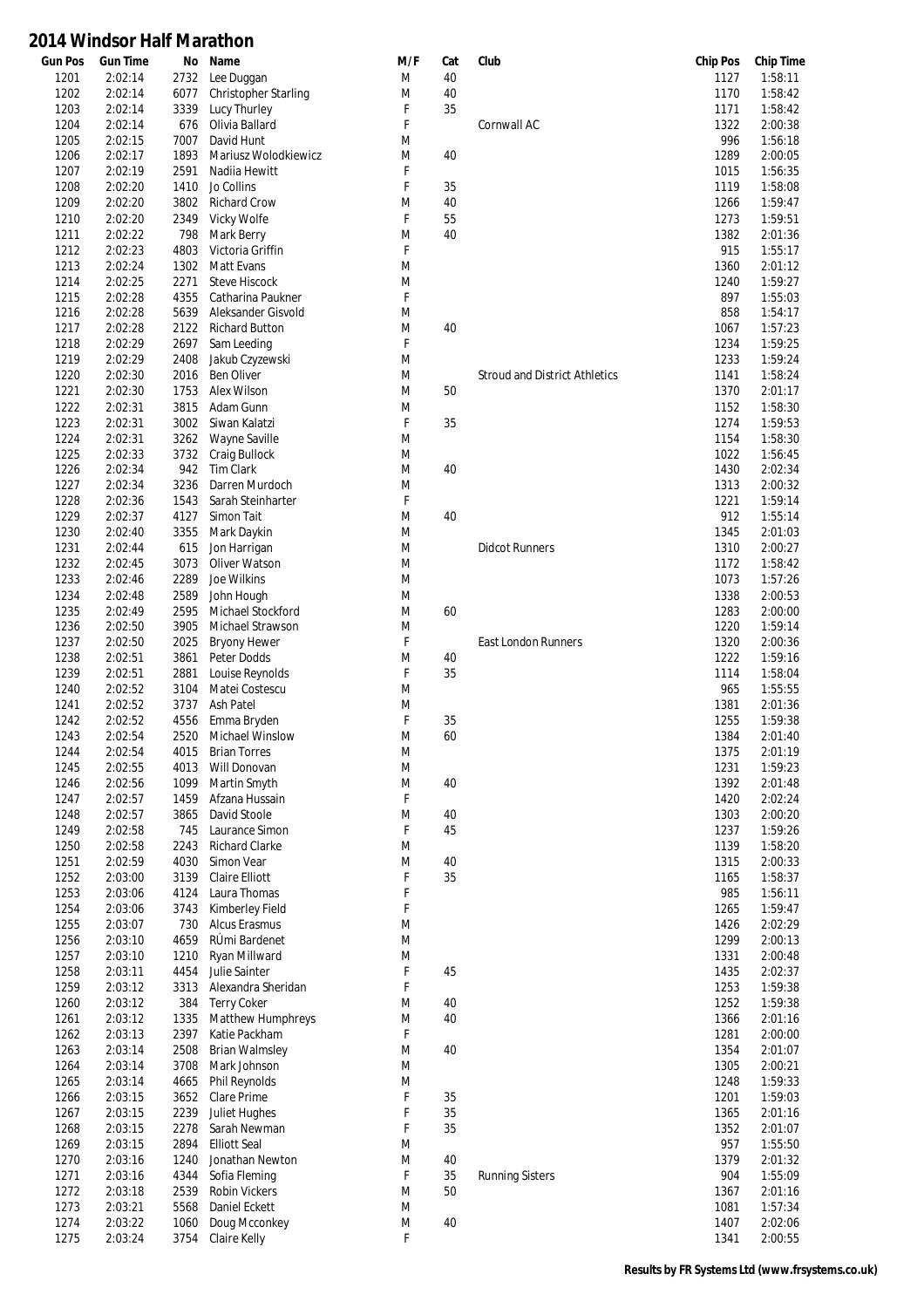| <b>Gun Pos</b> | <b>Gun Time</b> | No   | Name                   | M/F         | Cat | Club                                 | <b>Chip Pos</b> | <b>Chip Time</b> |
|----------------|-----------------|------|------------------------|-------------|-----|--------------------------------------|-----------------|------------------|
| 1276           | 2:03:26         | 622  | Clare Campbell         | F           | 45  | Bearbrook Running Club               | 1351            | 2:01:06          |
| 1277           | 2:03:28         | 3682 | Babara Seljak          | F           |     |                                      | 1399            | 2:01:58          |
| 1278           | 2:03:29         | 6496 | Alicia Joyce           | F           |     |                                      | 1034            | 1:56:56          |
| 1279           | 2:03:30         | 3114 | <b>Chris Saunders</b>  | M           | 40  |                                      | 1311            | 2:00:30          |
| 1280           | 2:03:31         | 1793 | Kashif Nazir           | M           |     |                                      | 726             | 1:51:55          |
| 1281           | 2:03:31         | 1778 | Jonathan Ballard       | M           |     |                                      | 727             | 1:51:55          |
|                |                 |      |                        |             |     |                                      |                 |                  |
| 1282           | 2:03:31         | 1490 | Jonathan Ballard       | M           |     |                                      | 728             | 1:51:55          |
| 1283           | 2:03:31         | 2895 | Raymond Ling           | M           | 50  |                                      | 1294            | 2:00:08          |
| 1284           | 2:03:32         | 2345 | Amy Reading            | $\mathsf F$ |     |                                      | 1349            | 2:01:06          |
| 1285           | 2:03:33         | 1900 | Jan Hendrik Witte      | M           |     |                                      | 1002            | 1:56:23          |
| 1286           | 2:03:37         | 3561 | <b>Oliver Steele</b>   | M           |     |                                      | 788             | 1:53:01          |
|                |                 |      |                        | F           |     |                                      | 824             |                  |
| 1287           | 2:03:37         | 7321 | Gemma Foster           |             |     |                                      |                 | 1:53:41          |
| 1288           | 2:03:37         | 2074 | Victoria Downie        | F           | 35  | Datchet Dashers                      | 1405            | 2:02:05          |
| 1289           | 2:03:37         | 5893 | Joanna Diss            | F           | 35  |                                      | 1247            | 1:59:32          |
| 1290           | 2:03:38         | 324  | Luke Scantlebury       | M           |     |                                      | 1444            | 2:02:47          |
| 1291           | 2:03:38         | 3185 | Dan Dawson             | M           |     | Windsor Great Park Harriers          | 1403            | 2:02:02          |
| 1292           | 2:03:38         | 5211 | Matt Turton            | M           | 50  |                                      | 1074            | 1:57:28          |
| 1293           | 2:03:39         | 1593 | lan Sparrow            | M           |     |                                      | 1455            | 2:03:02          |
|                |                 |      |                        |             |     |                                      |                 |                  |
| 1294           | 2:03:40         | 1008 | <b>Colin Bentley</b>   | M           | 40  |                                      | 1377            | 2:01:22          |
| 1295           | 2:03:40         | 5481 | lan Train              | M           | 50  |                                      | 852             | 1:54:08          |
| 1296           | 2:03:40         | 5129 | Yuichi Nambu           | M           |     |                                      | 1138            | 1:58:20          |
| 1297           | 2:03:43         | 1375 | <b>Teodor Perfanov</b> | M           |     |                                      | 1346            | 2:01:04          |
| 1298           | 2:03:43         | 1378 | <b>Dominic Andrews</b> | M           |     |                                      | 1347            | 2:01:05          |
| 1299           | 2:03:44         | 3316 | Geoffrey Hurst         | M           |     |                                      | 1395            | 2:01:54          |
|                |                 |      |                        |             |     |                                      |                 |                  |
| 1300           | 2:03:47         | 2676 | Joanna Cloherty        | F           |     |                                      | 1309            | 2:00:27          |
| 1301           | 2:03:48         | 2248 | Sarah Palframan        | F           |     |                                      | 1200            | 1:59:03          |
| 1302           | 2:03:48         | 2429 | Brian Doran            | M           | 40  |                                      | 1329            | 2:00:45          |
| 1303           | 2:03:49         | 3907 | Rob Dickson            | M           |     |                                      | 1389            | 2:01:46          |
| 1304           | 2:03:51         | 1870 | <b>Michael Stevens</b> | M           |     |                                      | 1447            | 2:02:50          |
| 1305           | 2:03:51         | 3733 | Mark Landon            | M           | 40  |                                      | 1293            | 2:00:06          |
|                |                 |      |                        |             |     |                                      |                 |                  |
| 1306           | 2:03:52         | 1401 | <b>Jack Parnell</b>    | M           |     |                                      | 1465            | 2:03:13          |
| 1307           | 2:03:53         | 5210 | Peter Ashcroft         | M           | 40  |                                      | 1189            | 1:58:55          |
| 1308           | 2:03:54         | 191  | Jonathan Keeling       | M           |     |                                      | 1495            | 2:03:44          |
| 1309           | 2:03:54         | 4056 | Paul Mackey            | M           | 50  |                                      | 1409            | 2:02:08          |
| 1310           | 2:03:55         | 3218 | <b>Matthew Panton</b>  | M           |     |                                      | 1288            | 2:00:03          |
| 1311           | 2:03:57         | 3947 | Kazik Kruczek          | M           |     |                                      | 1143            | 1:58:25          |
|                |                 |      |                        |             |     |                                      |                 |                  |
| 1312           | 2:03:58         | 2442 | Joanna Godsmark        | F           | 45  |                                      | 1295            | 2:00:09          |
| 1313           | 2:04:00         | 3898 | Jonty Wilkinson        | M           |     |                                      | 1304            | 2:00:21          |
| 1314           | 2:04:01         | 250  | Rhiannon Spellman      | F           |     |                                      | 1485            | 2:03:36          |
| 1315           | 2:04:02         | 5631 | Craig Garvey           | M           |     |                                      | 1050            | 1:57:08          |
| 1316           | 2:04:03         | 1368 | Ben Trim               | M           |     |                                      | 1319            | 2:00:34          |
| 1317           | 2:04:03         | 2930 | <b>Andrew Miller</b>   | M           |     |                                      | 1513            | 2:04:03          |
| 1318           | 2:04:03         | 1681 | <b>Michael Hatton</b>  | M           | 50  |                                      | 1438            | 2:02:42          |
|                |                 |      |                        |             |     |                                      |                 |                  |
| 1319           | 2:04:04         | 3794 | Sam Winterson          | M           |     |                                      | 1402            | 2:02:02          |
| 1320           | 2:04:04         | 1570 | Kelly Morton           | F           |     |                                      | 1301            | 2:00:13          |
| 1321           | 2:04:05         | 1831 | Emil Soderqvist        | M           | 40  |                                      | 1456            | 2:03:02          |
| 1322           | 2:04:06         | 2543 | David Anderson         | M           |     |                                      | 1371            | 2:01:18          |
| 1323           | 2:04:07         | 3443 | Andrew Thornhill       | M           | 40  |                                      | 1431            | 2:02:35          |
| 1324           | 2:04:08         | 2692 | Srini Chandaka         | M           |     |                                      | 1343            | 2:01:00          |
|                |                 |      |                        |             |     |                                      |                 |                  |
| 1325           | 2:04:08         | 816  | Sam Hocking            | M           |     |                                      | 1446            | 2:02:49          |
| 1326           | 2:04:09         | 1100 | Robert Orczi           | M           |     |                                      | 1439            | 2:02:43          |
| 1327           | 2:04:10         | 2107 | Karen Harris           | F           | 35  | Victor Park Harriers & Tower Hamlets | 1235            | 1:59:25          |
| 1328           | 2:04:10         | 2049 | John Mallett           | M           |     | Ware Joggers                         | 1318            | 2:00:34          |
| 1329           | 2:04:11         | 426  | <b>Rupert Matthews</b> | M           |     |                                      | 1486            | 2:03:38          |
| 1330           | 2:04:12         | 6510 | Ross Todd              | M           | 40  |                                      | 1327            | 2:00:44          |
| 1331           | 2:04:12         | 2803 | Charlotte Cleeton      | F           |     |                                      | 1185            | 1:58:51          |
|                | 2:04:12         | 1819 |                        | F           | 45  |                                      | 1332            | 2:00:48          |
| 1332           |                 |      | Sara King              |             |     |                                      |                 |                  |
| 1333           | 2:04:13         | 5075 | Hannah Wills           | F           |     |                                      | 1175            | 1:58:44          |
| 1334           | 2:04:13         | 688  | James Meston           | M           | 40  | Reading Road Runners                 | 1454            | 2:03:01          |
| 1335           | 2:04:16         | 3052 | Michael Cook           | M           |     |                                      | 1312            | 2:00:31          |
| 1336           | 2:04:18         | 1128 | Simon Huggett-Murray   | M           |     |                                      | 1350            | 2:01:06          |
| 1337           | 2:04:19         | 4135 | <b>Michael Yates</b>   | M           |     |                                      | 1167            | 1:58:38          |
| 1338           | 2:04:19         | 2447 | Warren Dudding         | M           | 40  |                                      | 1117            | 1:58:07          |
|                |                 |      |                        |             |     |                                      |                 |                  |
| 1339           | 2:04:21         | 2836 | <b>Anthony Duffy</b>   | M           | 50  |                                      | 1324            | 2:00:39          |
| 1340           | 2:04:25         | 3820 | Gerard O'connor        | M           | 40  |                                      | 1440            | 2:02:45          |
| 1341           | 2:04:26         | 2934 | Karin Fitzpatrick      | F           | 45  |                                      | 1436            | 2:02:38          |
| 1342           | 2:04:26         | 4165 | Mark Kershaw           | M           |     |                                      | 1348            | 2:01:06          |
| 1343           | 2:04:27         | 4073 | Maxwell Bolton         | M           |     |                                      | 1062            | 1:57:17          |
| 1344           | 2:04:29         | 4028 | Chris Parratt          | M           |     |                                      | 1432            | 2:02:35          |
| 1345           | 2:04:29         | 2527 | lain Tanner            | M           | 40  |                                      | 1434            | 2:02:37          |
|                |                 |      |                        |             |     |                                      |                 |                  |
| 1346           | 2:04:34         | 6321 | Jennifer Stott         | F           |     |                                      | 1373            | 2:01:18          |
| 1347           | 2:04:35         | 1569 | Kelly Mcmillan         | F           |     |                                      | 1328            | 2:00:45          |
| 1348           | 2:04:43         | 5398 | Anton Jerges           | M           | 40  |                                      | 1110            | 1:58:02          |
| 1349           | 2:04:44         | 323  | Peter Kosmider         | M           | 40  |                                      | 1415            | 2:02:14          |
| 1350           | 2:04:44         | 232  | Lisa Anderson          | F           | 35  |                                      | 1533            | 2:04:14          |
|                |                 |      |                        |             |     |                                      |                 |                  |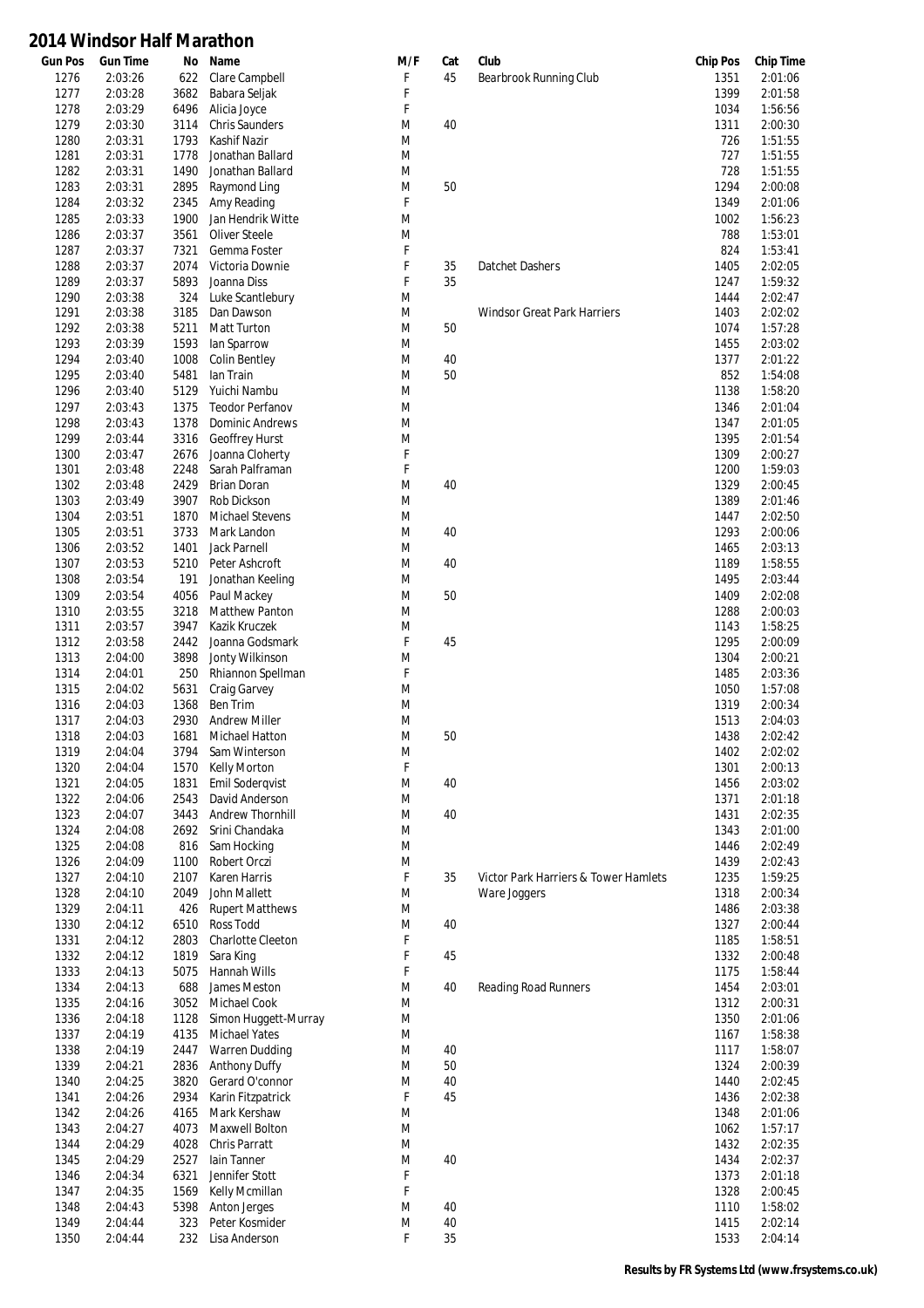| <b>Gun Pos</b> | <b>Gun Time</b> | No   | Name                    | M/F    | Cat | Club                    | <b>Chip Pos</b> | <b>Chip Time</b> |
|----------------|-----------------|------|-------------------------|--------|-----|-------------------------|-----------------|------------------|
| 1351           | 2:04:51         | 7157 | Neil Boia               | M      |     |                         | 1202            | 1:59:03          |
| 1352           | 2:04:52         | 3384 | Graeme Stock            | M      | 40  |                         | 1317            | 2:00:33          |
| 1353           | 2:04:52         | 894  | Mark Buckle             | M      |     |                         | 1418            | 2:02:18          |
| 1354           | 2:04:52         | 3279 | lain Jenkins            | M      |     |                         | 1404            | 2:02:03          |
| 1355           | 2:04:53         | 2683 | Kevin Bachan-Singh      | M      | 40  |                         | 1203            | 1:59:04          |
| 1356           | 2:04:53         | 3414 | Paul Crowhurst          | M      | 40  |                         | 1204            | 1:59:04          |
| 1357           | 2:04:53         | 5445 | James Sullivam          | M      |     |                         | 1423            | 2:02:27          |
| 1358           | 2:04:53         | 3232 | Joanna Wilks            | F      | 35  |                         | 1205            | 1:59:04          |
| 1359           | 2:04:53         | 1254 | Chris Burns             | M      |     |                         | 1487            | 2:03:38          |
| 1360           | 2:04:54         | 2302 | Dafydd Ravenscroft      | M      |     |                         | 1388            | 2:01:45          |
| 1361           | 2:04:54         | 1688 | William Mchugh          | M      | 50  |                         | 1501            | 2:03:50          |
| 1362           | 2:04:56         | 1275 | Quimi Roca              | M      |     |                         | 1425            | 2:02:28          |
| 1363           | 2:04:56         | 4846 | Patricia Gibbons        | F      | 45  |                         | 1298            | 2:00:12          |
| 1364           | 2:04:56         | 5322 | Kathryn Truswell        | F      | 35  |                         | 1297            | 2:00:10          |
| 1365           | 2:04:58         | 1858 | <b>Byron Mitchell</b>   | M      |     |                         | 1488            | 2:03:39          |
| 1366           | 2:04:58         | 3211 | Alan Warner             | M      |     |                         | 1449            | 2:02:51          |
|                |                 | 3369 | <b>Barry Pegg</b>       | M      | 50  |                         | 1464            | 2:03:12          |
| 1367           | 2:04:59         | 6260 |                         | M      |     |                         |                 |                  |
| 1368           | 2:05:01         |      | Martin Trunecka         |        |     |                         | 1008            | 1:56:28          |
| 1369           | 2:05:02         | 3831 | Hari Sivasubramaniam    | M      |     |                         | 1291            | 2:00:06          |
| 1370           | 2:05:03         | 2031 | Joanne Thornton         | F      | 35  | <b>Uckfield Runners</b> | 1416            | 2:02:15          |
| 1371           | 2:05:05         | 4696 | Malcolm Cranmer         | M      |     |                         | 1155            | 1:58:32          |
| 1372           | 2:05:06         | 3556 | Jamie Trybus            | M      |     |                         | 1342            | 2:01:00          |
| 1373           | 2:05:09         | 1114 | Tom Horne               | M      |     |                         | 1497            | 2:03:44          |
| 1374           | 2:05:10         | 1230 | Lucy Keen               | F      | 35  |                         | 1476            | 2:03:29          |
| 1375           | 2:05:10         | 2633 | Simon Nathan            | M      |     |                         | 1376            | 2:01:22          |
| 1376           | 2:05:11         | 3563 | James Keeley            | M      |     |                         | 1466            | 2:03:13          |
| 1377           | 2:05:12         | 3032 | lan Cox                 | M      |     |                         | 1374            | 2:01:19          |
| 1378           | 2:05:12         | 1336 | James Russell-Jones     | M      |     |                         | 1518            | 2:04:06          |
| 1379           | 2:05:13         | 4572 | Nikki Bryan             | F      | 35  |                         | 1249            | 1:59:34          |
| 1380           | 2:05:16         | 4185 | Jeremy Graham           | M      |     |                         | 1393            | 2:01:49          |
| 1381           | 2:05:21         | 2256 | Nicola Dale             | F      | 55  |                         | 1460            | 2:03:07          |
| 1382           | 2:05:23         | 5609 | Antony Cartlidge        | M      | 50  |                         | 1109            | 1:58:00          |
| 1383           | 2:05:23         | 5677 | Giles Dixon             | M      | 40  |                         | 1260            | 1:59:42          |
| 1384           | 2:05:23         | 3706 | Francesco Calvino       | M      | 40  |                         | 1419            | 2:02:20          |
| 1385           | 2:05:24         | 3873 | Dan Stamford            | M      | 40  |                         | 1424            | 2:02:28          |
| 1386           | 2:05:24         | 2263 | Kasha Handcock          | F      | 35  |                         | 1411            | 2:02:10          |
| 1387           | 2:05:25         | 746  | John Maxwell-Roberts    | M      | 40  |                         | 1408            | 2:02:08          |
| 1388           | 2:05:25         | 1364 | Gary Milburn            | M      |     |                         | 1564            | 2:04:57          |
| 1389           | 2:05:25         | 2533 | Alex Whitbread          | M      | 40  |                         | 1433            | 2:02:36          |
| 1390           | 2:05:27         | 1248 | Alasdair Lea            | M      |     |                         | 1457            | 2:03:04          |
| 1391           | 2:05:27         | 4063 | Rebecca Coster          | F      |     |                         | 1391            | 2:01:47          |
| 1392           | 2:05:27         | 4979 | Rupert Hooper           | M      |     |                         | 1144            | 1:58:25          |
| 1393           | 2:05:31         | 1885 | Ralph Van Bragt         | M      |     |                         | 1046            | 1:57:07          |
| 1394           | 2:05:33         | 342  | Will Burrard-Lucas      |        |     |                         | 1506            | 2:03:54          |
|                |                 |      |                         | M<br>F |     |                         |                 |                  |
| 1395           | 2:05:34         | 1339 | Kiki Pattison-Smith     |        |     |                         | 1401            | 2:02:01          |
| 1396           | 2:05:40         | 1585 | Daniel Fisher           | M      |     |                         | 1442            | 2:02:45          |
| 1397           | 2:05:41         | 5692 | Judith Fladmark         | F      | 35  |                         | 1413            | 2:02:13          |
| 1398           | 2:05:41         | 3260 | Kate Alban Davies       | F      | 35  |                         | 1414            | 2:02:14          |
| 1399           | 2:05:42         | 2553 | <b>Alex Sayers</b>      | F      |     |                         | 1362            | 2:01:14          |
| 1400           | 2:05:42         | 2545 | <b>Robert Sayers</b>    | M      | 50  |                         | 1363            | 2:01:14          |
| 1401           | 2:05:42         | 861  | Rob West                | M      | 40  |                         | 1529            | 2:04:11          |
| 1402           | 2:05:44         | 2374 | Louise Davies           | F      |     |                         | 1421            | 2:02:26          |
| 1403           | 2:05:45         | 2086 | Jane Dawson             | F      | 35  | <b>Burnham Joggers</b>  | 1422            | 2:02:26          |
| 1404           | 2:05:45         | 4432 | <b>Toby Edwards</b>     | M      |     |                         | 1286            | 2:00:02          |
| 1405           | 2:05:45         | 2220 | Dietmar Spatschil       | M      | 40  |                         | 1484            | 2:03:36          |
| 1406           | 2:05:46         | 4002 | Patrick Gygax           | M      |     |                         | 1443            | 2:02:46          |
| 1407           | 2:05:47         | 3570 | Matthew Seeley          | M      | 40  |                         | 1482            | 2:03:34          |
| 1408           | 2:05:47         | 773  | Andy Howard             | M      | 40  |                         | 1481            | 2:03:34          |
| 1409           | 2:05:49         | 1936 | Andrew Nicolson         | M      | 40  |                         | 1534            | 2:04:15          |
| 1410           | 2:05:49         | 4037 | Ramone Param            | M      |     |                         | 1380            | 2:01:34          |
| 1411           | 2:05:51         | 2854 | Alastair Black          | M      |     |                         | 1146            | 1:58:25          |
| 1412           | 2:05:53         | 3322 | Marie Chambers          | F      | 35  |                         | 1358            | 2:01:10          |
| 1413           | 2:05:55         | 3456 | Nicki Gray              | F      | 35  |                         | 1330            | 2:00:46          |
| 1414           | 2:05:56         | 3264 | <b>Ashley Priestley</b> | M      |     |                         | 921             | 1:55:20          |
| 1415           | 2:05:56         | 3179 | Mark Pearson-Hall       | M      | 50  |                         | 1307            | 2:00:23          |
| 1416           | 2:05:57         | 2669 | Rebecca Whitworth       | F      | 35  |                         | 1473            | 2:03:23          |
| 1417           | 2:06:00         | 3934 | <b>Steve Hills</b>      | M      | 40  |                         | 1463            | 2:03:10          |
| 1418           | 2:06:00         | 3734 | Josephine Carr          | F      | 35  |                         | 1500            | 2:03:48          |
| 1419           | 2:06:00         | 2090 | Susan Kinghorn          | F      | 35  | Datchet Dashers         | 1451            | 2:02:56          |
|                |                 |      |                         | F      |     |                         |                 |                  |
| 1420           | 2:06:04         | 3633 | Emma Martin             |        |     |                         | 1339            | 2:00:53          |
| 1421           | 2:06:04         | 5016 | Peter Brennan           | M      | 40  |                         | 1509            | 2:04:00          |
| 1422           | 2:06:05         | 6843 | FrÚdÚric Oppenheim      | M      |     |                         | 1480            | 2:03:34          |
| 1423           | 2:06:06         | 4091 | Per Henrik Heps°        | M      | 50  |                         | 1264            | 1:59:45          |
| 1424           | 2:06:06         | 2310 | Philip Howard           | M      | 50  |                         | 1162            | 1:58:36          |
| 1425           | 2:06:07         | 3083 | Sam Watts               | M      |     |                         | 1314            | 2:00:33          |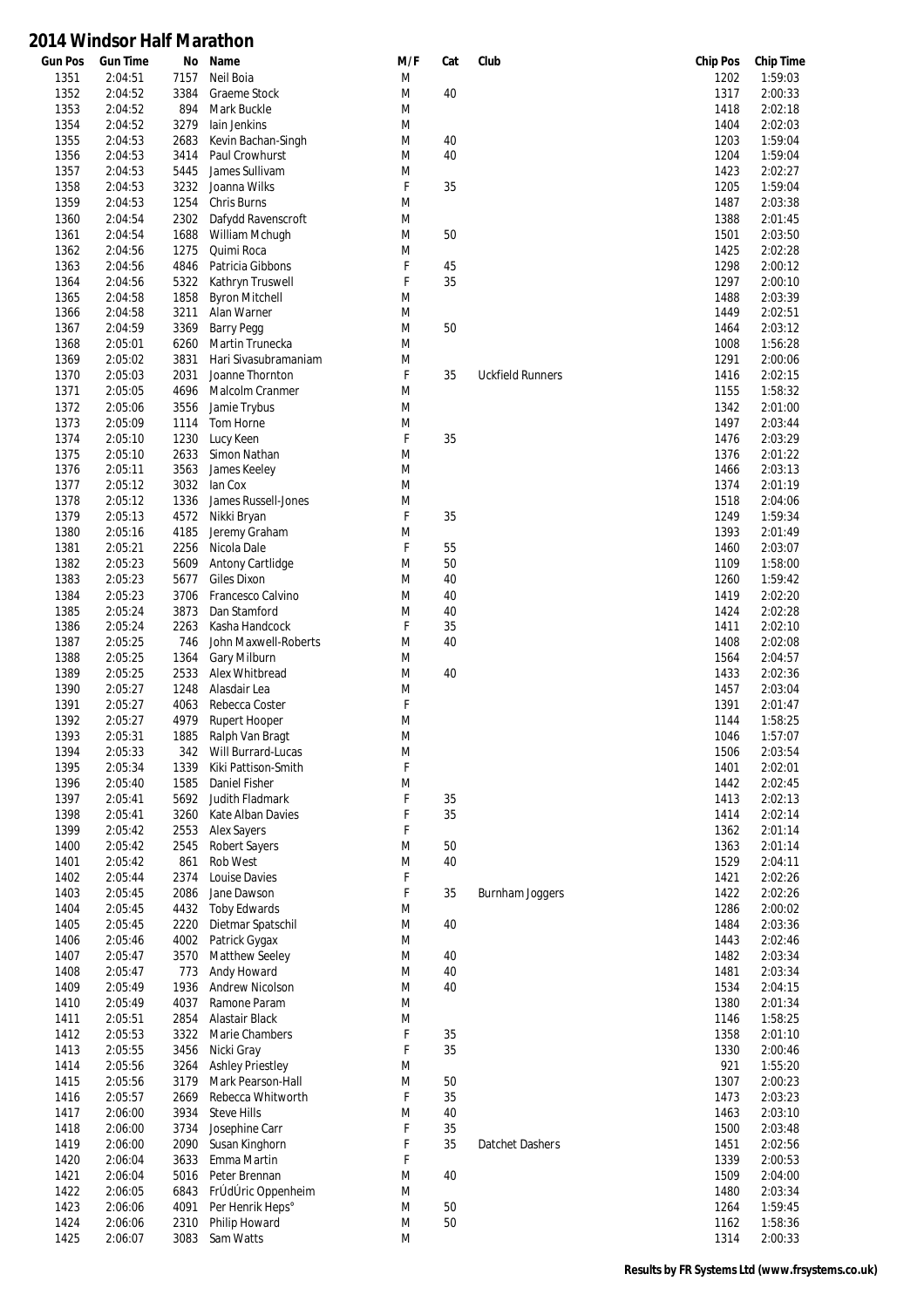| <b>Gun Pos</b> | <b>Gun Time</b> | No   | Name                    | M/F | Cat | Club                                 | <b>Chip Pos</b> | <b>Chip Time</b> |
|----------------|-----------------|------|-------------------------|-----|-----|--------------------------------------|-----------------|------------------|
| 1426           | 2:06:11         | 2084 | Martin Wood             | M   | 50  | <b>Congleton Harriers</b>            | 1542            | 2:04:30          |
| 1427           | 2:06:12         | 6425 | Robert Thompson         | M   |     |                                      | 1057            | 1:57:13          |
| 1428           | 2:06:12         | 6104 | Leslie Bradfield        | M   | 50  |                                      | 1228            | 1:59:20          |
| 1429           | 2:06:13         | 1125 | <b>Tom Devitt</b>       | M   |     |                                      | 1559            | 2:04:48          |
| 1430           | 2:06:16         | 2136 | <b>Chris Towner</b>     | M   | 40  |                                      | 1503            | 2:03:51          |
| 1431           | 2:06:17         | 930  | Sarah Lloyd             | F   |     |                                      | 1453            | 2:03:00          |
| 1432           | 2:06:18         | 1190 | Nick Fielden            | M   |     |                                      | 1510            | 2:04:02          |
| 1433           | 2:06:18         | 1475 | Martin Swain            | M   |     |                                      | 1474            | 2:03:24          |
| 1434           | 2:06:19         | 1404 | James Dunning           | M   |     | Richmond Road Running Club           | 1397            | 2:01:55          |
| 1435           | 2:06:22         | 2481 | Padraig Barry           | M   | 50  |                                      | 1561            | 2:04:50          |
| 1436           | 2:06:23         | 4113 | Gabok Kertesl           | M   |     |                                      | 1532            | 2:04:13          |
| 1437           | 2:06:23         | 3338 | Stephen Darler          | M   | 50  |                                      | 1429            | 2:02:33          |
|                |                 |      |                         |     | 50  |                                      |                 |                  |
| 1438           | 2:06:24         | 3442 | Paul Digweed            | M   |     |                                      | 1386            | 2:01:44          |
| 1439           | 2:06:26         | 3209 | Peter Mangold           | M   | 40  |                                      | 1535            | 2:04:17          |
| 1440           | 2:06:27         | 4155 | Katherine Stevens       | F   |     |                                      | 1479            | 2:03:30          |
| 1441           | 2:06:28         | 6401 | Rebecca Evans           | F   | 35  |                                      | 1065            | 1:57:22          |
| 1442           | 2:06:29         | 1651 | <b>Anish Patel</b>      | M   |     |                                      | 1527            | 2:04:09          |
| 1443           | 2:06:31         | 7198 | Amber Pickering         | F   | 35  |                                      | 1477            | 2:03:29          |
| 1444           | 2:06:32         | 4391 | Jason Jennings          | M   | 40  |                                      | 1516            | 2:04:04          |
| 1445           | 2:06:37         | 2638 | Simon Beer              | M   | 40  |                                      | 1536            | 2:04:19          |
| 1446           | 2:06:38         | 3930 | Anna Munroe             | F   |     |                                      | 1398            | 2:01:57          |
| 1447           | 2:06:39         | 2012 | <b>Ed Bowen</b>         | M   | 40  | Sandhurst joggers                    | 1410            | 2:02:09          |
| 1448           | 2:06:39         | 3141 | <b>Ben Burt</b>         | M   |     |                                      | 1472            | 2:03:19          |
| 1449           | 2:06:44         | 2884 | Clare Hebbes            | F   | 35  |                                      | 1520            | 2:04:06          |
| 1450           | 2:06:45         | 1818 | James Adutt             | M   | 40  |                                      | 1504            | 2:03:52          |
| 1451           | 2:06:46         | 3467 | Michael Siddle          | M   | 40  |                                      | 1502            | 2:03:50          |
| 1452           | 2:06:47         | 2485 | Gary Hook               | M   | 40  |                                      | 1530            | 2:04:13          |
| 1453           | 2:06:48         | 2149 | <b>Graham White</b>     | M   | 40  |                                      | 1226            | 1:59:20          |
| 1454           | 2:06:49         | 612  | Alex Prideaux           | M   |     | Wimbledon Windmilers                 | 1614            | 2:05:43          |
|                |                 |      |                         |     |     |                                      |                 |                  |
| 1455           | 2:06:50         | 3546 | Liam Birkett            | M   |     |                                      | 1461            | 2:03:08          |
| 1456           | 2:06:51         | 2357 | Sara Rigg               | F   | 35  |                                      | 1584            | 2:05:16          |
| 1457           | 2:06:52         | 3823 | Matt Colgan             | M   |     |                                      | 1494            | 2:03:43          |
| 1458           | 2:06:57         | 5483 | Anthony Cowan           | M   |     |                                      | 1242            | 1:59:29          |
| 1459           | 2:06:58         | 2198 | Joseph O'shea           | M   | 40  |                                      | 1462            | 2:03:10          |
| 1460           | 2:06:59         | 797  | <b>Martin Foster</b>    | M   | 40  |                                      | 1616            | 2:05:47          |
| 1461           | 2:07:02         | 5541 | <b>Bernard Naressi</b>  | M   | 40  |                                      | 1271            | 1:59:50          |
| 1462           | 2:07:04         | 3751 | Dominic Coyle           | M   |     |                                      | 1496            | 2:03:44          |
| 1463           | 2:07:05         | 831  | Natalie Jackson         | F   |     |                                      | 1663            | 2:06:39          |
| 1464           | 2:07:06         | 2675 | <b>Rhys Howell</b>      | M   |     |                                      | 1537            | 2:04:20          |
| 1465           | 2:07:08         | 2427 | Alan Muse               | M   | 50  |                                      | 1551            | 2:04:42          |
| 1466           | 2:07:09         | 3604 | <b>Holly Hunt</b>       | F   |     |                                      | 1361            | 2:01:13          |
| 1467           | 2:07:09         | 3421 | Paul Wharton            | M   | 40  |                                      | 1490            | 2:03:39          |
| 1468           | 2:07:10         | 5197 | Takaaki Haqiwara        | M   | 40  |                                      | 1368            | 2:01:16          |
| 1469           | 2:07:10         | 2946 | Claire Evans            | F   |     |                                      | 1151            | 1:58:28          |
| 1470           | 2:07:11         |      | 3595 Alison Hill        | F   |     |                                      | 1334            | 2:00:51          |
| 1471           | 2:07:12         | 711  | James Rankin            | M   | 50  | <b>Wargrave Runners</b>              | 1622            | 2:05:50          |
| 1472           | 2:07:13         | 4663 | Michael Delasalle       | M   |     |                                      | 1254            | 1:59:38          |
| 1473           | 2:07:13         | 5641 | Ingo Schubert           | M   |     |                                      | 1378            | 2:01:26          |
| 1474           | 2:07:13         | 2227 | Clare Hudson            | F   | 45  |                                      | 1489            | 2:03:39          |
|                |                 |      |                         |     |     |                                      |                 |                  |
| 1475           | 2:07:14         | 4070 | Chris Smith             | M   |     |                                      | 1182            | 1:58:49          |
| 1476           | 2:07:15         | 4839 | Jeremy Roiena           | M   |     |                                      | 1213            | 1:59:09          |
| 1477           | 2:07:15         | 2511 | Lubi Hall-Patterson     | F   | 35  |                                      | 1615            | 2:05:46          |
| 1478           | 2:07:16         | 6991 | <b>Trine Anstensen</b>  | F   |     |                                      | 1483            | 2:03:34          |
| 1479           | 2:07:17         | 3601 | Caroline Green          | F   | 35  |                                      | 1566            | 2:05:00          |
| 1480           | 2:07:17         | 4150 | Antonia Scott           | F   |     |                                      | 1333            | 2:00:49          |
| 1481           | 2:07:18         | 3989 | Mark Masoliver          | M   | 40  |                                      | 1557            | 2:04:47          |
| 1482           | 2:07:19         | 2073 | <b>Steve Harlowe</b>    | M   | 50  | Reading Joggers                      | 1538            | 2:04:21          |
| 1483           | 2:07:19         | 5630 | Sarah Urguhart          | F   | 35  |                                      | 1565            | 2:04:59          |
| 1484           | 2:07:20         | 3863 | Joanna Edwards          | F   |     |                                      | 1539            | 2:04:23          |
| 1485           | 2:07:22         | 1516 | David Stone             | M   |     |                                      | 1618            | 2:05:47          |
| 1486           | 2:07:23         | 2094 | <b>Briony Hudson</b>    | F   |     | Windrush                             | 1470            | 2:03:18          |
| 1487           | 2:07:24         | 3777 | <b>Allison Dane</b>     | F   | 35  |                                      | 1478            | 2:03:30          |
| 1488           | 2:07:25         | 2125 | <b>Brian Sowerby</b>    | M   | 50  |                                      | 1437            | 2:02:38          |
| 1489           | 2:07:27         | 1801 | <b>Andy Morris</b>      | M   |     |                                      | 1517            | 2:04:05          |
| 1490           | 2:07:27         | 5294 | Charles Carolan         | M   |     |                                      | 1020            | 1:56:43          |
| 1491           | 2:07:28         | 2076 | Nicky Jones             | F   | 45  | Chiltern Harriers                    | 1568            | 2:05:02          |
| 1492           | 2:07:28         |      | Caroline Ward           | F   |     |                                      |                 | 1:59:28          |
|                |                 | 3944 |                         |     |     |                                      | 1241            |                  |
| 1493           | 2:07:37         | 705  | James Mirenda           | M   |     | Victor Park Harriers & Tower Hamlets | 1006            | 1:56:25          |
| 1494           | 2:07:38         | 1377 | Cairbre Costello        | M   |     |                                      | 1567            | 2:05:00          |
| 1495           | 2:07:38         | 4310 | Steve Boyden-Wilson     | M   | 50  | Chiltern Harriers                    | 1335            | 2:00:51          |
| 1496           | 2:07:39         | 1511 | Peter Ginger            | M   |     |                                      | 1394            | 2:01:54          |
| 1497           | 2:07:39         | 2079 | Eleanor Jones           | F   |     | London Heathside                     | 1467            | 2:03:13          |
| 1498           | 2:07:40         | 2303 | Harri Ravenscroft       | M   |     |                                      | 1541            | 2:04:29          |
| 1499           | 2:07:41         | 937  | <b>Neil Greet</b>       | M   | 40  |                                      | 1629            | 2:05:56          |
| 1500           | 2:07:44         | 3087 | <b>Benoit Charriere</b> | M   |     |                                      | 1577            | 2:05:10          |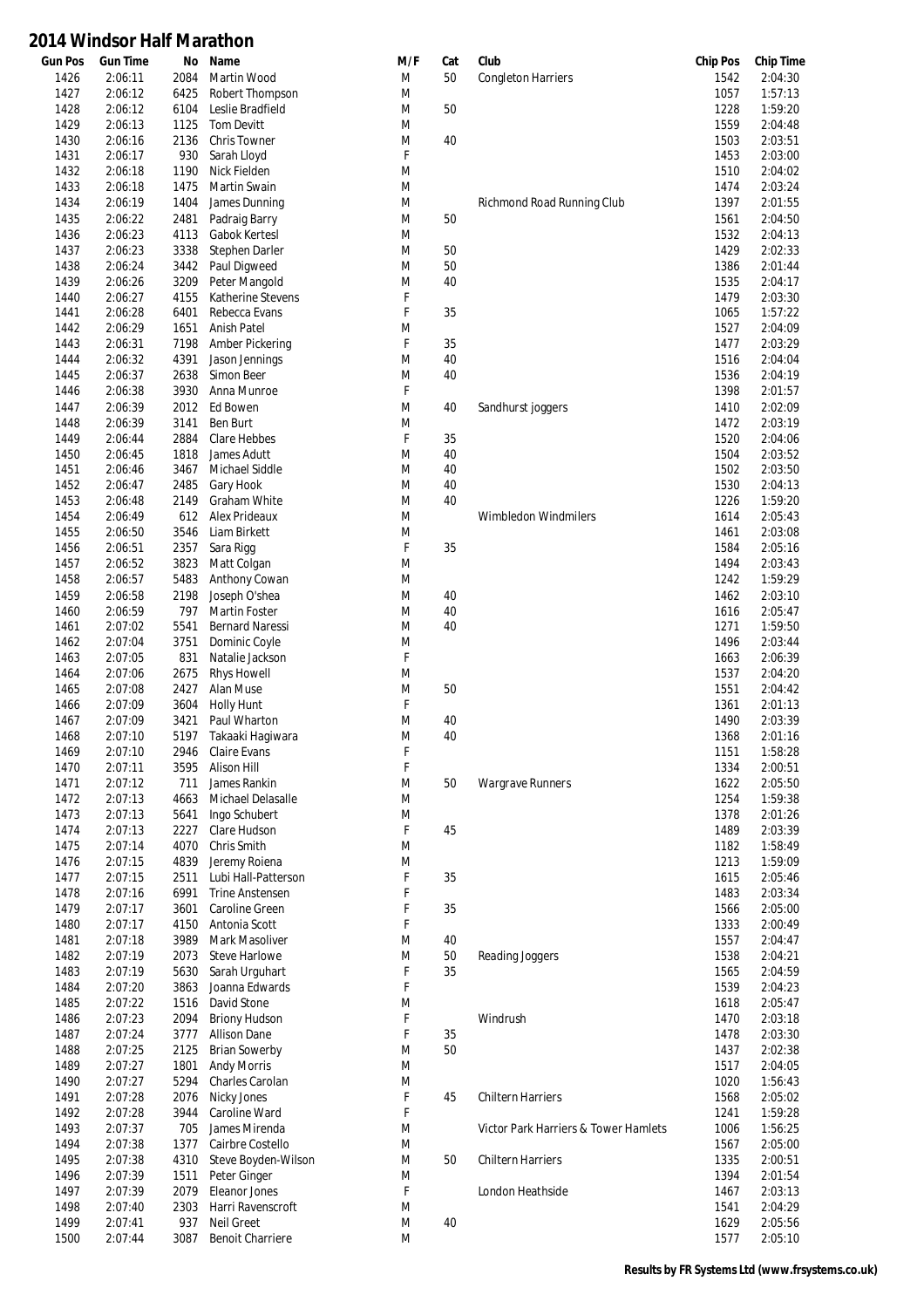| <b>Gun Pos</b> | <b>Gun Time</b>    | No           | Name                                         | M/F    | Cat      | Club                       | <b>Chip Pos</b> | <b>Chip Time</b>   |
|----------------|--------------------|--------------|----------------------------------------------|--------|----------|----------------------------|-----------------|--------------------|
| 1501           | 2:07:46            | 2109         | Mark Dawson                                  | M      | 40       | Poole AC                   | 1499            | 2:03:48            |
| 1502           | 2:07:48            | 6597         | Wendy Hart                                   | F      |          |                            | 1244            | 1:59:32            |
| 1503           | 2:07:49            | 4476         | Jess Cosson                                  | F      |          |                            | 1521            | 2:04:07            |
| 1504           | 2:07:51            | 2925         | Leslie Taylor                                | M      | 40       |                            | 1285            | 2:00:01            |
| 1505           | 2:07:51            | 1034         | <b>Edward Holmes</b>                         | M      |          |                            | 1667            | 2:06:40            |
| 1506           | 2:07:52            | 3016         | Sarah Key                                    | F      |          |                            | 1522            | 2:04:07            |
| 1507<br>1508   | 2:07:55<br>2:07:58 | 4112<br>5156 | Cecilie Gianneri<br>Adam Hughes              | F<br>M | 35<br>40 |                            | 1655<br>1357    | 2:06:30<br>2:01:09 |
| 1509           | 2:07:59            | 2075         | Julie Thompson                               | F      | 55       | Reading Road Runners       | 1571            | 2:05:05            |
| 1510           | 2:08:00            | 2189         | Jonathan Crayston                            | M      | 40       |                            | 1605            | 2:05:39            |
| 1511           | 2:08:01            | 2262         | Dean Stokes                                  | M      | 50       |                            | 1562            | 2:04:51            |
| 1512           | 2:08:01            | 1776         | Adam Colson                                  | M      |          |                            | 1736            | 2:07:43            |
| 1513           | 2:08:03            | 1345         | Robert Blanchard                             | M      |          |                            | 1656            | 2:06:31            |
| 1514           | 2:08:03            | 3497         | Ricardo Correia                              | M      |          |                            | 1528            | 2:04:11            |
| 1515           | 2:08:04            | 5002         | Suzanne Dobinson                             | F      | 45       |                            | 1296            | 2:00:10            |
| 1516           | 2:08:05            | 2670         | Damien Ward                                  | M      |          |                            | 1610            | 2:05:41            |
| 1517           | 2:08:09            | 5356         | Katherine Dommett                            | F      |          |                            | 1287            | 2:00:02            |
| 1518           | 2:08:11            | 2797         | Maleka Taylor                                | F      | 35       |                            | 1600            | 2:05:36            |
| 1519           | 2:08:12            | 2404         | Pete Chapman                                 | M      |          |                            | 1617            | 2:05:47            |
| 1520           | 2:08:13            | 3334         | James Valler                                 | M      |          |                            | 1636            | 2:06:01            |
| 1521           | 2:08:13            | 2843         | Michael Huelin                               | M      | 50       |                            | 1570            | 2:05:05            |
| 1522           | 2:08:15            | 1173         | <b>Helen Pickford</b>                        | F      |          |                            | 1459            | 2:03:06            |
| 1523           | 2:08:15            | 2926         | Dan Clark                                    | M      | 40       |                            | 1626            | 2:05:52            |
| 1524           | 2:08:16            | 3977         | Andy Westcott                                | M      | 40       |                            | 1498            | 2:03:46            |
| 1525           | 2:08:17            | 719          | <b>Steve Mccall</b>                          | M      | 50       | <b>Manchester Harriers</b> | 1653            | 2:06:30            |
| 1526           | 2:08:19            | 2812         | Neil Ellery                                  | M      | 50       |                            | 1575            | 2:05:09            |
| 1527           | 2:08:19            | 3505         | Raj Hindocha                                 | M      |          |                            | 1525            | 2:04:08            |
| 1528           | 2:08:20            | 3387         | Claire Robinson                              | F      |          |                            | 1591            | 2:05:27            |
| 1529           | 2:08:20            | 4058         | Ishaan Malhi                                 | M      |          |                            | 1639            | 2:06:08            |
| 1530           | 2:08:20            | 3041         | Julian Chapman                               | M      | 50       |                            | 1592            | 2:05:30            |
| 1531           | 2:08:21            | 5952         | James Kelley                                 | M      |          |                            | 1019            | 1:56:42            |
| 1532           | 2:08:23            | 3886         | <b>Edward Smith</b>                          | M      |          |                            | 1710            | 2:07:24            |
| 1533<br>1534   | 2:08:26<br>2:08:27 | 3629<br>3847 | Mark Hedley                                  | M<br>F | 45       |                            | 1679<br>1585    | 2:06:48<br>2:05:17 |
| 1535           | 2:08:27            | 2335         | Carolyn Jane Moss<br>Paul Edgecliffe-Johnson | M      | 40       |                            | 1603            | 2:05:37            |
| 1536           | 2:08:30            | 2597         | Neil Way                                     | M      |          |                            | 1448            | 2:02:50            |
| 1537           | 2:08:32            | 2760         | James Roxburgh                               | M      |          |                            | 1637            | 2:06:06            |
| 1538           | 2:08:33            | 2799         | <b>Scott Cherry</b>                          | M      | 50       |                            | 1558            | 2:04:47            |
| 1539           | 2:08:34            | 2821         | Paul Savill                                  | M      |          |                            | 1589            | 2:05:19            |
| 1540           | 2:08:35            | 5042         | <b>Nick Francis</b>                          | M      | 40       |                            | 1428            | 2:02:29            |
| 1541           | 2:08:35            | 3876         | Frederic Gielen                              | M      | 40       |                            | 1632            | 2:05:57            |
| 1542           | 2:08:36            | 3685         | Ciara Allan                                  | F      |          |                            | 1625            | 2:05:51            |
| 1543           | 2:08:36            | 3155         | Naomi Hobden                                 | F      |          |                            | 1524            | 2:04:07            |
| 1544           | 2:08:37            | 3440         | Carlie Richings                              | F      |          |                            | 1643            | 2:06:14            |
| 1545           | 2:08:40            | 4026         | <b>Charles Armstrong</b>                     | M      |          |                            | 1684            | 2:06:52            |
| 1546           | 2:08:41            | 1767         | Ifan Jenkins                                 | M      |          |                            | 1719            | 2:07:33            |
| 1547           | 2:08:41            | 1911         | Suzannah Kelly                               | F      | 35       |                            | 1576            | 2:05:10            |
| 1548           | 2:08:42            | 2808         | Drummond Pearson                             | M      |          |                            | 1594            | 2:05:30            |
| 1549           | 2:08:42            | 4075         | Miles Reading                                | M      |          |                            | 1646            | 2:06:16            |
| 1550           | 2:08:43            | 4463         | Georgina Butcher                             | F      | 45       |                            | 1491            | 2:03:39            |
| 1551           | 2:08:45            | 601          | <b>Curt Hopkins</b>                          | M      | 40       | Datchet Dashers            | 1648            | 2:06:21            |
| 1552           | 2:08:45            | 6652         | Ryan Mcdonald                                | M      | 40       |                            | 1560            | 2:04:49            |
| 1553<br>1554   | 2:08:45<br>2:08:46 | 2339<br>5401 | Emma Virgo<br><b>Stephen Mead</b>            | F<br>M | 50       |                            | 1612<br>1468    | 2:05:42<br>2:03:17 |
| 1555           | 2:08:47            | 5400         | Jennifer Mead                                | F      | 45       |                            | 1469            | 2:03:18            |
| 1556           | 2:08:48            | 5608         | Peter Richards                               | M      |          |                            | 1337            | 2:00:52            |
| 1557           | 2:08:49            | 3189         | James Davenport                              | M      |          |                            | 1546            | 2:04:35            |
| 1558           | 2:08:49            | 3190         | Oli Pointer                                  | M      |          |                            | 1547            | 2:04:35            |
| 1559           | 2:08:49            | 6251         | James Bing                                   | M      |          |                            | 1548            | 2:04:36            |
| 1560           | 2:08:49            | 2502         | Phil Curry                                   | M      | 50       |                            | 1659            | 2:06:38            |
| 1561           | 2:08:51            | 6503         | Sarah Cheadle                                | F      |          |                            | 1316            | 2:00:33            |
| 1562           | 2:08:53            | 2255         | Mark Borg                                    | M      | 40       |                            | 1645            | 2:06:16            |
| 1563           | 2:08:53            | 127          | James Scholes                                | M      |          | Longwood Harriers AC       | 1799            | 2:08:40            |
| 1564           | 2:08:54            | 2848         | Vanessa Roux                                 | F      | 35       |                            | 1725            | 2:07:36            |
| 1565           | 2:08:54            | 1811         | <b>Patrick Defors</b>                        | M      |          |                            | 1716            | 2:07:28            |
| 1566           | 2:08:55            | 2567         | Kieran Way                                   | M      |          |                            | 1581            | 2:05:14            |
| 1567           | 2:08:57            | 6504         | Chris Sheldrake                              | M      |          |                            | 1326            | 2:00:39            |
| 1568           | 2:08:58            | 1116         | Tom Bouch                                    | M      |          |                            | 1704            | 2:07:16            |
| 1569           | 2:08:58            | 7168         | Nicola Gunn                                  | F      | 35       |                            | 1160            | 1:58:35            |
| 1570           | 2:09:01            | 1719         | Jamie Blackmore                              | M      |          |                            | 1033            | 1:56:56            |
| 1571           | 2:09:02            | 5066         | Anna Bartter                                 | F      | 35       |                            | 1550            | 2:04:39            |
| 1572           | 2:09:02            | 2421         | <b>Helen Phillips</b>                        | F      | 45       |                            | 1671            | 2:06:43            |
| 1573           | 2:09:04            | 264          | Irina Garland                                | F      | 45       |                            | 1797            | 2:08:39            |
| 1574           | 2:09:05            | 5176         | Christina Clarke                             | F      |          |                            | 1427            | 2:02:29            |
| 1575           | 2:09:07            | 4055         | Peary Brug                                   | M      | 40       |                            | 1452            | 2:02:59            |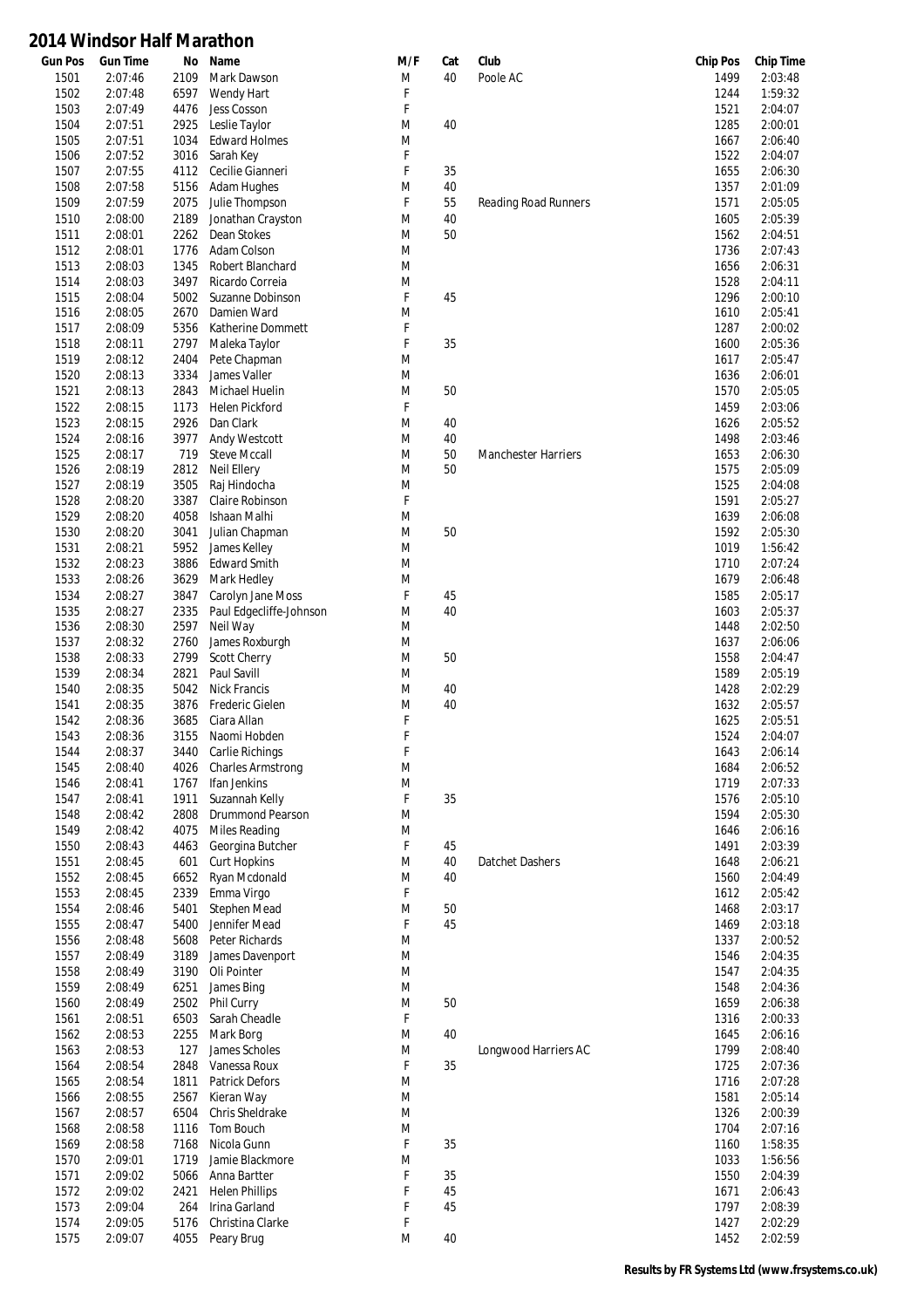| <b>Gun Pos</b> | <b>Gun Time</b> | No           | Name                  | M/F | Cat | Club                     | <b>Chip Pos</b> | <b>Chip Time</b> |
|----------------|-----------------|--------------|-----------------------|-----|-----|--------------------------|-----------------|------------------|
| 1576           | 2:09:08         | 4961         | Tatiana Akhmatova     | F   |     |                          | 1369            | 2:01:16          |
| 1577           | 2:09:08         | 6196         | <b>Cristy Grant</b>   | F   |     |                          | 1196            | 1:58:59          |
| 1578           | 2:09:12         | 2273         | Duncan Simpson        | M   | 40  |                          | 1682            | 2:06:52          |
| 1579           | 2:09:13         | 1352         | <b>Emily Mcghee</b>   | F   |     |                          | 1727            | 2:07:37          |
| 1580           | 2:09:14         | 5846         | Philippe Dye          | M   |     |                          | 1661            | 2:06:38          |
| 1581           | 2:09:14         | 2788         | Daniel Flanagan       | M   |     |                          | 1505            | 2:03:52          |
|                | 2:09:15         | 3241         | Matthew Keel          | M   |     |                          | 1675            | 2:06:47          |
| 1582           |                 |              |                       |     |     |                          |                 |                  |
| 1583           | 2:09:15         | 2479         | Andrew Osborne        | M   | 40  |                          | 1608            | 2:05:40          |
| 1584           | 2:09:16         | 4126         | Allan Price           | M   | 50  |                          | 1574            | 2:05:08          |
| 1585           | 2:09:17         | 298          | Rob Oades             | M   |     |                          | 1840            | 2:09:12          |
| 1586           | 2:09:17         | 3481         | Danzel D'costa        | M   | 50  |                          | 1666            | 2:06:40          |
| 1587           | 2:09:19         | 3966         | Mike Sivyer           | M   | 50  |                          | 1595            | 2:05:30          |
| 1588           | 2:09:19         | 5547         | Carina Gallagher      | F   | 45  |                          | 1458            | 2:03:04          |
| 1589           | 2:09:19         | 3678         | Ray Nicholls          | M   |     |                          | 1670            | 2:06:42          |
|                |                 |              |                       |     |     |                          |                 |                  |
| 1590           | 2:09:19         | 2158         | Ben Gould             | M   |     |                          | 1599            | 2:05:34          |
| 1591           | 2:09:22         | 1631         | Ignacio Garcia        | M   |     |                          | 1572            | 2:05:06          |
| 1592           | 2:09:24         | 3294         | Peter Millard         | M   | 50  |                          | 1642            | 2:06:14          |
| 1593           | 2:09:24         | 2038         | Katy Rehal            | F   | 45  | Mid Essex Casuals        | 1623            | 2:05:50          |
| 1594           | 2:09:25         | 2230         | Kathryn Cale          | F   | 45  |                          | 1624            | 2:05:51          |
| 1595           | 2:09:26         | 3049         | <b>Daneil Miles</b>   | M   |     |                          | 1130            | 1:58:14          |
| 1596           | 2:09:27         | 3605         | Louisa Howellls       | F   |     |                          | 1732            | 2:07:40          |
| 1597           | 2:09:27         | 3767         | Liam Hughes           | M   |     |                          | 1792            | 2:08:35          |
| 1598           | 2:09:28         | 4093         | Jonas Jonsson         | M   |     |                          | 1733            | 2:07:41          |
|                |                 |              |                       |     |     |                          |                 |                  |
| 1599           | 2:09:29         | 4131         | Cavan Butler          | M   | 60  |                          | 1753            | 2:07:56          |
| 1600           | 2:09:31         | 810          | Allan Hardy           | M   |     |                          | 1400            | 2:02:00          |
| 1601           | 2:09:31         | 5037         | Danielle Barton       | F   | 35  |                          | 1688            | 2:06:59          |
| 1602           | 2:09:31         | 3599         | Lisa Steatham         | F   | 35  |                          | 1689            | 2:06:59          |
| 1603           | 2:09:32         | 6088         | <b>Thomas Oliver</b>  | M   |     |                          | 1445            | 2:02:48          |
| 1604           | 2:09:32         | 3459         | Mila Lebendenko       | F   | 35  |                          | 1507            | 2:03:54          |
| 1605           | 2:09:33         | 2182         | Melanie Jennings      | F   | 35  |                          | 1693            | 2:07:05          |
| 1606           | 2:09:33         | 3117         | Madiha Lightwood      | F   |     |                          | 1628            | 2:05:55          |
|                |                 |              |                       |     |     |                          |                 |                  |
| 1607           | 2:09:34         | 4737         | John Bennett          | M   | 60  |                          | 1752            | 2:07:56          |
| 1608           | 2:09:34         | 2645         | Natasha Knowler       | F   | 45  |                          | 1620            | 2:05:49          |
| 1609           | 2:09:34         | 1717         | Martin Smith          | M   | 40  |                          | 1770            | 2:08:11          |
| 1610           | 2:09:34         | 2212         | Neil Griffin          | M   | 50  |                          | 1714            | 2:07:28          |
| 1611           | 2:09:35         | 2574         | Gareth Jones          | M   |     |                          | 1686            | 2:06:55          |
| 1612           | 2:09:35         | 1276         | John Reece            | M   | 50  | The BeaRCat Running Club | 1739            | 2:07:45          |
| 1613           | 2:09:35         | 2575         | Rhys Taylor           | M   |     |                          | 1687            | 2:06:56          |
|                | 2:09:35         | 2868         | Joanna Headington     | F   |     |                          | 1493            | 2:03:41          |
| 1614           |                 |              |                       |     |     |                          |                 |                  |
| 1615           | 2:09:36         | 1537         | Louise Feek           | F   | 35  |                          | 1802            | 2:08:41          |
| 1616           | 2:09:36         | 3108         | Majid Qayyum          | M   | 40  |                          | 1593            | 2:05:30          |
| 1617           | 2:09:36         | 2727         | Krishan Ghedia        | M   |     |                          | 1692            | 2:07:05          |
| 1618           | 2:09:37         | 3558         | Daniel Hennessy       | M   |     |                          | 1634            | 2:06:00          |
| 1619           | 2:09:38         | 2647         | Adrian Palmer         | M   | 40  |                          | 1601            | 2:05:36          |
| 1620           | 2:09:40         | 4345         | Loredana Pace         | F   | 35  |                          | 1492            | 2:03:40          |
| 1621           | 2:09:41         | 2159         | <b>Ben Bartlett</b>   | M   | 50  |                          | 1724            | 2:07:36          |
| 1622           | 2:09:44         | 628          | John Trory            | M   | 60  | Road Runners Club        | 1804            | 2:08:43          |
|                |                 |              |                       |     |     |                          |                 |                  |
| 1623           | 2:09:46         | 1327         | Oliver Jordan         | M   |     |                          | 1765            | 2:08:09          |
| 1624           | 2:09:47         | 1524         | Luis Puzo             | M   | 40  |                          | 1760            | 2:08:03          |
| 1625           | 2:09:47         | 847          | Janice Worgan         | F   | 35  |                          | 1775            | 2:08:14          |
| 1626           | 2:09:48         | 6618         | Sebastian Labovitch   | M   |     |                          | 1344            | 2:01:01          |
| 1627           | 2:09:49         | 248          | Alistair Nixon        | M   |     |                          | 1627            | 2:05:53          |
| 1628           | 2:09:49         | 5551         | David Bond            | M   |     |                          | 1893            | 2:09:49          |
| 1629           | 2:09:50         | 1558         | Sunil Pala            | M   |     |                          | 1746            | 2:07:50          |
| 1630           | 2:09:50         | 2602         | Derek Malone          | M   |     |                          | 1619            | 2:05:49          |
|                | 2:09:50         |              |                       | F   | 35  |                          | 1383            | 2:01:40          |
| 1631<br>1632   | 2:09:53         | 4863<br>6189 | <b>Tracey Kunert</b>  | F   | 45  |                          | 1563            | 2:04:53          |
|                |                 |              | <b>Hilary Gray</b>    |     |     |                          |                 |                  |
| 1633           | 2:09:53         | 6190         | Jamie Gray            | M   | 40  |                          | 1897            | 2:09:53          |
| 1634           | 2:09:55         | 2824         | Nicholas Godden       | M   | 40  |                          | 1580            | 2:05:13          |
| 1635           | 2:09:55         | 3578         | Amir Ghomshei         | M   | 40  |                          | 1737            | 2:07:43          |
| 1636           | 2:09:56         | 2164         | Natalie Roberts       | F   |     |                          | 1695            | 2:07:07          |
| 1637           | 2:09:57         | 5212         | Michelle Elmore       | F   | 35  |                          | 1531            | 2:04:13          |
| 1638           | 2:09:57         | 3202         | Gavin Hayden          | M   |     |                          | 1694            | 2:07:06          |
| 1639           | 2:10:00         | 5466         | Chris Stallwood       | M   | 40  |                          | 1508            | 2:03:58          |
|                |                 |              |                       |     |     |                          |                 |                  |
| 1640           | 2:10:00         | 5067         | Joe Stubbs            | M   |     |                          | 1216            | 1:59:13          |
| 1641           | 2:10:01         | 3787         | Rebecca Allan         | F   |     |                          | 1598            | 2:05:34          |
| 1642           | 2:10:05         | 2877         | Noel Mcgovern         | M   |     |                          | 1728            | 2:07:37          |
| 1643           | 2:10:06         | 2770         | Matthew Arbuckle      | M   |     |                          | 1651            | 2:06:27          |
| 1644           | 2:10:07         | 2537         | Stefan King           | M   |     |                          | 1734            | 2:07:41          |
| 1645           | 2:10:08         | 2276         | Hugh Robertson        | M   | 50  |                          | 1916            | 2:10:08          |
| 1646           | 2:10:08         | 7042         | <b>Philip Daniels</b> | M   |     |                          | 1730            | 2:07:39          |
| 1647           | 2:10:09         | 3296         | Lucy Furnival-Doran   | F   |     |                          |                 | 2:06:38          |
|                |                 |              |                       |     |     |                          | 1660            |                  |
| 1648           | 2:10:09         | 2688         | Shenda Craggs         | F   | 35  |                          | 1583            | 2:05:16          |
| 1649           | 2:10:10         | 2102         | Lesley Kernaghan      | F   | 55  | Maidenhead AC            | 1676            | 2:06:48          |
| 1650           | 2:10:10         | 2534         | Deborah Kroiter       | F   |     |                          | 1184            | 1:58:50          |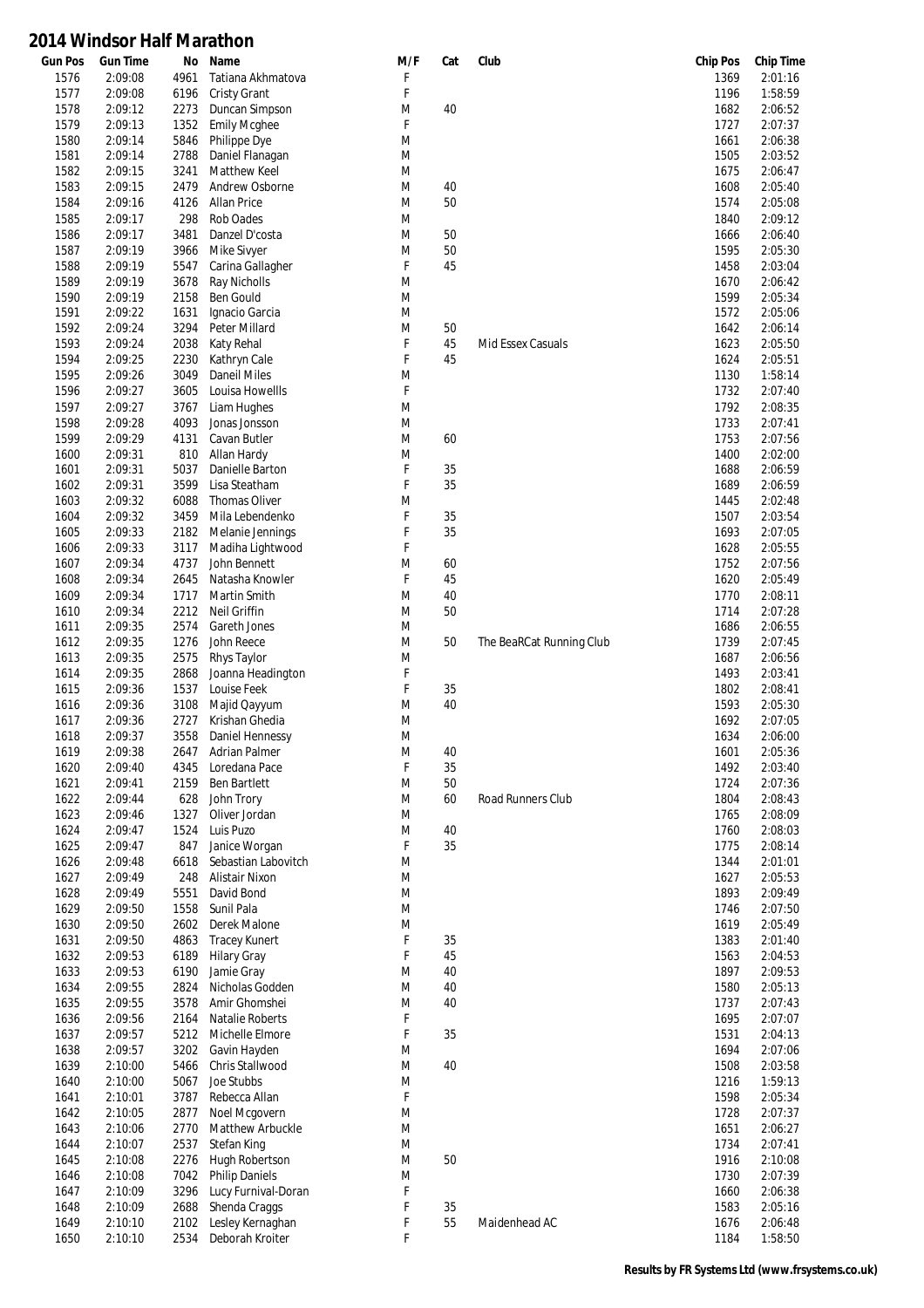| <b>Gun Pos</b> | <b>Gun Time</b> | No   | Name                        | M/F | Cat | Club                               | <b>Chip Pos</b> | <b>Chip Time</b> |
|----------------|-----------------|------|-----------------------------|-----|-----|------------------------------------|-----------------|------------------|
| 1651           | 2:10:11         | 2521 | <b>Murray Turner</b>        | M   | 50  |                                    | 1750            | 2:07:53          |
| 1652           | 2:10:13         | 3125 | Nick Howard                 | M   | 40  |                                    | 1638            | 2:06:07          |
| 1653           | 2:10:13         | 1564 | Samira Gentles              | F   | 35  |                                    | 1865            | 2:09:29          |
| 1654           | 2:10:14         | 3044 | Emma Bailey                 | F   |     |                                    | 1540            | 2:04:26          |
| 1655           | 2:10:16         | 5143 | <b>Tracy Hannay-Jones</b>   | F   | 35  |                                    | 1757            | 2:08:00          |
| 1656           | 2:10:17         | 6307 | Sophie Orr                  | F   |     |                                    | 1866            | 2:09:29          |
|                | 2:10:17         | 1443 | Sarah Atkinson              | F   |     |                                    | 1867            | 2:09:30          |
| 1657           |                 |      |                             |     |     |                                    |                 |                  |
| 1658           | 2:10:18         | 1687 | Rory Lawson                 | M   |     |                                    | 1711            | 2:07:25          |
| 1659           | 2:10:19         | 2724 | Nicholas Yewings            | M   | 40  |                                    | 1553            | 2:04:45          |
| 1660           | 2:10:20         | 2740 | Katie Nicholas              | F   |     |                                    | 1602            | 2:05:37          |
| 1661           | 2:10:20         | 2144 | Jeremy Holgate              | M   |     |                                    | 1702            | 2:07:14          |
| 1662           | 2:10:21         | 1620 | James Humber                | M   |     |                                    | 1544            | 2:04:34          |
| 1663           | 2:10:23         | 3671 | Matt Lee                    | M   |     |                                    | 1806            | 2:08:45          |
| 1664           | 2:10:24         | 3458 | Mark Stephenson             | M   | 40  |                                    | 1554            | 2:04:46          |
|                |                 |      |                             | F   |     |                                    |                 |                  |
| 1665           | 2:10:24         | 3909 | <b>Tracey Davidson</b>      |     | 45  |                                    | 1588            | 2:05:19          |
| 1666           | 2:10:25         | 3419 | James Keating               | M   | 40  |                                    | 1783            | 2:08:25          |
| 1667           | 2:10:26         | 947  | Craig Bowdery               | M   |     |                                    | 1854            | 2:09:21          |
| 1668           | 2:10:27         | 5273 | Cristina Radin              | F   | 45  |                                    | 1766            | 2:08:09          |
| 1669           | 2:10:28         | 933  | Oliver Cottrill             | M   |     |                                    | 1847            | 2:09:18          |
| 1670           | 2:10:28         | 2887 | <b>Matthew Green</b>        | M   | 40  |                                    | 1701            | 2:07:12          |
| 1671           | 2:10:30         | 1641 | Marc Batista                | M   |     |                                    | 1849            | 2:09:18          |
| 1672           | 2:10:32         | 5474 | Judy Benmore                | F   | 55  |                                    | 1412            | 2:02:10          |
| 1673           | 2:10:33         | 1238 | Joe Fordham                 | M   |     |                                    | 1875            | 2:09:31          |
|                |                 |      |                             |     |     |                                    |                 |                  |
| 1674           | 2:10:36         | 3396 | Emily Winchurch             | F   | 35  |                                    | 1832            | 2:09:04          |
| 1675           | 2:10:37         | 5640 | Nina Helen Hettervik        | F   | 35  |                                    | 1515            | 2:04:04          |
| 1676           | 2:10:41         | 2056 | Jessica Tanner              | F   |     | Dacorum & Tring Athletics Club     | 1748            | 2:07:50          |
| 1677           | 2:10:43         | 658  | Mick Barber                 | M   | 40  | Maltby RC                          | 1931            | 2:10:22          |
| 1678           | 2:10:44         | 3177 | Sophia Casey                | F   |     |                                    | 1579            | 2:05:11          |
| 1679           | 2:10:44         | 5673 | Rachael Hampton             | M   |     |                                    | 1699            | 2:07:11          |
| 1680           | 2:10:46         | 1771 | <b>Elliot Wallis</b>        | M   |     |                                    | 1816            | 2:08:52          |
| 1681           | 2:10:46         | 3689 | Nikki Formella              | F   | 35  |                                    | 1715            | 2:07:28          |
|                |                 |      |                             |     |     |                                    |                 | 2:08:04          |
| 1682           | 2:10:47         | 3434 | Javier Polimon              | M   |     |                                    | 1761            |                  |
| 1683           | 2:10:47         | 3433 | Helen Polimon               | F   |     |                                    | 1960            | 2:10:47          |
| 1684           | 2:10:49         | 3741 | <b>Philip Alker</b>         | M   | 50  |                                    | 1720            | 2:07:34          |
| 1685           | 2:10:51         | 3403 | Lois Briant                 | F   |     |                                    | 1677            | 2:06:48          |
| 1686           | 2:10:51         | 3664 | Karen Colwill               | F   |     |                                    | 1678            | 2:06:48          |
| 1687           | 2:10:53         | 630  | Marcus Purnell              | M   | 40  | Datchet Dashers                    | 1475            | 2:03:27          |
| 1688           | 2:10:53         | 4080 | Tony Chung Tung So          | M   |     |                                    | 1696            | 2:07:11          |
| 1689           | 2:10:54         | 3302 | Stephane Paulmier           | M   | 40  |                                    | 1810            | 2:08:46          |
|                |                 |      |                             |     |     |                                    |                 |                  |
| 1690           | 2:10:57         | 857  | Jessica Sloan               | F   |     |                                    | 1780            | 2:08:21          |
| 1691           | 2:10:58         | 2536 | Fraser David                | M   | 50  |                                    | 1859            | 2:09:26          |
| 1692           | 2:10:58         | 2918 | Mark Gradwell               | M   | 40  |                                    | 1787            | 2:08:31          |
| 1693           | 2:10:58         | 3402 | Megan Burrard-Lucas         | F   |     |                                    | 1726            | 2:07:36          |
| 1694           | 2:10:59         | 4387 | <b>Blandine Green</b>       | F   | 45  |                                    | 1635            | 2:06:01          |
| 1695           | 2:11:00         | 1664 | <b>Bradley Carter</b>       | M   |     |                                    | 1901            | 2:09:55          |
| 1696           | 2:11:00         | 5614 | Olivia Sperring             | F   |     |                                    | 1803            | 2:08:42          |
| 1697           | 2:11:01         | 1108 | Henry Winstanley            | M   |     |                                    | 1905            | 2:10:00          |
|                |                 |      |                             |     |     |                                    |                 |                  |
| 1698           | 2:11:02         | 2439 | Daoud Fakhri                | M   | 40  |                                    | 1809            | 2:08:46          |
| 1699           | 2:11:02         | 4041 | David Smith                 | M   | 40  |                                    | 1981            | 2:11:02          |
| 1700           | 2:11:03         | 610  | Georgina Ellis              | F   |     | Windsor Slough Eton Hounslow Athle | 1855            | 2:09:23          |
| 1701           | 2:11:04         | 3238 | Inderjit Dhariwal           | M   |     |                                    | 1717            | 2:07:29          |
| 1702           | 2:11:05         | 4100 | Raymond Langford            | M   | 60  |                                    | 1777            | 2:08:18          |
| 1703           | 2:11:05         | 1542 | Dan Hankin                  | M   |     |                                    | 1779            | 2:08:21          |
| 1704           | 2:11:07         | 3648 | Raquel Villasante           | F   | 35  |                                    | 1768            | 2:08:10          |
| 1705           | 2:11:10         | 5557 | Parminder Singh             | M   |     |                                    | 1966            | 2:10:50          |
|                | 2:11:10         |      |                             |     | 40  |                                    |                 | 2:09:30          |
| 1706           |                 | 5627 | Adam Wells                  | M   |     |                                    | 1871            |                  |
| 1707           | 2:11:10         | 4081 | Lauren Garland              | F   |     |                                    | 1769            | 2:08:11          |
| 1708           | 2:11:12         | 3072 | Lewis Voller                | M   |     |                                    | 1511            | 2:04:02          |
| 1709           | 2:11:12         | 3009 | Sophie Hart                 | F   |     |                                    | 1796            | 2:08:39          |
| 1710           | 2:11:13         | 3698 | Matt Harvey                 | M   |     |                                    | 1785            | 2:08:28          |
| 1711           | 2:11:14         | 3881 | Victor Vila                 | M   | 40  |                                    | 1858            | 2:09:25          |
| 1712           | 2:11:14         | 2441 | Bryn Morgan                 | M   |     |                                    | 1690            | 2:07:04          |
| 1713           | 2:11:17         | 437  | <b>Tim Gardiner</b>         | M   |     |                                    | 1955            | 2:10:44          |
| 1714           |                 |      |                             | F   |     |                                    |                 | 2:08:13          |
|                | 2:11:18         | 2037 | Lucy Duncan                 |     | 35  | Hillingdon AC                      | 1772            |                  |
| 1715           | 2:11:18         | 2484 | Cheryl Lambert              | F   |     |                                    | 1805            | 2:08:43          |
| 1716           | 2:11:19         | 3317 | Gregory Hoare               | M   | 40  |                                    | 1825            | 2:09:00          |
| 1717           | 2:11:19         | 3716 | David Marsh                 | M   | 40  |                                    | 1673            | 2:06:44          |
| 1718           | 2:11:20         | 5645 | Helge Marius Gronningsaeter | M   | 60  |                                    | 1578            | 2:05:10          |
| 1719           | 2:11:20         | 466  | Maeve Ni Bhuachalla         | F   |     |                                    | 1870            | 2:09:30          |
| 1720           | 2:11:22         | 4139 | James Goatham               | M   |     |                                    | 1606            | 2:05:39          |
| 1721           | 2:11:23         | 969  | Grey Baker                  | M   |     |                                    | 1729            | 2:07:39          |
|                |                 |      |                             |     |     |                                    |                 |                  |
| 1722           | 2:11:24         | 2470 | Jack Davies                 | M   |     |                                    | 1549            | 2:04:37          |
| 1723           | 2:11:24         | 5387 | Guy Taylor                  | M   | 40  |                                    | 1590            | 2:05:21          |
| 1724           | 2:11:24         | 2305 | Jerry Lawson                | M   | 40  |                                    | 1789            | 2:08:34          |
| 1725           | 2:11:24         | 6182 | <b>Richard Fuller</b>       | M   |     |                                    | 1325            | 2:00:39          |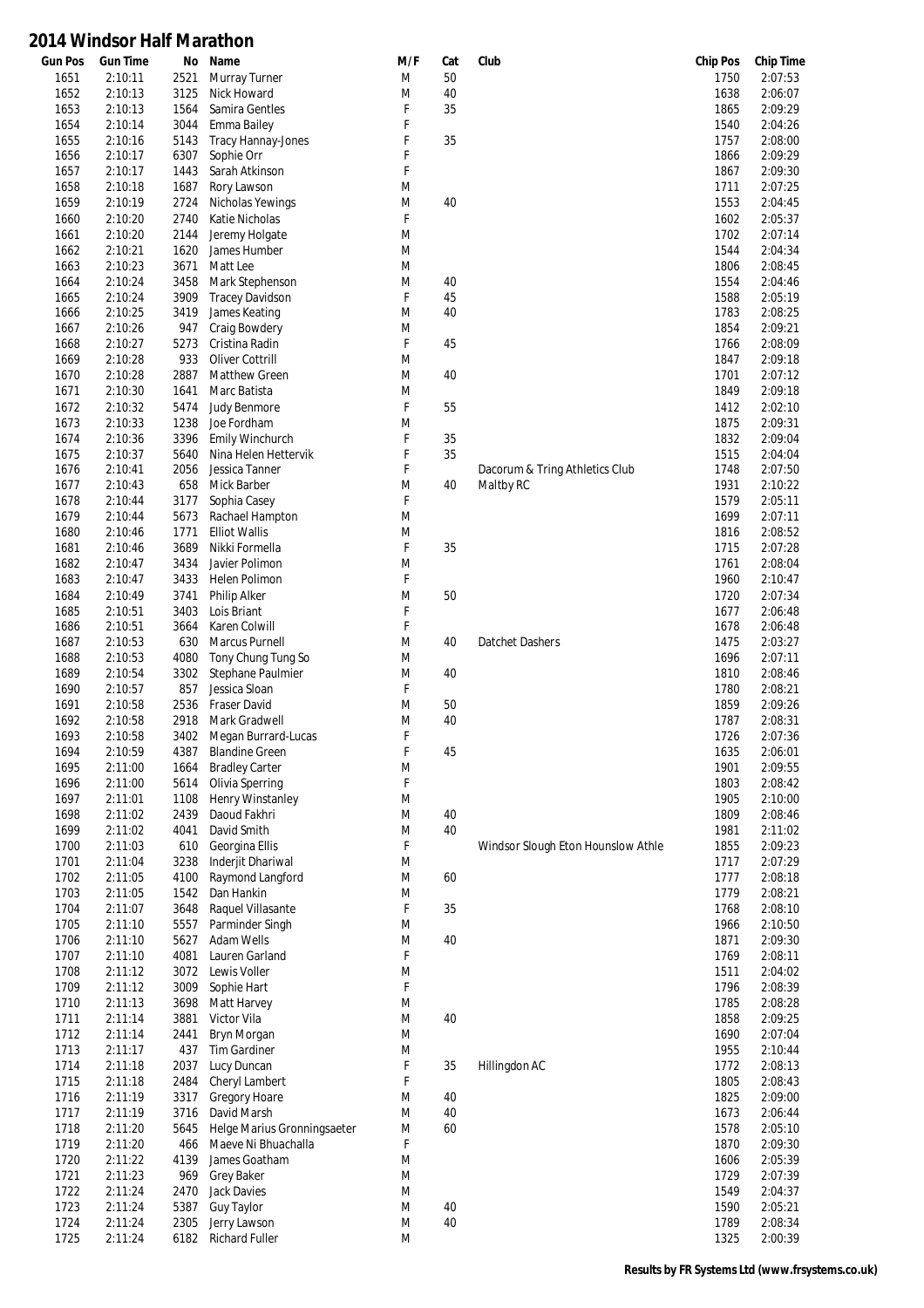| <b>Gun Pos</b> | <b>Gun Time</b>    | No           | Name                                   | M/F    | Cat | Club                     | <b>Chip Pos</b> | <b>Chip Time</b>   |
|----------------|--------------------|--------------|----------------------------------------|--------|-----|--------------------------|-----------------|--------------------|
| 1726           | 2:11:25            | 6048         | Will Woodall                           | M      |     |                          | 1450            | 2:02:56            |
| 1727           | 2:11:25            | 3961         | <b>Brian Watt</b>                      | M      | 40  |                          | 1707            | 2:07:22            |
| 1728           | 2:11:27            | 1387         | Hannah Hazell                          | F      |     |                          | 1914            | 2:10:05            |
| 1729           | 2:11:27            | 5647         | Samuel Aballea                         | M      |     |                          | 1611            | 2:05:42            |
| 1730<br>1731   | 2:11:27<br>2:11:28 | 5556<br>3888 | Grace Humphreys<br><b>Ben Thwaites</b> | F<br>M | 40  |                          | 1284<br>1788    | 2:00:01<br>2:08:32 |
| 1732           | 2:11:28            | 3071         | Mark Jones                             | M      | 40  |                          | 1776            | 2:08:16            |
| 1733           | 2:11:29            | 1031         | Neil Burroughs                         | M      | 40  |                          | 1956            | 2:10:44            |
| 1734           | 2:11:29            | 6138         | Camilla Read                           | F      |     |                          | 1512            | 2:04:03            |
| 1735           | 2:11:32            | 1588         | <b>Emily Kendle</b>                    | F      |     |                          | 1929            | 2:10:20            |
| 1736           | 2:11:32            | 4379         | Gary Roche                             | M      | 40  |                          | 1555            | 2:04:46            |
| 1737           | 2:11:33            | 2051         | Steve Jones                            | M      | 40  | Runnymede Runners        | 1872            | 2:09:31            |
| 1738           | 2:11:34            | 4308         | Alexandra Perrior                      | F      | 35  | Windle Valley Runners    | 1609            | 2:05:40            |
| 1739           | 2:11:35            | 4038         | Jessica Howe                           | F      |     |                          | 1596            | 2:05:33            |
| 1740           | 2:11:35            | 3180         | Mark Vincent                           | M      |     |                          | 1763            | 2:08:07            |
| 1741           | 2:11:36            | 5624         | Rebecca Collacott                      | F      |     |                          | 1597            | 2:05:34            |
| 1742           | 2:11:37            | 5596         | Kristina George                        | F      |     |                          | 1569            | 2:05:02            |
| 1743           | 2:11:38            | 724          | Rebecca Johnston                       | F      |     | Mornington Chasers       | 1545            | 2:04:35            |
| 1744           | 2:11:39            | 3286         | Tom Munson                             | M      |     |                          | 1754            | 2:07:57            |
| 1745           | 2:11:40            | 2308         | Frederick Holcroft                     | M      | 70  |                          | 1862            | 2:09:29            |
| 1746           | 2:11:41            | 1143         | Robert Iddiols                         | M      |     |                          | 2017            | 2:11:41            |
| 1747           | 2:11:42            | 2386         | Maria Victoria Simas                   | F      |     |                          | 1814            | 2:08:49            |
| 1748           | 2:11:43            | 2662         | Jonathan Carpenter                     | M      | 40  |                          | 1778            | 2:08:20            |
| 1749           | 2:11:43            | 2913         | Ania Luszynska                         | F      |     |                          | 1523            | 2:04:07            |
| 1750           | 2:11:44            | 1449         | <b>Holly Papps</b>                     | F      |     |                          | 1664            | 2:06:39            |
| 1751           | 2:11:44            | 3965         | Erica Burger                           | F      | 45  |                          | 1644            | 2:06:14            |
| 1752           | 2:11:46            | 5612         | Kate Lamb                              | F      |     |                          | 1543            | 2:04:33            |
| 1753           | 2:11:49            | 2375         | Norman Roberts-York                    | M      | 50  |                          | 1894            | 2:09:51            |
| 1754           | 2:11:49            | 3911         | Georgia Gilbert                        | F      |     |                          | 1650            | 2:06:24            |
| 1755           | 2:11:49            | 1848         | <b>Bronya Woodes Rogers</b>            | F      |     |                          | 1936            | 2:10:26            |
| 1756           | 2:11:50            | 1894         | <b>Ashley Evans</b>                    | M      | 40  |                          | 1971            | 2:10:54            |
| 1757           | 2:11:50            | 6717         | lan Haywood                            | M      | 40  |                          | 2029            | 2:11:50            |
| 1758           | 2:11:51            | 2348         | Chris Spence                           | M      |     |                          | 1744            | 2:07:49            |
| 1759           | 2:11:51            | 2609         | Dean Purse                             | M      |     |                          | 1771            | 2:08:12            |
| 1760           | 2:11:52            | 2409         | Mark Van Bick                          | M      | 60  |                          | 1781            | 2:08:22            |
| 1761           | 2:11:54            | 3707         | Guido Giardino                         | M      | 60  |                          | 1819            | 2:08:55            |
| 1762           | 2:11:55            | 3018         | Jo Moffatt                             | F      | 35  |                          | 1743            | 2:07:48            |
| 1763           | 2:11:56            | 4670         | Francesca White                        | F      |     |                          | 1697            | 2:07:11            |
| 1764           | 2:11:58            | 6354         | Jerome Roye                            | M      |     |                          | 1441            | 2:02:45            |
| 1765           | 2:11:59            | 1346         | Naomi O'reilly                         | F      |     |                          | 1633            | 2:05:59            |
| 1766           | 2:11:59            | 2987         | <b>Richard White</b>                   | M      | 40  |                          | 1907            | 2:10:02            |
| 1767           | 2:12:00            | 3344         | Neal Buckley                           | M      | 40  |                          | 1385            | 2:01:41            |
| 1768           | 2:12:01            | 4035         | Kirsten Edwards                        | F      | 35  |                          | 1767            | 2:08:10            |
| 1769           | 2:12:01            |              | 2885 Sarah Davies                      | F      | 35  |                          | 1665            | 2:06:40            |
| 1770           | 2:12:02            |              | 4115 Annamaria Kadar                   | F      |     |                          | 2009            | 2:11:33            |
| 1771           | 2:12:03            | 3510         | Marcus Pavett                          | M      | 40  |                          | 1749            | 2:07:53            |
| 1772           | 2:12:03            | 2116         | <b>Beth Dovey</b>                      | F      | 45  |                          | 1889            | 2:09:44            |
| 1773           | 2:12:07            | 1322         | Russell Gamadia                        | M      | 40  |                          | 1934            | 2:10:24            |
| 1774           | 2:12:08            | 4092         | <b>Ward Nichols</b>                    | M      | 60  |                          | 1834            | 2:09:08            |
| 1775           | 2:12:09            | 7325         | Sean Russell                           | M      |     |                          | 1519            | 2:04:06            |
| 1776           | 2:12:10            | 2121         | Robert Wiklund                         | M      | 40  |                          | 1946            | 2:10:34            |
| 1777           | 2:12:10            | 668          | <b>Martin Kelsey</b>                   | M      | 50  | Datchet Dashers          | 1811            | 2:08:47            |
| 1778<br>1779   | 2:12:12<br>2:12:12 | 992<br>991   | Justyna Markowska<br>Damian Malas      | F      |     |                          | 1976<br>1974    | 2:10:57<br>2:10:57 |
| 1780           | 2:12:12            | 5972         | Katya Van Bick                         | M<br>F |     |                          | 1654            | 2:06:30            |
| 1781           | 2:12:13            | 1085         | <b>Chris Fowler</b>                    | M      | 40  | Mount Road Runners       | 1973            | 2:10:56            |
| 1782           | 2:12:14            | 4515         | Chantal Van Bragt                      | F      | 35  |                          | 1514            | 2:04:03            |
| 1783           | 2:12:16            | 2165         | Samantha Loveday                       | F      | 35  |                          | 1904            | 2:09:59            |
| 1784           | 2:12:17            | 2497         | Munya Kamwaza                          | M      | 50  |                          | 1712            | 2:07:26            |
| 1785           | 2:12:17            | 5091         | <b>Stuart Burgoine</b>                 | M      |     |                          | 1552            | 2:04:42            |
| 1786           | 2:12:20            | 2551         | Pauline Begley-Jones                   | F      | 45  |                          | 1698            | 2:07:11            |
| 1787           | 2:12:20            | 2311         | Adrian Page                            | M      |     |                          | 1882            | 2:09:40            |
| 1788           | 2:12:21            | 3878         | Karen Hope                             | F      |     |                          | 1869            | 2:09:30            |
| 1789           | 2:12:22            | 1092         | Robert Petheram                        | M      |     |                          | 2007            | 2:11:32            |
| 1790           | 2:12:23            | 2097         | Nichola Strevens                       | F      | 45  | Hart Road Runners        | 1841            | 2:09:15            |
| 1791           | 2:12:23            | 2100         | Karen Mansfield                        | F      | 45  | <b>Hart Road Runners</b> | 1842            | 2:09:15            |
| 1792           | 2:12:25            | 4413         | Rachel Hall                            | F      | 35  |                          | 1685            | 2:06:55            |
| 1793           | 2:12:27            | 5591         | Gabriela Martino                       | F      |     |                          | 1631            | 2:05:57            |
| 1794           | 2:12:28            | 4099         | Linda Adams                            | F      | 35  |                          | 1826            | 2:09:00            |
| 1795           | 2:12:28            | 4869         | <b>Susan Polley</b>                    | F      | 35  |                          | 1647            | 2:06:20            |
| 1796           | 2:12:28            | 2274         | Jamie Wooden                           | M      | 40  |                          | 1975            | 2:10:57            |
| 1797           | 2:12:29            | 3276         | Susana Raffel                          | F      | 45  |                          | 1967            | 2:10:51            |
| 1798           | 2:12:29            | 2789         | James Fisher                           | M      |     |                          | 1829            | 2:09:01            |
| 1799           | 2:12:30            | 4495         | Steven Gabb                            | M      |     |                          | 1680            | 2:06:49            |
| 1800           | 2:12:31            | 4118         | James O'brien                          | M      |     |                          | 1798            | 2:08:40            |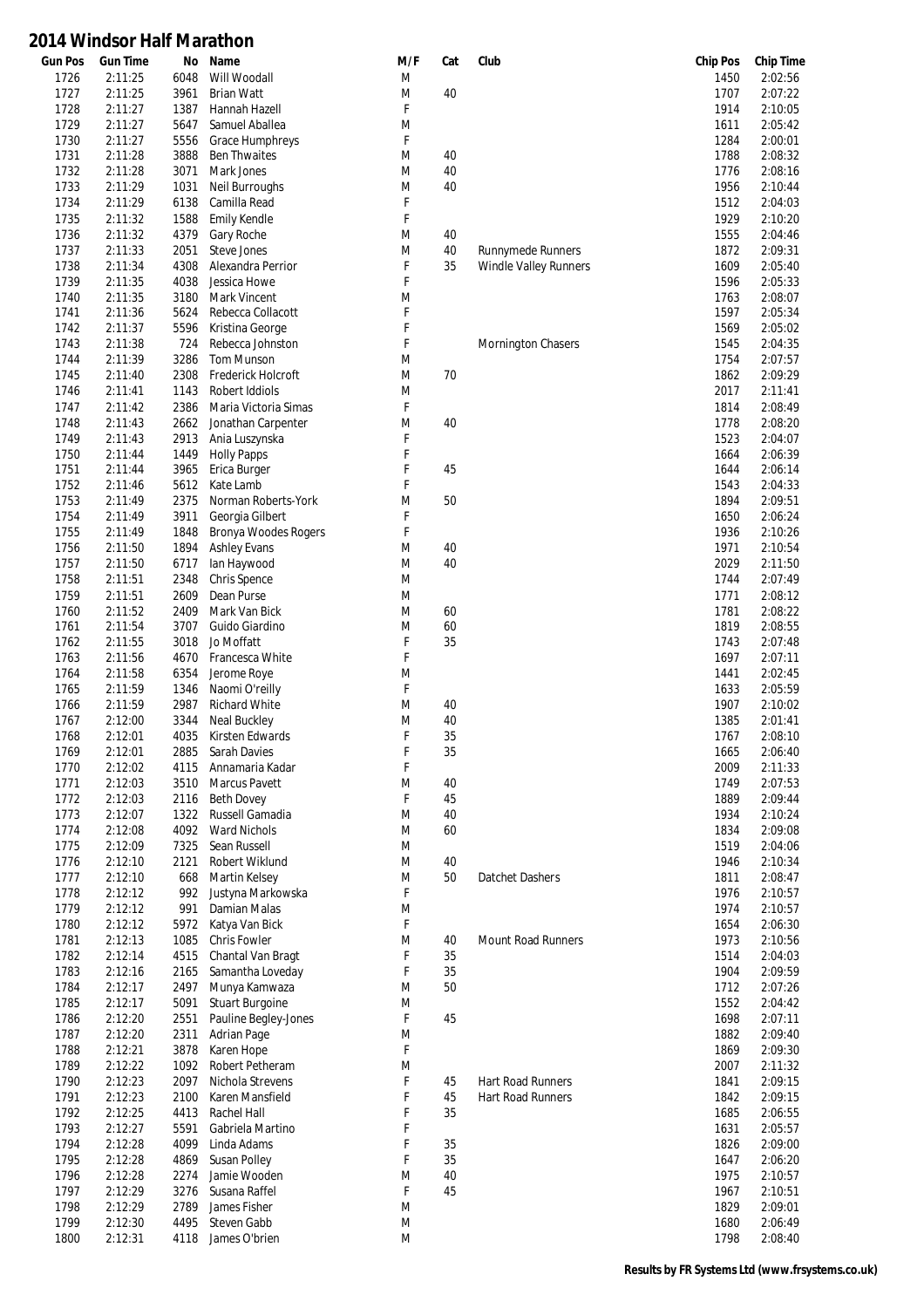| <b>Gun Pos</b> | <b>Gun Time</b> | No   | Name                   | M/F       | Cat | Club                       | <b>Chip Pos</b> | <b>Chip Time</b> |
|----------------|-----------------|------|------------------------|-----------|-----|----------------------------|-----------------|------------------|
| 1801           | 2:12:32         | 1672 | Robert Hughes          | M         | 40  |                            | 2010            | 2:11:34          |
| 1802           | 2:12:33         | 3045 | Jamie Beeson           | M         |     |                            | 1997            | 2:11:17          |
| 1803           | 2:12:33         | 940  | Scott Mcgregor         | M         | 40  |                            | 2004            | 2:11:27          |
| 1804           | 2:12:34         | 1273 | James Perry            | M         |     |                            | 2013            | 2:11:37          |
| 1805           | 2:12:34         | 3955 | <b>Neil Rutland</b>    | M         | 40  |                            | 1868            | 2:09:30          |
|                | 2:12:35         |      | Tom Hewson             |           |     |                            |                 | 2:09:31          |
| 1806           |                 | 6585 |                        | M         | 60  |                            | 1874            |                  |
| 1807           | 2:12:35         | 1476 | Gareth Witcomb         | M         | 40  |                            | 1884            | 2:09:42          |
| 1808           | 2:12:36         | 4085 | <b>Stuart Williams</b> | M         | 50  |                            | 1830            | 2:09:02          |
| 1809           | 2:12:37         | 4084 | <b>Geoff Watts</b>     | M         | 40  |                            | 1921            | 2:10:13          |
| 1810           | 2:12:40         | 2287 | Sue Tipping            | F         | 45  |                            | 2046            | 2:12:06          |
| 1811           | 2:12:42         | 1366 | Paul Aberson           | M         |     |                            | 2012            | 2:11:36          |
| 1812           | 2:12:43         | 3488 | <b>Bryn Evans</b>      | M         | 40  |                            | 1731            | 2:07:40          |
| 1813           | 2:12:45         | 5350 | <b>Alistair Thomas</b> | M         |     |                            | 1613            | 2:05:43          |
|                |                 |      |                        |           |     |                            |                 |                  |
| 1814           | 2:12:45         | 1881 | Nigel Addison          | M         | 40  |                            | 2026            | 2:11:49          |
| 1815           | 2:12:47         | 1294 | Lukasz Grad            | M         |     |                            | 2060            | 2:12:12          |
| 1816           | 2:12:48         | 3636 | Simon Haroutunian      | M         |     |                            | 1880            | 2:09:36          |
| 1817           | 2:12:50         | 4014 | Paul Gold              | M         |     |                            | 1556            | 2:04:47          |
| 1818           | 2:12:51         | 2981 | Sarah Chandler         | F         | 35  |                            | 1740            | 2:07:47          |
| 1819           | 2:12:52         | 3646 | James Spencer          | M         |     |                            | 1949            | 2:10:38          |
| 1820           | 2:12:57         | 2285 | Liz Macartney          | F         | 35  |                            | 1833            | 2:09:07          |
| 1821           | 2:12:58         | 2958 | Harriet Webb           | F         |     |                            | 1940            | 2:10:28          |
|                |                 |      |                        |           |     |                            |                 |                  |
| 1822           | 2:12:59         | 3511 | Nina Sapong            | F         | 35  |                            | 1812            | 2:08:48          |
| 1823           | 2:12:59         | 3765 | <b>Scott Hare</b>      | M         |     |                            | 1658            | 2:06:38          |
| 1824           | 2:12:59         | 2071 | Laura Pennells         | F         |     | <b>Striders of Croydon</b> | 1864            | 2:09:29          |
| 1825           | 2:13:00         | 3507 | Stephen Turner         | M         | 40  |                            | 1755            | 2:07:58          |
| 1826           | 2:13:00         | 6027 | Tania Bennett          | F         | 35  |                            | 1703            | 2:07:15          |
| 1827           | 2:13:03         | 3318 | Sharon Burnett         | F         | 35  |                            | 1957            | 2:10:44          |
| 1828           | 2:13:05         | 5049 | Michael Orchard        | M         |     |                            | 1417            | 2:02:18          |
| 1829           | 2:13:09         | 3523 | George Hill            | M         |     |                            | 1640            | 2:06:09          |
|                |                 |      |                        | M         |     |                            |                 |                  |
| 1830           | 2:13:09         | 2491 | Mark Newstead          |           | 50  |                            | 1815            | 2:08:50          |
| 1831           | 2:13:12         | 768  | lan Bentley            | M         |     |                            | 1913            | 2:10:05          |
| 1832           | 2:13:12         | 3620 | Janet Hanson           | F         | 35  |                            | 1807            | 2:08:45          |
| 1833           | 2:13:13         | 2423 | Alison Hill            | F         | 45  |                            | 1857            | 2:09:24          |
| 1834           | 2:13:14         | 1621 | <b>Emily Davidson</b>  | F         |     |                            | 1912            | 2:10:05          |
| 1835           | 2:13:15         | 2137 | Paul Grout             | M         | 40  |                            | 1969            | 2:10:51          |
| 1836           | 2:13:15         | 6570 | Matthew Evans          | M         |     |                            | 1844            | 2:09:15          |
| 1837           | 2:13:15         | 3082 | Kevin Bingham          | M         |     |                            | 1925            | 2:10:16          |
|                |                 |      |                        |           |     |                            |                 | 2:09:15          |
| 1838           | 2:13:15         | 6582 | Mark Gorham            | M         |     |                            | 1845            |                  |
| 1839           | 2:13:16         | 2304 | Russell Kennedy        | M         | 40  |                            | 1881            | 2:09:39          |
| 1840           | 2:13:17         | 2458 | Mike Batten            | M         | 40  |                            | 1821            | 2:08:56          |
| 1841           | 2:13:17         | 5494 | Polly Crossman         | F         |     |                            | 1652            | 2:06:29          |
| 1842           | 2:13:19         | 1864 | Stuart Murphy          | M         |     |                            | 2092            | 2:12:47          |
| 1843           | 2:13:20         | 2033 | <b>Stephen Atkins</b>  | M         | 60  | Biggleswade AC             | 1657            | 2:06:33          |
| 1844           | 2:13:20         | 3740 | James Perry            | M         |     |                            | 1773            | 2:08:13          |
| 1845           | 2:13:21         | 5577 | Emma Britton           | F         |     |                            | 1641            | 2:06:13          |
|                |                 |      |                        |           |     |                            |                 |                  |
| 1846           | 2:13:22         | 3340 | Dan Kennedy-Higgins    | ${\sf M}$ |     |                            | 1991            | 2:11:13          |
| 1847           | 2:13:22         | 1759 | Eunice Lanyero         | F         |     |                            | 2103            | 2:12:57          |
| 1848           | 2:13:25         | 3796 | Jamie Fawcett          | M         |     |                            | 1708            | 2:07:23          |
| 1849           | 2:13:25         | 2738 | Tim Barker             | M         | 50  |                            | 1863            | 2:09:29          |
| 1850           | 2:13:26         | 5460 | <b>Bridie Curran</b>   | F         |     |                            | 1705            | 2:07:19          |
| 1851           | 2:13:27         | 6259 | James Harris           | M         |     |                            | 1649            | 2:06:21          |
| 1852           | 2:13:28         | 2254 | <b>Blyth Baker</b>     | M         |     |                            | 1873            | 2:09:31          |
| 1853           | 2:13:28         | 2626 | <b>Richard Denning</b> | M         | 50  |                            | 1911            | 2:10:05          |
|                |                 |      | <b>Andrew Williams</b> |           |     |                            |                 |                  |
| 1854           | 2:13:30         | 2459 |                        | M         | 40  |                            | 1843            | 2:09:15          |
| 1855           | 2:13:33         | 2613 | <b>Elliot Bennett</b>  | M         |     |                            | 1742            | 2:07:48          |
| 1856           | 2:13:33         | 3460 | Paula Best             | F         | 45  |                            | 1668            | 2:06:41          |
| 1857           | 2:13:34         | 4435 | Nicholas Scott-Smith   | M         | 40  |                            | 1723            | 2:07:35          |
| 1858           | 2:13:38         | 5195 | Susan Campbell         | F         |     |                            | 1674            | 2:06:46          |
| 1859           | 2:13:40         | 4134 | Matthew Smith          | M         |     |                            | 1952            | 2:10:41          |
| 1860           | 2:13:43         | 2082 | <b>Corinne Rodgers</b> | F         | 35  | Bearbrook Running Club     | 1986            | 2:11:10          |
| 1861           | 2:13:44         | 7115 | Sarah Brindley         | F         | 35  |                            | 1762            | 2:08:07          |
|                |                 |      |                        | F         |     |                            |                 |                  |
| 1862           | 2:13:45         | 2831 | Sarah Harston          |           | 35  |                            | 1888            | 2:09:43          |
| 1863           | 2:13:45         | 5529 | Richard Benmore        | M         | 50  |                            | 1621            | 2:05:49          |
| 1864           | 2:13:46         | 2833 | Helen Scarsbrook       | F         |     |                            | 1886            | 2:09:42          |
| 1865           | 2:13:46         | 2034 | Meredith Kendall       | F         |     | The Stragglers RC          | 1922            | 2:10:13          |
| 1866           | 2:13:48         | 2635 | Louise Brown           | F         | 35  |                            | 1793            | 2:08:35          |
| 1867           | 2:13:49         | 3381 | Melanie Payne          | F         |     |                            | 1990            | 2:11:13          |
| 1868           | 2:13:49         | 3509 | Jennifer Bonnie        | F         |     |                            | 2003            | 2:11:25          |
| 1869           | 2:13:50         | 3345 |                        | M         | 40  |                            | 2027            | 2:11:50          |
|                |                 |      | Stephen Rankin         |           |     |                            |                 |                  |
| 1870           | 2:13:51         | 3178 | James Brown            | M         |     |                            | 1942            | 2:10:30          |
| 1871           | 2:13:51         | 3672 | <b>Thomas Ellis</b>    | M         |     |                            | 1756            | 2:07:59          |
| 1872           | 2:13:56         | 5700 | Laura Shenko           | F         |     | <b>England Athletics</b>   | 2024            | 2:11:48          |
| 1873           | 2:13:57         | 3821 | Mark Buist             | M         | 40  |                            | 1972            | 2:10:54          |
| 1874           | 2:13:57         | 3531 | John Smithson          | M         | 40  |                            | 2070            | 2:12:27          |
| 1875           | 2:13:57         | 2723 | Deb Parris             | F         | 45  |                            | 1992            | 2:11:13          |
|                |                 |      |                        |           |     |                            |                 |                  |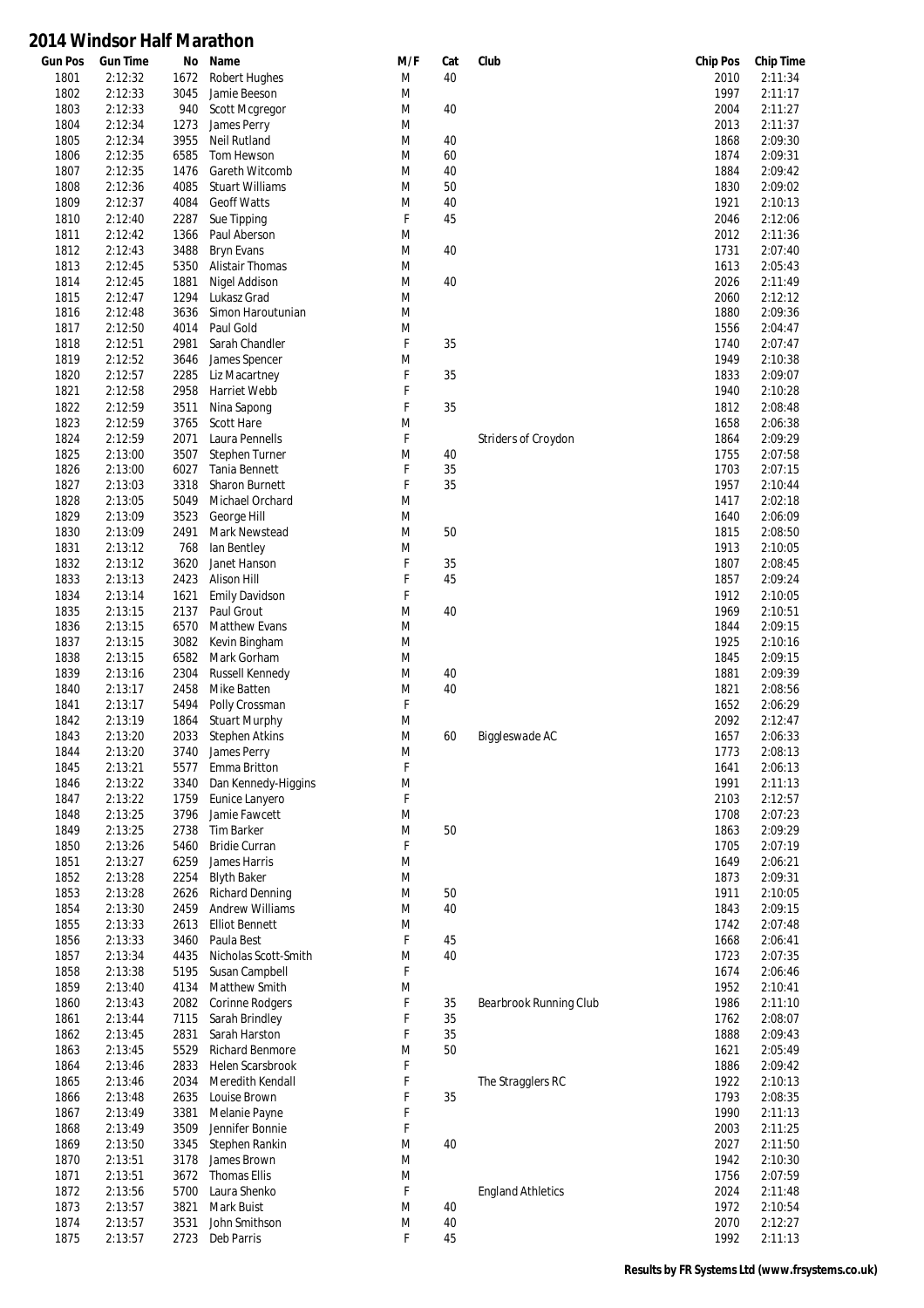| <b>Gun Pos</b> | <b>Gun Time</b> | No   | Name                       | M/F | Cat | Club                       | <b>Chip Pos</b> | <b>Chip Time</b> |
|----------------|-----------------|------|----------------------------|-----|-----|----------------------------|-----------------|------------------|
| 1876           | 2:13:59         | 2029 | <b>Martin Reilly</b>       | M   | 40  | <b>London Frontrunners</b> | 1959            | 2:10:47          |
| 1877           | 2:14:00         | 1004 | Will Sheppard              | M   |     |                            | 2134            | 2:13:24          |
| 1878           | 2:14:01         | 1875 | Joseph Murphy              | M   |     |                            | 2087            | 2:12:42          |
| 1879           | 2:14:03         | 2943 | Laura Donohoe              | F   | 45  |                            | 1898            | 2:09:54          |
| 1880           | 2:14:05         | 5140 | <b>Emily Dear</b>          | F   |     |                            | 1758            | 2:08:02          |
| 1881           | 2:14:05         | 3914 | Matthew Wright             | M   | 40  |                            | 1722            | 2:07:35          |
| 1882           | 2:14:07         | 4138 | Melanie Martell            | F   | 35  |                            | 2000            | 2:11:22          |
|                |                 |      |                            |     |     |                            |                 |                  |
| 1883           | 2:14:07         | 4318 | Andy Oldham                | M   | 40  | Hart Road Runners          | 2178            | 2:14:07          |
| 1884           | 2:14:07         | 2146 | <b>Anthony Collings</b>    | M   | 40  |                            | 2180            | 2:14:07          |
| 1885           | 2:14:08         | 5617 | Rachel Patience            | F   | 35  |                            | 1669            | 2:06:42          |
| 1886           | 2:14:08         | 2324 | Robert Stopher             | M   |     |                            | 1943            | 2:10:30          |
| 1887           | 2:14:08         | 2778 | Leigh Boswell              | M   |     |                            | 1924            | 2:10:15          |
| 1888           | 2:14:10         | 3545 | <b>Alex Hills</b>          | M   |     |                            | 2061            | 2:12:15          |
| 1889           | 2:14:11         | 4090 | Lars Kjaervik              | M   | 50  |                            | 1745            | 2:07:50          |
| 1890           | 2:14:11         | 3990 | Magne Karsten              | M   | 50  |                            | 2015            | 2:11:40          |
|                |                 |      |                            |     |     |                            |                 |                  |
| 1891           | 2:14:12         | 4016 | <b>Kevin Torres</b>        | M   |     |                            | 2080            | 2:12:36          |
| 1892           | 2:14:12         | 3893 | Stephen Smith              | M   |     |                            | 1939            | 2:10:27          |
| 1893           | 2:14:14         | 1244 | <b>Andy Bennett</b>        | M   | 50  |                            | 2079            | 2:12:36          |
| 1894           | 2:14:14         | 2505 | Robin Johnson              | M   |     |                            | 2008            | 2:11:32          |
| 1895           | 2:14:15         | 3217 | Michael Brookwell          | M   |     |                            | 1950            | 2:10:39          |
| 1896           | 2:14:18         | 2802 | David Lloyd                | M   | 50  |                            | 1945            | 2:10:34          |
| 1897           | 2:14:23         | 4740 | Rachel Bezant              | F   |     |                            | 1784            | 2:08:28          |
| 1898           | 2:14:25         | 3854 | Matt Gladden               | M   | 40  |                            | 2025            | 2:11:48          |
|                |                 |      | Victoria Williams          | F   |     |                            |                 | 2:09:24          |
| 1899           | 2:14:26         | 3666 |                            |     | 35  |                            | 1856            |                  |
| 1900           | 2:14:27         | 879  | Deborah Freeman            | F   | 35  |                            | 2090            | 2:12:47          |
| 1901           | 2:14:27         | 4152 | Paul Cleary                | M   |     |                            | 1782            | 2:08:22          |
| 1902           | 2:14:30         | 2698 | Antonio Forzoni            | M   | 40  |                            | 2074            | 2:12:28          |
| 1903           | 2:14:30         | 5697 | Harriet Crawford           | F   |     |                            | 1801            | 2:08:40          |
| 1904           | 2:14:30         | 2355 | Wyn Gilley                 | M   |     |                            | 1964            | 2:10:48          |
| 1905           | 2:14:32         | 3493 | Jesper Ahrendsen           | M   | 40  |                            | 2064            | 2:12:19          |
| 1906           | 2:14:34         | 1529 | Simon Wright               | M   | 40  |                            | 2122            | 2:13:12          |
| 1907           | 2:14:34         | 4121 | Derren Berry               | M   | 40  |                            | 2058            | 2:12:12          |
|                |                 |      |                            |     |     |                            |                 |                  |
| 1908           | 2:14:35         | 3942 | Michael Light              | M   |     |                            | 2085            | 2:12:41          |
| 1909           | 2:14:35         | 5083 | Paul Johnson               | M   |     |                            | 1681            | 2:06:50          |
| 1910           | 2:14:39         | 1928 | Justin Browne              | M   | 40  | Hampshire Police           | 2127            | 2:13:16          |
| 1911           | 2:14:40         | 2376 | Kieran Glynn               | M   | 50  | Helios harriers            | 1919            | 2:10:12          |
| 1912           | 2:14:41         | 1426 | Anthony Munn               | M   |     |                            | 2065            | 2:12:21          |
| 1913           | 2:14:42         | 3811 | <b>Heather Martin</b>      | F   | 45  |                            | 1838            | 2:09:10          |
| 1914           | 2:14:44         | 7133 | <b>Tracey White</b>        | F   | 45  |                            | 1471            | 2:03:19          |
|                |                 |      | <b>Eugenie Verney</b>      | F   | 55  |                            |                 | 2:12:41          |
| 1915           | 2:14:44         | 2019 |                            |     |     | <b>Runnymede Runners</b>   | 2086            |                  |
| 1916           | 2:14:44         | 5635 | <b>Tieme Wesselink</b>     | M   |     |                            | 1794            | 2:08:36          |
| 1917           | 2:14:45         | 2984 | Daniel Ryan                | M   |     |                            | 2104            | 2:12:57          |
| 1918           | 2:14:46         | 3123 | Patrick G O Sullivan       | M   | 40  |                            | 2045            | 2:12:06          |
| 1919           | 2:14:46         |      | 2516 Lucas Johnson         | M   |     |                            | 2094            | 2:12:48          |
| 1920           | 2:14:47         | 5513 | Jenny Truelove             | F   |     |                            | 1890            | 2:09:46          |
| 1921           | 2:14:48         | 2446 | Catherine Chandler         | F   | 35  |                            | 2056            | 2:12:12          |
| 1922           | 2:14:51         | 1176 | Christian Thisted Svinding | M   |     |                            | 2145            | 2:13:31          |
| 1923           | 2:14:51         |      | <b>Stephen Cross</b>       | M   | 40  |                            |                 | 2:07:44          |
|                |                 | 6638 |                            |     |     |                            | 1738            |                  |
| 1924           | 2:14:52         | 5300 | Martin Keeley              | M   | 50  |                            | 2100            | 2:12:55          |
| 1925           | 2:14:54         | 3609 | Sarah Lomas-Clarke         | F   | 35  |                            | 1988            | 2:11:12          |
| 1926           | 2:14:58         | 1229 | James Gunson               | M   |     |                            | 2164            | 2:13:50          |
| 1927           | 2:14:58         | 4976 | Julia Monar                | F   | 35  |                            | 1764            | 2:08:08          |
| 1928           | 2:14:58         | 208  | <b>Stephen Morris</b>      | M   | 40  |                            | 2138            | 2:13:27          |
| 1929           | 2:14:58         | 5580 | lan Bolster                | M   | 40  |                            | 2139            | 2:13:28          |
| 1930           | 2:14:59         | 3908 | Ruth Wan                   | F   | 35  |                            | 1713            | 2:07:27          |
| 1931           | 2:15:01         | 6548 | Amanda Briggs              | F   |     |                            | 1582            | 2:05:16          |
|                |                 |      |                            | F   |     |                            |                 | 2:11:00          |
| 1932           | 2:15:04         | 6329 | <b>Helen Grant</b>         |     |     |                            | 1980            |                  |
| 1933           | 2:15:05         | 6490 | Catherine Gray             | F   | 35  |                            | 2131            | 2:13:21          |
| 1934           | 2:15:06         | 3400 | Vivien Eden                | F   | 35  |                            | 1899            | 2:09:55          |
| 1935           | 2:15:06         | 2657 | Matthew Spencer            | M   | 40  |                            | 2001            | 2:11:23          |
| 1936           | 2:15:06         | 2850 | lan Watts                  | M   | 40  |                            | 2242            | 2:15:06          |
| 1937           | 2:15:06         | 1590 | Adam Newland               | M   |     |                            | 1851            | 2:09:19          |
| 1938           | 2:15:07         | 23   | Fabi Oliveira              | F   |     |                            | 582             | 1:49:21          |
| 1939           | 2:15:07         | 2922 | David Hinshelwood          | M   |     |                            | 2208            | 2:14:39          |
|                |                 |      |                            |     |     |                            |                 |                  |
| 1940           | 2:15:10         | 2413 | John Keane                 | M   | 60  |                            | 2123            | 2:13:12          |
| 1941           | 2:15:10         | 3405 | Nils Christiansen          | M   | 40  |                            | 2071            | 2:12:27          |
| 1942           | 2:15:11         | 3326 | Jessica Hugo               | F   |     |                            | 2020            | 2:11:42          |
| 1943           | 2:15:11         | 2776 | Kevin Brushett             | M   | 50  |                            | 2049            | 2:12:08          |
| 1944           | 2:15:12         | 5455 | lan Vinecombe              | M   | 40  |                            | 1877            | 2:09:33          |
| 1945           | 2:15:12         | 2209 | Stephen Banham             | M   | 40  |                            | 1848            | 2:09:18          |
| 1946           | 2:15:14         | 1083 | Tara Reale                 | F   |     |                            | 2133            | 2:13:23          |
| 1947           | 2:15:14         | 361  |                            | M   |     |                            | 2171            | 2:13:56          |
|                |                 |      | Leon Morgan                |     |     |                            |                 |                  |
| 1948           | 2:15:15         | 3181 | Lauren Beel                | F   |     |                            | 1839            | 2:09:10          |
| 1949           | 2:15:15         | 16   | <b>Emily Lacey</b>         | F   | 35  |                            | 1926            | 2:10:17          |
| 1950           | 2:15:17         | 4421 | Nick Teale                 | M   | 50  |                            | 1883            | 2:09:40          |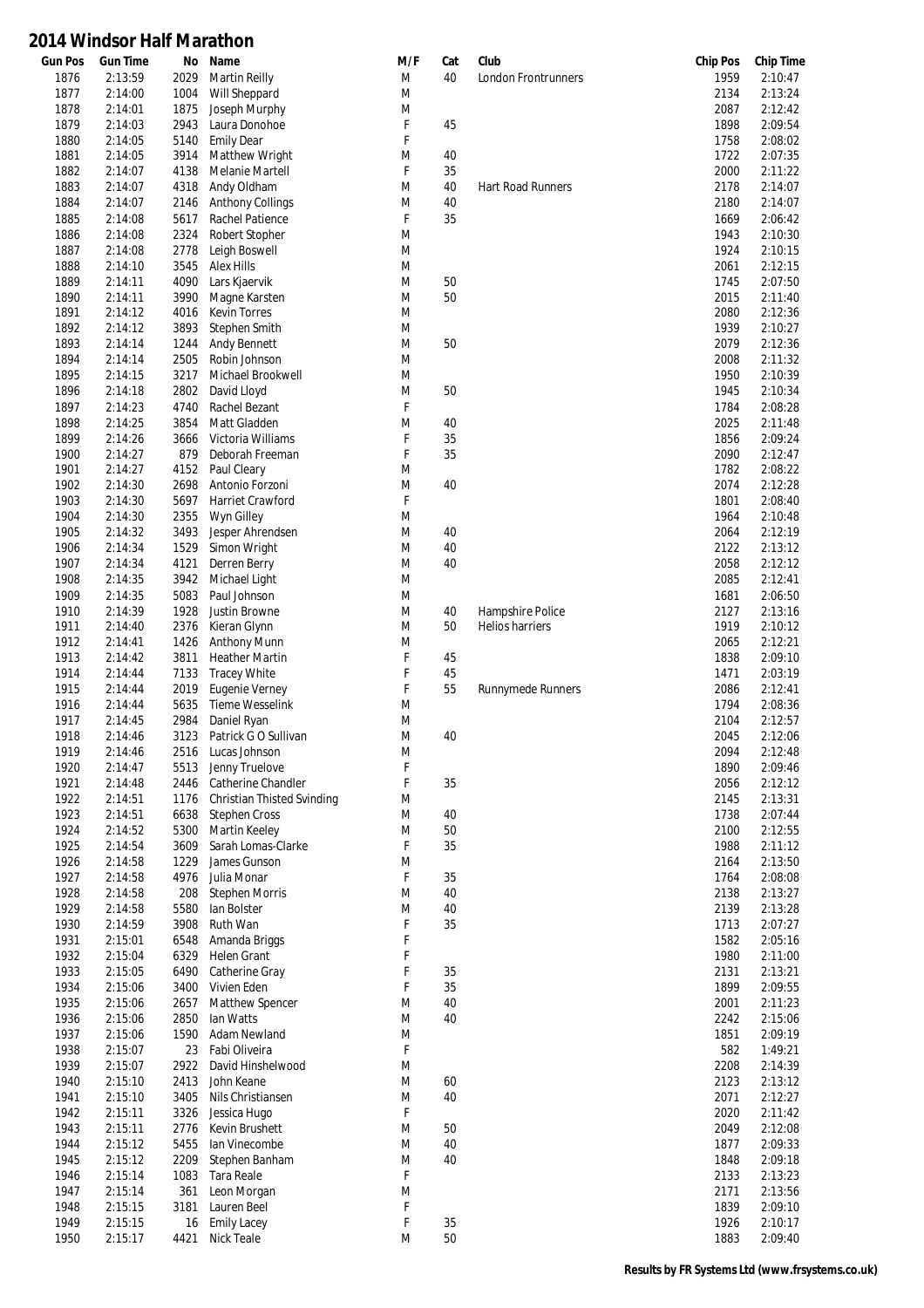| <b>Gun Pos</b> | <b>Gun Time</b> | No   | Name                    | M/F | Cat | Club               | <b>Chip Pos</b> | <b>Chip Time</b> |
|----------------|-----------------|------|-------------------------|-----|-----|--------------------|-----------------|------------------|
| 1951           | 2:15:17         | 5260 | Clare Nicholson         | F   |     |                    | 1996            | 2:11:17          |
| 1952           | 2:15:18         | 3789 | Mateusz Michalak        | M   |     |                    | 2006            | 2:11:28          |
| 1953           | 2:15:18         | 3969 | Emma Bale               | F   |     |                    | 2095            | 2:12:52          |
| 1954           | 2:15:20         | 978  | lan Bradfield           | M   |     |                    | 2205            | 2:14:33          |
| 1955           | 2:15:20         | 2060 | Shaun Hopper            | M   | 50  | Sand hurst joggers | 2075            | 2:12:30          |
| 1956           | 2:15:25         | 5313 | <b>Robert Tuck</b>      | M   |     |                    | 1828            | 2:09:01          |
| 1957           | 2:15:25         | 1567 | Anthony Walker          | M   | 40  |                    | 2221            | 2:14:48          |
| 1958           | 2:15:26         | 4553 | Paul Quilter            | M   | 60  |                    | 2059            | 2:12:12          |
| 1959           | 2:15:28         | 4546 | Ben Lishman             | M   |     |                    | 1823            | 2:08:58          |
| 1960           | 2:15:28         | 5428 | Sheona York             | F   | 55  |                    | 1759            | 2:08:02          |
| 1961           | 2:15:29         | 4615 | Serah Adegbenro         | F   |     |                    | 1741            | 2:07:47          |
| 1962           | 2:15:30         | 1140 | Tom Howat               | M   |     |                    | 2019            | 2:11:41          |
|                |                 |      | Chris Longworth         |     |     |                    |                 | 2:11:41          |
| 1963           | 2:15:30         | 2767 |                         | M   |     |                    | 2018            |                  |
| 1964           | 2:15:32         | 6820 | Martin Chan             | M   | 40  |                    | 1526            | 2:04:08          |
| 1965           | 2:15:32         | 2466 | <b>Lindsey Guest</b>    | F   |     |                    | 2140            | 2:13:29          |
| 1966           | 2:15:33         | 4842 | David Nagle             | M   | 40  |                    | 1786            | 2:08:29          |
| 1967           | 2:15:35         | 2873 | John Sharp              | M   | 50  |                    | 2149            | 2:13:37          |
| 1968           | 2:15:35         | 5166 | Caroline Lacey          | F   |     |                    | 1837            | 2:09:09          |
| 1969           | 2:15:36         | 803  | Amit Jethwa             | M   |     |                    | 2251            | 2:15:14          |
| 1970           | 2:15:37         | 4095 | <b>Bob Lehto</b>        | M   | 40  |                    | 2108            | 2:13:00          |
| 1971           | 2:15:37         | 2685 | Paul Terry              | M   |     |                    | 2154            | 2:13:42          |
| 1972           | 2:15:39         | 5085 | Rachel Ferraby          | F   | 35  |                    | 1900            | 2:09:55          |
| 1973           | 2:15:39         | 3176 | Adam Toms               | M   | 40  |                    | 1902            | 2:09:55          |
| 1974           | 2:15:40         | 5172 | Nerissa Chesterfield    | F   |     |                    | 1800            | 2:08:40          |
| 1975           | 2:15:41         | 3979 | Stephen Lewin           | M   |     |                    | 2039            | 2:11:59          |
| 1976           | 2:15:43         | 5413 | Uyen Man                | F   | 35  |                    | 1751            | 2:07:53          |
| 1977           | 2:15:43         | 2826 | Steve Maynard           | M   | 40  |                    | 2291            | 2:15:43          |
| 1978           | 2:15:43         | 2827 | Robert Dunne            | M   | 40  |                    | 1903            | 2:09:56          |
| 1979           | 2:15:44         | 2870 | Mitchell Smith          | M   |     |                    | 2109            | 2:13:00          |
|                |                 |      |                         |     |     |                    |                 |                  |
| 1980           | 2:15:45         | 2186 | Scott Wilson            | M   | 40  |                    | 2076            | 2:12:31          |
| 1981           | 2:15:45         | 3361 | Dana Johnston           | F   | 35  |                    | 2141            | 2:13:29          |
| 1982           | 2:15:45         | 3843 | Kendall Frank           | F   | 35  |                    | 2142            | 2:13:29          |
| 1983           | 2:15:46         | 5431 | Megan Cowley            | F   | 35  |                    | 2143            | 2:13:30          |
| 1984           | 2:15:47         | 4133 | Joel Butler             | M   |     |                    | 2188            | 2:14:13          |
| 1985           | 2:15:49         | 3482 | Jackie Edwards          | F   | 55  |                    | 2148            | 2:13:36          |
| 1986           | 2:15:49         | 4157 | Chun Sing Lai           | M   |     |                    | 2057            | 2:12:12          |
| 1987           | 2:15:49         | 3424 | Mark Anderson           | M   |     |                    | 2035            | 2:11:57          |
| 1988           | 2:15:50         | 5381 | Halvor Knoph            | M   |     |                    | 1860            | 2:09:28          |
| 1989           | 2:15:50         | 6424 | Wincent Lau             | M   |     |                    | 1861            | 2:09:28          |
| 1990           | 2:15:51         | 3257 | Rachel Barlow           | F   |     |                    | 1721            | 2:07:34          |
| 1991           | 2:15:53         | 1756 | Juan Manuel Laporte     | M   |     |                    | 2278            | 2:15:35          |
| 1992           | 2:15:54         | 356  | Mitchell Sackett        | M   |     |                    | 2303            | 2:15:49          |
| 1993           | 2:15:54         | 2823 | Darren Smith            | M   | 40  |                    | 1808            | 2:08:45          |
| 1994           | 2:15:54         | 5584 | Lisa Hunter             | F   |     |                    | 1573            | 2:05:07          |
| 1995           | 2:15:55         | 1020 | Adrian Chapman          | M   | 40  |                    | 1895            | 2:09:51          |
| 1996           | 2:16:00         | 5976 | David Godley            | M   |     |                    | 1700            | 2:07:11          |
| 1997           | 2:16:01         | 3299 | Ben Coggin              | M   |     |                    | 2135            | 2:13:24          |
| 1998           |                 |      | Jonathan Snowden        | M   |     |                    | 2107            |                  |
|                | 2:16:02         | 3936 |                         |     |     |                    |                 | 2:12:58          |
| 1999           | 2:16:03         | 4892 | <b>Stephanie Raynes</b> | F   | 35  |                    | 1795            | 2:08:37          |
| 2000           | 2:16:05         | 3092 | Laura Eddy              | F   | 35  |                    | 1630            | 2:05:56          |
| 2001           | 2:16:07         | 4847 | Daniel Foley            | M   |     |                    | 1827            | 2:09:01          |
| 2002           | 2:16:08         | 5293 | Rosie Jarvie            | F   | 35  |                    | 1892            | 2:09:49          |
| 2003           | 2:16:09         | 3022 | <b>Cyril Martin</b>     | M   |     |                    | 2023            | 2:11:47          |
| 2004           | 2:16:11         | 2941 | Laura Garbett           | F   |     |                    | 2088            | 2:12:42          |
| 2005           | 2:16:12         | 3572 | Jennifer Baker          | F   | 45  |                    | 2068            | 2:12:25          |
| 2006           | 2:16:12         | 2370 | Victoria Broughton      | F   | 35  |                    | 1951            | 2:10:41          |
| 2007           | 2:16:12         | 3573 | <b>Richard Baker</b>    | M   | 50  |                    | 2069            | 2:12:25          |
| 2008           | 2:16:14         | 4709 | Sam Dewhirst            | M   |     |                    | 1923            | 2:10:14          |
| 2009           | 2:16:15         | 4048 | Helen Kirkpatrick       | F   |     |                    | 1978            | 2:10:59          |
| 2010           | 2:16:15         | 2077 | <b>Thomas Purnell</b>   | M   |     | Watford Joggers    | 2072            | 2:12:28          |
| 2011           | 2:16:17         | 1574 | Karol Stopa             | M   |     |                    | 2097            | 2:12:53          |
| 2012           | 2:16:17         | 2851 | Simon Vickery           | M   | 40  |                    | 2110            | 2:13:00          |
| 2013           | 2:16:17         | 5187 | Pippa Wilson            | F   | 35  |                    | 1774            | 2:08:13          |
| 2014           | 2:16:18         | 6093 | Kjersti Hansell         | F   |     |                    | 2130            | 2:13:19          |
| 2015           | 2:16:18         | 2607 | Sharon Andrew           | F   | 45  |                    | 2129            | 2:13:19          |
| 2016           | 2:16:18         | 1392 | Matthew Mclintock       | M   |     |                    | 1987            | 2:11:11          |
|                |                 |      |                         |     |     |                    |                 |                  |
| 2017           | 2:16:21         | 3426 | Oliver Thomas           | M   |     |                    | 2152            | 2:13:40          |
| 2018           | 2:16:21         | 4540 | Viv Sharma              | M   | 40  |                    | 1846            | 2:09:17          |
| 2019           | 2:16:21         | 2811 | Roger Dyas              | M   | 50  |                    | 2173            | 2:14:02          |
| 2020           | 2:16:22         | 7072 | Laura Greenberg         | F   | 35  |                    | 1604            | 2:05:38          |
| 2021           | 2:16:22         | 1376 | Bret Jordan             | M   | 40  |                    | 2157            | 2:13:43          |
| 2022           | 2:16:22         | 2596 | Ashleigh Clay           | M   |     |                    | 2207            | 2:14:39          |
| 2023           | 2:16:23         | 2890 | Francesca Bianco        | F   | 35  |                    | 2162            | 2:13:49          |
| 2024           | 2:16:23         | 859  | Doug Gowans             | M   | 40  |                    | 2213            | 2:14:42          |
| 2025           | 2:16:24         | 5999 | Katherine Rooke         | F   |     |                    | 1706            | 2:07:21          |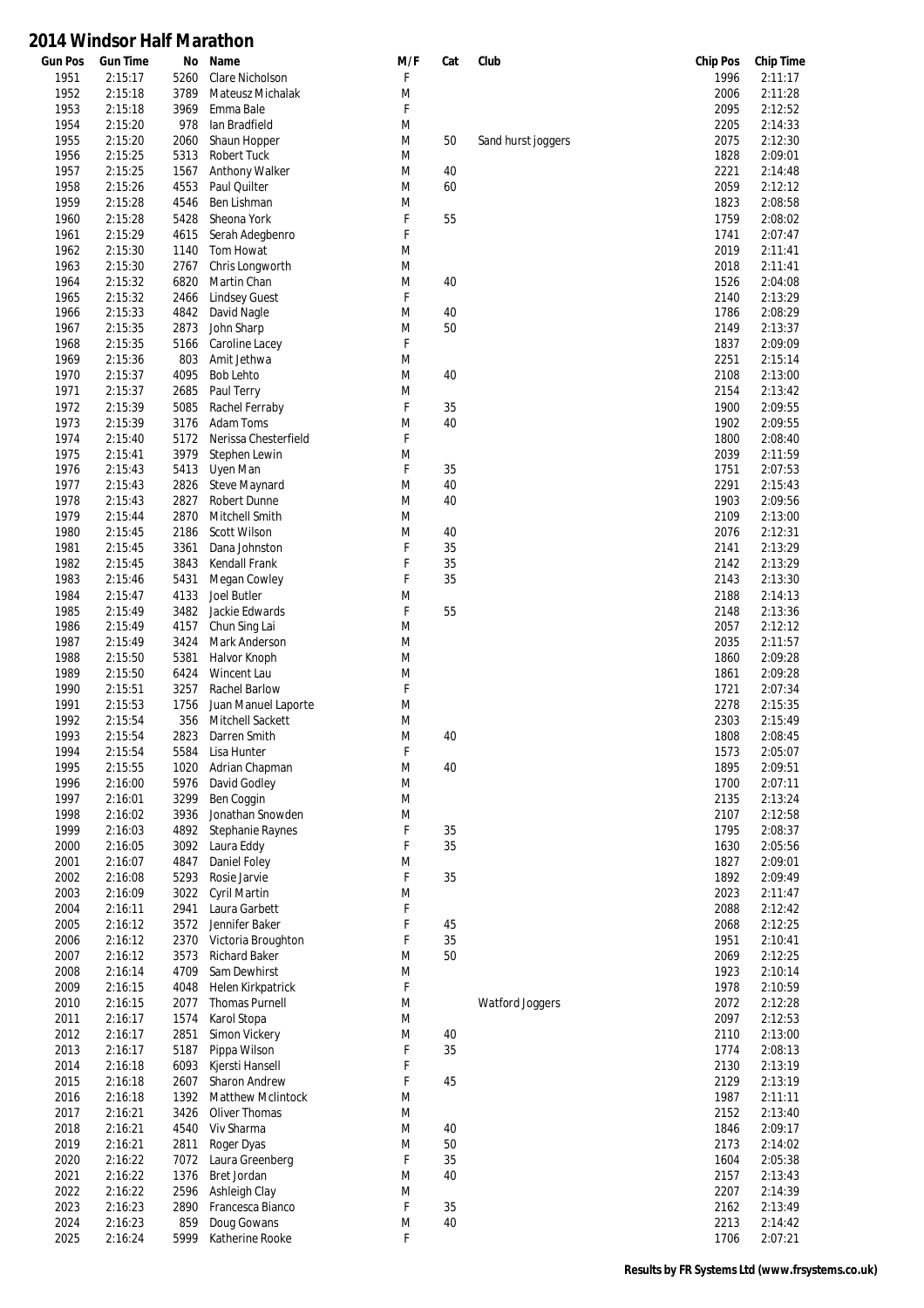| <b>Gun Pos</b> | <b>Gun Time</b>    | No           | Name                          | M/F    | Cat      | Club                                   | <b>Chip Pos</b> | <b>Chip Time</b>   |
|----------------|--------------------|--------------|-------------------------------|--------|----------|----------------------------------------|-----------------|--------------------|
| 2026           | 2:16:24            | 2294         | <b>Bradley Wrench</b>         | M      |          |                                        | 2197            | 2:14:26            |
| 2027           | 2:16:26            | 4200         | Hannah Harazawa               | F      |          |                                        | 2011            | 2:11:36            |
| 2028           | 2:16:26            | 2832         | Matthew Scarsbrook            | M      |          |                                        | 2339            | 2:16:26            |
| 2029           | 2:16:26            | 3791         | Lucie Lapham-Flores           | F      |          |                                        | 2099            | 2:12:54            |
| 2030           | 2:16:28            | 3030         | William Barth                 | M      |          |                                        | 1958            | 2:10:45            |
| 2031           | 2:16:28            | 2011         | <b>Kerstin Weiner</b>         | F      | 35       | Fairlands Valley Spartans              | 2081            | 2:12:37            |
| 2032           | 2:16:28            | 3167         | Emma Hillman                  | F      | 35       |                                        | 2082            | 2:12:37            |
| 2033           | 2:16:28            | 3730         | Paul Mehta                    | M      |          |                                        | 1938            | 2:10:26            |
| 2034           | 2:16:29            | 4768         | Christopher Clark             | M      |          |                                        | 1906            | 2:10:01            |
| 2035           | 2:16:31            | 4123         | Jenny Tasker                  | F      |          |                                        | 2181            | 2:14:08            |
| 2036           | 2:16:32            | 4306         | Brian Hayman                  | M      | 50       | Metropolitan Police Athletic Associati | 2214            | 2:14:42            |
| 2037           | 2:16:32            | 4588         | Sophie Willers                | F      |          |                                        | 1817            | 2:08:52            |
| 2038           | 2:16:36            | 1788         | Anna Roztoczynska             | F      |          |                                        | 2332            | 2:16:17            |
| 2039           | 2:16:36            | 3668         | Danielle Anidjar-Romain       | F      |          |                                        | 2166            | 2:13:52            |
| 2040           | 2:16:37            | 4931         | Joseph Tosano                 | M      | 40       |                                        | 1850            | 2:09:19            |
| 2041           | 2:16:38            | 5023         | Adrian Thomson                | M      | 50       |                                        | 1718            | 2:07:33            |
| 2042           | 2:16:40            | 2777         | lan James                     | M      |          |                                        | 2091            | 2:12:47            |
| 2043           | 2:16:42            | 5503         | <b>Colin Talbot</b>           | M      | 50       |                                        | 1920            | 2:10:13            |
| 2044           | 2:16:43            | 2099         | Robert Haylock                | M      | 40       | <b>Dunstable Runners</b>               | 2054            | 2:12:11            |
| 2045           | 2:16:43            | 4668         | Pablo Fouz Perez              | M      |          |                                        | 1948            | 2:10:38            |
| 2046           | 2:16:43            | 2059         | Sonja Harkness                | F      | 35       |                                        | 2153            | 2:13:41            |
| 2047           | 2:16:44            | 3924         | David Symonds                 | M      | 50       |                                        | 2187            | 2:14:13            |
| 2048           | 2:16:44            | 2654         | Daisy Chandler                | F      |          |                                        | 1965            | 2:10:49            |
| 2049           | 2:16:45            | 1799         | Yenny Franco De Hurtta        | F      | 35       |                                        | 2231            | 2:14:53            |
| 2050           | 2:16:45            | 4594         | <b>Juliet Newson</b>          | F      | 35       |                                        | 1993            | 2:11:13            |
| 2051           | 2:16:45            | 5192         | <b>Alan Phillips</b>          | M      | 50       |                                        | 1887            | 2:09:42            |
| 2052           | 2:16:45            | 3669         | Kristina Mccann               | F      |          |                                        | 2172            | 2:14:00            |
| 2053           | 2:16:46            | 2027         | Mike May                      | M      | 60       | Datchet Dashers                        | 2267            | 2:15:26            |
| 2054           | 2:16:47            | 2629         | Ivan Squillace                | M      |          |                                        | 2289            | 2:15:41            |
| 2055           | 2:16:47            | 5279         | Francesca Ranaldo             | F      |          |                                        | 1818            | 2:08:55            |
| 2056           | 2:16:47            | 1484         | Natasha Carvill               | F      | 35       |                                        | 2308            | 2:15:52            |
| 2057           | 2:16:47            | 3462         | Jonathan Bryan                | M      | 40       |                                        | 1820            | 2:08:55            |
| 2058           | 2:16:47            | 1820         | Michael Baker                 | M      |          |                                        | 2137            | 2:13:25            |
| 2059           | 2:16:48            | 6681         | Dafni Athini-Barter           | F      |          |                                        | 1835            | 2:09:09            |
| 2060           | 2:16:51            | 4900         | <b>Alex Davies</b>            | M      |          |                                        | 1970            | 2:10:54            |
| 2061           | 2:16:52            | 3078         | James Ridout                  | M      |          |                                        | 1917            | 2:10:08            |
| 2062           | 2:16:52            | 2830         | Neil Craske                   | M      | 40       |                                        | 2128            | 2:13:18            |
| 2063           | 2:16:53            | 2504         | Birgi Martin                  | M      |          |                                        | 2270            | 2:15:27            |
| 2064           | 2:16:54            | 4798         | John Carpenter                | M      |          |                                        | 2176            | 2:14:05            |
| 2065           | 2:16:55            | 1650         | <b>Thomas Mardon</b>          | M      |          |                                        | 2159            | 2:13:44            |
| 2066           | 2:16:55            | 1829         | Peter Elgar                   | M      | 40       |                                        | 2304            | 2:15:50            |
| 2067           | 2:16:56            | 4511         | <b>Michael Davies</b>         | M      | 40       |                                        | 1709            | 2:07:23            |
| 2068           | 2:16:58            | 1037         | Ohsun Kwon                    | M      |          |                                        | 2021            | 2:11:44            |
| 2069           | 2:17:00            | 1388         | Anna Clarke                   | F      | 35       |                                        | 2225            | 2:14:50            |
| 2070           | 2:17:02            | 4199         | Teresa Ngone                  | F      |          |                                        | 1831            | 2:09:03            |
| 2071           | 2:17:02            | 5080         | Katie Walding                 | F      | 35       |                                        | 1891            | 2:09:48            |
| 2072           | 2:17:02            | 5594         | Jason Lachappelle             | M      |          |                                        | 1672            | 2:06:44            |
| 2073           | 2:17:04            | 1403         | Brian Murdoch                 | M      | 50       |                                        | 2325            | 2:16:11            |
| 2074           | 2:17:06            | 2649         | Martin Richardson             | M      |          |                                        | 2102            | 2:12:55            |
| 2075           | 2:17:06            | 2650         | Robert Henderson              | M      | 40       |                                        | 2101            | 2:12:55            |
| 2076           | 2:17:08            | 433          | Marc Armstrong                | M      |          |                                        | 2354            | 2:16:43            |
| 2077           | 2:17:08            | 5531         | <b>Steve Markey</b>           | M      |          |                                        | 1822            | 2:08:58            |
| 2078           | 2:17:09            | 3337         | <b>Harriet Malden</b>         | F      |          |                                        | 2248            | 2:15:11            |
| 2079           | 2:17:09            | 1211         | Faye Taylor                   | F      |          |                                        | 2218            | 2:14:46            |
| 2080           | 2:17:09            | 3427         | <b>Colin Byers</b>            | M      | 40       |                                        | 2222            | 2:14:49            |
| 2081           | 2:17:10            | 4989         | Gemma Cooke                   | F      | 35       |                                        | 1927            | 2:10:17            |
| 2082           | 2:17:10            | 4887         | Kelly Hagedorn                | F      |          |                                        | 1824            | 2:08:59            |
| 2083           | 2:17:11            | 1185         | Franco Fenech                 | M      | 40       |                                        | 2310            | 2:15:53            |
| 2084           | 2:17:11            | 3869         | Tim Clay                      | M      | 40       |                                        | 1813            | 2:08:49            |
| 2085           | 2:17:13            | 2709         | <b>Andrew Mcnair</b>          | M      |          |                                        | 2280            | 2:15:37            |
| 2086           | 2:17:13            | 793          | Jason Feary                   | M      |          |                                        | 2344            | 2:16:32            |
| 2087           | 2:17:13            | 1884         | Massimo Bava                  | M      | 40       |                                        | 2342            | 2:16:31            |
| 2088           | 2:17:14            | 4039         | Natalia Przelomska            | F      |          |                                        | 2163            | 2:13:50            |
| 2089           | 2:17:14            | 4132         | Helen Hall                    | F      | 45       |                                        | 2210            | 2:14:41            |
| 2090           | 2:17:15            | 962          | <b>Ted Malden</b>             | M      | 50       |                                        | 2211            | 2:14:41            |
| 2091           | 2:17:15            | 7079         | Nicholas Pietruszewski        | M      |          |                                        | 1662            | 2:06:38            |
| 2092           | 2:17:16            | 5586         | <b>Ethan Guralnick</b>        | M      |          |                                        | 1735            | 2:07:43            |
| 2093           | 2:17:17            | 4390         | Amelie Buxton                 | F      |          |                                        | 1836            | 2:09:09            |
| 2094           | 2:17:17            | 1922         | Matt Anderson                 | M      |          |                                        | 2269            | 2:15:27            |
| 2095           | 2:17:18            | 3851         | Gina Van Der Pauw             | F      |          |                                        | 2239            | 2:15:03            |
| 2096           | 2:17:18            | 3793         | Maciek Konstantynowicz        | M      | 40       |                                        | 2274            | 2:15:29            |
| 2097           | 2:17:20            | 4853         | Joanne Wescott                | F<br>F |          |                                        | 1928            | 2:10:18            |
| 2098<br>2099   | 2:17:21<br>2:17:21 | 3013<br>2933 | Debbie Aziz<br>Cressida Dossa | F      | 35<br>35 |                                        | 1935<br>1937    | 2:10:25<br>2:10:26 |
|                |                    |              |                               |        |          |                                        |                 |                    |
| 2100           | 2:17:21            | 2695         | <b>Bruce Mcinroy</b>          | M      | 50       |                                        | 2121            | 2:13:12            |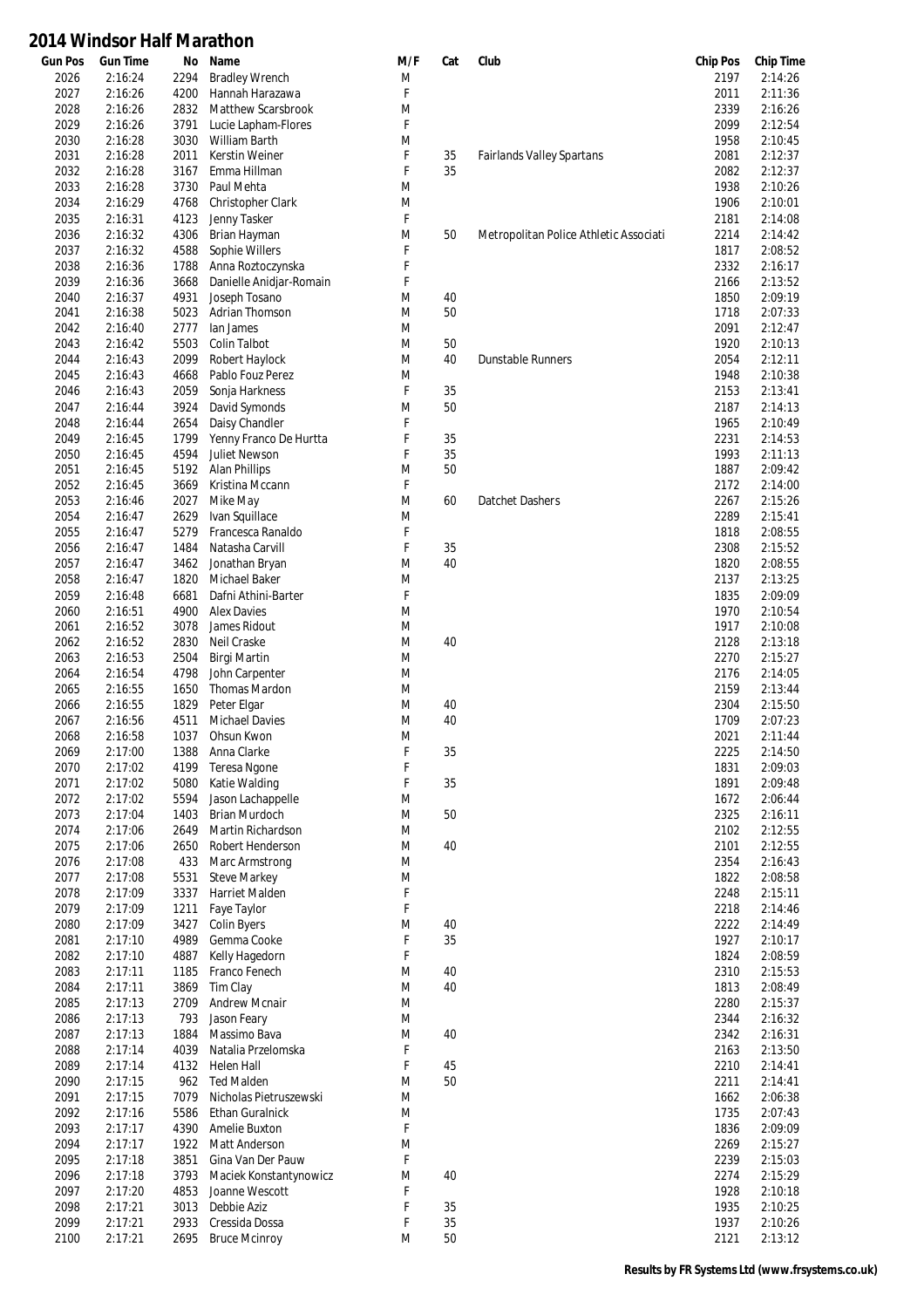| <b>Gun Pos</b> | <b>Gun Time</b> | No   | Name                         | M/F | Cat | Club                    | <b>Chip Pos</b> | <b>Chip Time</b> |
|----------------|-----------------|------|------------------------------|-----|-----|-------------------------|-----------------|------------------|
| 2101           | 2:17:22         | 3454 | Valerie Burnett              | F   | 45  |                         | 2182            | 2:14:11          |
| 2102           | 2:17:22         | 3453 | <b>Tim Phillips</b>          | M   | 40  |                         | 2183            | 2:14:11          |
| 2103           | 2:17:25         | 1344 | Natalie Loveridge            | F   | 35  |                         | 2202            | 2:14:30          |
| 2104           | 2:17:26         | 3812 | <b>William Capes</b>         | M   |     |                         | 2098            | 2:12:54          |
| 2105           | 2:17:26         | 2057 | Richard Sheldrake            | M   | 50  | Run Britain             | 2302            | 2:15:49          |
| 2106           | 2:17:27         | 2001 | Raymond Ko                   | M   |     |                         | 2258            | 2:15:22          |
| 2107           | 2:17:27         | 5237 | Ewan Dickson                 | M   | 40  |                         | 1963            | 2:10:48          |
| 2108           | 2:17:28         | 3841 | Karen Edwards                | F   |     |                         | 2201            | 2:14:30          |
| 2109           | 2:17:30         | 7172 | Nicola Dawkins               | F   | 45  |                         | 1910            | 2:10:04          |
| 2110           | 2:17:32         | 1429 | Simon Gillibrand             | M   |     |                         | 2365            | 2:16:53          |
| 2111           | 2:17:35         | 4857 | <b>Mark Batts</b>            | M   | 40  |                         | 1983            | 2:11:03          |
| 2112           | 2:17:35         | 3746 | Rennie Chadwick              | M   | 50  |                         | 2417            | 2:17:35          |
| 2113           | 2:17:36         | 431  | <b>Edward Waring</b>         | M   |     |                         | 1852            | 2:09:20          |
| 2114           | 2:17:36         | 2126 | Duncan Bayley                | M   |     |                         | 2418            | 2:17:36          |
| 2115           | 2:17:41         | 2279 | Isaac Kenyon                 | M   |     |                         | 1586            | 2:05:17          |
| 2116           | 2:17:41         | 3608 | Joel Goldberg                | M   |     |                         | 1876            | 2:09:32          |
| 2117           | 2:17:41         | 2280 | Hayden Kenyon                | M   |     |                         | 1587            | 2:05:18          |
| 2118           | 2:17:42         | 7066 | Luke Dimery                  | M   |     |                         | 1691            | 2:07:05          |
| 2119           | 2:17:43         | 3234 | Jonathan Dumbrill            | M   |     |                         | 2038            | 2:11:58          |
| 2120           | 2:17:43         | 2110 | Sarah Dumbrill               | F   | 35  | <b>Harpenden Arrows</b> | 2037            | 2:11:58          |
| 2121           | 2:17:43         | 2222 | <b>Steve Martin</b>          | M   |     |                         | 2174            | 2:14:03          |
| 2122           | 2:17:45         | 7308 | Rishi Karia                  | M   |     |                         | 2144            | 2:13:30          |
| 2123           | 2:17:47         | 5086 | Mary Dalby                   | F   | 45  |                         | 1853            | 2:09:20          |
| 2124           | 2:17:48         | 1057 | Adam Prichard                | M   | 40  |                         | 2279            | 2:15:37          |
| 2125           | 2:17:48         | 2608 | Paul Oughton                 | M   | 40  |                         | 2117            | 2:13:05          |
| 2126           | 2:17:49         | 2234 | Chris Slack                  | M   | 40  |                         | 2254            | 2:15:15          |
| 2127           | 2:17:50         | 3915 | <b>Becky Pate</b>            | F   |     |                         | 1878            | 2:09:35          |
| 2128           | 2:17:54         | 4060 | Hira Diwan                   | F   |     |                         | 2124            | 2:13:13          |
|                |                 |      |                              | F   |     |                         |                 |                  |
| 2129           | 2:17:59         | 6445 | Eleanor Appleton             |     |     |                         | 2216            | 2:14:43          |
| 2130           | 2:18:00         | 2453 | <b>Barry Creed</b>           | M   |     |                         | 1885            | 2:09:42          |
| 2131           | 2:18:02         | 2514 | Nick Caunter                 | M   |     |                         | 2041            | 2:11:59          |
| 2132           | 2:18:03         | 4174 | Marina Borissova             | F   |     |                         | 2032            | 2:11:54          |
| 2133           | 2:18:03         | 2809 | Lindsey Blake                | F   | 45  |                         | 2189            | 2:14:13          |
| 2134           | 2:18:03         | 3631 | Diana Pavlova                | F   |     |                         | 2031            | 2:11:53          |
| 2135           | 2:18:04         | 3227 | Jonathan Posner              | M   | 50  |                         | 2271            | 2:15:27          |
| 2136           | 2:18:05         | 3090 | Martin Kilbane               | M   |     |                         | 1683            | 2:06:52          |
| 2137           | 2:18:05         | 7231 | Juan Francisco Aguirre Leiva | M   |     |                         | 2329            | 2:16:14          |
| 2138           | 2:18:06         | 3917 | David Thurston               | M   |     |                         | 1984            | 2:11:09          |
| 2139           | 2:18:07         | 3614 | Ralph Coulson                | M   |     |                         | 2191            | 2:14:17          |
| 2140           | 2:18:09         | 1630 | <b>Claire Warnes</b>         | F   | 35  |                         | 2235            | 2:14:59          |
| 2141           | 2:18:10         | 4147 | William Ball                 | M   |     |                         | 1607            | 2:05:39          |
| 2142           | 2:18:10         | 5394 | Alessandra Calvino           | F   | 45  |                         | 2044            | 2:12:05          |
| 2143           | 2:18:14         | 6406 | Victoria Hermon              | F   |     |                         | 2200            | 2:14:30          |
| 2144           | 2:18:14         |      | 5920 Francoise Goul-Wheeker  | F   | 55  |                         | 2055            | 2:12:11          |
| 2145           | 2:18:14         | 2155 | lan Edgar                    | M   | 50  |                         | 2241            | 2:15:05          |
| 2146           | 2:18:17         | 5328 | Rosa Evans                   | F   | 35  |                         | 2030            | 2:11:53          |
| 2147           | 2:18:17         | 4792 | Devon Sadd                   | F   |     |                         | 2093            | 2:12:47          |
| 2148           | 2:18:18         | 2512 | Fran Campbell                | F   | 45  |                         | 2322            | 2:16:07          |
| 2149           | 2:18:19         | 3804 | Gemma Rowley                 | F   |     |                         | 2203            | 2:14:32          |
| 2150           | 2:18:24         | 5670 | Alexandra Boyce              | F   |     |                         | 2229            | 2:14:52          |
| 2151           | 2:18:25         | 5672 | Kathryn Hampton              | F   |     |                         | 2230            | 2:14:53          |
| 2152           | 2:18:26         | 1033 | Emma Lucas                   | F   |     |                         | 2392            | 2:17:16          |
| 2153           | 2:18:28         | 2377 | Andrew Chinnick              | M   | 40  |                         | 2233            | 2:14:55          |
| 2154           | 2:18:29         | 4438 | <b>Bill Lowe</b>             | M   | 50  |                         | 1977            | 2:10:58          |
| 2155           | 2:18:32         | 3293 | Mark Ashby                   | M   | 40  |                         | 2204            | 2:14:33          |
| 2156           | 2:18:33         | 1559 | Michaela Pannese             | F   |     |                         | 2406            | 2:17:26          |
| 2157           | 2:18:34         | 3282 | Jonathan Wilson              | M   |     |                         | 2220            | 2:14:48          |
|                |                 |      |                              |     |     |                         |                 |                  |
| 2158           | 2:18:35         | 3070 | Stephen Kirkby               | M   | 40  |                         | 2236            | 2:14:59          |
| 2159           | 2:18:37         | 3643 | <b>Ben Skinner</b>           | M   |     |                         | 2186            | 2:14:12          |
| 2160           | 2:18:39         | 3849 | Darren Bird                  | M   |     |                         | 1941            | 2:10:29          |
| 2161           | 2:18:40         | 7316 | Marissa Doel                 | F   |     |                         | 2022            | 2:11:45          |
| 2162           | 2:18:49         | 3153 | Adam Bunce                   | M   |     |                         | 2276            | 2:15:31          |
| 2163           | 2:18:52         | 3135 | Adam Taylor                  | M   |     |                         | 2357            | 2:16:44          |
| 2164           | 2:18:54         | 1629 | Justine Williams             | F   | 35  |                         | 2293            | 2:15:44          |
| 2165           | 2:18:56         | 673  | Sheila Howlett               | F   | 35  | Kent AC                 | 2409            | 2:17:30          |
| 2166           | 2:18:56         | 2428 | Jenny Noe-Nordberg           | F   | 45  |                         | 2362            | 2:16:49          |
| 2167           | 2:18:57         | 4729 | Peter Blockley               | M   | 50  |                         | 2120            | 2:13:09          |
| 2168           | 2:18:59         | 2048 | Wendy Ball                   | F   |     |                         | 2077            | 2:12:33          |
| 2169           | 2:19:00         | 2547 | Oliver Hughes                | M   |     |                         | 2234            | 2:14:56          |
| 2170           | 2:19:00         | 4094 | Esben Viskum                 | M   | 40  |                         | 2300            | 2:15:46          |
| 2171           | 2:19:02         | 1785 | Nick Martin                  | M   |     |                         | 2456            | 2:18:01          |
| 2172           | 2:19:02         | 5887 | Graham Cawsey                | M   | 40  |                         | 1930            | 2:10:21          |
| 2173           | 2:19:03         | 5004 | John Lovenberry              | M   |     |                         | 2282            | 2:15:38          |
| 2174           | 2:19:03         | 2902 | Daisy Isabel Frankenberger   | F   |     |                         | 2240            | 2:15:04          |
| 2175           | 2:19:06         | 5855 | <b>Joy Angell</b>            | F   | 45  |                         | 1933            | 2:10:22          |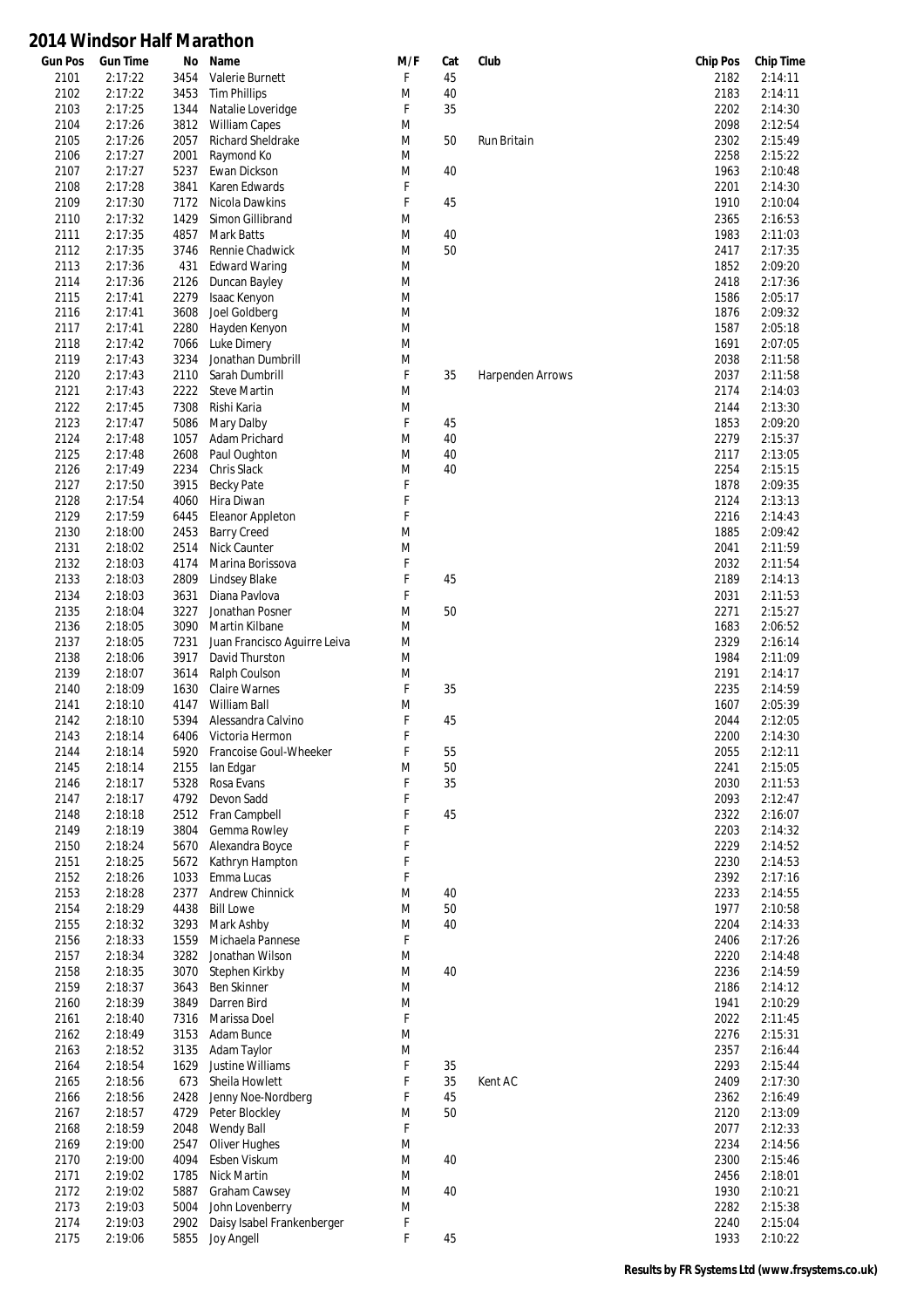| <b>Gun Pos</b> | <b>Gun Time</b>    | No           | Name                                      | M/F    | Cat      | Club                     | <b>Chip Pos</b> | <b>Chip Time</b>   |
|----------------|--------------------|--------------|-------------------------------------------|--------|----------|--------------------------|-----------------|--------------------|
| 2176           | 2:19:08            | 4402         | <b>Russell Stapley</b>                    | M      |          |                          | 2052            | 2:12:10            |
| 2177           | 2:19:09            | 4109         | <b>Stuart Yates</b>                       | M      | 50       |                          | 2349            | 2:16:35            |
| 2178<br>2179   | 2:19:09            | 7011         | lan Mcallan                               | M<br>F |          |                          | 1791            | 2:08:34            |
| 2180           | 2:19:12<br>2:19:13 | 1425<br>2604 | Aimee Cook<br>Dave Skinner                | M      | 40       |                          | 2429<br>1982    | 2:17:43<br>2:11:02 |
| 2181           | 2:19:14            | 6692         | Kim Bonner                                | F      | 35       |                          | 1909            | 2:10:04            |
| 2182           | 2:19:15            | 1635         | Neil Spurdell                             | M      | 40       |                          | 2330            | 2:16:15            |
| 2183           | 2:19:15            | 2804         | Jonathan Gilmore                          | M      |          |                          | 2378            | 2:17:01            |
| 2184           | 2:19:16            | 4825         | Kate Wright                               | F      | 35       |                          | 2374            | 2:16:55            |
| 2185           | 2:19:17            | 2296         | <b>Carsten Swift</b>                      | M      |          |                          | 2286            | 2:15:40            |
| 2186           | 2:19:17            | 6037         | Sekinat Odumosu                           | F      |          |                          | 2384            | 2:17:10            |
| 2187           | 2:19:18            | 5526         | <b>Stuart Dunk</b>                        | M      |          |                          | 1994            | 2:11:13            |
| 2188           | 2:19:19            | 6380         | Joanna Vaughan                            | F      |          |                          | 2463            | 2:18:06            |
| 2189           | 2:19:22<br>2:19:22 | 5317<br>4191 | <b>Becky Evans</b>                        | F<br>F | 35       |                          | 1979            | 2:10:59<br>2:07:50 |
| 2190<br>2191   | 2:19:23            | 4858         | Catherine Stimpson<br>Fran Hill           | F      | 35       |                          | 1747<br>2105    | 2:12:57            |
| 2192           | 2:19:23            | 4097         | Angela Parodi                             | F      | 55       |                          | 2264            | 2:15:24            |
| 2193           | 2:19:23            | 3413         | Marta Oggiano                             | F      |          |                          | 2265            | 2:15:24            |
| 2194           | 2:19:24            | 3582         | <b>Vicky Bennett</b>                      | F      | 35       |                          | 2534            | 2:19:24            |
| 2195           | 2:19:26            | 5509         | Baghavathiraj Mariappan                   | M      | 40       |                          | 2053            | 2:12:10            |
| 2196           | 2:19:27            | 2944         | Paul Donohoe                              | M      | 40       |                          | 2256            | 2:15:18            |
| 2197           | 2:19:27            | 6113         | Katie Paton                               | F      |          |                          | 2034            | 2:11:55            |
| 2198           | 2:19:28            | 4698         | Thomas Woods                              | M      |          |                          | 2132            | 2:13:23            |
| 2199           | 2:19:28            | 4981         | Emma Mott                                 | F      | 35       |                          | 2078            | 2:12:35            |
| 2200           | 2:19:28            | 5510         | Clarissa Vallat                           | F      | 35       |                          | 2066            | 2:12:23<br>2:14:59 |
| 2201<br>2202   | 2:19:30<br>2:19:31 | 4108<br>2358 | <b>Clive Adams</b><br>Chris Hill          | M<br>M | 40<br>40 |                          | 2237<br>2398    | 2:17:19            |
| 2203           | 2:19:31            | 5373         | Susan Frame                               | F      | 35       |                          | 2168            | 2:13:53            |
| 2204           | 2:19:33            | 3736         | William Hunnam                            | M      |          |                          | 2449            | 2:17:57            |
| 2205           | 2:19:34            | 2903         | Stephanie Nunn                            | F      |          |                          | 1968            | 2:10:51            |
| 2206           | 2:19:35            | 3028         | Jenny Dunphy                              | F      |          |                          | 2316            | 2:15:59            |
| 2207           | 2:19:36            | 3029         | Rob Meynell                               | M      |          |                          | 2317            | 2:15:59            |
| 2208           | 2:19:36            | 2679         | Andy Jones                                | M      | 40       |                          | 2364            | 2:16:52            |
| 2209           | 2:19:41            | 3357         | Carl Gibbs                                | M      |          |                          | 2150            | 2:13:37            |
| 2210<br>2211   | 2:19:42            | 2181         | Katariin Lindre                           | F      |          |                          | 2263            | 2:15:24            |
| 2212           | 2:19:42<br>2:19:44 | 5013<br>6155 | Antony Williams<br>Andy Major             | M<br>M | 50       |                          | 2073<br>2500    | 2:12:28<br>2:18:50 |
| 2213           | 2:19:45            | 2971         | <b>Andrew Slater</b>                      | M      |          |                          | 1915            | 2:10:07            |
| 2214           | 2:19:45            | 2204         | Louise Collacott                          | F      | 35       |                          | 2433            | 2:17:45            |
| 2215           | 2:19:45            | 181          | Jonathon Collacott                        | M      |          |                          | 2432            | 2:17:45            |
| 2216           | 2:19:47            | 1702         | <b>Ashley Wise</b>                        | M      |          |                          | 2136            | 2:13:25            |
| 2217           | 2:19:47            | 3498         | Katherine Dempsey                         | F      |          |                          | 2323            | 2:16:08            |
| 2218           | 2:19:48            | 2095         | Arun Gomes                                | M      | 40       | <b>Runnymede Runners</b> | 2561            | 2:19:48            |
| 2219<br>2220   | 2:19:48<br>2:19:49 | 2350<br>4453 | Andrew Norman<br>Barbara Goode            | M<br>F | 40<br>55 |                          | 2371<br>2155    | 2:16:55<br>2:13:43 |
| 2221           | 2:19:50            | 3867         | Claire Lake                               | F      | 35       |                          | 2301            | 2:15:48            |
| 2222           | 2:19:52            | 5497         | Michael Jones                             | M      | 40       |                          | 2206            | 2:14:37            |
| 2223           | 2:19:53            | 5454         | Victoria Coombes                          | F      |          |                          | 2115            | 2:13:04            |
| 2224           | 2:19:54            | 2677         | Daniel Ranns                              | M      |          |                          | 2348            | 2:16:33            |
| 2225           | 2:19:54            | 6309         | Kathryn Smith                             | F      |          |                          | 1999            | 2:11:22            |
| 2226           | 2:19:55            | 1938         | Tatiana Salomon                           | F      | 35       |                          | 2209            | 2:14:40            |
| 2227           | 2:19:55            | 3432         | Maria Dieguez                             | F      | 35       |                          | 2372            | 2:16:55            |
| 2228           | 2:19:56            | 2499         | Nicholas Lamb                             | M      | 50       |                          | 2343            | 2:16:32            |
| 2229           | 2:20:01            | 2206         | Matthew James                             | M<br>F |          |                          | 2461            | 2:18:05            |
| 2230<br>2231   | 2:20:02<br>2:20:03 | 3074<br>1330 | Katie Munns<br>Gordon Abram               | M      | 40       |                          | 2243<br>2529    | 2:15:06<br>2:19:21 |
| 2232           | 2:20:03            | 4634         | Lynne D'arcy-Masters                      | F      | 35       |                          | 2165            | 2:13:51            |
| 2233           | 2:20:03            | 2703         | Erin Roth                                 | F      | 45       |                          | 2420            | 2:17:38            |
| 2234           | 2:20:06            | 2297         | Phil Bickley                              | M      | 40       |                          | 2340            | 2:16:29            |
| 2235           | 2:20:06            | 3151         | Claire Dreelan                            | F      |          |                          | 2311            | 2:15:53            |
| 2236           | 2:20:07            | 4730         | John Devine                               | M      | 40       |                          | 2036            | 2:11:58            |
| 2237           | 2:20:07            | 5666         | Silvia Lozano Barreiro                    | F      |          |                          | 2430            | 2:17:44            |
| 2238           | 2:20:07            | 3512         | <b>Matthew Munden</b>                     | M      |          |                          | 2047            | 2:12:06            |
| 2239<br>2240   | 2:20:11<br>2:20:11 | 3508<br>1242 | James Greenwood<br><b>Andrew Mccarthy</b> | M<br>M |          |                          | 2434<br>2479    | 2:17:46<br>2:18:25 |
| 2241           | 2:20:12            | 3130         | Theresa Kelsey                            | F      | 35       |                          | 2363            | 2:16:49            |
| 2242           | 2:20:13            | 2080         | <b>Bob Bannister</b>                      | M      | 50       | <b>Runnymede Runners</b> | 2341            | 2:16:30            |
| 2243           | 2:20:14            | 1584         | Kate Adams                                | F      |          |                          | 1998            | 2:11:21            |
| 2244           | 2:20:14            | 4164         | Chris Calver                              | M      | 40       |                          | 2167            | 2:13:52            |
| 2245           | 2:20:15            | 7232         | Sarah Shuter                              | F      | 45       |                          | 1896            | 2:09:52            |
| 2246           | 2:20:15            | 5337         | Pamela Peers                              | F      |          |                          | 2119            | 2:13:08            |
| 2247           | 2:20:16            | 3284         | <b>Emily Gray</b>                         | F      |          |                          | 2501            | 2:18:50            |
| 2248           | 2:20:17            | 2734         | Dan Reed                                  | M      |          |                          | 2298            | 2:15:45            |
| 2249<br>2250   | 2:20:17<br>2:20:17 | 6243<br>5634 | Lisa Neatham<br>Gavin Taylor              | F<br>M | $40\,$   |                          | 2299<br>2114    | 2:15:45<br>2:13:04 |
|                |                    |              |                                           |        |          |                          |                 |                    |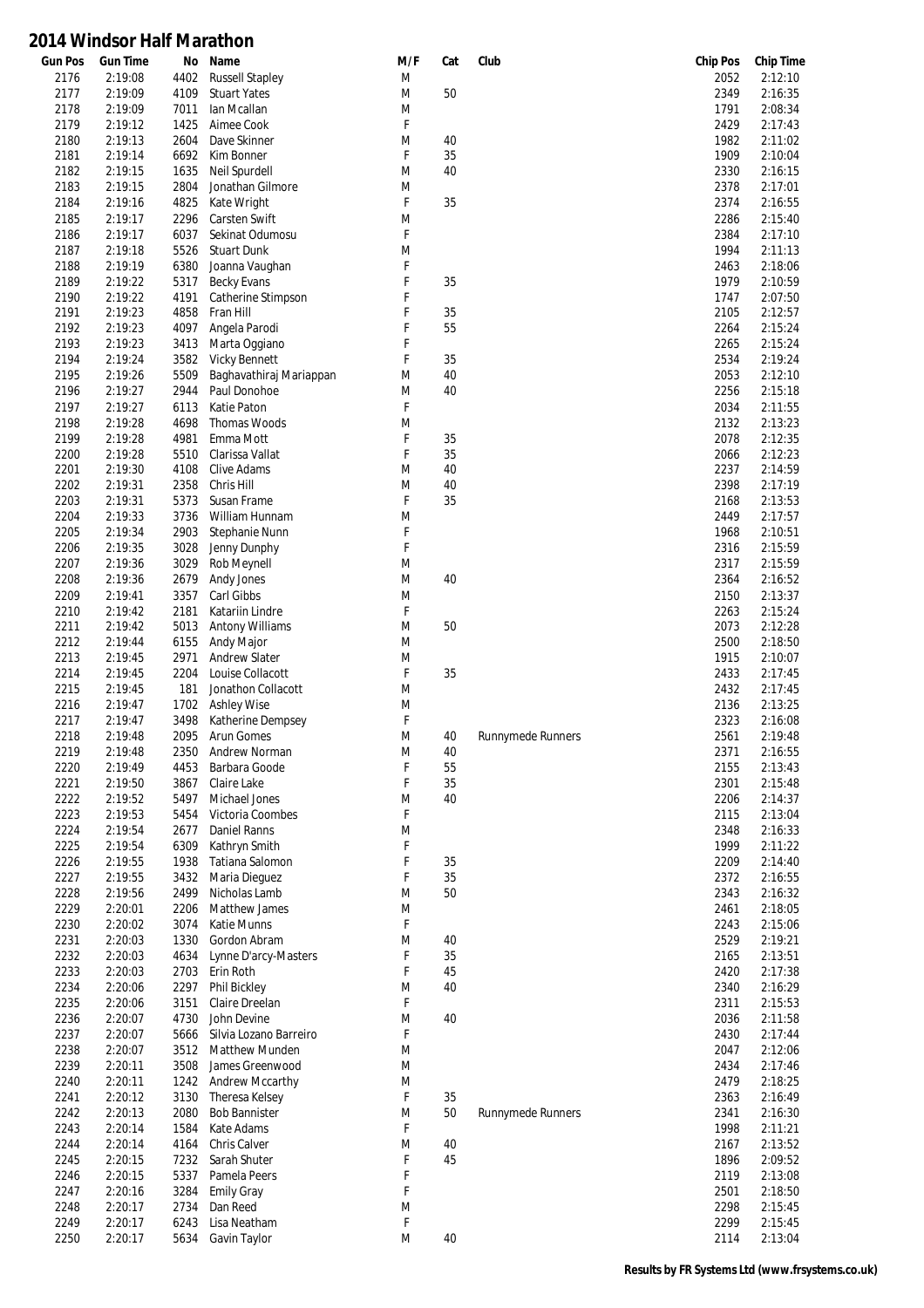| <b>Gun Pos</b> | <b>Gun Time</b>    | No           | Name                                     | M/F    | Cat | Club                  | <b>Chip Pos</b> | <b>Chip Time</b>   |
|----------------|--------------------|--------------|------------------------------------------|--------|-----|-----------------------|-----------------|--------------------|
| 2251           | 2:20:18            | 6645         | Charlotte Britton                        | F      |     |                       | 2116            | 2:13:05            |
| 2252           | 2:20:18            | 4932         | <b>Tracy Toscano</b>                     | F      | 45  |                       | 2111            | 2:13:01            |
| 2253           | 2:20:20            | 2693         | Christopher Walker                       | M      |     |                       | 2464            | 2:18:07            |
| 2254           | 2:20:22            | 5065         | Jon Burton                               | M      | 40  |                       | 1908            | 2:10:04            |
| 2255<br>2256   | 2:20:22<br>2:20:22 | 4011<br>3657 | Neil Wintersgill<br>Emily Wood           | M<br>F | 40  |                       | 2394<br>2051    | 2:17:17<br>2:12:10 |
| 2257           | 2:20:22            | 3661         |                                          | F      |     |                       | 2050            | 2:12:10            |
| 2258           | 2:20:24            | 5054         | Katrina Vicentijevic<br>Matthew Saunders | M      |     |                       | 2170            | 2:13:55            |
| 2259           | 2:20:25            | 5299         | Sean Fitzpatrick                         | M      |     |                       | 2199            | 2:14:28            |
| 2260           | 2:20:26            | 1121         | Patricia Castello Iglesias               | F      |     |                       | 2451            | 2:17:58            |
| 2261           | 2:20:26            | 4128         | Eleanor O'brien                          | F      | 35  |                       | 2125            | 2:13:15            |
| 2262           | 2:20:26            | 2907         | Ryan Dale                                | M      |     |                       | 2447            | 2:17:56            |
| 2263           | 2:20:27            | 3225         | Sam Claxton                              | M      |     |                       | 2257            | 2:15:20            |
| 2264           | 2:20:29            | 6551         | <b>Matthew Shilton</b>                   | M      |     |                       | 2083            | 2:12:38            |
| 2265           | 2:20:30            | 4178         | <b>Charlotte Elson</b>                   | F      |     |                       | 2482            | 2:18:29            |
| 2266           | 2:20:31            | 3199         | Adam Lyon                                | M      |     |                       | 2407            | 2:17:30            |
| 2267           | 2:20:31            | 1241         | Laura Bryce                              | F      |     |                       | 2408            | 2:17:30            |
| 2268           | 2:20:32            | 6805         | Raxa Lad                                 | F      | 35  |                       | 2169            | 2:13:54            |
| 2269           | 2:20:32            | 5268         | Natasha Beeston                          | F      |     |                       | 2212            | 2:14:41            |
| 2270           | 2:20:35            | 5970         | <b>Hannah Howell</b>                     | F      |     |                       | 1918            | 2:10:09            |
| 2271           | 2:20:35            | 3566         | Victoria Adnitt                          | F      | 35  |                       | 2377            | 2:17:00            |
| 2272           | 2:20:36            | 345          | Jason Jootun                             | M      |     |                       | 2600            | 2:20:24            |
| 2273           | 2:20:36            | 2937         | Katherine Bache                          | F      |     |                       | 2442            | 2:17:53            |
| 2274           | 2:20:37            | 4764         | Jamie Gorman                             | M      | 40  |                       | 2147            | 2:13:33            |
| 2275           | 2:20:38            | 7135         | Lee Diamond                              | M      |     |                       | 1790            | 2:08:34            |
| 2276           | 2:20:39            | 5030         | Simon Brown                              | M      | 40  |                       | 2277            | 2:15:34            |
| 2277           | 2:20:41            | 2701         | Emma Starkey                             | F      |     |                       | 2457            | 2:18:01            |
| 2278           | 2:20:42            | 7277         | Michael James                            | M      |     |                       | 1944            | 2:10:33            |
| 2279           | 2:20:42            | 2046         | <b>Garry Spivey</b>                      | M      | 60  | Meltham Athletic Club | 2458            | 2:18:03            |
| 2280           | 2:20:43            | 5105         | Leanne Dew                               | F      |     |                       | 2016            | 2:11:40            |
| 2281           | 2:20:44            | 2761         | Lee Marshall                             | M<br>F | 40  |                       | 2246            | 2:15:10            |
| 2282           | 2:20:44            | 2406         | Natalie Mcleod                           |        | 35  |                       | 2385            | 2:17:10            |
| 2283<br>2284   | 2:20:44<br>2:20:46 | 3755<br>6648 | Sylvester Grochowski                     | M<br>M | 40  |                       | 2484<br>2421    | 2:18:31<br>2:17:39 |
| 2285           | 2:20:48            | 4031         | <b>Michael Bray</b><br>Dave Spilsbury    | M      |     |                       | 2436            | 2:17:48            |
| 2286           | 2:20:49            | 5818         | Arnaldo Furiani                          | M      | 40  | <b>Trent Park RC</b>  | 1995            | 2:11:13            |
| 2287           | 2:20:50            | 2342         | Dilantha Goonetillake                    | M      | 40  |                       | 2624            | 2:20:50            |
| 2288           | 2:20:51            | 5447         | Sandra Webb                              | F      | 45  |                       | 2281            | 2:15:37            |
| 2289           | 2:20:51            | 5078         | Anna Matthews                            | F      | 35  |                       | 2028            | 2:11:50            |
| 2290           | 2:20:51            | 5017         | Lee Thomas                               | M      | 50  |                       | 2198            | 2:14:26            |
| 2291           | 2:20:52            | 2021         | <b>Tim Martin</b>                        | M      | 40  | Datchet Dashers       | 2516            | 2:19:04            |
| 2292           | 2:20:52            | 3775         | Chris Smith                              | M      |     |                       | 2380            | 2:17:05            |
| 2293           | 2:20:54            | 3750         | James Buckingham                         | M      | 40  |                       | 2403            | 2:17:25            |
| 2294           | 2:20:55            | 6581         | Katie Stone                              | F      | 35  |                       | 2158            | 2:13:44            |
| 2295           | 2:20:56            | 5469         | Neil Woods                               | M      | 40  |                       | 2118            | 2:13:06            |
| 2296           | 2:20:59            | 4677         | Stephanie Harden                         | F      | 35  |                       | 2112            | 2:13:02            |
| 2297           | 2:20:59            | 3172         | Ed Morton                                | M      |     |                       | 2126            | 2:13:16            |
| 2298           | 2:20:59            | 4313         | Katie Doran                              | F      | 35  | Tring                 | 2113            | 2:13:02            |
| 2299           | 2:21:04            | 3875         | Gareth Beddoes                           | M      |     |                       | 2358            | 2:16:44            |
| 2300           | 2:21:06            | 3430         | Luke Trickett                            | M      |     |                       | 2382            | 2:17:09            |
| 2301           | 2:21:07            | 3311         | Nadine Henson                            | F      |     |                       | 2376            | 2:16:58            |
| 2302           | 2:21:09            | 6517         | <b>Kelly Rewi</b>                        | F      |     |                       | 2048            | 2:12:08            |
| 2303           | 2:21:13            | 4584         | Jackie Johnson                           | F      | 45  |                       | 2306            | 2:15:51            |
| 2304           | 2:21:13            | 5478         | John Jenkins                             | M      | 40  |                       | 2352            | 2:16:42            |
| 2305           | 2:21:14            | 463          | Valerio Messina                          | M      | 40  | Born 2 Run            | 2617            | 2:20:44            |
| 2306           | 2:21:15            | 3795         | James Thompson                           | M      |     |                       | 2227            | 2:14:51            |
| 2307           | 2:21:16            | 3350         | Michael Tildesley                        | M      |     |                       | 2470            | 2:18:15            |
| 2308           | 2:21:19            | 6335         | Jenny Curtis                             | F      | 45  |                       | 2161            | 2:13:47            |
| 2309           | 2:21:21            | 3527         | Victoria Robinson                        | F      |     |                       | 2487            | 2:18:32            |
| 2310           | 2:21:21<br>2:21:21 | 6266<br>5566 | Will Goulding<br>Margareta De La Touche  | M<br>F | 45  |                       | 1947<br>1961    | 2:10:37<br>2:10:47 |
| 2311<br>2312   | 2:21:22            | 7224         | Rebecca Lisle                            | F      | 35  |                       | 1985            | 2:11:10            |
| 2313           | 2:21:25            | 5823         | Warren Appleton                          | M      |     |                       | 2497            | 2:18:46            |
| 2314           | 2:21:25            | 2959         | Abigail Jones                            | F      |     |                       | 2284            | 2:15:39            |
| 2315           | 2:21:26            | 6288         | Damien Boyle                             | M      |     |                       | 2014            | 2:11:39            |
| 2316           | 2:21:28            | 5236         | James Lawrie                             | M      |     |                       | 2578            | 2:20:07            |
| 2317           | 2:21:28            | 3053         | <b>Richard Brooks</b>                    | M      |     |                       | 2424            | 2:17:40            |
| 2318           | 2:21:28            | 1130         | Debbie Dewhirst                          | F      | 35  |                       | 2628            | 2:20:51            |
| 2319           | 2:21:30            | 5344         | George Slager                            | M      |     |                       | 2283            | 2:15:38            |
| 2320           | 2:21:31            | 5457         | Masatoshi Sawada                         | M      | 50  |                       | 2275            | 2:15:30            |
| 2321           | 2:21:32            | 2842         | <b>Toby Strachan</b>                     | M      | 40  |                       | 1962            | 2:10:47            |
| 2322           | 2:21:33            | 6097         | Anup Kumar Pandey                        | M      |     |                       | 2160            | 2:13:46            |
| 2323           | 2:21:33            | 3408         | <b>Matthew Prior</b>                     | M      | 40  |                       | 2043            | 2:12:04            |
| 2324           | 2:21:34            | 2325         | Graeme Hannah                            | M      |     |                       | 2483            | 2:18:31            |
| 2325           | 2:21:35            | 6320         | Michele Domanico                         | M      |     |                       | 2336            | 2:16:24            |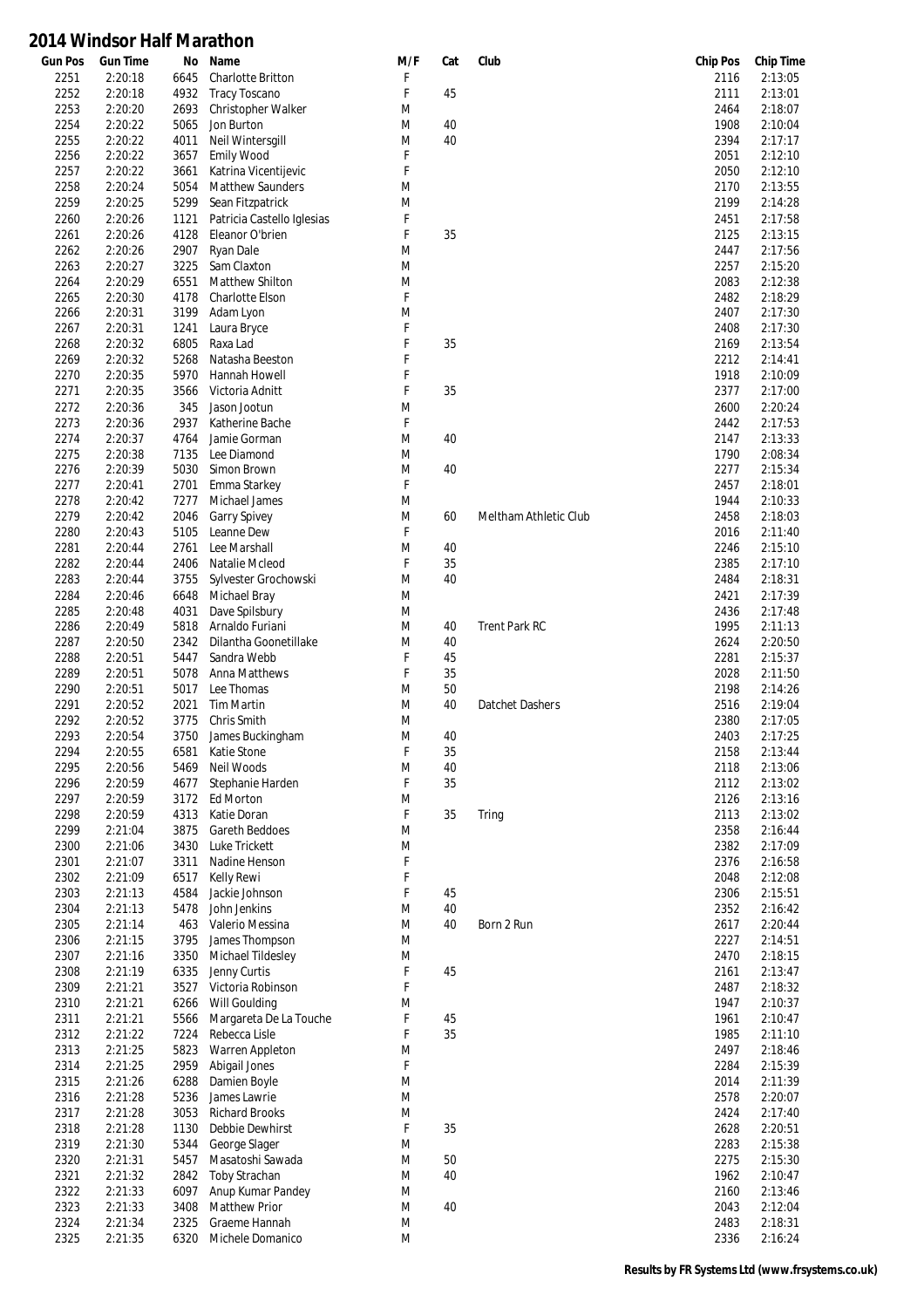| <b>Gun Pos</b> | <b>Gun Time</b> | No   | Name                     | M/F    | Cat | Club                              | <b>Chip Pos</b> | <b>Chip Time</b> |
|----------------|-----------------|------|--------------------------|--------|-----|-----------------------------------|-----------------|------------------|
| 2326           | 2:21:36         | 6795 | Neelam Sharma            | F      | 35  |                                   | 1879            | 2:09:35          |
| 2327           | 2:21:38         | 4392 | Gurtejpal Singh Chana    | M      | 50  |                                   | 2156            | 2:13:43          |
| 2328           | 2:21:38         | 3126 | Julian Burrows           | M      | 40  |                                   | 2481            | 2:18:28          |
| 2329           | 2:21:40         | 3065 | Michael Pilcher          | M      |     |                                   | 2468            | 2:18:13          |
| 2330           | 2:21:41         | 4945 | Sandra Buonfrate         | F      | 35  |                                   | 2652            | 2:21:13          |
| 2331           | 2:21:41         | 5689 | Olga Beloziorova         | F      |     |                                   | 2226            | 2:14:50          |
| 2332           | 2:21:43         | 2332 | Jonathan Barr            | M      | 50  |                                   | 2462            | 2:18:06          |
| 2333           | 2:21:48         | 6598 | Andrew Hart              | M      |     |                                   | 2146            | 2:13:32          |
| 2334           | 2:21:51         | 2174 | Peter Kastoft            | M      | 50  |                                   | 2369            | 2:16:54          |
| 2335           | 2:21:51         | 2173 | Susan Foulger            | F      | 45  |                                   | 2368            | 2:16:54          |
| 2336           | 2:21:51         | 6447 | Sarah Moriarty           | F      |     |                                   | 2040            | 2:11:59          |
| 2337           | 2:21:52         | 3550 | <b>Russel Lowe</b>       | M      | 40  |                                   | 2536            | 2:19:25          |
| 2338           | 2:21:53         | 4919 | Vikki Stewart            | F      | 35  |                                   | 2249            | 2:15:12          |
| 2339           | 2:21:54         | 4773 | Natalie Craig            | F      |     |                                   | 2309            | 2:15:53          |
| 2340           | 2:21:55         | 3696 | Alan Sheldon             | M      | 50  |                                   | 2488            | 2:18:36          |
| 2341           | 2:21:56         | 5937 | <b>Charlotte Grammer</b> | F      | 35  |                                   | 2337            | 2:16:24          |
| 2342           | 2:21:56         | 5561 | Emma Hignett             | F      |     |                                   | 2252            | 2:15:14          |
| 2343           | 2:21:57         | 5341 | James Peck               | M      |     |                                   | 2179            | 2:14:07          |
| 2344           | 2:21:57         | 4009 | Louis Perkins            | M      |     |                                   | 2405            | 2:17:26          |
|                |                 |      |                          | F      | 35  |                                   |                 |                  |
| 2345           | 2:21:58         | 2309 | Jayne Davis              | M      |     |                                   | 2185            | 2:14:12          |
| 2346           | 2:22:00         | 4793 | Paul Cowan               |        | 60  |                                   | 2215            | 2:14:43          |
| 2347           | 2:22:00         | 3069 | <b>Alison Eley</b>       | F      | 45  |                                   | 2441            | 2:17:52          |
| 2348           | 2:22:04         | 5222 | Ann Smalley              | F      | 45  |                                   | 2353            | 2:16:42          |
| 2349           | 2:22:05         | 3307 | <b>Daniel Phillips</b>   | M      |     |                                   | 2474            | 2:18:20          |
| 2350           | 2:22:05         | 5208 | Joseph Free              | M      |     |                                   | 2250            | 2:15:13          |
| 2351           | 2:22:06         | 6085 | Jana Pristovsek          | F      |     |                                   | 2005            | 2:11:28          |
| 2352           | 2:22:07         | 5209 | Fin Best                 | M      |     |                                   | 2253            | 2:15:15          |
| 2353           | 2:22:08         | 4333 | Mary Brown               | F      | 45  | Barnet and District Athletic Club | 2287            | 2:15:41          |
| 2354           | 2:22:08         | 4790 | Genevieve Royle          | F      | 35  |                                   | 2425            | 2:17:40          |
| 2355           | 2:22:08         | 5597 | Tilla Khan               | M      | 50  |                                   | 2566            | 2:19:56          |
| 2356           | 2:22:09         | 3367 | Anna Davies              | F      |     |                                   | 2460            | 2:18:04          |
| 2357           | 2:22:09         | 4566 | Michael Carleton         | M      | 40  |                                   | 2238            | 2:15:02          |
| 2358           | 2:22:10         | 2750 | Richard Mackay           | M      |     |                                   | 2351            | 2:16:40          |
| 2359           | 2:22:12         | 5671 | Enrique Tinajero         | M      | 40  |                                   | 2193            | 2:14:20          |
| 2360           | 2:22:12         | 4332 | Claire Denny             | F      | 35  | Lordshill Road Runners            | 2326            | 2:16:11          |
| 2361           | 2:22:19         | 2092 | Nicola Hatch             | F      | 45  | Vegetarian Cycling & AC           | 2471            | 2:18:16          |
| 2362           | 2:22:19         | 3606 | Mike Jeffery             | M      | 40  |                                   | 2555            | 2:19:43          |
| 2363           | 2:22:19         | 3607 | Jo Jeffery               | F      | 35  |                                   | 2556            | 2:19:44          |
| 2364           | 2:22:20         | 3879 | John Clarkson            | M      | 60  |                                   | 2621            | 2:20:46          |
| 2365           | 2:22:23         | 6080 | Craig Strickland         | M      | 40  |                                   | 2067            | 2:12:23          |
| 2366           | 2:22:24         | 5524 | <b>Richard Barnes</b>    | M      |     |                                   | 2192            | 2:14:19          |
| 2367           | 2:22:24         | 1289 | Darren Hogg              | M      | 40  |                                   | 2643            | 2:21:05          |
| 2368           | 2:22:28         | 3031 | Samuel Boyd              | M      |     |                                   | 2580            | 2:20:08          |
| 2369           | 2:22:29         | 4160 | Mircea Petrea            | M      |     |                                   | 2612            | 2:20:34          |
| 2370           | 2:22:30         | 2686 | Gurprit Samrai           | F      |     |                                   | 2565            | 2:19:52          |
| 2371           | 2:22:31         | 2507 | Graeme Buck              |        |     |                                   | 2619            | 2:20:45          |
| 2372           | 2:22:32         | 3818 | Paul Massey              | M<br>M | 40  |                                   | 2521            | 2:19:07          |
|                |                 |      |                          | F      |     |                                   |                 |                  |
| 2373           | 2:22:32         | 3988 | Nicole Mcdonald          |        |     |                                   | 2347            | 2:16:33          |
| 2374           | 2:22:34         | 2425 | lan Cathcart             | M      |     |                                   | 2002            | 2:11:25          |
| 2375           | 2:22:35         | 6995 | Gemma Jones              | F      |     |                                   | 2224            | 2:14:50          |
| 2376           | 2:22:38         | 1935 | Laura Kitchen            | F      |     |                                   | 2590            | 2:20:16          |
| 2377           | 2:22:39         | 4445 | <b>Andrew Voice</b>      | M      | 40  |                                   | 1953            | 2:10:42          |
| 2378           | 2:22:39         | 4444 | Sandie Voice             | F      | 35  |                                   | 1954            | 2:10:42          |
| 2379           | 2:22:44         | 1500 | Shaun Mcdermott          | M      |     |                                   | 2733            | 2:22:27          |
| 2380           | 2:22:45         | 858  | <b>Steevan Glover</b>    | M      | 40  |                                   | 2697            | 2:21:50          |
| 2381           | 2:22:46         | 3627 | Jennifer Cashin          | F      |     |                                   | 2515            | 2:19:03          |
| 2382           | 2:22:47         | 7293 | Lidia Rainero            | F      |     |                                   | 2195            | 2:14:23          |
| 2383           | 2:22:47         | 4518 | Jeremy Lovell            | M      | 50  |                                   | 2593            | 2:20:18          |
| 2384           | 2:22:47         | 5340 | Sally Armstrong          | F      |     |                                   | 2297            | 2:15:45          |
| 2385           | 2:22:47         | 4018 | Alan Bolster             | M      | 40  |                                   | 2503            | 2:18:55          |
| 2386           | 2:22:48         | 6495 | Nicole Haroutunian       | F      |     |                                   | 2544            | 2:19:35          |
| 2387           | 2:22:49         | 2751 | Richard Kast             | M      |     |                                   | 2389            | 2:17:14          |
| 2388           | 2:22:49         | 4599 | Andrew Brown             | M      |     |                                   | 2476            | 2:18:22          |
| 2389           | 2:22:49         | 2483 | Mark Weaver              | M      | 50  |                                   | 2266            | 2:15:25          |
| 2390           | 2:22:50         | 1548 | <b>Edouard Colin</b>     | M      |     |                                   | 2594            | 2:20:20          |
| 2391           | 2:22:50         | 6553 | Gerhard Van Staden       | M      |     |                                   | 2290            | 2:15:42          |
| 2392           | 2:22:51         | 2476 | <b>Emily Clifford</b>    | F      |     |                                   | 2519            | 2:19:07          |
| 2393           | 2:22:51         | 2474 | Jessica Milligan         | F      |     |                                   | 2522            | 2:19:07          |
| 2394           | 2:22:52         | 1382 | John Lange               | M      |     |                                   | 2586            | 2:20:14          |
| 2395           | 2:22:52         | 3528 | Jesus Llamazares         | M      | 40  |                                   | 2445            | 2:17:55          |
| 2396           | 2:22:55         | 4105 | <b>Mike Russell</b>      | M      |     |                                   | 2495            | 2:18:41          |
|                |                 |      |                          |        |     |                                   |                 |                  |
| 2397           | 2:22:58         | 1803 | <b>Stephen Norton</b>    | M      |     |                                   | 2681            | 2:21:38          |
| 2398           | 2:22:58         | 5084 | Julia Schulz             | F      |     |                                   | 2315            | 2:15:58          |
| 2399           | 2:22:59         | 4059 | Ahmed Youshay Asim       | M      |     |                                   | 2450            | 2:17:57          |
| 2400           | 2:23:00         | 5332 | Andrzej Zalaczkowski     | M      |     |                                   | 2261            | 2:15:23          |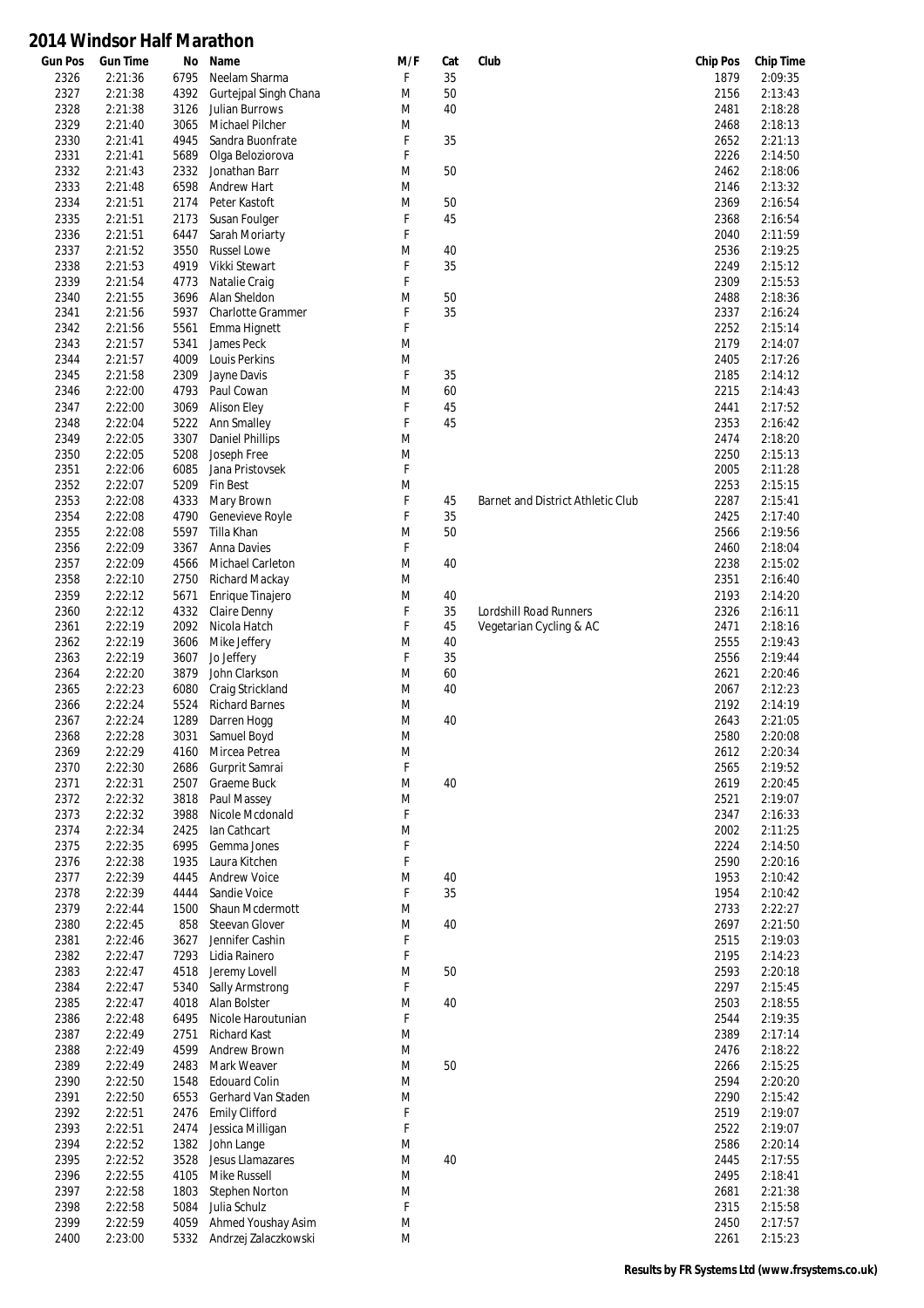| <b>Gun Pos</b> | <b>Gun Time</b> | No   | Name                          | M/F | Cat | Club                    | <b>Chip Pos</b> | <b>Chip Time</b> |
|----------------|-----------------|------|-------------------------------|-----|-----|-------------------------|-----------------|------------------|
| 2401           | 2:23:00         | 1828 | Gurvinder Multani             | M   |     |                         | 2452            | 2:17:58          |
| 2402           | 2:23:00         | 7014 | Katie Lavery                  | F   |     |                         | 2194            | 2:14:21          |
| 2403           | 2:23:02         | 3995 | Monika Frosteman              | F   | 35  |                         | 2383            | 2:17:09          |
| 2404           | 2:23:03         | 4389 | Patrick Buxton                | M   | 40  |                         | 2244            | 2:15:08          |
| 2405           | 2:23:03         | 6470 | Kellie Jones                  | F   |     |                         | 2678            | 2:21:36          |
| 2406           | 2:23:05         | 5968 | Lisa Kent                     | F   | 45  |                         | 2411            | 2:17:32          |
|                |                 |      |                               |     |     |                         |                 |                  |
| 2407           | 2:23:05         | 4448 | Davina Davie                  | F   | 45  |                         | 2412            | 2:17:32          |
| 2408           | 2:23:06         | 3025 | Lucy Hunt                     | F   |     |                         | 2575            | 2:20:03          |
| 2409           | 2:23:06         | 4589 | Kim Williams                  | F   | 45  |                         | 2581            | 2:20:08          |
| 2410           | 2:23:09         | 2250 | Jamal Hussain                 | M   |     |                         | 2582            | 2:20:10          |
| 2411           | 2:23:09         | 4175 | Sarah Caldwell                | F   |     |                         | 2550            | 2:19:41          |
| 2412           | 2:23:10         | 3923 | Matthew Springall             | M   | 40  |                         | 2366            | 2:16:53          |
| 2413           | 2:23:10         | 5472 | Kim Hegarty                   | F   |     |                         | 2042            | 2:12:00          |
| 2414           | 2:23:10         | 2818 | Alex Smith                    | M   |     |                         | 2548            | 2:19:40          |
|                |                 |      |                               |     |     |                         |                 |                  |
| 2415           | 2:23:10         | 3692 | Peter Hadden                  | M   |     |                         | 2507            | 2:18:59          |
| 2416           | 2:23:11         | 3094 | Michael Dougherty             | M   |     |                         | 2530            | 2:19:21          |
| 2417           | 2:23:14         | 3330 | Francesca Ducci               | F   | 35  |                         | 2502            | 2:18:50          |
| 2418           | 2:23:15         | 2658 | Malcolm Thomas                | M   | 40  |                         | 2428            | 2:17:41          |
| 2419           | 2:23:16         | 3764 | Gina Szitkovics               | F   | 35  |                         | 2584            | 2:20:13          |
| 2420           | 2:23:17         | 5669 | <b>Abigail Barlow</b>         | F   |     |                         | 2350            | 2:16:39          |
| 2421           | 2:23:17         | 6626 | Edna Steele                   | F   | 45  |                         | 2217            | 2:14:45          |
| 2422           | 2:23:17         | 889  | Allan Harley                  | M   | 40  |                         | 2776            | 2:23:17          |
|                |                 |      |                               |     |     |                         |                 |                  |
| 2423           | 2:23:18         | 2786 | Alison Hillier                | F   | 35  |                         | 2630            | 2:20:51          |
| 2424           | 2:23:19         | 3906 | George Bullock                | M   |     |                         | 2431            | 2:17:45          |
| 2425           | 2:23:19         | 6176 | Steven Kidd                   | M   | 40  |                         | 2228            | 2:14:51          |
| 2426           | 2:23:19         | 4801 | <b>Claire Greeves</b>         | F   | 45  |                         | 2416            | 2:17:35          |
| 2427           | 2:23:20         | 2128 | Mike Barr                     | M   | 50  |                         | 2647            | 2:21:08          |
| 2428           | 2:23:20         | 6926 | Sam Eversden                  | M   |     |                         | 2177            | 2:14:05          |
| 2429           | 2:23:21         | 5367 | <b>Philip Bailey</b>          | M   | 40  |                         | 2345            | 2:16:32          |
| 2430           | 2:23:21         | 6546 | <b>Richard Bowen</b>          | M   | 50  |                         | 2247            | 2:15:11          |
|                |                 |      |                               |     |     |                         |                 |                  |
| 2431           | 2:23:21         | 2864 | John Vickery                  | M   | 50  |                         | 2033            | 2:11:55          |
| 2432           | 2:23:21         | 3305 | Matt Jaycock                  | M   |     |                         | 2560            | 2:19:46          |
| 2433           | 2:23:22         | 4956 | <b>Daniel Stokes</b>          | M   | 40  |                         | 2402            | 2:17:24          |
| 2434           | 2:23:22         | 4865 | <b>Steve Crockett</b>         | M   | 50  |                         | 2415            | 2:17:34          |
| 2435           | 2:23:23         | 2855 | Lisa Andrews                  | F   | 35  |                         | 2313            | 2:15:56          |
| 2436           | 2:23:23         | 4911 | Helen Walsh                   | F   | 35  |                         | 2312            | 2:15:56          |
| 2437           | 2:23:29         | 4943 | Chris Ward                    | M   |     |                         | 2438            | 2:17:49          |
| 2438           | 2:23:31         | 3364 | Sarah Prophet                 | F   |     |                         | 2616            | 2:20:43          |
|                |                 |      |                               |     |     |                         |                 |                  |
| 2439           | 2:23:34         | 5980 | Nigel Organ                   | M   | 40  |                         | 2328            | 2:16:14          |
| 2440           | 2:23:35         | 3255 | James Hornsby                 | M   | 40  |                         | 2543            | 2:19:34          |
| 2441           | 2:23:36         | 3957 | <b>Annaliese Rivers</b>       | F   | 35  |                         | 2618            | 2:20:45          |
| 2442           | 2:23:36         | 6661 | Liane Nguyen                  | F   | 45  |                         | 2370            | 2:16:54          |
| 2443           | 2:23:37         | 4386 | Claire Fortune                | F   | 45  |                         | 2285            | 2:15:39          |
| 2444           | 2:23:39         | 2748 | James Cotton                  | M   |     |                         | 2571            | 2:19:58          |
| 2445           | 2:23:39         | 4532 | <b>Stuart Kingsley</b>        | M   | 50  |                         | 2260            | 2:15:23          |
|                |                 |      | Ewelina Luterek               | F   |     |                         |                 |                  |
| 2446           | 2:23:40         | 2747 |                               |     |     |                         | 2572            | 2:19:59          |
| 2447           | 2:23:42         | 6313 | Alex Murphy                   | M   | 40  |                         | 2558            | 2:19:45          |
| 2448           | 2:23:42         | 1902 | Koran Murphy-Saffet           | M   |     |                         | 2553            | 2:19:43          |
| 2449           | 2:23:42         | 2973 | Yukie Marler                  | F   | 55  |                         | 2707            | 2:22:04          |
| 2450           | 2:23:43         | 2045 | Julie Ann Muir                | F   | 45  | <b>Wargrave Runners</b> | 2268            | 2:15:26          |
| 2451           | 2:23:43         | 4394 | Alison Ferneyhough            | F   | 45  |                         | 2448            | 2:17:57          |
| 2452           | 2:23:44         | 4169 | Richard Mann                  | M   | 40  |                         | 2288            | 2:15:41          |
| 2453           | 2:23:44         | 4841 | Emma Hill                     | F   | 45  |                         | 2063            | 2:12:19          |
| 2454           | 2:23:44         | 4910 | Kara Dressel                  | F   | 45  |                         | 2062            | 2:12:19          |
|                |                 |      |                               |     |     |                         |                 |                  |
| 2455           | 2:23:45         | 5057 | Jenny Collins                 | F   | 35  |                         | 2435            | 2:17:47          |
| 2456           | 2:23:47         | 2081 | <b>Andy Walter</b>            | M   | 40  | Norfolk Gazelles AC     | 2602            | 2:20:27          |
| 2457           | 2:23:47         | 6384 | Thomas Mphanza                | M   | 50  |                         | 2219            | 2:14:48          |
| 2458           | 2:23:48         | 3308 | Daniel Wynne                  | M   |     |                         | 2373            | 2:16:55          |
| 2459           | 2:23:49         | 6370 | Rob Gordon                    | M   |     |                         | 2331            | 2:16:16          |
| 2460           | 2:23:49         | 1805 | Duncan Pike                   | M   |     |                         | 2779            | 2:23:19          |
| 2461           | 2:23:50         | 4464 | Erinna Dixie                  | F   |     |                         | 2401            | 2:17:24          |
|                |                 |      |                               | F   |     |                         |                 |                  |
| 2462           | 2:23:52         | 7195 | <b>Bethan Cutler</b>          |     |     |                         | 2151            | 2:13:37          |
| 2463           | 2:23:52         | 7155 | Michael Pope                  | M   | 40  |                         | 2089            | 2:12:46          |
| 2464           | 2:23:53         | 3653 | Christopher Ryder             | M   | 40  |                         | 2579            | 2:20:08          |
| 2465           | 2:23:54         | 3499 | Jean Ahonen                   | F   | 45  |                         | 2084            | 2:12:38          |
| 2466           | 2:23:54         | 4708 | Fawad Mughal                  | M   | 40  |                         | 2381            | 2:17:08          |
| 2467           | 2:23:55         | 5095 | Mike Small                    | M   | 50  |                         | 2318            | 2:15:59          |
| 2468           | 2:23:56         | 4622 | <b>Andrew Farrow</b>          | M   |     |                         | 2440            | 2:17:52          |
| 2469           | 2:23:56         | 4010 | <b>Guy Hobbs</b>              | M   |     |                         | 2574            | 2:20:02          |
|                |                 |      |                               |     |     |                         |                 |                  |
| 2470           | 2:23:58         | 2893 | Evelina Iversen               | F   |     |                         | 2539            | 2:19:32          |
| 2471           | 2:23:58         | 4585 | Micki Heskett                 | F   | 45  | Women Running the World | 2259            | 2:15:23          |
| 2472           | 2:23:59         | 5259 | Helena Pavicic                | F   | 35  |                         | 2314            | 2:15:57          |
| 2473           | 2:23:59         | 5508 | Vinobha Karthik Panner Selvam | M   |     |                         | 2356            | 2:16:44          |
| 2474           | 2:24:00         | 3644 | Wayne Rogers                  | M   |     |                         | 2390            | 2:17:14          |
| 2475           | 2:24:00         | 5106 | Dan Quinn                     | M   | 40  |                         | 2359            | 2:16:45          |
|                |                 |      |                               |     |     |                         |                 |                  |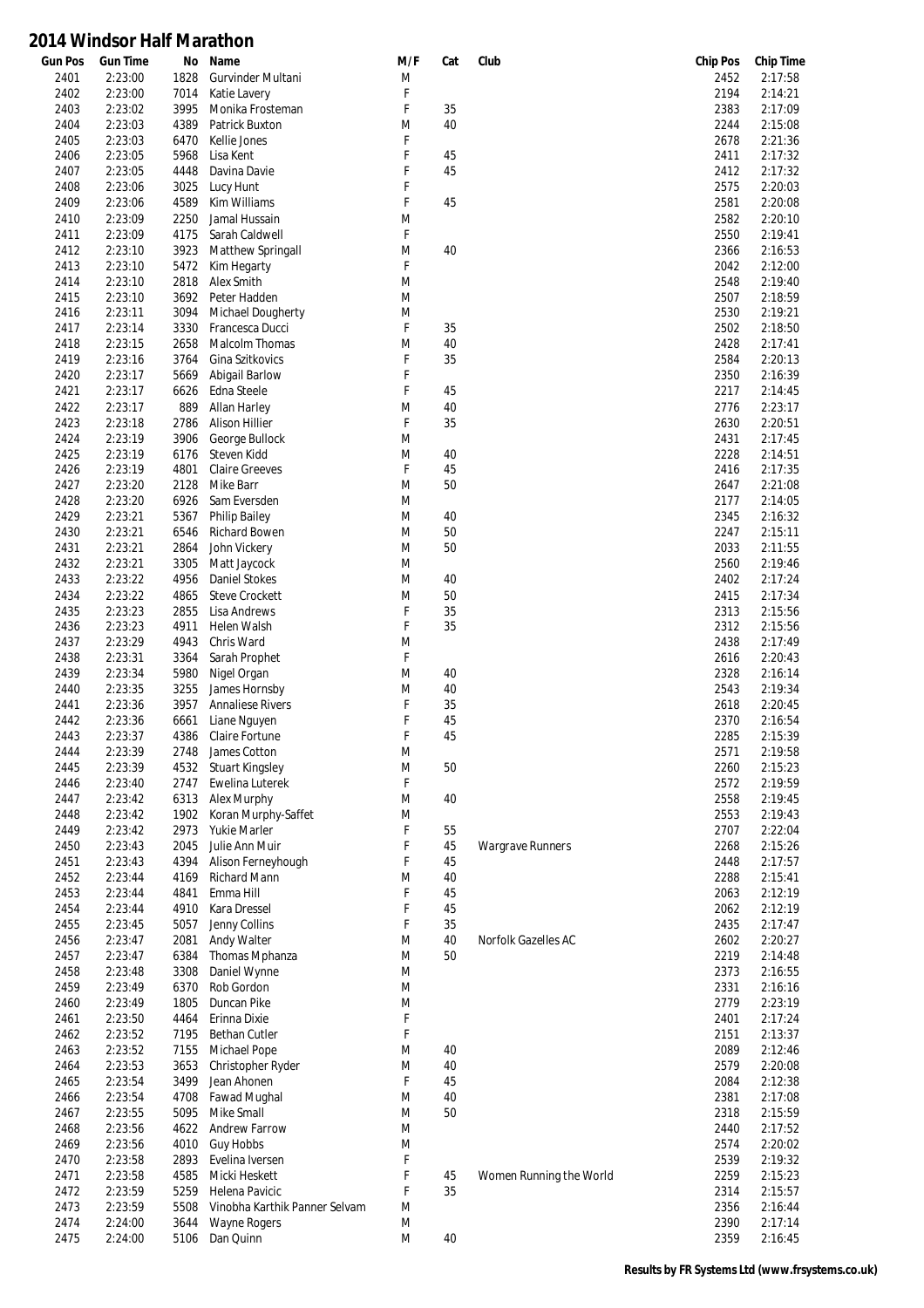| <b>Gun Pos</b> | <b>Gun Time</b> | No   | Name                       | M/F | Cat | Club                        | <b>Chip Pos</b> | <b>Chip Time</b> |
|----------------|-----------------|------|----------------------------|-----|-----|-----------------------------|-----------------|------------------|
| 2476           | 2:24:01         | 3247 | <b>Nilly Sutton</b>        | F   | 35  |                             | 2559            | 2:19:46          |
| 2477           | 2:24:01         | 1647 | Spencer Newcombe           | M   |     |                             | 2754            | 2:22:50          |
| 2478           | 2:24:01         | 2561 | Nigel Evans                | M   | 40  |                             | 2613            | 2:20:36          |
| 2479           | 2:24:02         | 3418 | Matthew Shanny             | M   |     |                             | 2459            | 2:18:04          |
| 2480           | 2:24:05         | 2606 | Marco Georgiou             | M   | 40  |                             | 2726            | 2:22:20          |
| 2481           | 2:24:06         | 4922 | Matthew Clark              | M   | 40  |                             | 2391            | 2:17:14          |
| 2482           | 2:24:07         | 5545 | Lucy Townsend              | F   |     |                             | 2375            | 2:16:56          |
| 2483           | 2:24:08         | 4542 | Yvonne Singh               | F   | 35  |                             | 2396            | 2:17:17          |
| 2484           | 2:24:10         | 6768 | Charlotte Wilson           | F   |     |                             | 2307            | 2:15:51          |
| 2485           | 2:24:12         | 3445 | <b>Mary Casares</b>        | F   | 35  |                             | 2605            | 2:20:28          |
| 2486           | 2:24:12         | 3303 | Michelle Kriel             | F   | 35  |                             | 2810            | 2:24:12          |
| 2487           | 2:24:12         | 838  | Kerry Haynes               | M   | 40  |                             | 2788            | 2:23:32          |
| 2488           | 2:24:13         | 1768 | <b>Andrew Bullock</b>      | M   |     |                             | 2668            | 2:21:25          |
| 2489           | 2:24:13         | 5090 | Yvonne Hayden              | F   | 35  |                             | 2419            | 2:17:37          |
|                |                 |      |                            | F   |     |                             |                 |                  |
| 2490           | 2:24:16         | 6395 | Debra Gorman               |     | 45  |                             | 2335            | 2:16:22          |
| 2491           | 2:24:18         | 6978 | Natalie Pace               | F   |     |                             | 2096            | 2:12:52          |
| 2492           | 2:24:20         | 4000 | Adrian Suski               | M   |     |                             | 2615            | 2:20:40          |
| 2493           | 2:24:20         | 5318 | Andrea Ducci               | M   | 40  |                             | 2355            | 2:16:43          |
| 2494           | 2:24:20         | 5530 | <b>Kate Gullick</b>        | F   |     |                             | 2190            | 2:14:16          |
| 2495           | 2:24:20         | 6451 | <b>Tom Davey</b>           | M   |     |                             | 2106            | 2:12:57          |
| 2496           | 2:24:20         | 5532 | Archie Foale               | M   |     |                             | 2388            | 2:17:13          |
| 2497           | 2:24:23         | 2684 | Jason Parisot              | M   |     |                             | 2333            | 2:16:17          |
| 2498           | 2:24:23         | 2594 | Louise Earley              | F   |     |                             | 2196            | 2:14:25          |
| 2499           | 2:24:24         | 3348 | Rikhil Raithatha           | M   |     |                             | 2386            | 2:17:11          |
| 2500           | 2:24:24         | 5571 | Arild Dimmen               | M   | 40  |                             | 2423            | 2:17:40          |
| 2501           | 2:24:26         | 5569 | Ann Lovise Hauglund        | F   | 35  |                             | 2427            | 2:17:41          |
| 2502           | 2:24:26         | 3465 | Sue Poole                  | F   | 35  |                             | 2346            | 2:16:33          |
| 2503           | 2:24:27         | 3096 | Liz Tidy                   | F   | 45  |                             | 2677            | 2:21:36          |
| 2504           | 2:24:28         | 4849 | Claire Foley               | F   | 35  |                             | 2400            | 2:17:22          |
| 2505           | 2:24:30         | 5052 | Rob Simmonds               | M   |     |                             | 2334            | 2:16:21          |
| 2506           | 2:24:32         | 3351 | David Tildesley            | M   |     |                             | 2673            | 2:21:31          |
|                |                 |      |                            |     |     |                             |                 |                  |
| 2507           | 2:24:32         | 2024 | Jonathan Taylor            | M   | 40  | Hart Road Runners           | 2603            | 2:20:28          |
| 2508           | 2:24:33         | 4491 | <b>Rick Grinham</b>        | M   | 40  |                             | 2444            | 2:17:54          |
| 2509           | 2:24:34         | 4969 | Shelly Fraser              | F   |     |                             | 2466            | 2:18:10          |
| 2510           | 2:24:34         | 5395 | Stephanie Lowry            | F   |     |                             | 2305            | 2:15:51          |
| 2511           | 2:24:34         | 4707 | Rebecca Francis            | F   |     |                             | 2493            | 2:18:39          |
| 2512           | 2:24:34         | 5543 | <b>Connor Curtis</b>       | M   |     |                             | 2426            | 2:17:41          |
| 2513           | 2:24:35         | 6218 | Simon Tetlow               | M   |     |                             | 2296            | 2:15:45          |
| 2514           | 2:24:35         | 6325 | Sara Davison               | F   |     |                             | 2295            | 2:15:45          |
| 2515           | 2:24:36         | 2882 | Caroline Robin - Prevallee | F   | 35  |                             | 2562            | 2:19:48          |
| 2516           | 2:24:39         | 2101 | Amanda Box                 | F   | 35  | <b>Reading Road Runners</b> | 2689            | 2:21:45          |
| 2517           | 2:24:39         | 5598 | Sarah Arnold               | F   | 35  |                             | 2486            | 2:18:32          |
| 2518           | 2:24:39         | 2955 | Richard Vaughan            | M   |     |                             | 2583            | 2:20:11          |
| 2519           | 2:24:40         | 2347 | John Allen                 | M   | 40  |                             | 2245            | 2:15:09          |
| 2520           | 2:24:41         | 4639 | Rebecca Monk               | F   | 35  |                             | 2569            | 2:19:58          |
| 2521           | 2:24:43         | 5528 | Lucy Haddleton             | F   |     |                             | 2361            | 2:16:47          |
| 2522           | 2:24:43         | 5519 | Laetitia Redbond           | F   |     |                             | 2446            | 2:17:55          |
| 2523           | 2:24:45         | 5595 | Tracey Richardson          | F   | 45  |                             | 2272            | 2:15:27          |
| 2524           | 2:24:46         | 4684 | Hanna Yap                  | F   | 35  |                             | 2397            | 2:17:18          |
| 2525           | 2:24:47         | 2965 | <b>Steve Bond</b>          | M   | 40  |                             | 2698            | 2:21:51          |
| 2526           | 2:24:47         | 5331 | Sam Walton                 | F   | 35  |                             | 2232            | 2:14:53          |
| 2527           | 2:24:48         | 6463 | Matthew Williams           | M   |     |                             | 2393            | 2:17:17          |
| 2528           | 2:24:51         | 3538 | James Odd                  | M   |     |                             | 2648            | 2:21:09          |
| 2529           | 2:24:51         | 296  | Lauren Payne               | F   |     |                             | 2749            | 2:22:47          |
|                | 2:24:51         | 3513 | Lucy Hughes                | F   |     |                             | 2663            | 2:21:20          |
| 2530           | 2:24:51         |      |                            | M   |     |                             |                 | 2:20:53          |
| 2531           |                 | 4071 | Ryan Murray                |     |     |                             | 2631            |                  |
| 2532           | 2:24:52         | 2889 | Fraser Pollard             | M   | 50  |                             | 2711            | 2:22:12          |
| 2533           | 2:24:55         | 5495 | Lauren Drew                | F   |     |                             | 2577            | 2:20:06          |
| 2534           | 2:24:57         | 5114 | Fiona Watt                 | F   | 35  |                             | 2454            | 2:18:00          |
| 2535           | 2:24:57         | 5121 | Carole Bouldy-Cullerier    | F   | 35  |                             | 2455            | 2:18:00          |
| 2536           | 2:24:58         | 3868 | Orla Mccourt               | F   |     |                             | 2518            | 2:19:06          |
| 2537           | 2:24:59         | 6346 | Jane Potter                | F   | 45  |                             | 2367            | 2:16:54          |
| 2538           | 2:25:00         | 4733 | Katie O'gorman             | F   |     |                             | 2360            | 2:16:47          |
| 2539           | 2:25:02         | 6737 | Richard Huxford            | M   | 40  |                             | 2794            | 2:23:39          |
| 2540           | 2:25:03         | 3529 | Jenny Clarke               | F   |     |                             | 2670            | 2:21:28          |
| 2541           | 2:25:03         | 1600 | Robert Hunter              | M   |     |                             | 2782            | 2:23:25          |
| 2542           | 2:25:06         | 3132 | Mandy Williamson           | F   | 45  |                             | 2489            | 2:18:37          |
| 2543           | 2:25:08         | 3705 | Jonathon Tully             | M   | 40  |                             | 2641            | 2:21:01          |
| 2544           | 2:25:09         | 7058 | Liam O'brien               | M   |     |                             | 2472            | 2:18:19          |
| 2545           | 2:25:11         | 3842 | Neil Murray                | M   | 40  |                             | 2606            | 2:20:30          |
| 2546           | 2:25:11         | 6039 | Peter Millward             | M   | 60  |                             | 2294            | 2:15:44          |
| 2547           | 2:25:12         | 5027 | Deborah Armorgie           | F   | 35  |                             | 2273            | 2:15:28          |
| 2548           | 2:25:16         | 7173 | Erika Soliven              | F   |     |                             | 2480            | 2:18:27          |
| 2549           | 2:25:20         | 2150 | <b>Heather Sturdy</b>      | F   |     |                             | 2700            | 2:21:54          |
| 2550           | 2:25:22         | 3191 | <b>Russell Dacre</b>       | M   |     |                             | 2547            | 2:19:40          |
|                |                 |      |                            |     |     |                             |                 |                  |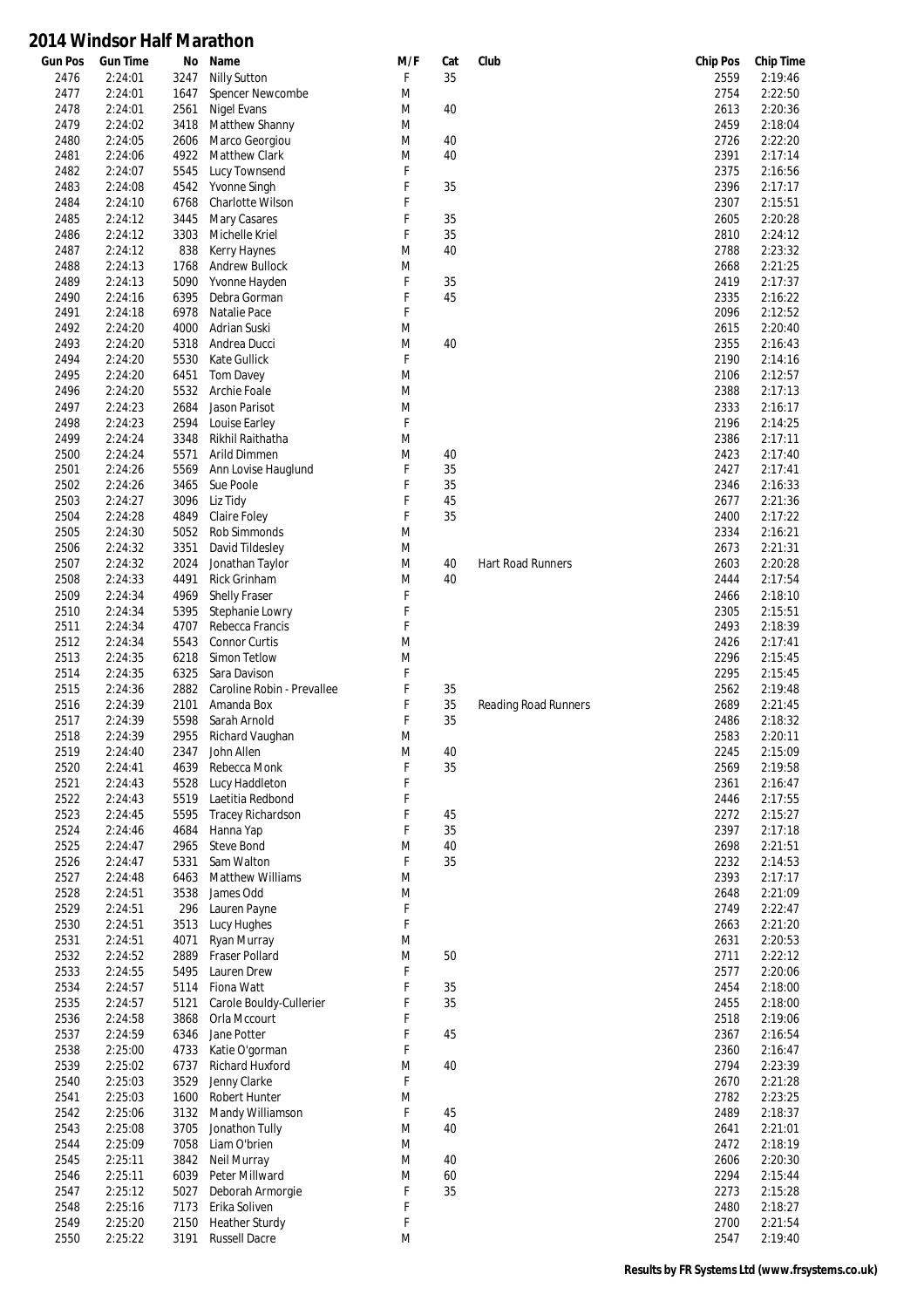| <b>Gun Pos</b> | <b>Gun Time</b> | No   | Name                    | M/F | Cat | Club                    | <b>Chip Pos</b> | <b>Chip Time</b> |
|----------------|-----------------|------|-------------------------|-----|-----|-------------------------|-----------------|------------------|
| 2551           | 2:25:22         | 5397 | Jamie Hockin            | M   |     |                         | 2549            | 2:19:40          |
| 2552           | 2:25:24         | 6057 | Louise Maconachie       | F   | 35  |                         | 2379            | 2:17:03          |
| 2553           | 2:25:27         | 5056 | <b>Tom Pannett</b>      | M   |     |                         | 2554            | 2:19:43          |
| 2554           | 2:25:27         | 5071 | Oliver Berry            | M   | 40  |                         | 2820            | 2:24:27          |
| 2555           | 2:25:30         | 2503 | Michael Mackenzie       | M   | 40  |                         | 2753            | 2:22:50          |
| 2556           | 2:25:31         | 2910 | Tomas Gonzalez Irimia   | M   |     |                         | 2443            | 2:17:54          |
| 2557           | 2:25:31         | 3903 | Krystian Zycinski-Singh | M   |     |                         | 2876            | 2:25:31          |
| 2558           | 2:25:34         | 5949 | Peter Buchanan          | M   |     |                         | 2399            | 2:17:22          |
| 2559           | 2:25:39         | 5148 | <b>Russell Green</b>    | M   | 50  |                         | 2882            | 2:25:39          |
|                |                 |      |                         |     |     |                         |                 |                  |
| 2560           | 2:25:39         | 2950 | Alex Lucas              | M   |     |                         | 2764            | 2:23:03          |
| 2561           | 2:25:43         | 4052 | Keith Whiskin           | M   | 40  |                         | 2682            | 2:21:40          |
| 2562           | 2:25:44         | 3111 | Julian Thomas           | M   | 40  |                         | 2760            | 2:23:00          |
| 2563           | 2:25:44         | 295  | <b>Harriet Thomas</b>   | F   |     |                         | 2761            | 2:23:00          |
| 2564           | 2:25:45         | 3110 | Louise Thomas           | F   | 45  |                         | 2762            | 2:23:01          |
| 2565           | 2:25:46         | 6402 | Matt Court              | M   |     |                         | 2467            | 2:18:11          |
| 2566           | 2:25:47         | 1272 | <b>Kevin Wilks</b>      | M   | 40  |                         | 2747            | 2:22:46          |
| 2567           | 2:25:47         | 1271 | Peter Turnham           | M   | 40  |                         | 2748            | 2:22:46          |
| 2568           | 2:25:49         | 309  | <b>Adam Watkins</b>     | M   |     |                         | 2262            | 2:15:24          |
| 2569           | 2:25:49         | 5903 | Mariano Garcia Requena  | M   |     |                         | 2255            | 2:15:17          |
| 2570           | 2:25:52         | 5629 | Sarah Powell            | F   |     |                         | 2338            | 2:16:26          |
| 2571           | 2:25:52         | 4643 | Kate Heljula            | F   | 35  |                         | 2414            | 2:17:32          |
| 2572           | 2:25:52         | 6863 | Joel Peddie             | M   |     |                         | 2498            | 2:18:47          |
| 2573           | 2:25:54         | 5480 | lan Forbes              | M   | 50  |                         | 2496            | 2:18:41          |
| 2574           | 2:25:55         | 3985 | Kirk Mcdowell           | M   |     |                         | 2175            | 2:14:04          |
| 2575           | 2:25:56         | 4149 | <b>William Botl</b>     | M   |     |                         | 2531            | 2:19:21          |
| 2576           | 2:25:56         | 2526 | Gordon Capperauld       | M   |     |                         | 2642            | 2:21:03          |
| 2577           | 2:25:57         | 3690 | Catherine Brugnoli      | F   | 35  |                         | 2746            | 2:22:44          |
| 2578           | 2:25:59         | 1149 | Murali Santhakumar      | M   | 40  |                         | 2623            | 2:20:49          |
| 2579           | 2:25:59         | 4423 | Dorothy Hallam          | F   | 45  |                         | 2465            | 2:18:08          |
|                |                 |      |                         |     |     |                         |                 |                  |
| 2580           | 2:26:00         | 6736 | Peter Rapley            | M   |     |                         | 2831            | 2:24:37          |
| 2581           | 2:26:01         | 5182 | <b>Josh Baxter</b>      | M   |     |                         | 2535            | 2:19:24          |
| 2582           | 2:26:02         | 3710 | lain Hudson             | M   | 40  |                         | 2800            | 2:23:50          |
| 2583           | 2:26:02         | 1670 | lan Clack               | M   | 40  |                         | 2802            | 2:23:53          |
| 2584           | 2:26:03         | 6180 | Laleh Mustafa           | F   | 45  |                         | 2737            | 2:22:32          |
| 2585           | 2:26:04         | 3691 | Kenny Hadden            | M   | 40  |                         | 2907            | 2:26:04          |
| 2586           | 2:26:06         | 4046 | <b>Andrew Lustig</b>    | M   |     |                         | 2730            | 2:22:22          |
| 2587           | 2:26:06         | 703  | Glenn Chapman           | M   | 50  | Vegetarian Cycling & AC | 2702            | 2:22:01          |
| 2588           | 2:26:07         | 2088 | Caroline Chapman        | F   | 45  | Vegetarian Cycling & AC | 2704            | 2:22:03          |
| 2589           | 2:26:09         | 5342 | Phillippa Fisher        | F   | 35  |                         | 2439            | 2:17:52          |
| 2590           | 2:26:09         | 5473 | Nicola Maier            | F   |     |                         | 2822            | 2:24:30          |
| 2591           | 2:26:10         | 4021 | Leanne Griggs           | F   |     |                         | 2742            | 2:22:39          |
| 2592           | 2:26:11         | 6064 | Lucinda Gilchrist       | F   |     |                         | 2588            | 2:20:15          |
| 2593           | 2:26:14         | 5184 | <b>Steve Todd</b>       | M   |     |                         | 2585            | 2:20:13          |
| 2594           | 2:26:15         | 4610 | Kelly Atkinson          | F   |     |                         | 2184            | 2:14:12          |
| 2595           | 2:26:16         | 7234 | Rachael Grossman        | F   | 35  |                         | 2327            | 2:16:12          |
| 2596           | 2:26:16         | 3148 | <b>Emily Gow</b>        | F   |     |                         | 2903            | 2:26:00          |
| 2597           | 2:26:18         | 6761 | Lindsey Livingstone     | F   | 45  |                         | 2508            | 2:18:59          |
| 2598           | 2:26:18         | 5364 | <b>Wendy Sutton</b>     | F   | 45  |                         | 2509            | 2:18:59          |
| 2599           | 2:26:18         | 3080 | Oliver Dashwood         | M   |     |                         | 2292            | 2:15:44          |
| 2600           | 2:26:20         | 4899 | Orla Foster             | F   |     |                         | 2595            | 2:20:20          |
| 2601           | 2:26:21         | 4447 | <b>Kerry West</b>       | F   | 45  |                         | 2629            | 2:20:51          |
| 2602           | 2:26:21         | 2148 | Tanya Pascall           | F   | 35  |                         | 2627            | 2:20:50          |
| 2603           | 2:26:22         | 2450 | Daniel Seiderer         | M   | 40  |                         | 2563            | 2:19:49          |
| 2604           | 2:26:23         | 3314 | Pier Poli               | M   | 40  |                         | 2527            | 2:19:11          |
| 2605           | 2:26:24         | 4933 | Tim Lay                 | M   | 40  |                         | 2520            | 2:19:07          |
| 2606           | 2:26:24         | 2356 | <b>Stephen Davis</b>    | M   |     |                         | 2808            | 2:24:10          |
| 2607           | 2:26:25         | 5323 | Kara Ellis              | F   |     |                         | 2552            | 2:19:42          |
| 2608           | 2:26:25         | 4007 | Linda Dodd              | F   | 45  |                         | 2512            | 2:19:00          |
| 2609           | 2:26:25         | 4171 | Joanne Nimmo            | F   |     | Clapham Chasers         | 2743            | 2:22:41          |
| 2610           | 2:26:26         | 7035 | Mark Young              | M   | 40  |                         | 2319            | 2:16:00          |
| 2611           | 2:26:26         | 3468 | Florence Bergin         | F   |     |                         | 2732            | 2:22:24          |
| 2612           | 2:26:28         | 4049 | <b>Donnally Bettis</b>  | F   | 35  |                         | 2826            | 2:24:34          |
| 2613           | 2:26:30         | 2283 | Michael Joseph Kane     | M   |     |                         | 2506            | 2:18:58          |
| 2614           | 2:26:30         | 2282 | Lee Byrne               | M   | 40  |                         | 2505            | 2:18:58          |
| 2615           | 2:26:33         | 6202 | Samantha Gilsenan       | F   |     |                         | 2404            | 2:17:25          |
| 2616           | 2:26:37         | 4649 | Sara Hetherington       | F   |     |                         | 2477            | 2:18:23          |
| 2617           | 2:26:39         | 6516 |                         | F   | 35  |                         | 2485            | 2:18:32          |
|                |                 |      | Phaedra Corrigan        |     |     |                         |                 |                  |
| 2618           | 2:26:41         | 5355 | Paul Matthews           | M   | 40  |                         | 2526            | 2:19:11          |
| 2619           | 2:26:41         | 3342 | Giovanni Schiaffino     | M   | 50  |                         | 2836            | 2:24:45          |
| 2620           | 2:26:44         | 6677 | Colin Mccausland        | M   | 50  |                         | 2517            | 2:19:06          |
| 2621           | 2:26:45         | 6683 | Nikki Clayton           | F   | 35  |                         | 2422            | 2:17:39          |
| 2622           | 2:26:49         | 2299 | Frank Ravenscroft       | M   | 50  |                         | 2793            | 2:23:37          |
| 2623           | 2:26:50         | 2047 | <b>Kelly Reed</b>       | F   | 35  | Beckenham Running Club  | 2661            | 2:21:18          |
| 2624           | 2:26:54         | 4646 | Una Packwood            | F   | 45  |                         | 2649            | 2:21:10          |
| 2625           | 2:26:54         | 3982 | Ed Atkins               | M   |     |                         | 2767            | 2:23:05          |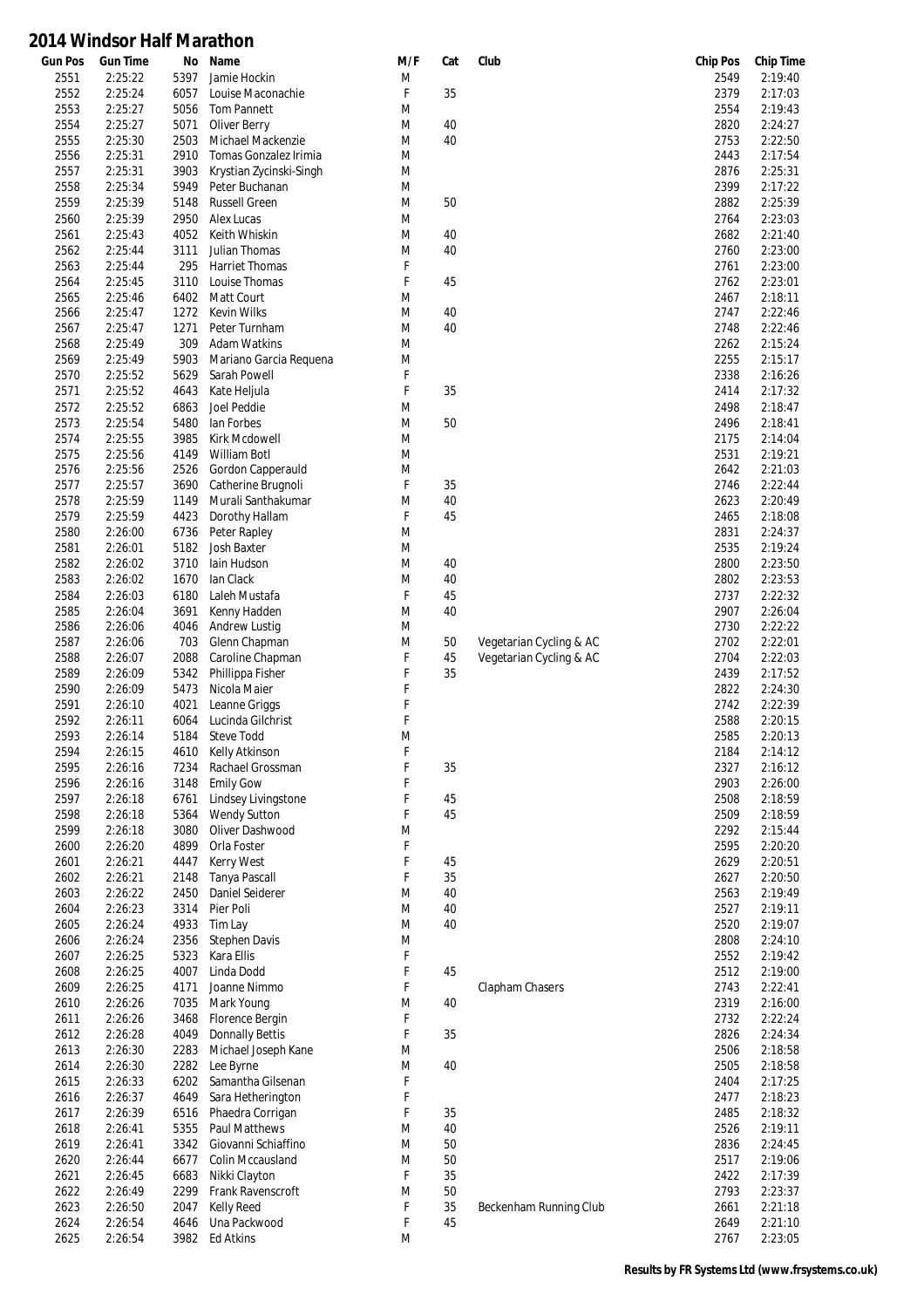| <b>Gun Pos</b> | <b>Gun Time</b> | No   | Name                    | M/F | Cat | Club                           | <b>Chip Pos</b> | <b>Chip Time</b> |
|----------------|-----------------|------|-------------------------|-----|-----|--------------------------------|-----------------|------------------|
| 2626           | 2:26:54         | 2618 | Gary Evans              | M   |     |                                | 2805            | 2:24:03          |
| 2627           | 2:26:56         | 6010 | Stuart Lever            | M   |     |                                | 2410            | 2:17:31          |
| 2628           | 2:26:56         | 6659 | Mariko Shaw             | F   |     |                                | 2597            | 2:20:22          |
| 2629           | 2:26:58         | 3862 | Bhavik Samani           | M   |     |                                | 2620            | 2:20:46          |
| 2630           | 2:26:58         | 2992 | Olivier Frei            | M   |     |                                | 2777            | 2:23:18          |
| 2631           | 2:26:59         | 2277 | Benjamin Ajayi-Obe      | M   |     |                                | 2855            | 2:25:11          |
| 2632           | 2:27:00         | 4374 | Paul Appleton           | M   | 50  |                                | 2708            | 2:22:09          |
| 2633           | 2:27:01         | 5679 | <b>Harriet Edwards</b>  | F   |     |                                | 2533            | 2:19:23          |
| 2634           | 2:27:01         | 5353 | Patrick Horan           | M   |     |                                | 2223            | 2:14:49          |
| 2635           | 2:27:02         | 3358 | Christopher Bartle      | M   |     |                                | 2690            | 2:21:47          |
| 2636           | 2:27:04         | 2805 | Andrew Webb             | M   |     |                                | 2696            | 2:21:50          |
| 2637           | 2:27:04         | 5537 | Melanie Caudell         | F   | 35  |                                | 2644            | 2:21:06          |
| 2638           | 2:27:05         | 4385 | Nicola Godwin           | F   | 45  |                                | 2528            | 2:19:18          |
| 2639           | 2:27:06         | 4510 | Tracy Woodman           | F   | 45  |                                | 2640            | 2:20:59          |
| 2640           | 2:27:06         | 5496 | Charlie Al-Zaid         | F   | 35  |                                | 2691            | 2:21:47          |
| 2641           | 2:27:09         | 5939 | Laura Swan              | F   |     |                                | 2475            | 2:18:20          |
| 2642           | 2:27:12         | 4307 | Emma Roebuck            | F   |     | <b>Barking Road Runners</b>    | 2656            | 2:21:15          |
| 2643           | 2:27:15         | 4179 | Rebecca Ostrowska       | F   | 40  |                                | 2817            | 2:24:25          |
| 2644           | 2:27:17         | 3784 | <b>Eleanor Roberts</b>  | F   |     |                                | 2513            | 2:19:03          |
| 2645           | 2:27:17         | 3783 | Matthew Chilcott        | M   | 40  |                                | 2514            | 2:19:03          |
| 2646           | 2:27:18         | 4864 | Jane Doran              | F   | 45  |                                | 2626            | 2:20:50          |
| 2647           | 2:27:18         | 3970 | Amanda Hurst            | F   |     |                                | 2693            | 2:21:47          |
|                |                 |      |                         | F   |     |                                |                 |                  |
| 2648           | 2:27:18         | 6381 | Joanne Baxter           |     | 45  |                                | 2395            | 2:17:17          |
| 2649           | 2:27:18         | 2997 | Mark Wright             | M   | 40  |                                | 2757            | 2:22:54          |
| 2650           | 2:27:19         | 2849 | Nicola Langley          | F   | 35  |                                | 2834            | 2:24:42          |
| 2651           | 2:27:21         | 3679 | <b>Stuart Mitchell</b>  | M   |     |                                | 2867            | 2:25:25          |
| 2652           | 2:27:23         | 4765 | Adrian Whatmore         | M   | 40  |                                | 2608            | 2:20:31          |
| 2653           | 2:27:24         | 6009 | <b>Richard Hallett</b>  | M   | 40  |                                | 2453            | 2:18:00          |
| 2654           | 2:27:25         | 6154 | Natalie Hamill          | F   |     |                                | 2633            | 2:20:55          |
| 2655           | 2:27:28         | 5548 | Neil V Gallagher        | M   | 50  |                                | 2655            | 2:21:13          |
| 2656           | 2:27:29         | 4383 | Sue Grant               | F   | 45  |                                | 2710            | 2:22:11          |
| 2657           | 2:27:29         | 5022 | Rebecca Dent            | F   |     |                                | 2587            | 2:20:14          |
| 2658           | 2:27:30         | 2982 | lan Kennedy             | M   | 50  |                                | 2854            | 2:25:09          |
| 2659           | 2:27:32         | 2544 | Julie Fitzwater         | F   | 35  |                                | 2796            | 2:23:40          |
| 2660           | 2:27:32         | 7059 | Janet Pang              | F   |     |                                | 2413            | 2:17:32          |
| 2661           | 2:27:33         | 7322 | <b>Andrew Morrow</b>    | M   | 40  |                                | 2469            | 2:18:14          |
| 2662           | 2:27:33         | 4358 | David Sawyer            | M   | 40  |                                | 2660            | 2:21:17          |
| 2663           | 2:27:34         | 4891 | Rachel Robinson         | F   | 45  |                                | 2687            | 2:21:43          |
| 2664           | 2:27:34         | 4890 | Aiden Walsh             | M   | 50  |                                | 2686            | 2:21:43          |
| 2665           | 2:27:36         | 6278 | Caroline Allfrey        | F   |     |                                | 2387            | 2:17:12          |
| 2666           | 2:27:36         | 966  | Neil Gallagher          | M   | 40  |                                | 2622            | 2:20:48          |
| 2667           | 2:27:42         | 7095 | Charley Richardson      | F   |     |                                | 2478            | 2:18:25          |
| 2668           | 2:27:45         | 6477 | Fiona Cumming           | F   | 55  |                                | 2491            | 2:18:38          |
| 2669           | 2:27:46         | 2257 | Andrew Robson           | M   | 40  |                                | 2849            | 2:24:59          |
| 2670           | 2:27:47         | 2365 | John Huddleston         | M   | 40  |                                | 2789            | 2:23:32          |
| 2671           | 2:27:47         | 5698 | <b>Dianne Glass</b>     | F   |     |                                | 2599            | 2:20:23          |
| 2672           | 2:27:48         | 2774 | Colin Hegarty           | M   |     |                                | 2541            | 2:19:33          |
| 2673           | 2:27:51         | 3748 | David Baker             | M   |     |                                | 2828            | 2:24:36          |
| 2674           | 2:27:52         | 4533 | David Tanner            | M   | 50  |                                | 2738            | 2:22:33          |
| 2675           | 2:27:52         | 5477 | Daniel Skeggs           | M   |     |                                | 2709            | 2:22:09          |
|                |                 |      |                         |     |     |                                |                 |                  |
| 2676           | 2:27:52         | 2570 | Graeme Cann             | M   | 40  |                                | 2821            | 2:24:28          |
| 2677           | 2:27:53         | 3490 | <b>Alvin Magallanes</b> | M   |     |                                | 2850            | 2:25:00          |
| 2678           | 2:27:55         | 5487 | Darren Hancock          | M   |     |                                | 2694            | 2:21:48          |
| 2679           | 2:27:55         | 6026 | Ana Briggs              | F   | 45  |                                | 2490            | 2:18:38          |
| 2680           | 2:27:55         | 120  | Kevin Hann              | M   | 40  | Redhill District Royal Mail RC | 2492            | 2:18:38          |
| 2681           | 2:27:56         | 2151 | Ashrafuz Uddin          | M   |     |                                | 2813            | 2:24:20          |
| 2682           | 2:27:58         | 3301 | Fiona Murdoch           | F   |     |                                | 2720            | 2:22:18          |
| 2683           | 2:27:58         | 5334 | <b>Adrian Wallace</b>   | M   |     |                                | 2734            | 2:22:27          |
| 2684           | 2:27:59         | 5096 | <b>Thomas Pollard</b>   | M   |     |                                | 2675            | 2:21:33          |
| 2685           | 2:28:03         | 1839 | Jack Massey             | M   |     |                                | 2752            | 2:22:49          |
| 2686           | 2:28:04         | 5990 | Craig Skelton           | M   | 50  |                                | 2564            | 2:19:52          |
| 2687           | 2:28:05         | 6375 | Lauren Aldred           | F   |     |                                | 2532            | 2:19:22          |
| 2688           | 2:28:06         | 6641 | Claire Vanner           | F   |     |                                | 2524            | 2:19:09          |
| 2689           | 2:28:07         | 1882 | <b>Colin Brewer</b>     | M   | 50  |                                | 2824            | 2:24:32          |
| 2690           | 2:28:08         | 5253 | Samantha Barrett        | F   | 35  |                                | 2542            | 2:19:33          |
| 2691           | 2:28:10         | 2518 | Louise Coster           | F   | 35  |                                | 2871            | 2:25:28          |
| 2692           | 2:28:12         | 6578 | Martin Wills            | M   | 60  |                                | 2523            | 2:19:08          |
| 2693           | 2:28:13         | 6014 | Jon Phillips            | M   | 40  |                                | 2567            | 2:19:57          |
| 2694           | 2:28:13         | 6450 | <b>Rory Watts</b>       | M   |     |                                | 2324            | 2:16:09          |
| 2695           | 2:28:15         | 4184 | Mrs Youds               | F   | 45  |                                | 2758            | 2:22:58          |
| 2696           | 2:28:16         | 4177 | Mark Foligno            | M   | 50  |                                | 2846            | 2:24:58          |
| 2697           | 2:28:16         | 5092 | <b>Howard Buckley</b>   | M   | 40  |                                | 3017            | 2:28:16          |
| 2698           | 2:28:18         | 1049 | Frazer Locke            | M   |     |                                | 2806            | 2:24:06          |
| 2699           | 2:28:19         | 4782 | Marianne Randolph       | F   |     |                                | 2715            | 2:22:14          |
| 2700           | 2:28:20         | 608  | Charles Leonard         | M   | 40  | Wimbledon Windmilers           | 2744            | 2:22:43          |
|                |                 |      |                         |     |     |                                |                 |                  |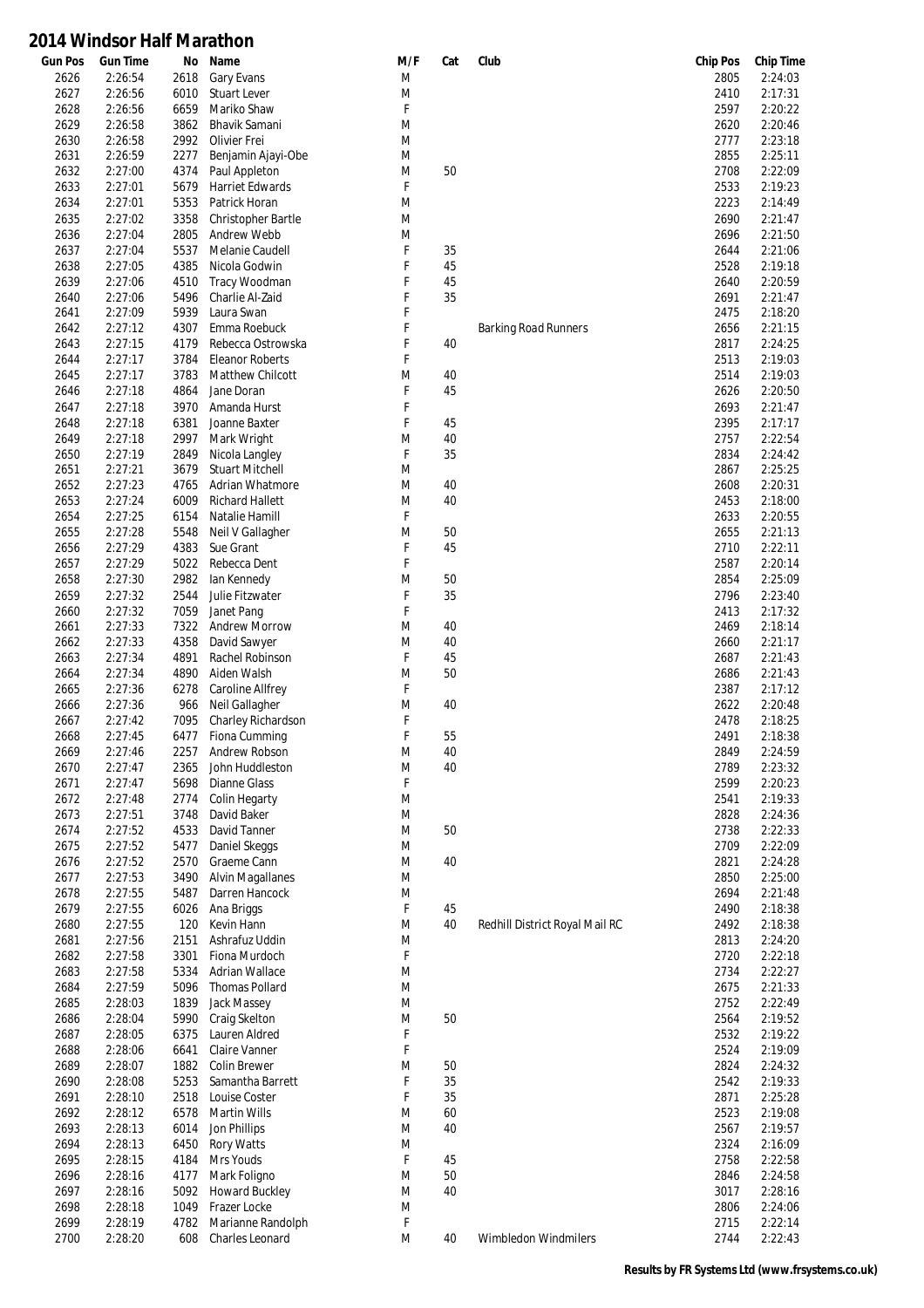| <b>Gun Pos</b> | <b>Gun Time</b> | Νo   | Name                    | M/F | Cat    | Club                            | <b>Chip Pos</b> | <b>Chip Time</b> |
|----------------|-----------------|------|-------------------------|-----|--------|---------------------------------|-----------------|------------------|
| 2701           | 2:28:22         | 4198 | Louise Boothby          | F   |        |                                 | 2320            | 2:16:04          |
| 2702           | 2:28:22         | 3278 | <b>Emmie Jones</b>      | F   | 35     |                                 | 2321            | 2:16:04          |
| 2703           | 2:28:22         | 3269 | Amelia Butterworth      | F   |        |                                 | 2879            | 2:25:35          |
| 2704           | 2:28:23         | 1806 | <b>Stuart Langlands</b> | M   |        |                                 | 2996            | 2:27:52          |
| 2705           | 2:28:23         | 3790 | Jerzy Michalak          | M   | 50     |                                 | 2825            | 2:24:33          |
| 2706           | 2:28:28         | 4802 | Kelly Wilkinson         | F   | 35     |                                 | 2607            | 2:20:30          |
| 2707           | 2:28:30         | 3540 | Gananathan Vahiesan     | M   |        |                                 | 2783            | 2:23:26          |
| 2708           | 2:28:30         | 2718 | <b>Justine Garnett</b>  | F   | 35     |                                 | 2896            | 2:25:52          |
| 2709           | 2:28:31         | 2719 | Amy Garnett             | F   |        |                                 | 2897            | 2:25:52          |
| 2710           | 2:28:32         | 3938 | David Hardgrave         | M   |        |                                 | 2765            | 2:23:04          |
| 2711           | 2:28:33         | 5150 | Carina Brown            | F   |        |                                 | 2666            | 2:21:23          |
| 2712           | 2:28:34         | 6565 | Sophie-Mae Smith        | F   |        |                                 | 2511            | 2:19:00          |
| 2713           | 2:28:39         | 4908 | Anna Chapman            | F   |        |                                 | 2904            | 2:26:03          |
| 2714           | 2:28:40         | 3373 | Jason Rausch            | M   | 40     |                                 | 2775            | 2:23:12          |
| 2715           | 2:28:40         | 3766 | Melanie Pope            | F   | 45     |                                 | 2912            | 2:26:12          |
| 2716           | 2:28:40         | 1708 | <b>Andrew Pope</b>      | M   | 40     |                                 | 2913            | 2:26:12          |
|                |                 |      |                         |     |        |                                 |                 |                  |
| 2717           | 2:28:40         | 5025 | Josie Howes             | F   |        |                                 | 2601            | 2:20:25          |
| 2718           | 2:28:40         | 4644 | <b>Fiona Rivers</b>     | F   | 35     |                                 | 2610            | 2:20:32          |
| 2719           | 2:28:41         | 3169 | John Barratt            | M   |        |                                 | 2712            | 2:22:12          |
| 2720           | 2:28:41         | 5079 | Amy Barratt             | F   |        |                                 | 2713            | 2:22:12          |
| 2721           | 2:28:42         | 4830 | Belinda Loe             | F   |        |                                 | 2763            | 2:23:03          |
| 2722           | 2:28:42         | 4949 | Raphael Marlio-Marette  | M   | 40     |                                 | 2768            | 2:23:05          |
| 2723           | 2:28:42         | 303  | James Haswell           | M   |        |                                 | 2950            | 2:27:02          |
| 2724           | 2:28:43         | 5592 | John Simpson            | M   | 40     |                                 | 2717            | 2:22:15          |
| 2725           | 2:28:43         | 6347 | Rebecca Drahota         | F   | 35     |                                 | 2614            | 2:20:38          |
| 2726           | 2:28:45         | 3103 | Vasilica Costescu       | F   |        |                                 | 2695            | 2:21:49          |
| 2727           | 2:28:49         | 2055 | <b>Kirsty Russell</b>   | F   |        | Dacorum & Tring AC              | 2900            | 2:25:58          |
| 2728           | 2:28:51         | 5162 | Megan Williams          | F   |        |                                 | 2701            | 2:21:57          |
| 2729           | 2:28:52         | 1320 | Damian Eley             | M   | 40     |                                 | 2984            | 2:27:35          |
| 2730           | 2:28:52         | 7320 | <b>Gary Vincent</b>     | M   |        |                                 | 2510            | 2:19:00          |
| 2731           | 2:28:53         | 5296 | Rafael Peregrina        | M   |        |                                 | 2672            | 2:21:31          |
| 2732           | 2:28:54         | 5668 | <b>Andrew Barlow</b>    | M   | 40     |                                 | 2718            | 2:22:15          |
| 2733           | 2:28:54         | 4832 | Zuzana Masaryk          | F   |        |                                 | 2699            | 2:21:52          |
| 2734           | 2:28:56         | 1357 | Parasekvas Koussounadis | M   |        |                                 | 2948            | 2:26:59          |
| 2735           | 2:28:58         | 6235 | <b>Catherine Noble</b>  | F   |        |                                 | 2573            | 2:19:59          |
| 2736           | 2:28:59         | 5691 | Sean Murphy             | M   |        |                                 | 2771            | 2:23:07          |
| 2737           | 2:29:02         | 6308 | Slawomir Turek          | M   |        |                                 | 2494            | 2:18:40          |
| 2738           | 2:29:03         | 3925 | Thomas Symonds          | M   |        |                                 | 2927            | 2:26:31          |
| 2739           | 2:29:04         | 2003 | Dalaine Crane           | F   | 35     | <b>Petts Wood Runners</b>       | 2750            | 2:22:49          |
| 2740           | 2:29:04         | 606  | <b>Mark Burgess</b>     | M   | 50     | <b>Petts Wood Runners</b>       | 2751            | 2:22:49          |
| 2741           | 2:29:04         | 5603 | Danielle Murrell        | F   |        |                                 | 2723            | 2:22:19          |
| 2742           | 2:29:05         | 5436 | Sue Round               | F   | 55     |                                 | 2685            | 2:21:43          |
|                |                 |      | Seenu Mathew            |     |        |                                 |                 |                  |
| 2743           | 2:29:06         | 6685 |                         | M   |        |                                 | 2570            | 2:19:58          |
| 2744           | 2:29:07         | 3781 | Charlotte Lamb-Wilson   | F   |        |                                 | 2780            | 2:23:20          |
| 2745           | 2:29:11         | 5650 | lain Hanley             | M   |        | Thames Valley harriers          | 3073            | 2:29:11          |
| 2746           | 2:29:14         | 3726 | Charlotte Pease-Watkin  | F   |        |                                 | 2774            | 2:23:10          |
| 2747           | 2:29:14         | 3845 | <b>Dennis Bowles</b>    | M   | 50     |                                 | 2856            | 2:25:11          |
| 2748           | 2:29:14         | 2687 | Lizzie Selwyn           | F   |        |                                 | 2877            | 2:25:33          |
| 2749           | 2:29:15         | 2042 | Seamus Fogarty          | M   |        | Suffolk and Watt                | 2878            | 2:25:34          |
| 2750           | 2:29:16         | 3860 | Anna Grad               | F   |        |                                 | 3047            | 2:28:41          |
| 2751           | 2:29:17         | 6042 | Roddy Taylor            | M   | 40     |                                 | 2721            | 2:22:19          |
| 2752           | 2:29:18         | 6035 | Clare Stapleton         | F   | 45     |                                 | 2551            | 2:19:42          |
| 2753           | 2:29:19         | 5588 | Darren Ford             | M   | 40     |                                 | 2865            | 2:25:23          |
| 2754           | 2:29:20         | 6523 | Diane Cole              | F   | 45     |                                 | 2798            | 2:23:49          |
| 2755           | 2:29:21         | 5189 | Richard Owen            | M   |        |                                 | 2785            | 2:23:28          |
| 2756           | 2:29:23         | 7076 | Giulia Galli            | F   | 35     |                                 | 2437            | 2:17:49          |
| 2757           | 2:29:24         | 5988 | Simon Edmonds           | M   |        |                                 | 2568            | 2:19:58          |
| 2758           | 2:29:24         | 3081 | Satyan Dharamshi        | M   |        |                                 | 2611            | 2:20:33          |
| 2759           | 2:29:24         | 5807 | Lisa Plummer            | F   | 35     | <b>Bracknell Forest Runners</b> | 2598            | 2:20:23          |
| 2760           | 2:29:25         | 5582 | Alice Denman            | F   |        |                                 | 2719            | 2:22:16          |
| 2761           | 2:29:27         | 5203 | Emma Martinez           | F   | 35     |                                 | 2766            | 2:23:05          |
| 2762           | 2:29:28         | 4309 | Janet Ford              | F   | 45     | Sandhurst Joggers               | 2667            | 2:21:24          |
| 2763           | 2:29:28         | 3319 | Emma Collins            | F   | 35     |                                 | 2653            | 2:21:13          |
| 2764           | 2:29:28         | 2632 | Sarah Pham              | F   |        |                                 | 2815            | 2:24:22          |
| 2765           | 2:29:29         | 6427 | Jonathan Bellwood       | M   |        |                                 | 2537            | 2:19:27          |
|                |                 |      |                         |     |        |                                 |                 |                  |
| 2766           | 2:29:30         | 6282 | Amy Mclaughlin          | F   |        |                                 | 2538            | 2:19:28          |
| 2767           | 2:29:30         | 4407 | Charlotte Lindo         | F   | 35     |                                 | 2650            | 2:21:10          |
| 2768           | 2:29:33         | 4158 | Charlotte Allenby       | F   |        |                                 | 2819            | 2:24:26          |
| 2769           | 2:29:34         | 4186 | Charlotte Appleby       | F   |        |                                 | 2873            | 2:25:28          |
| 2770           | 2:29:34         | 6029 | Beatriz De Miquel       | F   |        |                                 | 2680            | 2:21:37          |
| 2771           | 2:29:34         | 6030 | Matthew Potter          | M   | 40     |                                 | 2679            | 2:21:37          |
| 2772           | 2:29:35         | 3728 | <b>Ryan Stockley</b>    | M   |        |                                 | 2874            | 2:25:30          |
| 2773           | 2:29:35         | 5407 | Lauren Cresswell        | F   |        |                                 | 2557            | 2:19:44          |
| 2774           | 2:29:36         | 2769 | James Drisse            | M   |        |                                 | 2735            | 2:22:27          |
| 2775           | 2:29:36         | 4137 | Sudhir Joshi            | M   | $40\,$ |                                 | 2989            | 2:27:46          |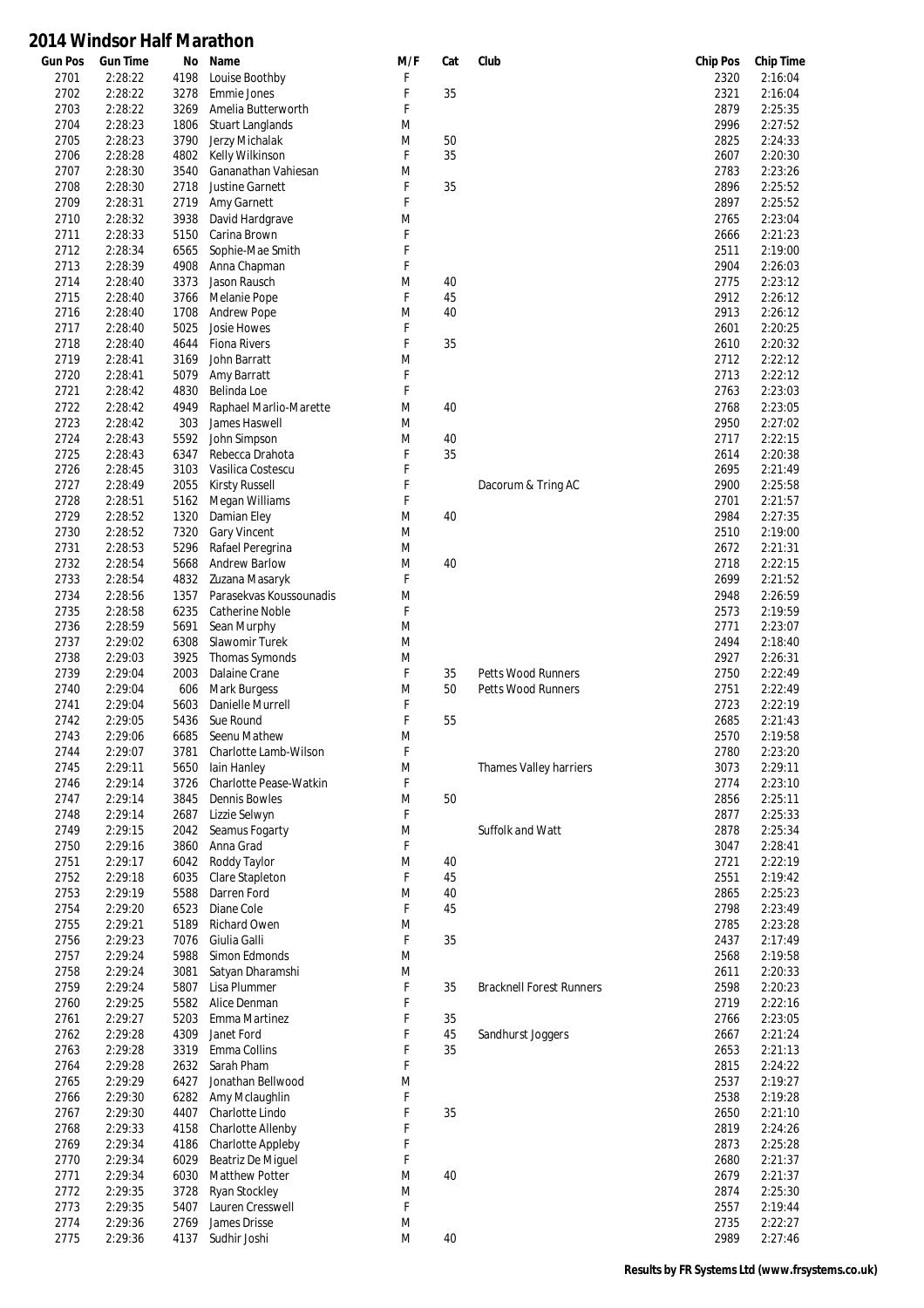| <b>Gun Pos</b> | <b>Gun Time</b> | No   | Name                    | M/F         | Cat | Club                        | <b>Chip Pos</b> | <b>Chip Time</b> |
|----------------|-----------------|------|-------------------------|-------------|-----|-----------------------------|-----------------|------------------|
| 2776           | 2:29:41         | 4140 | Mark Smith              | M           |     |                             | 2976            | 2:27:25          |
| 2777           | 2:29:42         | 5688 | Sarah Elmy              | F           |     |                             | 2671            | 2:21:30          |
| 2778           | 2:29:43         | 7090 | Ravinder Atwal          | M           |     |                             | 2872            | 2:25:28          |
| 2779           | 2:29:45         | 5082 | Sarah Ward              | F           | 35  |                             | 2728            | 2:22:20          |
| 2780           | 2:29:45         | 7148 | Emma Woodward           | F           | 35  |                             | 2729            | 2:22:20          |
| 2781           | 2:29:46         | 3910 | Darren Stannett         | M           |     |                             | 2940            | 2:26:51          |
| 2782           | 2:29:49         | 4451 | Gordon Barker           | M           | 40  |                             | 3118            | 2:29:49          |
| 2783           | 2:29:51         | 7242 | Edina Takacs            | F           |     |                             | 2504            | 2:18:56          |
| 2784           | 2:29:51         | 5309 | Sandeep Lad             | M           |     |                             | 2645            | 2:21:07          |
| 2785           | 2:29:56         | 5206 | <b>Stefan Sparkes</b>   | M           |     |                             | 2755            | 2:22:51          |
| 2786           | 2:29:59         | 4316 | <b>Heather Larsen</b>   | F           | 35  | <b>Dulwich Park Runners</b> | 2739            | 2:22:37          |
| 2787           | 2:29:59         | 5935 | Anisha Soni             | F           |     |                             | 3038            | 2:28:32          |
| 2788           | 2:29:59         | 6514 | Mandy Fernandes         | F           |     |                             | 2545            | 2:19:37          |
| 2789           | 2:30:01         | 4936 | Simon Page              | M           | 50  |                             | 2684            | 2:21:41          |
| 2790           | 2:30:03         | 6351 | Lucia Denniss           | F           |     |                             | 2576            | 2:20:05          |
| 2791           |                 |      |                         | F           |     |                             |                 |                  |
|                | 2:30:03         | 5414 | Maxine Whiteway-Roberts |             | 45  |                             | 2847            | 2:24:59          |
| 2792           | 2:30:03         | 5599 | Darren Smith            | M           |     |                             | 2848            | 2:24:59          |
| 2793           | 2:30:07         | 4705 | <b>Sharon Stead</b>     | F           | 45  |                             | 2809            | 2:24:11          |
| 2794           | 2:30:07         | 3144 | Laura Taylor            | F           |     |                             | 3001            | 2:27:58          |
| 2795           | 2:30:08         | 4551 | Roger Topham            | M           | 50  |                             | 2714            | 2:22:13          |
| 2796           | 2:30:08         | 6637 | Amy Edwards             | F           |     |                             | 2636            | 2:20:56          |
| 2797           | 2:30:14         | 5239 | Megan Walker            | F           |     |                             | 2625            | 2:20:50          |
| 2798           | 2:30:14         | 1942 | Amy Church              | F           | 35  |                             | 1932            | 2:10:22          |
| 2799           | 2:30:14         | 5287 | Nicola Osborne          | F           | 45  |                             | 2778            | 2:23:18          |
| 2800           | 2:30:18         | 2806 | David Body              | M           | 40  |                             | 2956            | 2:27:09          |
| 2801           | 2:30:19         | 4388 | Joanne Roche            | F           | 35  |                             | 2787            | 2:23:31          |
| 2802           | 2:30:20         | 2418 | Michelle Johnson        | F           | 35  |                             | 2818            | 2:24:25          |
| 2803           | 2:30:20         | 2359 | Martin Semple           | M           |     |                             | 2978            | 2:27:29          |
| 2804           | 2:30:23         | 6580 | Stephen Heaney          | M           | 40  |                             | 2473            | 2:18:20          |
| 2805           | 2:30:23         | 5316 | David Mead              | M           | 40  |                             | 2635            | 2:20:56          |
| 2806           | 2:30:25         | 2456 | Hans Lorentzon          | M           | 50  |                             | 2830            | 2:24:37          |
| 2807           | 2:30:25         | 6446 | Nicola Atkinson         | F           |     |                             | 2669            | 2:21:25          |
| 2808           | 2:30:30         | 4129 | Nishita Jasani          | F           |     |                             | 2731            | 2:22:23          |
| 2809           | 2:30:33         | 2839 | Laura Parker            | F           |     |                             | 2807            | 2:24:07          |
| 2810           | 2:30:34         | 2462 | Jo Macbeth              | F           | 35  |                             | 2972            | 2:27:22          |
| 2811           | 2:30:35         | 3798 | Murray Mitchell         | M           |     |                             | 3006            | 2:28:04          |
| 2812           | 2:30:35         | 6449 | Peter Brown             | M           |     |                             | 2525            | 2:19:11          |
| 2813           | 2:30:35         | 6187 | Harriet Trelawny        | F           |     |                             | 2604            | 2:20:28          |
| 2814           | 2:30:40         | 3208 | Jon Neill               | M           |     |                             | 2916            | 2:26:14          |
| 2815           | 2:30:40         | 4862 | Simon Hugo              | M           |     |                             | 2665            | 2:21:20          |
| 2816           | 2:30:42         | 3520 |                         | M           |     |                             | 3052            | 2:28:44          |
|                |                 |      | George Lloyd<br>Fan Gao | $\mathsf F$ |     |                             |                 |                  |
| 2817           | 2:30:46         | 2952 |                         |             |     |                             | 2688            | 2:21:44          |
| 2818           | 2:30:49         | 7190 | <b>Russell Wilson</b>   | M           | 50  |                             | 2646            | 2:21:07          |
| 2819           | 2:30:49         | 6081 | <b>Sharon Seamons</b>   | F           | 35  |                             | 2683            | 2:21:41          |
| 2820           | 2:30:50         | 4608 | James Oliver            | M           |     |                             | 2902            | 2:26:00          |
| 2821           | 2:30:51         | 1152 | Patrick Bergin          | M           | 40  |                             | 2980            | 2:27:30          |
| 2822           | 2:30:51         | 1795 | Nicholas Iggulden       | M           |     |                             | 3054            | 2:28:46          |
| 2823           | 2:30:52         | 3933 | Danny St Quinton        | M           |     |                             | 3055            | 2:28:47          |
| 2824           | 2:30:52         | 4487 | David Watkins           | M           | 40  |                             | 2786            | 2:23:30          |
| 2825           | 2:30:53         | 5204 | Harjit Singh Mankoo     | M           | 40  |                             | 3007            | 2:28:05          |
| 2826           | 2:30:54         | 6682 | Megan Walker            | F           |     |                             | 2499            | 2:18:50          |
| 2827           | 2:30:55         | 1930 | <b>Richard Lever</b>    | M           | 40  |                             | 2962            | 2:27:15          |
| 2828           | 2:30:57         | 3175 | Roxanne Tabatabai       | F           |     |                             | 2852            | 2:25:06          |
| 2829           | 2:30:58         | 3067 | Rahul Popli             | M           |     |                             | 2546            | 2:19:37          |
| 2830           | 2:30:58         | 656  | Vicki Symington         | F           |     | Reading Joggers             | 3119            | 2:29:50          |
| 2831           | 2:31:00         | 5339 | Craig Fowlie            | M           | 40  |                             | 2804            | 2:24:00          |
| 2832           | 2:31:01         | 2124 | Lucinda Stewart         | F           |     |                             | 2898            | 2:25:57          |
| 2833           | 2:31:01         | 5552 | <b>Wendy Evans</b>      | F           |     |                             | 2703            | 2:22:01          |
| 2834           | 2:31:02         | 6497 | Hannah Cashin           | F           |     |                             | 2833            | 2:24:38          |
| 2835           | 2:31:06         | 3978 | Hayley Corrigan         | F           |     |                             | 2870            | 2:25:27          |
| 2836           | 2:31:08         | 6255 | Gillian Edwards         | F           |     |                             | 2651            | 2:21:11          |
| 2837           | 2:31:10         | 4051 | Darren Kidson           | M           |     |                             | 2969            | 2:27:18          |
| 2838           | 2:31:12         | 3356 | Scott Hudson            | M           |     |                             | 2829            | 2:24:37          |
| 2839           | 2:31:12         | 7218 | Robert Stevenson        | M           |     |                             | 2632            |                  |
|                |                 |      |                         |             |     |                             |                 | 2:20:55          |
| 2840           | 2:31:13         | 3015 | Stuart Key              | M           |     |                             | 2977            | 2:27:27          |
| 2841           | 2:31:13         | 4998 | Angus Swanson           | M           |     |                             | 2886            | 2:25:42          |
| 2842           | 2:31:13         | 7219 | Leanne Duncan           | F           |     |                             | 2634            | 2:20:56          |
| 2843           | 2:31:13         | 4725 | Jordan Lawrence         | M           |     |                             | 2857            | 2:25:13          |
| 2844           | 2:31:14         | 6845 | Claire Lutzow           | F           |     |                             | 2637            | 2:20:56          |
| 2845           | 2:31:14         | 2412 | Karl Lutzow             | M           |     |                             | 2638            | 2:20:57          |
| 2846           | 2:31:14         | 1291 | Stephen Pearson         | M           | 50  |                             | 2888            | 2:25:43          |
| 2847           | 2:31:14         | 6992 | Christopher Russell     | M           |     |                             | 2596            | 2:20:21          |
| 2848           | 2:31:17         | 6779 | Jeannine Freeme         | F           | 35  |                             | 2993            | 2:27:47          |
| 2849           | 2:31:19         | 4337 | Linda Vinton            | F           | 55  | Reading Road Runners        | 2722            | 2:22:19          |
| 2850           | 2:31:20         | 3324 | Peter Shepherd          | M           |     |                             | 2975            | 2:27:23          |
|                |                 |      |                         |             |     |                             |                 |                  |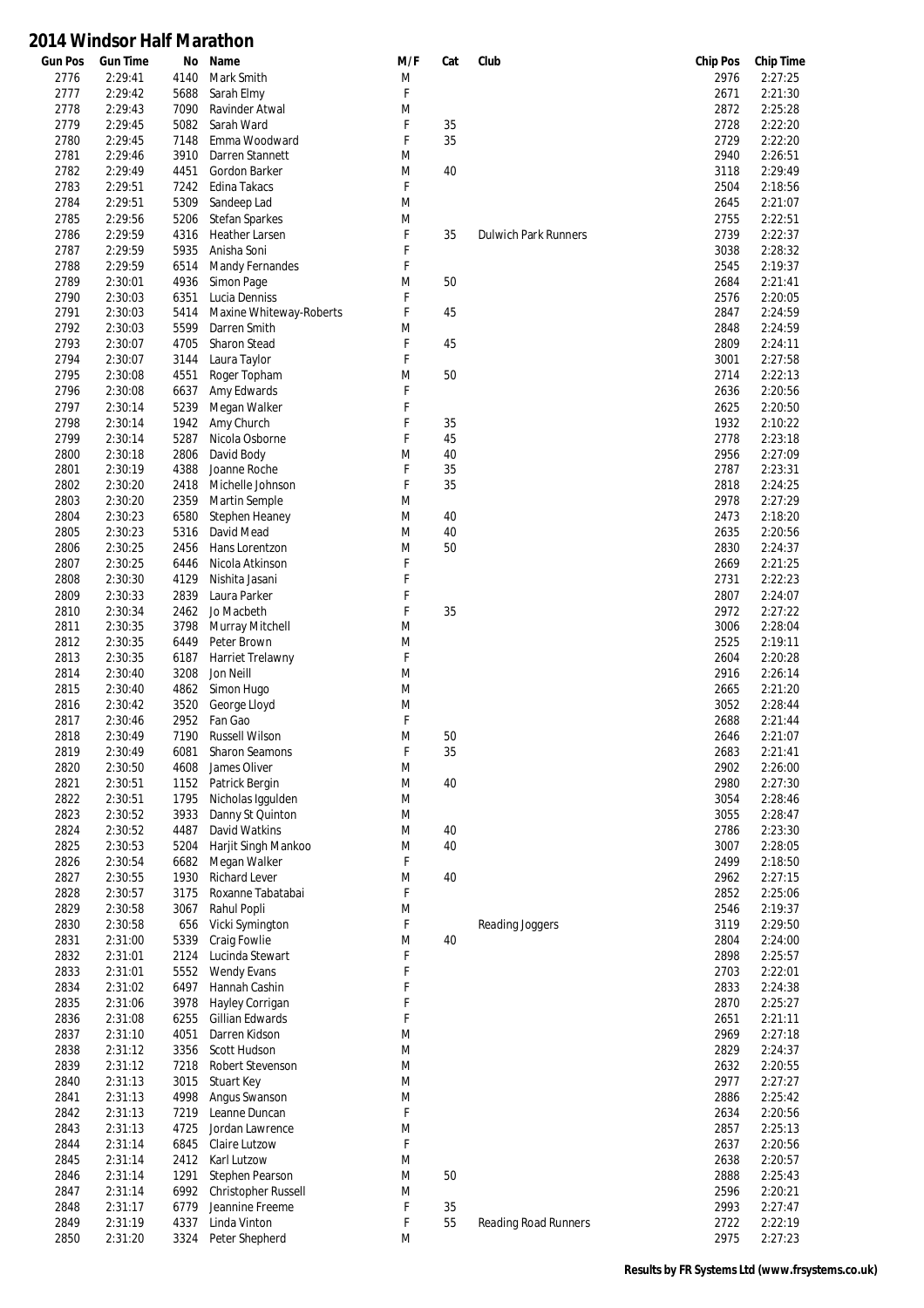| <b>Gun Pos</b> | <b>Gun Time</b>    | No           | Name                                       | M/F    | Cat | Club                | <b>Chip Pos</b> | <b>Chip Time</b>   |
|----------------|--------------------|--------------|--------------------------------------------|--------|-----|---------------------|-----------------|--------------------|
| 2851           | 2:31:22            | 2473         | Stephen Maslin                             | M      | 50  |                     | 3037            | 2:28:31            |
| 2852           | 2:31:22            | 3658         | Marta Komarnicka                           | F      |     |                     | 2945            | 2:26:57            |
| 2853           | 2:31:23            | 5295         | Phil Thompson                              | M      |     |                     | 2736            | 2:22:30            |
| 2854           | 2:31:24            | 6793         | Paul Williams                              | M      |     |                     | 2639            | 2:20:57            |
| 2855           | 2:31:24            | 5553         | Michael Spencer                            | M      |     |                     | 2811            | 2:24:18            |
| 2856<br>2857   | 2:31:25<br>2:31:26 | 2362<br>6498 | <b>Robert Preston</b><br>Rebecca Marocco   | M<br>F | 50  |                     | 3028<br>2591    | 2:28:23<br>2:20:17 |
| 2858           | 2:31:26            | 6505         | Francesca Bertolino                        | F      |     |                     | 2592            | 2:20:17            |
| 2859           | 2:31:27            | 4089         | Elizabeth Larlee                           | F      | 45  |                     | 2756            | 2:22:52            |
| 2860           | 2:31:28            | 4831         | Sandra Petrykowski                         | F      |     |                     | 2858            | 2:25:15            |
| 2861           | 2:31:31            | 5247         | Lizzy Dinsdale                             | F      |     |                     | 2880            | 2:25:36            |
| 2862           | 2:31:32            | 6525         | Mrs Burton-Brown                           | F      | 35  |                     | 3099            | 2:29:36            |
| 2863           | 2:31:32            | 4047         | Ryan Mcgregor                              | M      |     |                     | 3009            | 2:28:07            |
| 2864           | 2:31:35            | 3085         | <b>Toby Bayes</b>                          | M      | 40  |                     | 3137            | 2:30:07            |
| 2865           | 2:31:37            | 7189         | Philip Diamond                             | M      | 50  |                     | 2540            | 2:19:32            |
| 2866           | 2:31:38            | 4746         | Peter Lea                                  | M      | 40  |                     | 2853            | 2:25:08            |
| 2867           | 2:31:39            | 1135         | Zara Jaffrey                               | F      |     |                     | 3039            | 2:28:32            |
| 2868           | 2:31:41            | 5194         | Victoria Scovell                           | F      | 45  |                     | 2781            | 2:23:23            |
| 2869           | 2:31:41            | 4320         | lan Cockram                                | M      | 40  | Air Products Flyers | 2814            | 2:24:21            |
| 2870           | 2:31:41            | 2123         | Olivia Harris                              | F      |     |                     | 3051            | 2:28:44            |
| 2871           | 2:31:43            | 2880         | Andy Catford                               | M      | 50  |                     | 2851            | 2:25:02            |
| 2872           | 2:31:46            | 4682         | Susan Shakespeare                          | F      | 45  |                     | 2827            | 2:24:36            |
| 2873           | 2:31:50            | 6274         | <b>Bryan Reynolds</b>                      | M      | 50  |                     | 2727            | 2:22:20            |
| 2874           | 2:31:52            | 6032         | Sue Macintyre                              | F      | 45  |                     | 2790            | 2:23:34            |
| 2875           | 2:31:53            | 4704         | <b>Suzy Pett</b>                           | F      |     |                     | 2899            | 2:25:57            |
| 2876           | 2:31:53            | 2489         | Natalie Barb                               | F      | 35  |                     | 2958            | 2:27:10            |
| 2877           | 2:31:56            | 3542         | Dan Olney                                  | M      |     |                     | 2979            | 2:27:30            |
| 2878           | 2:31:59            | 3994         | <b>Brunvoll Oystein</b>                    | M      |     |                     | 3064            | 2:28:58            |
| 2879           | 2:32:00            | 3993         | Linn Bjornerud                             | F      |     |                     | 3066            | 2:28:59            |
| 2880           | 2:32:01            | 6944         | Lorenzo Di Felice                          | M      | 40  |                     | 2674            | 2:21:31            |
| 2881           | 2:32:01            | 5583         | <b>Matthew Aldous</b>                      | M      | 40  |                     | 2772            | 2:23:08            |
| 2882           | 2:32:01            | 4017         | Sean Geary                                 | M      | 40  |                     | 2773            | 2:23:08            |
| 2883           | 2:32:03            | 6487         | Katherine Hammond                          | F      |     |                     | 2692            | 2:21:47            |
| 2884           | 2:32:04            | 6554         | Louise Fuller                              | F      |     |                     | 2662            | 2:21:19            |
| 2885           | 2:32:05            | 6181         | Aaron Willmott                             | M      |     |                     | 2664            | 2:21:20            |
| 2886           | 2:32:07            | 5261         | Emma Phillips                              | F      |     |                     | 2921            | 2:26:24            |
| 2887           | 2:32:08            | 3193         | Patrick Mcgurk                             | M      | 40  |                     | 2841            | 2:24:54            |
| 2888           | 2:32:09            | 2962         | James Mitchell                             | M      |     |                     | 2657            | 2:21:16            |
| 2889           | 2:32:10            | 2364         | Johnny Freeman                             | M      | 40  |                     | 3070            | 2:29:04            |
| 2890           | 2:32:11            | 2773         | Melisa Brushett                            | F      |     |                     | 3069            | 2:29:04            |
| 2891           | 2:32:12            | 4747         | Emma Mathurine                             | F      | 35  |                     | 2799            | 2:23:49            |
| 2892           | 2:32:14            | 4683         | Katie Norman                               | F      |     |                     | 2919            | 2:26:19            |
| 2893           | 2:32:15            | 2226         | Jeremy May                                 | M      | 40  |                     | 3108            | 2:29:42            |
| 2894           | 2:32:18            | 6789         | Djuna Thurley                              | F      | 45  |                     | 2589            | 2:20:16            |
| 2895           | 2:32:19            | 4161         | Thea Partridge                             | F      |     |                     | 3152            | 2:30:25            |
| 2896           | 2:32:21            | 5839         | <b>Helen Clark</b>                         | F      | 45  |                     | 2745            | 2:22:43            |
| 2897           | 2:32:22            | 4952         | Michael Liew                               | M      |     |                     | 2868            | 2:25:25            |
| 2898           | 2:32:23            | 4346         | Barry John Morris                          | M      | 50  |                     | 2795            | 2:23:39            |
| 2899           | 2:32:25            | 4069         | Simon Andrews                              | M      | 40  |                     | 2955            | 2:27:09            |
| 2900           | 2:32:29            | 4576         | Sarah Hart                                 | F      |     |                     | 2869            | 2:25:26            |
| 2901<br>2902   | 2:32:31<br>2:32:32 | 5696<br>6413 | <b>Andrew Romanis</b><br>Francesca Pasteur | M<br>F | 40  |                     | 2845<br>3159    | 2:24:58<br>2:30:36 |
| 2903           | 2:32:33            | 5064         | Jason Seymour                              | M      | 40  |                     | 2716            | 2:22:15            |
| 2904           | 2:32:34            | 7229         | Claire Fry                                 | F      |     |                     | 2724            | 2:22:20            |
| 2905           | 2:32:34            | 5419         | Zoe Fitz-Costa                             | F      |     |                     | 2725            | 2:22:20            |
| 2906           | 2:32:36            | 4612         | Charlotte Payne                            | F      |     |                     | 2835            | 2:24:44            |
| 2907           | 2:32:37            | 5173         | Liz Potts                                  | F      |     |                     | 2930            | 2:26:37            |
| 2908           | 2:32:38            | 5992         | Jackie Holmes                              | F      | 45  |                     | 2676            | 2:21:35            |
| 2909           | 2:32:38            | 5567         | James Spennewyn                            | M      |     |                     | 2609            | 2:20:32            |
| 2910           | 2:32:39            | 5821         | John Anton                                 | M      | 50  |                     | 2823            | 2:24:31            |
| 2911           | 2:32:40            | 2726         | Luke Perry                                 | M      | 40  |                     | 3089            | 2:29:28            |
| 2912           | 2:32:41            | 2393         | <b>Robert Gunning</b>                      | M      | 40  |                     | 2973            | 2:27:23            |
| 2913           | 2:32:42            | 2387         | Sulakhan Singh Jandu                       | M      | 50  |                     | 3261            | 2:32:42            |
| 2914           | 2:32:43            | 5371         | Nicola Seed                                | F      | 35  |                     | 2859            | 2:25:18            |
| 2915           | 2:32:44            | 4686         | Megan Tinkler                              | F      | 45  |                     | 2941            | 2:26:53            |
| 2916           | 2:32:45            | 4323         | Yvette Buckingham                          | F      | 35  | Burnham Joggers     | 2910            | 2:26:10            |
| 2917           | 2:32:47            | 7139         | Pippa Simpson                              | F      |     |                     | 2920            | 2:26:22            |
| 2918           | 2:32:47            | 3525         | Lisa Basford                               | F      | 35  |                     | 2932            | 2:26:43            |
| 2919           | 2:32:47            | 1502         | Sophia Gerth                               | F      |     |                     | 2889            | 2:25:43            |
| 2920           | 2:32:51            | 7278         | Anna Fitzgerald                            | F      |     |                     | 2705            | 2:22:04            |
| 2921           | 2:32:51            | 5632         | Victoria Lane                              | F      |     |                     | 2706            | 2:22:04            |
| 2922           | 2:32:54            | 4724         | Darren Cairns                              | M      | 40  |                     | 2895            | 2:25:48            |
| 2923           | 2:32:54            | 4722         | Paul Sulyok                                | M      | 40  |                     | 2893            | 2:25:47            |
| 2924           | 2:32:55            | 4431         | Philip Mawdsley                            | M      |     |                     | 2944            | 2:26:57            |
| 2925           | 2:32:57            | 4694         | Paul Doyle                                 | M      | 40  |                     | 2832            | 2:24:38            |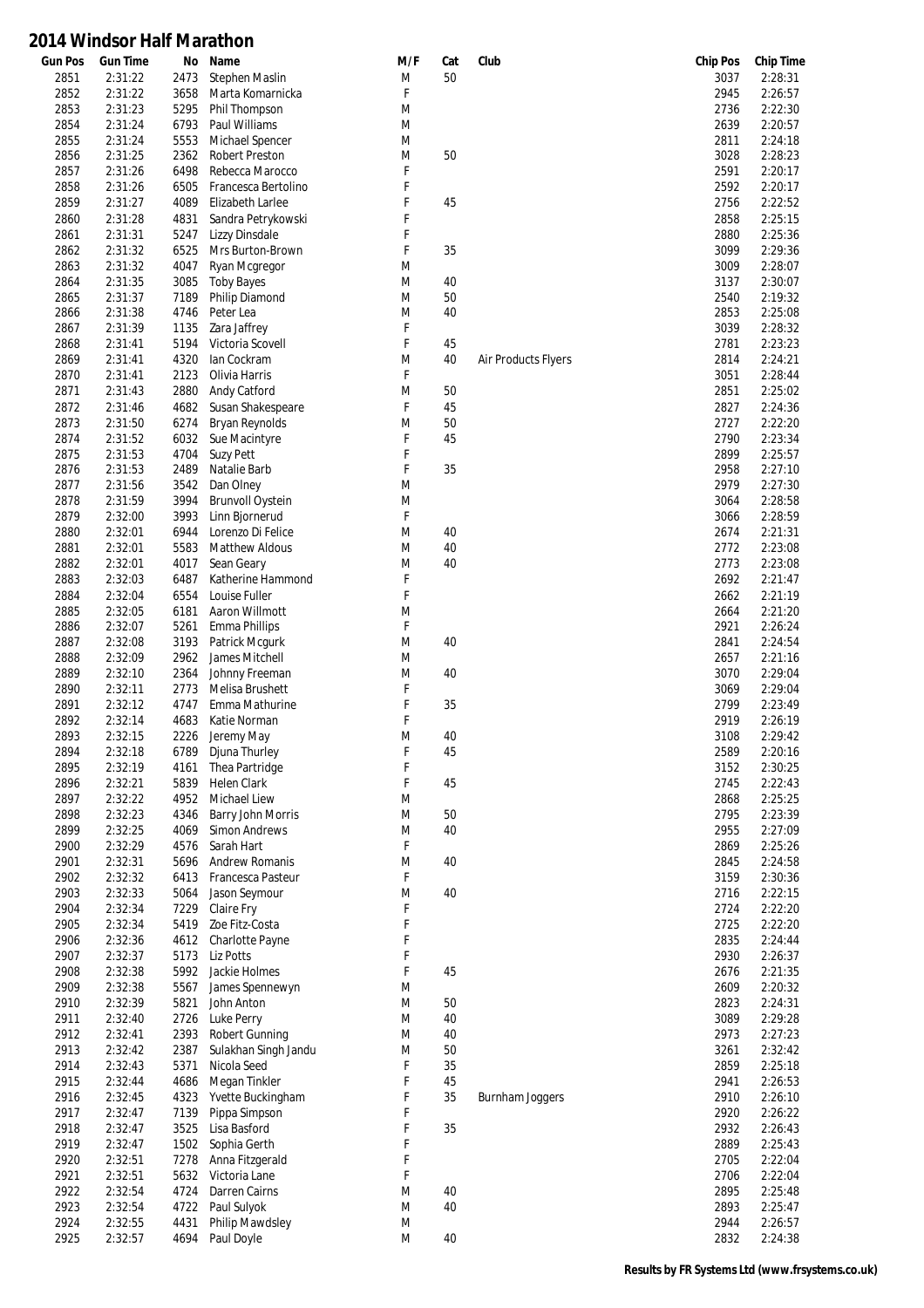| <b>Gun Pos</b> | <b>Gun Time</b> | No   | Name                   | M/F | Cat | Club                              | <b>Chip Pos</b> | <b>Chip Time</b> |
|----------------|-----------------|------|------------------------|-----|-----|-----------------------------------|-----------------|------------------|
| 2926           | 2:32:59         | 4791 | Lee Moon               | M   |     |                                   | 2884            | 2:25:40          |
| 2927           | 2:32:59         | 5601 | Michelle Bonnett       | F   | 45  |                                   | 2998            | 2:27:55          |
| 2928           | 2:33:03         | 5335 | Lee Arris              | M   |     |                                   | 2911            | 2:26:11          |
| 2929           | 2:33:04         | 826  | Sarah Kopik            | F   |     |                                   | 3216            | 2:31:44          |
| 2930           | 2:33:04         | 825  | Catherine Kopik        | F   |     |                                   | 3217            | 2:31:44          |
| 2931           | 2:33:05         | 4690 | Sarah Kahn             | F   | 45  |                                   | 2946            | 2:26:58          |
| 2932           | 2:33:07         | 4918 | Ron Gilbert            | M   | 50  |                                   | 2918            | 2:26:17          |
| 2933           | 2:33:10         | 7222 | Margherita Pasteur     | F   |     |                                   | 3192            | 2:31:15          |
| 2934           | 2:33:10         | 4898 | Linda Foster           | F   |     |                                   | 2959            | 2:27:11          |
| 2935           | 2:33:11         | 7307 | Lucy Heapy             | F   |     |                                   | 2658            | 2:21:17          |
| 2936           | 2:33:12         | 7313 | Isabel Castello-Botta  | F   |     |                                   | 2659            | 2:21:17          |
| 2937           | 2:33:13         | 7200 | Christopher Russell    | M   |     |                                   | 2861            | 2:25:19          |
| 2938           | 2:33:13         | 1931 | Malachy O'keeffe       | M   |     |                                   | 2860            | 2:25:19          |
| 2939           | 2:33:13         | 4106 | Sandy Mckee            | F   |     |                                   | 2862            | 2:25:20          |
| 2940           | 2:33:14         | 7114 | Stephanie Jones        | F   |     |                                   | 2759            | 2:22:59          |
| 2941           | 2:33:14         | 4710 | <b>Stephen Tims</b>    | M   | 50  |                                   | 2914            | 2:26:14          |
| 2942           | 2:33:16         | 7225 | Martina Streil         | F   | 35  |                                   | 2654            | 2:21:13          |
| 2943           | 2:33:16         | 3436 | Stefania Dudova        | F   |     |                                   | 2906            | 2:26:04          |
|                |                 |      |                        | F   |     |                                   |                 | 2:31:30          |
| 2944           | 2:33:18         | 2980 | Camilla Knox           |     |     |                                   | 3207            |                  |
| 2945           | 2:33:18         | 3727 | <b>Richie Firth</b>    | M   |     |                                   | 3221            | 2:31:50          |
| 2946           | 2:33:20         | 2320 | <b>Alison Price</b>    | F   | 45  |                                   | 3167            | 2:30:45          |
| 2947           | 2:33:21         | 5637 | Patricia Johnston      | F   | 45  |                                   | 2839            | 2:24:46          |
| 2948           | 2:33:22         | 5648 | Catherine Piela        | F   | 45  |                                   | 2838            | 2:24:46          |
| 2949           | 2:33:22         | 755  | Rachel Jameson         | F   | 35  |                                   | 3239            | 2:32:12          |
| 2950           | 2:33:22         | 3014 | <b>Helen Newcombe</b>  | F   | 45  |                                   | 2925            | 2:26:27          |
| 2951           | 2:33:27         | 3315 | Bruno Braglia          | M   |     |                                   | 3048            | 2:28:42          |
| 2952           | 2:33:32         | 2085 | Adam Truman            | M   |     | Allenburys Sports and Social Club | 3198            | 2:31:19          |
| 2953           | 2:33:34         | 3846 | Alex Adams             | M   |     |                                   | 3090            | 2:29:31          |
| 2954           | 2:33:35         | 2549 | David Eurin            | M   | 40  |                                   | 3041            | 2:28:35          |
| 2955           | 2:33:37         | 2383 | <b>Ralph Hewins</b>    | M   | 50  |                                   | 3131            | 2:29:58          |
| 2956           | 2:33:38         | 5329 | Claire Wiseman         | F   | 35  |                                   | 2842            | 2:24:54          |
| 2957           | 2:33:40         | 3637 | Laurence Allan         | M   |     |                                   | 3098            | 2:29:36          |
| 2958           | 2:33:40         | 4455 | Deborah Smith          | F   | 35  |                                   | 2942            | 2:26:55          |
| 2959           | 2:33:41         | 3494 | Kristin Booy           | F   |     |                                   | 3194            | 2:31:16          |
| 2960           | 2:33:41         | 3196 | Dirk Booy              | M   | 50  |                                   | 3193            | 2:31:16          |
| 2961           | 2:33:43         | 6298 | Arifa Khan             | F   | 35  |                                   | 3092            | 2:29:32          |
| 2962           | 2:33:45         | 3203 | Sophie Polak           | F   |     |                                   | 2881            | 2:25:36          |
| 2963           | 2:33:47         | 3168 | Tom Warren             | M   |     |                                   | 2974            | 2:27:23          |
| 2964           | 2:33:50         | 7272 | Paul Tiereny           | M   |     |                                   | 2791            | 2:23:35          |
| 2965           | 2:33:50         | 2161 | Sven Glad              | M   | 40  |                                   | 3145            | 2:30:19          |
| 2966           | 2:33:50         | 6242 | Jane Pattison          | F   | 35  |                                   | 2837            | 2:24:46          |
| 2967           | 2:33:55         | 3591 | Miriam Drnakova        | F   | 35  |                                   | 3096            | 2:29:35          |
| 2968           | 2:33:55         | 4339 | Susie Phelan           | F   | 35  | Beckenham Running Club            | 3027            | 2:28:23          |
| 2969           | 2:33:57         | 2825 | Kim Bell               | F   | 35  |                                   | 3058            | 2:28:53          |
| 2970           | 2:33:57         | 7037 | Rachel Duncan          | F   | 35  |                                   | 2961            | 2:27:14          |
| 2971           | 2:33:59         | 6348 | Sally Clark            | F   | 35  |                                   | 2844            | 2:24:58          |
| 2972           | 2:34:01         | 4324 | Kevin Forster          | M   | 50  |                                   | 2957            | 2:27:09          |
|                |                 |      |                        |     |     | Sandhurst joggers                 |                 |                  |
| 2973           | 2:34:02         | 2313 | Kevin Harkus           | M   |     |                                   | 3328            | 2:34:02          |
| 2974           | 2:34:03         | 6372 | Jenny Holtby           | F   |     |                                   | 2741            | 2:22:38          |
| 2975           | 2:34:03         | 7254 | Lynn Wingfield         | F   | 45  |                                   | 2797            | 2:23:48          |
| 2976           | 2:34:04         | 2616 | David Hughes           | M   | 40  |                                   | 2923            | 2:26:27          |
| 2977           | 2:34:05         | 4829 | Robert Roclawski       | M   | 40  |                                   | 3074            | 2:29:12          |
| 2978           | 2:34:05         | 5128 | Rebecca Langton        | F   |     |                                   | 3045            | 2:28:39          |
| 2979           | 2:34:06         | 5270 | Andrew Pethen          | M   | 40  |                                   | 2894            | 2:25:47          |
| 2980           | 2:34:08         | 5444 | Robyn Forsythe         | F   |     |                                   | 2947            | 2:26:58          |
| 2981           | 2:34:09         | 5574 | George Johnstone       | M   |     |                                   | 2909            | 2:26:05          |
| 2982           | 2:34:10         | 4064 | Lucy Maxfield          | F   |     |                                   | 3170            | 2:30:47          |
| 2983           | 2:34:13         | 4520 | Mark Gillard           | M   | 40  |                                   | 2960            | 2:27:12          |
| 2984           | 2:34:13         | 6199 | Maria Bardell          | F   |     |                                   | 2908            | 2:26:05          |
| 2985           | 2:34:14         | 4577 | Grainne Newborough     | F   | 45  |                                   | 3078            | 2:29:15          |
| 2986           | 2:34:15         | 6680 | Kevin David Walling    | M   | 40  |                                   | 3264            | 2:32:44          |
| 2987           | 2:34:15         | 5111 | Katie Tingle           | F   |     |                                   | 2938            | 2:26:50          |
| 2988           | 2:34:15         | 2353 | <b>Andy Milne</b>      | M   |     |                                   | 3156            | 2:30:34          |
| 2989           | 2:34:17         | 4304 | Steve Kelly            | M   | 40  | The Bearcat Running Club          | 2954            | 2:27:06          |
| 2990           | 2:34:19         | 4600 | Dennis Lewis           | M   | 60  |                                   | 2934            | 2:26:45          |
| 2991           | 2:34:19         | 4483 | <b>Wojciech Apel</b>   | M   |     |                                   | 2883            | 2:25:39          |
| 2992           | 2:34:20         | 6933 | Pam Romanis            | F   | 35  |                                   | 2901            | 2:26:00          |
| 2993           | 2:34:21         | 4795 | Andrew Watson          | M   | 40  |                                   | 2970            | 2:27:18          |
| 2994           | 2:34:21         | 4560 | Jacki Norbury          | F   | 35  |                                   | 3004            | 2:28:03          |
| 2995           | 2:34:26         | 6628 | Nik Shoker             | M   | 40  |                                   | 2784            | 2:23:27          |
| 2996           | 2:34:29         | 3621 | James Knapp            | M   |     |                                   | 3172            | 2:30:48          |
| 2997           | 2:34:31         | 3984 | Sarah Wheeldon         | F   |     |                                   | 2740            | 2:22:38          |
|                |                 |      |                        | F   |     |                                   |                 |                  |
| 2998           | 2:34:32         | 3323 | Laura Millard          |     |     |                                   | 2792            | 2:23:35          |
| 2999           | 2:34:33         | 4437 | Finnbar Stewart-Hayman | M   |     |                                   | 3262            | 2:32:43          |
| 3000           | 2:34:34         | 4817 | lain Gordon            | M   |     |                                   | 3081            | 2:29:16          |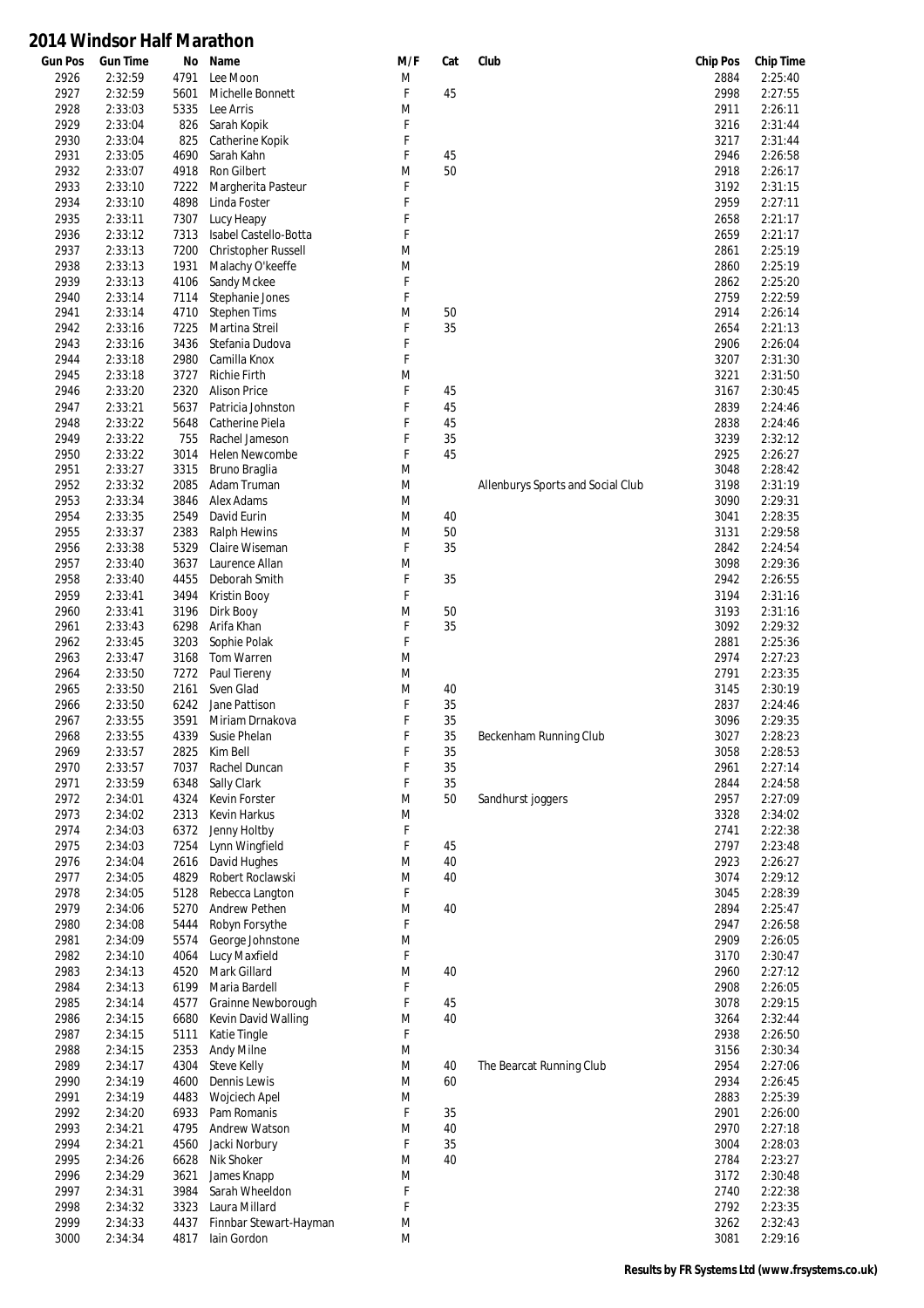| <b>Gun Pos</b> | <b>Gun Time</b>    | No           | Name                                      | M/F    | Cat | Club                        | <b>Chip Pos</b> | <b>Chip Time</b>   |
|----------------|--------------------|--------------|-------------------------------------------|--------|-----|-----------------------------|-----------------|--------------------|
| 3001           | 2:34:35            | 5625         | Paul Lonergan                             | M      | 50  |                             | 2965            | 2:27:16            |
| 3002           | 2:34:36            | 3939         | James Elson                               | M      |     |                             | 3072            | 2:29:07            |
| 3003           | 2:34:39            | 1226         | <b>Chloe Castle</b>                       | F      |     |                             | 3334            | 2:34:13            |
| 3004           | 2:34:40            | 1227         | Rebecca Gray                              | F      |     |                             | 3335            | 2:34:13            |
| 3005           | 2:34:41            | 5363         | Harry Pardoe                              | M      |     |                             | 3158            | 2:30:36            |
| 3006           | 2:34:42            | 4623         | Jesus Rogel-Salazar                       | M      |     |                             | 3060            | 2:28:55            |
| 3007           | 2:34:44            | 3043         | <b>Will York</b>                          | M      |     |                             | 2931            | 2:26:43            |
| 3008           | 2:34:45            | 5115         | Oksana Kosova                             | F<br>F | 35  |                             | 3043            | 2:28:37            |
| 3009           | 2:34:45            | 5177         | Charlotte Causley                         |        |     |                             | 3010<br>2999    | 2:28:08<br>2:27:56 |
| 3010<br>3011   | 2:34:46<br>2:34:48 | 4651<br>7032 | Andrew Papanicolaou<br><b>Kate Phipps</b> | M<br>F |     |                             | 2840            | 2:24:46            |
| 3012           | 2:34:48            | 6396         | Amy Lowther                               | F      |     |                             | 2801            | 2:23:53            |
| 3013           | 2:34:48            | 4433         | Paul Hastings                             | M      | 50  |                             | 3005            | 2:28:04            |
| 3014           | 2:34:49            | 6675         | Kris Lovell                               | M      |     |                             | 2803            | 2:23:54            |
| 3015           | 2:34:49            | 6603         | Patrick Kavanagh                          | M      |     |                             | 2812            | 2:24:18            |
| 3016           | 2:34:49            | 3201         | Bernardo Clavijo                          | M      |     |                             | 3224            | 2:31:54            |
| 3017           | 2:34:51            | 3534         | Calum Anderson                            | M      |     |                             | 3164            | 2:30:40            |
| 3018           | 2:34:53            | 3335         | <b>Annabel Davis</b>                      | F      |     |                             | 3199            | 2:31:20            |
| 3019           | 2:34:54            | 3587         | Andrew Webb                               | M      |     |                             | 3061            | 2:28:55            |
| 3020           | 2:34:57            | 2228         | Alex Smith                                | M      | 40  |                             | 3247            | 2:32:24            |
| 3021           | 2:34:57            | 6299         | Gemma Hailwood-Mccallion                  | F      |     |                             | 2843            | 2:24:57            |
| 3022           | 2:34:59            | 6455         | Rebecca Brewerton                         | F      |     |                             | 2937            | 2:26:49            |
| 3023           | 2:34:59            | 4748         | <b>Philip Britton</b>                     | M      | 50  |                             | 3368            | 2:34:59            |
| 3024           | 2:35:02            | 7146         | Nancy Slater                              | F      |     |                             | 3067            | 2:28:59            |
| 3025           | 2:35:04            | 6555         | Shahina Ahmed                             | F      | 45  |                             | 2875            | 2:25:30            |
| 3026           | 2:35:05            | 5409         | Michelle Rawnsley                         | F      |     |                             | 3013            | 2:28:13            |
| 3027           | 2:35:07            | 4738         | Nicola Defries                            | F      | 35  |                             | 3044            | 2:28:39            |
| 3028           | 2:35:08            | 4822         | <b>Przemek Stys</b>                       | M      |     |                             | 2985            | 2:27:38            |
| 3029           | 2:35:08            | 4823         | Iwona Stys                                | F      |     |                             | 2986            | 2:27:39            |
| 3030           | 2:35:08            | 5432         | Paul Forshaw                              | M      | 40  |                             | 3014            | 2:28:14            |
| 3031           | 2:35:13            | 7238         | Zima Parmar                               | F      |     |                             | 3337            | 2:34:18            |
| 3032           | 2:35:16            | 4896         | Simon Ostler                              | M      | 40  |                             | 2987            | 2:27:43            |
| 3033           | 2:35:16            | 4895         | Sarah Ostler                              | F      | 35  |                             | 2988            | 2:27:44            |
| 3034           | 2:35:17            | 2960         | Catie Chou                                | F      | 45  |                             | 3128            | 2:29:56            |
| 3035           | 2:35:19            | 4330         | <b>Sharon Elliott</b>                     | F      | 45  | Croydon Running Sisters     | 3122            | 2:29:51            |
| 3036<br>3037   | 2:35:20<br>2:35:20 | 5675<br>5906 | Chris Matchan                             | M<br>M | 50  |                             | 3024<br>3022    | 2:28:21<br>2:28:19 |
| 3038           | 2:35:20            | 5905         | Joseph Matchan<br>Helen Matchan           | F      | 45  |                             | 3021            | 2:28:19            |
| 3039           | 2:35:21            | 4367         | Dean Caiger                               | M      |     |                             | 3029            | 2:28:23            |
| 3040           | 2:35:25            | 650          | Victoria Emsley                           | F      |     | Metropolitan Police         | 3254            | 2:32:39            |
| 3041           | 2:35:25            | 1157         | Kayleigh Cosford                          | F      |     |                             | 3255            | 2:32:39            |
| 3042           | 2:35:28            | 4850         | Karen Li                                  | F      | 35  |                             | 2926            | 2:26:29            |
| 3043           | 2:35:31            | 1257         | Hiroshi Kojima                            | M      | 40  |                             | 3320            | 2:33:48            |
| 3044           | 2:35:32            | 4820         | Darren Davis                              | M      | 50  |                             | 3023            | 2:28:19            |
| 3045           | 2:35:33            | 358          | Hayley Raven                              | F      |     |                             | 3385            | 2:35:29            |
| 3046           | 2:35:34            | 5881         | Imogen Hooker                             | F      | 35  |                             | 2924            | 2:26:27            |
| 3047           | 2:35:37            | 6131         | Abi Ross                                  | F      | 35  |                             | 2963            | 2:27:16            |
| 3048           | 2:35:37            | 6128         | <b>Brian Ross</b>                         | M      | 50  |                             | 2964            | 2:27:16            |
| 3049           | 2:35:41            | 5619         | Aleksandra Czyzewska                      | F      |     |                             | 3016            | 2:28:16            |
| 3050           | 2:35:44            | 5053         | Katie Saunders                            | F      |     |                             | 3080            | 2:29:15            |
| 3051           | 2:35:46            | 1134         | Lua Stifani                               | M      |     |                             | 3256            | 2:32:39            |
| 3052           | 2:35:48            | 2617         | Andrew Morley-Smith                       | M      |     |                             | 3082            | 2:29:16            |
| 3053           | 2:35:50            | 3552         | Gary Lee                                  | M      |     |                             | 3213            | 2:31:42            |
| 3054           | 2:35:51            | 4789         | Peter Craske                              | M      | 40  |                             | 3113            | 2:29:45            |
| 3055           | 2:35:53            | 3553         | Annette Lee                               | F      | 35  |                             | 3218            | 2:31:47            |
| 3056           | 2:35:55            | 5032         | Natalie Leadbetter                        | F      |     |                             | 3053            | 2:28:44            |
| 3057           | 2:35:58            | 4315         | <b>Harriet English</b>                    | F      | 55  | <b>Dulwich Park Runners</b> | 3042            | 2:28:37            |
| 3058           | 2:36:07            | 3365         | <b>Emily Makin</b>                        | F      |     |                             | 3257            | 2:32:39            |
| 3059           | 2:36:08            | 5390         | Lisa Slater                               | F      |     |                             | 3065            | 2:28:59            |
| 3060           | 2:36:08            | 2028         | Jayne Newman                              | F      | 35  | Meophan and Malling         | 2863            | 2:25:21            |
| 3061           | 2:36:08            | 4405         | Sharon Griffin                            | F      | 45  |                             | 2864            | 2:25:22            |
| 3062<br>3063   | 2:36:09<br>2:36:09 | 6994<br>6634 | Kevin Jones                               | M<br>M |     |                             | 3030<br>2949    | 2:28:24<br>2:27:00 |
| 3064           | 2:36:10            | 6478         | Eddie Wilson<br>Peter Straw               | M      |     |                             | 3000            | 2:27:57            |
| 3065           | 2:36:11            | 769          | Tina Bond                                 | F      | 45  |                             | 2866            | 2:25:24            |
| 3066           | 2:36:13            | 3399         | Santana Langford                          | F      |     |                             | 3181            | 2:31:02            |
| 3067           | 2:36:13            | 6596         | Mairead Kavanagh                          | F      |     |                             | 2885            | 2:25:42            |
| 3068           | 2:36:13            | 4811         | <b>Beverley Boswell</b>                   | F      |     |                             | 2892            | 2:25:45            |
| 3069           | 2:36:13            | 2739         | Gavin Boswell                             | M      |     |                             | 2891            | 2:25:45            |
| 3070           | 2:36:13            | 4602         | Chetna Lad                                | F      | 35  |                             | 3094            | 2:29:33            |
| 3071           | 2:36:14            | 4484         | Elizabeth Owens                           | F      |     |                             | 3011            | 2:28:09            |
| 3072           | 2:36:16            | 5000         | Kate Gardiner                             | F      | 35  |                             | 3062            | 2:28:55            |
| 3073           | 2:36:16            | 5001         | lan Gardiner                              | M      | 40  |                             | 3063            | 2:28:55            |
| 3074           | 2:36:16            | 5649         | Sophie Maurin                             | F      | 35  |                             | 3342            | 2:34:22            |
| 3075           | 2:36:17            | 5555         | Marco Amitrano                            | M      | 40  |                             | 3093            | 2:29:32            |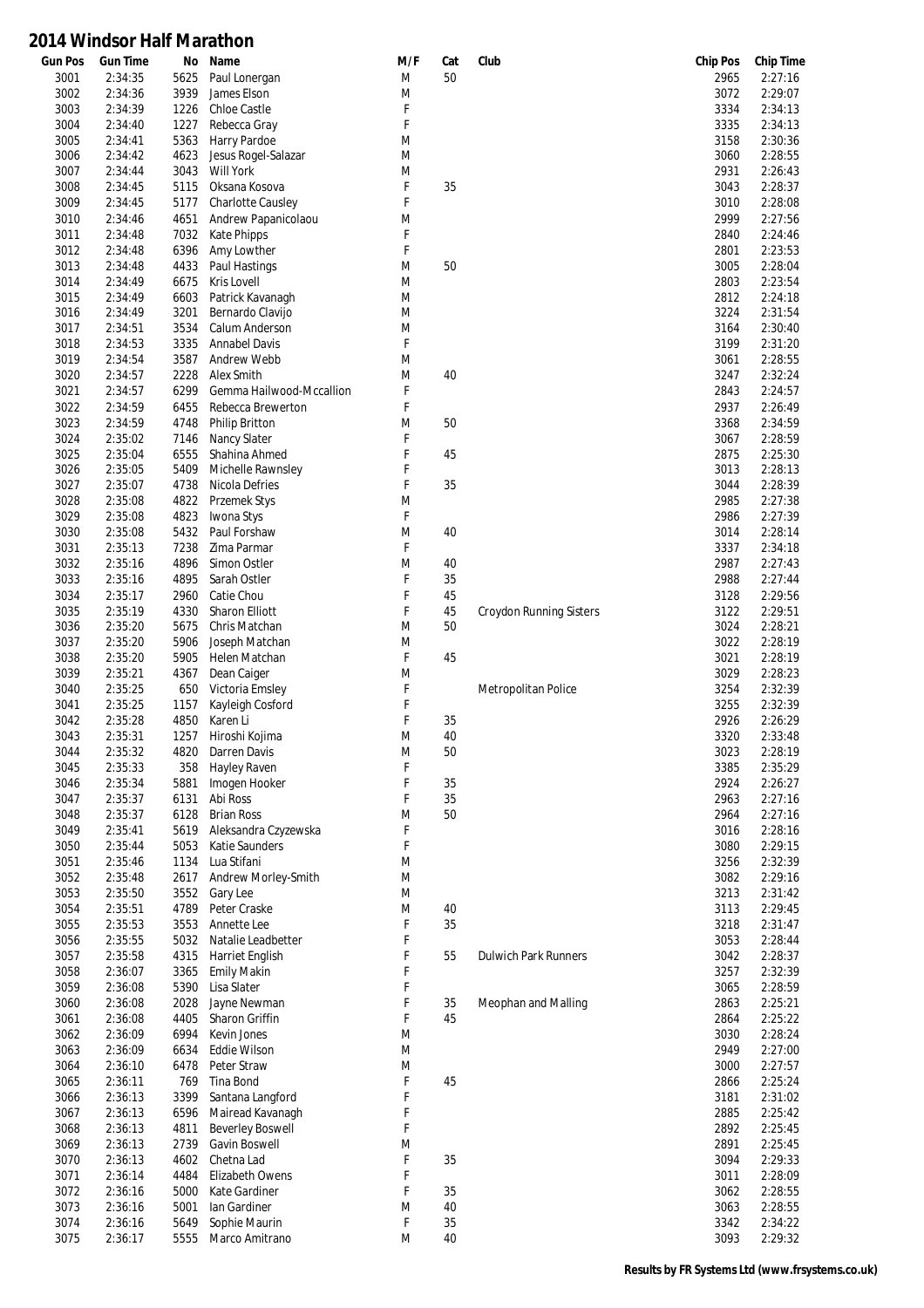| <b>Gun Pos</b> | <b>Gun Time</b>    | No           | Name                                | M/F    | Cat | Club                          | <b>Chip Pos</b> | <b>Chip Time</b>   |
|----------------|--------------------|--------------|-------------------------------------|--------|-----|-------------------------------|-----------------|--------------------|
| 3076           | 2:36:19            | 6684         | Tracy Hodge                         | F      | 35  |                               | 3190            | 2:31:14            |
| 3077           | 2:36:20            | 6125         | Robson Viselli                      | M      |     |                               | 2887            | 2:25:42            |
| 3078           | 2:36:23            | 4196         | Samantha Bettis                     | F      |     |                               | 3348            | 2:34:30            |
| 3079           | 2:36:24            | 6696         | Stephen Hitchcock                   | M      | 50  |                               | 2928            | 2:26:33            |
| 3080           | 2:36:24            | 7064         | Kate Roberts                        | F      | 35  |                               | 2917            | 2:26:16            |
| 3081           | 2:36:27            | 5974         | Alan Smith                          | M      | 60  |                               | 2939            | 2:26:50            |
| 3082           | 2:36:30            | 5844         | Matt George                         | M      |     |                               | 2951            | 2:27:03            |
| 3083           | 2:36:32            | 6949         | Sarah Hale                          | F      |     |                               | 2890            | 2:25:43            |
| 3084           | 2:36:32            | 4579         | Nobue Itasaki                       | F      | 45  |                               | 3120            | 2:29:50            |
| 3085           | 2:36:32            | 6556         | Sally Harvey                        | F      | 45  |                               | 3019            | 2:28:18            |
| 3086           | 2:36:33            | 2193         | Stephen Luurtsema                   | M      | 40  |                               | 3153            | 2:30:29            |
| 3087           | 2:36:33            | 2568         | Anastasia Mainwaring                | F      | 35  |                               | 2816            | 2:24:24            |
| 3088           | 2:36:34            | 5953         | Pamela Whaley                       | F      |     |                               | 2953            | 2:27:06            |
| 3089           | 2:36:34            | 3495         | Gemma Tigwell                       | F      |     |                               | 3259            | 2:32:41            |
| 3090           | 2:36:35            | 6456         | Nicola Burton                       | F      | 55  |                               | 3031            | 2:28:25            |
| 3091           | 2:36:36            | 6885         | <b>Thomas Cottew</b>                | M      | 50  |                               | 2915            | 2:26:14            |
| 3092           | 2:36:37            | 4845         | <b>Steve Durant</b>                 | M      | 40  |                               | 3163            | 2:30:39            |
| 3093           | 2:36:38            | 5927         | Marcelo Del Monaco Sene             | M      | 40  |                               | 3182            | 2:31:05            |
| 3094           | 2:36:39            | 5926         | Victoria Quigley                    | F      |     |                               | 2981            | 2:27:32            |
| 3095           | 2:36:40            | 5347         | Kerry Rasmussen                     | F      |     |                               | 3112            | 2:29:45            |
| 3096           | 2:36:40            | 6644         | Louise Burt                         | F      | 35  |                               | 3114            | 2:29:46            |
| 3097           | 2:36:41            | 4778         | Nola Beirne                         | F      | 45  |                               | 3079            | 2:29:15            |
| 3098           | 2:36:42            | 4044         | Abraham Truter                      | M      |     |                               | 3146            | 2:30:20            |
| 3099           | 2:36:42            | 5370         | Barbara Dunsire                     | F      | 45  |                               | 3125            | 2:29:54            |
| 3100           | 2:36:45            | 6668         | Jackie Hopwood                      | F      | 45  |                               | 3143            | 2:30:19            |
| 3101           | 2:36:45            | 5459         | Julie Ryan                          | F      | 45  |                               | 3144            | 2:30:19            |
| 3102           | 2:36:51            | 2970         | James Soubry                        | M      |     |                               | 3378            | 2:35:14            |
| 3103           | 2:36:55            | 6690         | <b>Meredith Beck</b>                | F      | 55  |                               | 3012            | 2:28:11            |
| 3104           | 2:36:55            | 5251         | Srinivas Parthasarathy              | M      | 40  |                               | 3105            | 2:29:40            |
| 3105           | 2:36:57            | 1690         | <b>Wesley Richards</b>              | M      |     |                               | 3382            | 2:35:20            |
| 3106           | 2:36:57            | 5429         | Will O'leary                        | M      |     |                               | 1989            | 2:11:12            |
| 3107           | 2:36:57            | 1924         | Nicholas Trueman                    | M      |     |                               | 3140            | 2:30:18            |
| 3108           | 2:36:57            | 4493         | Ben Flack                           | M      | 40  |                               | 2994            | 2:27:49            |
| 3109           | 2:36:59            | 4972         | <b>Christopher Ponton</b>           | M      | 40  |                               | 3313            | 2:33:42            |
| 3110           | 2:37:02            | 4939         | Peter Vassallo                      | M      | 40  |                               | 3111            | 2:29:44            |
| 3111           | 2:37:05            | 2006         | Nicky Johncock                      | F      | 55  | <b>Runnymede Runners</b>      | 3297            | 2:33:27            |
| 3112           | 2:37:07            | 2994         | Alan Ledwidge                       | M      | 50  |                               | 3227            | 2:31:56            |
| 3113           | 2:37:08            | 2995         | Jean Ledwidge                       | F      | 45  |                               | 3228            | 2:31:56            |
| 3114           | 2:37:08            | 6670         | Debbie Woodard                      | F      | 35  |                               | 2966            | 2:27:17            |
| 3115           | 2:37:09            | 6663         | Rebecca Honour                      | F      |     |                               | 2967            | 2:27:18            |
| 3116           | 2:37:09            | 7290         | Jeremy Gilbert                      | M      |     |                               | 2933            | 2:26:44            |
| 3117           | 2:37:09            | 4342         | <b>Emily Warner</b>                 | F      |     | Leighton Fun Runners          | 2968            | 2:27:18            |
| 3118           | 2:37:10            | 6458         | Abi Slater                          | F      | 35  |                               | 3059            | 2:28:54            |
| 3119           | 2:37:11            | 5486         | Alice Theobald                      | F      |     |                               | 3244            | 2:32:19            |
| 3120           | 2:37:17            | 1155         | Sammy Bell                          | M      |     |                               | 2992            | 2:27:46            |
| 3121           | 2:37:17            | 6671         | Amy Palasz                          | F      |     |                               | 3020            | 2:28:18            |
| 3122           | 2:37:17            | 4368         | Duncan Bell                         | M      | 60  |                               | 2991            | 2:27:46            |
| 3123           | 2:37:17            | 6520         | <b>Edward Bell</b>                  | M      |     |                               | 2990            | 2:27:46            |
| 3124           | 2:37:18            | 233          | Mark Creeber                        | M      |     |                               | 3205            | 2:31:28            |
| 3125           | 2:37:18            | 4745         | Sarah Exelby                        | F      |     |                               | 3204            | 2:31:27            |
| 3126           | 2:37:21            | 5833         | Karl Schulte                        | M<br>F | 70  |                               | 3050            | 2:28:44            |
| 3127<br>3128   | 2:37:21<br>2:37:22 | 4596<br>4810 | Sarah Clarke                        | F      | 35  |                               | 3115<br>2922    | 2:29:48<br>2:26:25 |
| 3129           | 2:37:23            | 5965         | Sally Jackson<br>Ranvir Singh Lalli | M      | 40  |                               | 3032            | 2:28:26            |
| 3130           | 2:37:24            | 5802         | Lynne O'neill                       | F      | 55  |                               | 3229            | 2:31:57            |
| 3131           | 2:37:26            | 3184         | <b>Alice Davies</b>                 | F      |     | Adventure Bootcamp Shepperton | 3101            | 2:29:37            |
| 3132           | 2:37:26            | 4613         | Lisa Allan                          | F      |     |                               | 3124            | 2:29:52            |
| 3133           | 2:37:27            | 3720         | Matthew Allan                       | M      |     |                               | 3126            | 2:29:54            |
| 3134           | 2:37:29            | 5841         | Kunal Bandekar                      | M      |     |                               | 2983            | 2:27:33            |
| 3135           | 2:37:29            | 2140         | <b>Richard Denbow</b>               | M      | 40  |                               | 3075            | 2:29:14            |
| 3136           | 2:37:32            | 5146         | Nusi Pedro                          | F      | 55  |                               | 3184            | 2:31:05            |
| 3137           | 2:37:32            | 6359         | <b>Maxine Williams</b>              | F      | 35  |                               | 2905            | 2:26:03            |
| 3138           | 2:37:35            | 3642         | Dominic Fitzgerald                  | M      | 40  |                               | 3304            | 2:33:32            |
| 3139           | 2:37:36            | 5232         | Helen Saelensminde                  | F      | 35  |                               | 2952            | 2:27:04            |
| 3140           | 2:37:38            | 6959         | David Musisi                        | M      |     |                               | 2935            | 2:26:47            |
| 3141           | 2:37:38            | 4384         | Sandy Lewin                         | F      | 45  |                               | 3189            | 2:31:13            |
| 3142           | 2:37:41            | 4816         | Anthony Dudson                      | M      | 50  |                               | 3212            | 2:31:41            |
| 3143           | 2:37:41            | 3667         | <b>Philip Foulkes</b>               | M      | 50  |                               | 3413            | 2:36:11            |
| 3144           | 2:37:42            | 3547         | Fiona Spellman                      | F      |     |                               | 3323            | 2:34:01            |
| 3145           | 2:37:45            | 6107         | Anthony Look Tong                   | M      | 40  |                               | 3091            | 2:29:32            |
| 3146           | 2:37:48            | 3583         | Zheng Zhang                         | F      |     |                               | 3260            | 2:32:42            |
| 3147           | 2:37:50            | 6350         | Sugashini Murugesu                  | F      |     |                               | 2995            | 2:27:50            |
| 3148           | 2:37:50            | 5913         | Fiona Devine                        | F      | 35  |                               | 3107            | 2:29:41            |
| 3149           | 2:37:50            | 3149         | Jes Spencer                         | M      | 50  |                               | 3106            | 2:29:41            |
| 3150           | 2:37:53            | 6095         | Victoria Hicks                      | F      | 35  |                               | 2997            | 2:27:53            |
|                |                    |              |                                     |        |     |                               |                 |                    |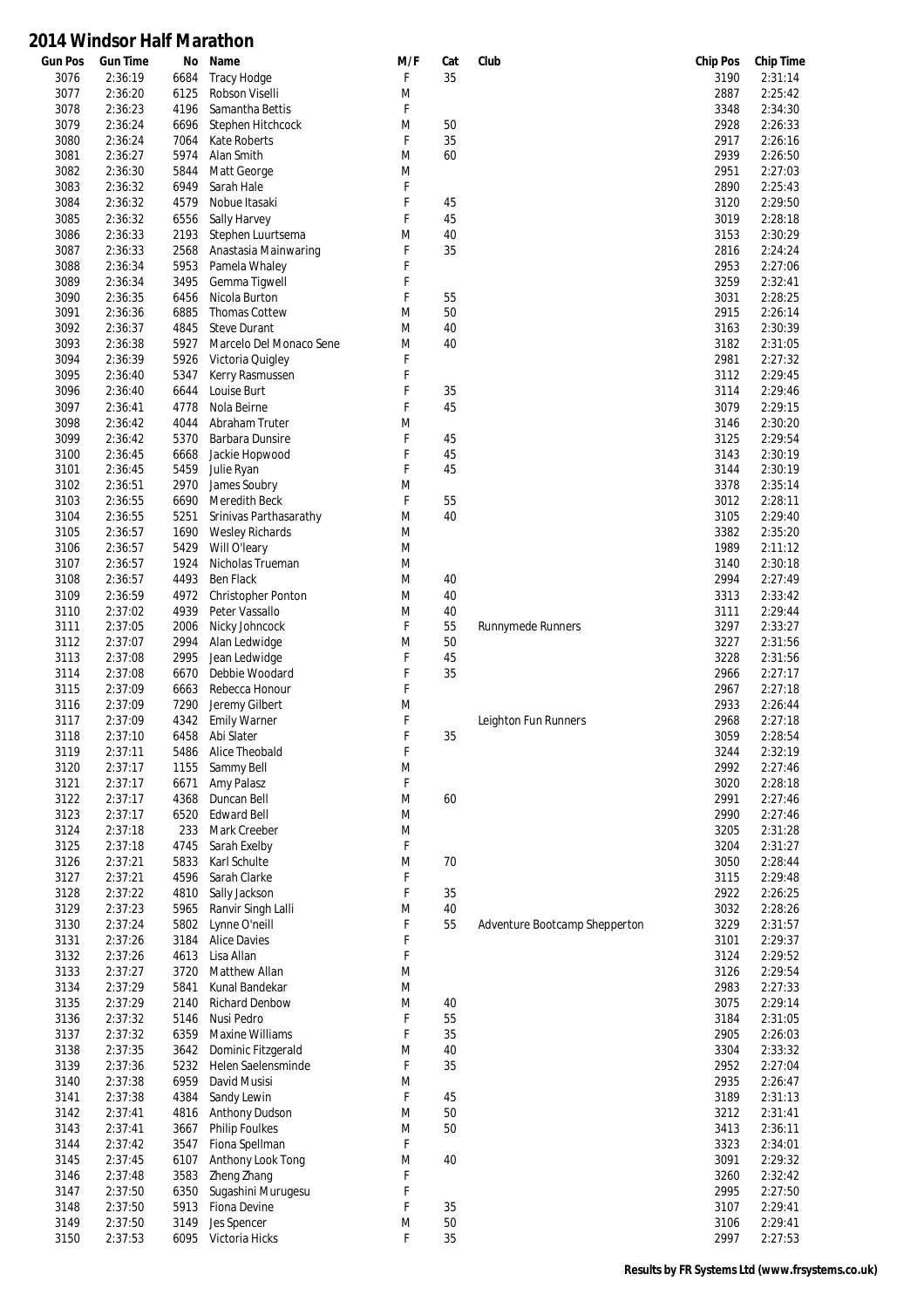| <b>Gun Pos</b> | <b>Gun Time</b>    | No           | Name                           | M/F    | Cat | Club                     | <b>Chip Pos</b> | <b>Chip Time</b>   |
|----------------|--------------------|--------------|--------------------------------|--------|-----|--------------------------|-----------------|--------------------|
| 3151           | 2:37:55            | 3912         | Robert Lee                     | M      |     |                          | 3296            | 2:33:25            |
| 3152           | 2:37:56            | 2888         | Charlotte Love                 | F      |     |                          | 3358            | 2:34:45            |
| 3153           | 2:37:56            | 4783         | Justine Bark                   | F      | 35  |                          | 3121            | 2:29:51            |
| 3154           | 2:37:57            | 4781         | Vicki Adams                    | F      | 35  |                          | 3123            | 2:29:52            |
| 3155           | 2:37:58            | 5405         | <b>Nigel Watts</b>             | M      | 50  |                          | 3130            | 2:29:57            |
| 3156           | 2:37:59            | 5540         | Hannah Miles                   | F      |     |                          | 3068            | 2:29:01            |
| 3157           | 2:38:02            | 6246         | Rebecca Peart                  | F      |     |                          | 3071            | 2:29:06            |
| 3158           | 2:38:04            | 6114         | Melissa Hughes                 | F      | 35  |                          | 3056            | 2:28:48            |
| 3159           | 2:38:06            | 5448         | <b>Helen Everett</b>           | F      |     |                          | 2929            | 2:26:34            |
| 3160           | 2:38:07            | 4319         | Caroline Cockram               | F      | 45  | <b>Runnymede Runners</b> | 3168            | 2:30:46            |
| 3161           | 2:38:10            | 4401         | Louise Elliott                 | F      |     |                          | 3222            | 2:31:51            |
| 3162           | 2:38:10            | 5468         | Emma-Lucia Durrant             | F      |     |                          | 3165            | 2:30:42            |
| 3163           | 2:38:10            | 4941         | Mary Mcmain                    | F      | 45  |                          | 3057            | 2:28:49            |
| 3164           | 2:38:10            | 325          | Michelle Pike                  | F<br>F |     |                          | 3178            | 2:30:57            |
| 3165<br>3166   | 2:38:10<br>2:38:12 | 5116<br>5160 | Debbie Smith<br>Sarah Coope    | F      |     |                          | 3177<br>3157    | 2:30:57<br>2:30:35 |
| 3167           | 2:38:15            | 7186         | Polly Clark                    | F      |     |                          | 3003            | 2:28:01            |
| 3168           | 2:38:17            | 6208         | Jisoo Kim                      | F      |     |                          | 3127            | 2:29:55            |
| 3169           | 2:38:18            | 6854         | Oreste Gallo                   | M      | 50  |                          | 3008            | 2:28:05            |
| 3170           | 2:38:19            | 2837         | <b>Andrew Parker</b>           | M      | 50  |                          | 3225            | 2:31:55            |
| 3171           | 2:38:20            | 3138         | Harriet Killen                 | F      |     |                          | 3321            | 2:33:51            |
| 3172           | 2:38:25            | 5694         | Alice Gisborne                 | F      |     |                          | 3265            | 2:32:44            |
| 3173           | 2:38:27            | 2318         | Vicky Wilson                   | F      | 35  |                          | 3151            | 2:30:22            |
| 3174           | 2:38:28            | 3017         | Louise Hardie                  | F      |     |                          | 3209            | 2:31:38            |
| 3175           | 2:38:28            | 5282         | Graham Day                     | M      |     |                          | 3015            | 2:28:16            |
| 3176           | 2:38:31            | 4033         | Andy Martin                    | M      | 40  |                          | 3344            | 2:34:25            |
| 3177           | 2:38:31            | 5977         | Debbie Morris                  | F      | 45  |                          | 3046            | 2:28:41            |
| 3178           | 2:38:31            | 4948         | Nigel Hidson                   | M      | 50  |                          | 3166            | 2:30:42            |
| 3179           | 2:38:35            | 7285         | Sharon Ayling                  | F      | 35  |                          | 2982            | 2:27:33            |
| 3180           | 2:38:35            | 3532         | Bo Tan                         | M      |     |                          | 3273            | 2:32:55            |
| 3181           | 2:38:36            | 5930         | Alex Forsdike                  | M      |     |                          | 3088            | 2:29:27            |
| 3182           | 2:38:36            | 4772         | Sarah Stone                    | F      | 45  |                          | 3100            | 2:29:37            |
| 3183           | 2:38:37            | 6653         | <b>Adrian Russell</b>          | M      |     |                          | 3155            | 2:30:33            |
| 3184           | 2:38:40            | 6941         | <b>Cathy Davies</b>            | F      | 35  |                          | 3141            | 2:30:18            |
| 3185           | 2:38:42            | 5676         | Laura Goatham                  | F      |     |                          | 3276            | 2:32:57            |
| 3186           | 2:38:42            | 4481         | Sarah Howard                   | F      | 35  |                          | 3085            | 2:29:23            |
| 3187           | 2:38:48            | 7302         | Mark Parr                      | M      | 40  |                          | 2943            | 2:26:56            |
| 3188           | 2:38:50            | 7030         | Jennie Eustace                 | F      |     |                          | 3033            | 2:28:26            |
| 3189           | 2:38:50            | 7031         | Chris Eustace                  | M      |     |                          | 3036            | 2:28:29            |
| 3190           | 2:38:51            | 6343         | <b>Matthew Drew</b>            | M      | 40  |                          | 3132            | 2:29:59            |
| 3191           | 2:38:55            | 4894         | Paul Bloomfield                | M      | 40  |                          | 3271            | 2:32:52            |
| 3192           | 2:38:56            | 4461         | Harriet Hurrell                | F      | 35  |                          | 3411            | 2:36:06            |
| 3193           | 2:38:57            | 5810         | Dermot Fisher                  | M      | 50  | Maidenhead AC            | 3135            | 2:30:03            |
| 3194           | 2:38:59            | 7127         | <b>Steve Burt</b>              | M      |     |                          | 2936            | 2:26:48            |
| 3195           | 2:38:59            | 4598         | Lavinder Bains                 | F      | 45  |                          | 3332            | 2:34:08            |
| 3196<br>3197   | 2:39:04<br>2:39:06 | 6602<br>4883 | Emma Kavanagh                  | F<br>F | 45  |                          | 3040<br>3258    | 2:28:34<br>2:32:41 |
| 3198           | 2:39:07            | 4614         | Paula Russell<br>Mark Longland | M      | 40  |                          | 3026            | 2:28:22            |
| 3199           | 2:39:09            | 4774         | <b>Edd Paul</b>                | M      |     |                          | 3176            | 2:30:56            |
| 3200           | 2:39:12            | 4197         | Cedric Van Der Haert           | M      |     |                          | 3191            | 2:31:15            |
| 3201           | 2:39:16            | 5589         | Sanjay Gohil                   | M      |     |                          | 3274            | 2:32:55            |
| 3202           | 2:39:16            | 4088         | Peter Meier                    | M      | 50  |                          | 3245            | 2:32:22            |
| 3203           | 2:39:16            | 4378         | John Roe                       | M      | 40  |                          | 3246            | 2:32:22            |
| 3204           | 2:39:16            | 4619         | Mark Ward                      | M      | 40  |                          | 3139            | 2:30:17            |
| 3205           | 2:39:17            | 4153         | Winnie Draper                  | F      |     |                          | 3391            | 2:35:37            |
| 3206           | 2:39:20            | 4467         | Doug Wragg                     | M      | 50  |                          | 3240            | 2:32:14            |
| 3207           | 2:39:21            | 5175         | Francesca Weller               | F      | 45  |                          | 3299            | 2:33:27            |
| 3208           | 2:39:22            | 7106         | Abhishek Ramesh                | M      |     |                          | 3018            | 2:28:17            |
| 3209           | 2:39:22            | 4971         | Georgina Readings              | F      | 35  |                          | 3150            | 2:30:21            |
| 3210           | 2:39:24            | 4159         | Nicola Benavente               | F      |     |                          | 3339            | 2:34:19            |
| 3211           | 2:39:26            | 2179         | Sarah Taylor                   | F      |     |                          | 3327            | 2:34:02            |
| 3212           | 2:39:27            | 6407         | Emanuel Turchetta              | M      |     |                          | 3025            | 2:28:21            |
| 3213           | 2:39:28            | 6231         | Loraine Saunders               | F      | 45  |                          | 3408            | 2:36:05            |
| 3214           | 2:39:29            | 6261         | Rebeca Duinea                  | F      | 35  |                          | 3095            | 2:29:35            |
| 3215           | 2:39:29            | 6262         | Andrada Duinea                 | F      |     |                          | 3097            | 2:29:36            |
| 3216           | 2:39:30            | 6563         | Rachel Smith                   | F      | 45  |                          | 3129            | 2:29:56            |
| 3217           | 2:39:30            | 4471         | Samantha O'neill               | F      | 45  |                          | 3325            | 2:34:01            |
| 3218           | 2:39:30            | 6809         | Lucy Godsave                   | F      |     |                          | 3002            | 2:27:58            |
| 3219           | 2:39:33            | 5897         | <b>Catherine Connolley</b>     | F      | 45  |                          | 2971            | 2:27:21            |
| 3220           | 2:39:34            | 5154         | Graeme Paterson                | M      | 40  |                          | 3316            | 2:33:46            |
| 3221           | 2:39:36            | 5243         | Ruth Wilson                    | F      | 35  |                          | 3034            | 2:28:27            |
| 3222           | 2:39:37            | 3612         | Emma Tinkler                   | F      |     |                          | 3399            | 2:35:46            |
| 3223           | 2:39:38            | 1674         | Harjinder Nagah                | M      |     |                          | 3160            | 2:30:37            |
| 3224           | 2:39:38            | 6469         | <b>Tanya Saunders</b>          | F      | 35  |                          | 3203            | 2:31:26            |
| 3225           | 2:39:40            | 4637         | Carolin Brettschneider         | F      | 35  |                          | 3200            | 2:31:20            |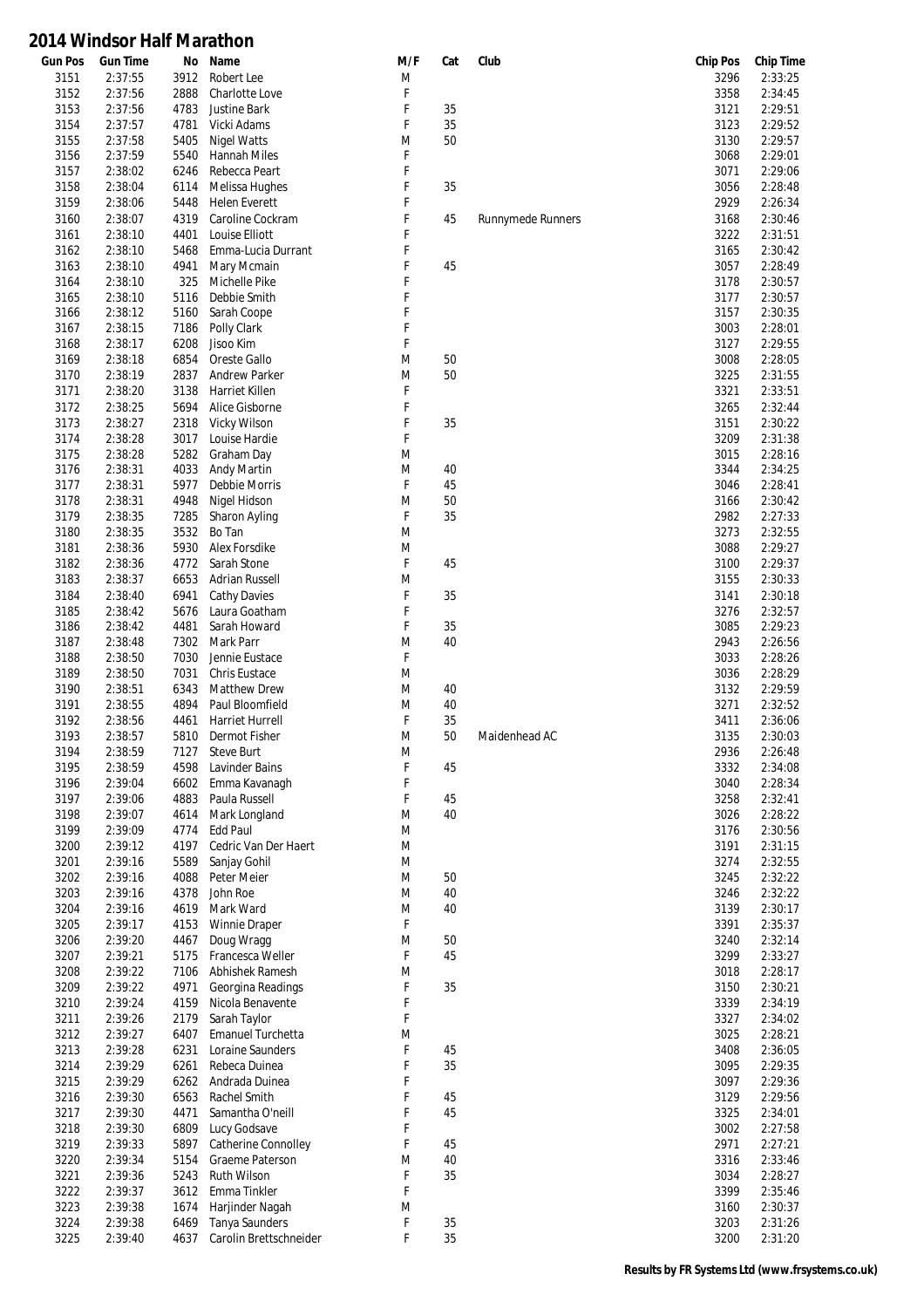| <b>Gun Pos</b> | <b>Gun Time</b> | No   | Name                     | M/F | Cat | Club | <b>Chip Pos</b> | <b>Chip Time</b> |
|----------------|-----------------|------|--------------------------|-----|-----|------|-----------------|------------------|
| 3226           | 2:39:42         | 4473 | Rachel Little Wanford    | F   |     |      | 3234            | 2:32:07          |
| 3227           | 2:39:42         | 5055 | Yvette Redpath           | F   |     |      | 3195            | 2:31:16          |
| 3228           | 2:39:42         | 6177 | Kinga Szafranska         | F   | 35  |      | 3171            | 2:30:47          |
| 3229           | 2:39:43         | 7117 | Michael Law              | M   | 50  |      | 3076            | 2:29:15          |
| 3230           | 2:39:43         | 2956 | <b>Ellie Webster</b>     | F   |     |      | 3403            | 2:35:55          |
| 3231           | 2:39:44         | 6345 | Rebecca Curley           | F   |     |      | 3210            | 2:31:38          |
| 3232           | 2:39:45         | 1290 | Hugh Flanagan            | M   |     |      | 3275            | 2:32:56          |
| 3233           | 2:39:46         | 5876 | <b>Byron Brown</b>       | M   |     |      | 3349            | 2:34:33          |
| 3234           | 2:39:47         | 4642 | Melodie De Navailles     | F   | 35  |      | 3283            | 2:33:04          |
| 3235           | 2:39:48         | 4611 | Catherine Brown          | F   | 45  |      | 3049            | 2:28:43          |
| 3236           | 2:39:49         | 4914 | <b>Andrew Burcher</b>    | M   |     |      | 3503            | 2:38:32          |
| 3237           | 2:39:49         | 5633 | Helen Aitchison          | F   |     |      | 3104            | 2:29:40          |
| 3238           | 2:39:51         | 2600 | Jody Blunt               | F   |     |      | 3419            | 2:36:15          |
| 3239           | 2:39:53         | 5181 | Emma Couper              | F   | 35  |      | 3208            | 2:31:36          |
| 3240           | 2:39:54         | 2908 | Nuri Bodur               | M   |     |      | 3511            | 2:38:46          |
| 3241           | 2:39:54         | 4627 | Lydia Zarza              | F   | 35  |      | 3361            | 2:34:51          |
| 3242           | 2:39:54         | 4942 | Annabel Christopher      | F   |     |      | 3298            | 2:33:27          |
| 3243           | 2:39:59         | 3163 | Bernard Ogoe             | M   | 40  |      | 3102            | 2:29:38          |
|                |                 |      |                          |     |     |      |                 | 2:28:29          |
| 3244           | 2:40:00         | 6967 | Ling Ding                | F   |     |      | 3035            |                  |
| 3245           | 2:40:01         | 2195 | <b>Elizabeth Mcnally</b> | F   | 35  |      | 3397            | 2:35:43          |
| 3246           | 2:40:01         | 3577 | Matthew Stone            | M   | 50  |      | 3478            | 2:37:43          |
| 3247           | 2:40:02         | 4190 | Stephanie Green          | F   |     |      | 3369            | 2:35:01          |
| 3248           | 2:40:03         | 3051 | Chash Gajanayaka         | M   |     |      | 3230            | 2:32:02          |
| 3249           | 2:40:03         | 6526 | Neal Tanna               | M   |     |      | 3377            | 2:35:13          |
| 3250           | 2:40:07         | 4617 | <b>Cherry Dorrett</b>    | F   | 35  |      | 3263            | 2:32:44          |
| 3251           | 2:40:09         | 4873 | Kate Wallace             | F   | 35  |      | 3278            | 2:33:02          |
| 3252           | 2:40:11         | 6276 | Catherine Hannan         | F   | 45  |      | 3154            | 2:30:31          |
| 3253           | 2:40:11         | 6013 | Sarah Gwalter            | F   |     |      | 3117            | 2:29:48          |
| 3254           | 2:40:16         | 6851 | <b>Emily Russell</b>     | F   | 35  |      | 3136            | 2:30:04          |
| 3255           | 2:40:19         | 5655 | Darcy Eid                | F   | 45  |      | 3308            | 2:33:37          |
| 3256           | 2:40:22         | 6430 | Sarah Wilson             | F   |     |      | 3289            | 2:33:16          |
| 3257           | 2:40:22         | 4833 | <b>Steven Gray</b>       | M   | 40  |      | 3489            | 2:38:17          |
| 3258           | 2:40:22         | 4695 | Martin White             | M   | 40  |      | 3310            | 2:33:39          |
| 3259           | 2:40:25         | 7288 | Rosie Byrne              | F   |     |      | 3286            | 2:33:13          |
| 3260           | 2:40:26         | 7210 | leva Simkunaite          | F   |     |      | 3116            | 2:29:48          |
| 3261           | 2:40:27         | 7001 | Joel Browne              | M   | 40  |      | 3103            | 2:29:39          |
| 3262           | 2:40:31         | 4759 | Lesley Scoble            | F   | 45  |      | 3346            | 2:34:29          |
| 3263           | 2:40:31         | 4767 | Paula Froud              | F   | 45  |      | 3347            | 2:34:29          |
| 3264           | 2:40:34         | 5439 | Lesa Hegarty             | F   |     |      | 3087            | 2:29:24          |
| 3265           | 2:40:36         | 2192 | Graham Nunn              | M   | 60  |      | 3458            | 2:37:21          |
| 3266           | 2:40:37         | 6275 | Claire Asare-Archer      | F   | 35  |      | 3219            | 2:31:48          |
| 3267           | 2:40:37         | 6998 | Elena Unugur             | F   |     |      | 3109            | 2:29:43          |
| 3268           | 2:40:37         | 7304 | Emma De Clercq           | F   |     |      | 3110            | 2:29:43          |
| 3269           | 2:40:43         | 3844 | <b>Richard Bowles</b>    |     | 50  |      |                 | 2:36:40          |
|                |                 |      |                          | M   |     |      | 3438            |                  |
| 3270           | 2:40:46         | 5687 | Sarah Holliday           | F   |     |      | 3147            | 2:30:20          |
| 3271           | 2:40:47         | 4776 | Fiona Payne              | F   | 45  |      | 3362            | 2:34:54          |
| 3272           | 2:40:47         | 6045 | Claire Walton            | F   | 35  |      | 3185            | 2:31:12          |
| 3273           | 2:40:47         | 6044 | Paul White               | M   |     |      | 3187            | 2:31:12          |
| 3274           | 2:40:48         | 6043 | Kim White                | F   | 35  |      | 3188            | 2:31:13          |
| 3275           | 2:40:48         | 5369 | David Fossey             | M   |     |      | 3301            | 2:33:28          |
| 3276           | 2:40:51         | 7283 | Kiran Shankla            | F   |     |      | 3202            | 2:31:25          |
| 3277           | 2:40:53         | 6513 | Claire Pettitt           | F   |     |      | 3142            | 2:30:18          |
| 3278           | 2:40:54         | 4536 | Graham Forsyth           | M   |     |      | 3077            | 2:29:15          |
| 3279           | 2:40:56         | 2064 | Munish Jain              | M   | 40  |      | 3232            | 2:32:04          |
| 3280           | 2:40:56         | 2293 | Sophie Wrench            | F   |     |      | 3517            | 2:38:58          |
| 3281           | 2:41:01         | 7319 | Jeanie Henry             | F   | 35  |      | 3451            | 2:37:01          |
| 3282           | 2:41:08         | 2936 | Tim Bache                | M   |     |      | 3497            | 2:38:25          |
| 3283           | 2:41:11         | 4950 | Delphine Marlio-Marette  | F   | 35  |      | 3386            | 2:35:34          |
| 3284           | 2:41:11         | 6178 | Melanie Gymer            | F   | 35  |      | 3292            | 2:33:16          |
| 3285           | 2:41:13         | 5613 | Lisa Eyres               | F   | 35  |      | 3134            | 2:30:03          |
| 3286           | 2:41:13         | 7118 | Abi Bowling              | F   |     |      | 3183            | 2:31:05          |
| 3287           | 2:41:14         | 6149 | Jeff Sinclair            | M   | 40  |      | 3206            | 2:31:29          |
| 3288           | 2:41:15         | 5041 | <b>Alex Tearle</b>       | M   |     |      | 3380            | 2:35:14          |
| 3289           | 2:41:16         | 5303 | Adam Sams                | M   |     |      | 3284            | 2:33:09          |
| 3290           | 2:41:17         | 4187 | Katie Smith              | F   |     |      | 3083            | 2:29:17          |
| 3291           | 2:41:17         | 6362 | Hannah Martin            | F   |     |      | 3084            | 2:29:17          |
| 3292           | 2:41:20         | 5264 | James Condon             | M   | 40  |      | 3388            | 2:35:35          |
|                | 2:41:20         | 3491 |                          | F   |     |      | 3253            | 2:32:38          |
| 3293           |                 |      | <b>Heather Holmstrom</b> |     |     |      |                 |                  |
| 3294           | 2:41:21         | 5073 | Kate Harvey              | F   |     |      | 3223            | 2:31:54          |
| 3295           | 2:41:23         | 6627 | Brinder Singh Shergill   | M   |     |      | 3282            | 2:33:04          |
| 3296           | 2:41:27         | 4590 | Diana Topham             | F   | 45  |      | 3303            | 2:33:32          |
| 3297           | 2:41:28         | 5048 | Sarah Wiseman            | F   | 35  |      | 3324            | 2:34:01          |
| 3298           | 2:41:29         | 6867 | Jessica Marsh            | F   |     |      | 3186            | 2:31:12          |
| 3299           | 2:41:31         | 2730 | Sorina Constantinescu    | F   |     |      | 3086            | 2:29:23          |
| 3300           | 2:41:33         | 4884 | Michael Barker           | M   | 40  |      | 3285            | 2:33:12          |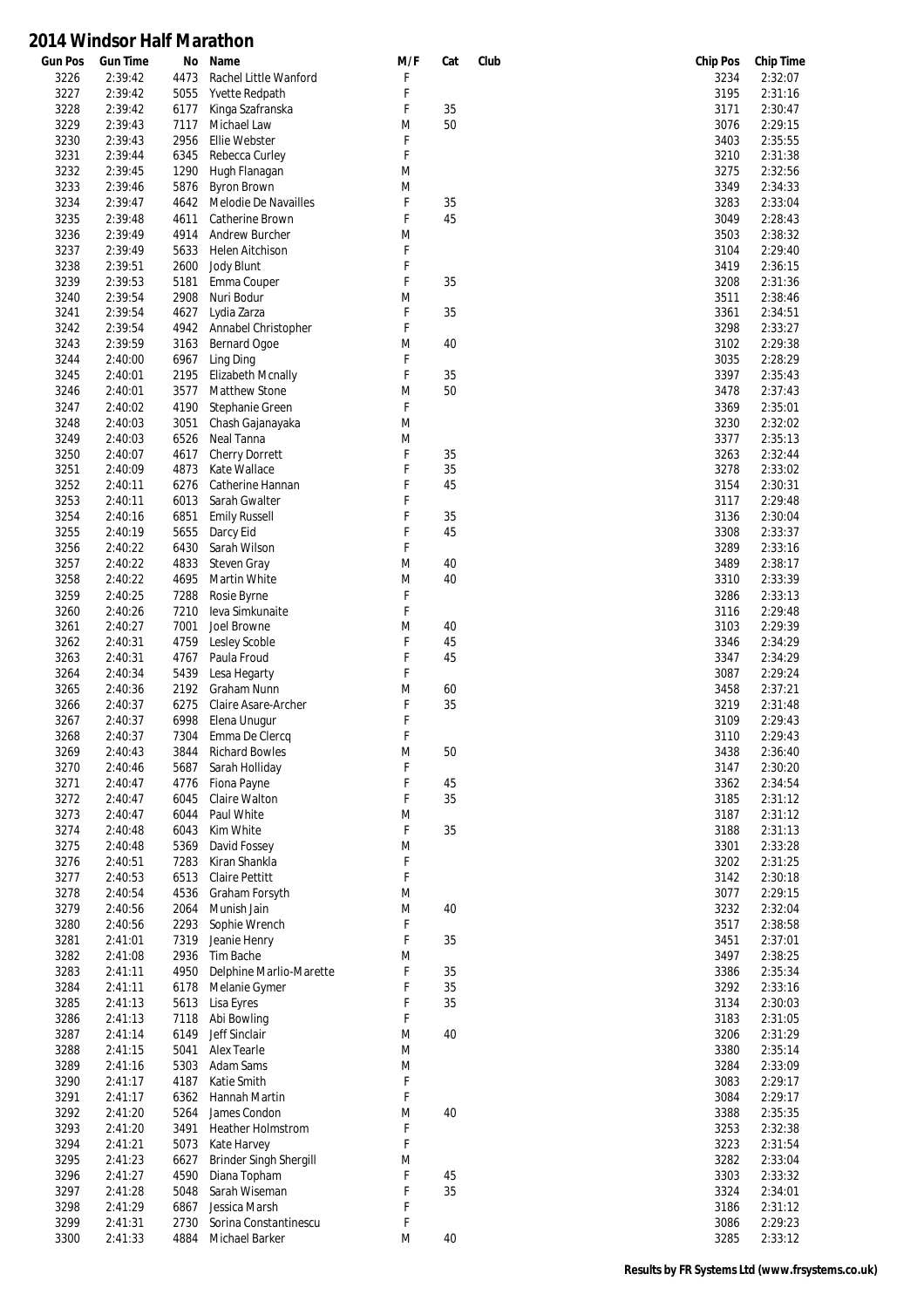| <b>Gun Pos</b> | <b>Gun Time</b>    | No           | Name                                  | M/F    | Cat      | Club                   | <b>Chip Pos</b> | <b>Chip Time</b>   |
|----------------|--------------------|--------------|---------------------------------------|--------|----------|------------------------|-----------------|--------------------|
| 3301           | 2:41:36            | 3997         | Daniel Hedlund                        | M      |          |                        | 3521            | 2:39:02            |
| 3302           | 2:41:43            | 4840         | Anand Venkatachalam                   | M      | 40       |                        | 3434            | 2:36:33            |
| 3303           | 2:41:43            | 5442         | Vivek Subramanian                     | M      |          |                        | 3305            | 2:33:36            |
| 3304           | 2:41:44            | 1439         | Mark Lovegrove                        | M      | 40       |                        | 3473            | 2:37:39            |
| 3305           | 2:41:45            | 2853         | Sarah Harrison                        | F      |          |                        | 3376            | 2:35:10            |
| 3306           | 2:41:46            | 6353         | <b>Steven Harrison</b>                | M      |          |                        | 3410            | 2:36:06            |
| 3307           | 2:41:46            | 4403         | David Brown                           | M<br>F | 40       |                        | 3396            | 2:35:42            |
| 3308           | 2:41:47            | 5889         | Tiina Tamm                            |        | 45       |                        | 3237            | 2:32:11            |
| 3309           | 2:41:51            | 4418         | Clive Young<br>Clare Broadway         | M      | 60       |                        | 3445            | 2:36:50<br>2:30:46 |
| 3310           | 2:41:54            | 6408         |                                       | F      | 35       |                        | 3169            |                    |
| 3311<br>3312   | 2:41:55<br>2:41:58 | 5452<br>4712 | <b>Richard Hutchings</b><br>lan Lloyd | M<br>M | 60<br>40 |                        | 3268<br>3197    | 2:32:46<br>2:31:18 |
| 3313           | 2:42:00            | 5280         | <b>Gary Bailey</b>                    | M      | 50       |                        | 3453            | 2:37:08            |
| 3314           | 2:42:02            | 5505         | Joanna Talbot                         | F      |          |                        | 3387            | 2:35:34            |
| 3315           | 2:42:05            | 6700         | Anthony Whitehead                     | M      |          |                        | 3242            | 2:32:16            |
| 3316           | 2:42:05            | 3328         | Nadine Sowah                          | F      |          |                        | 3241            | 2:32:16            |
| 3317           | 2:42:07            | 6624         | Rajesh Shah                           | M      | 40       |                        | 3357            | 2:34:44            |
| 3318           | 2:42:08            | 3752         | James Cannam                          | M      |          |                        | 3214            | 2:31:42            |
| 3319           | 2:42:08            | 3354         | Colin Button                          | M      | 50       |                        | 3364            | 2:34:56            |
| 3320           | 2:42:09            | 2667         | Nicola Patterson                      | F      | 45       |                        | 3365            | 2:34:57            |
| 3321           | 2:42:09            | 4372         | <b>Andrew Cripps</b>                  | M      | 40       |                        | 3281            | 2:33:04            |
| 3322           | 2:42:10            | 6625         | Daniel Ng                             | M      |          |                        | 3280            | 2:33:02            |
| 3323           | 2:42:11            | 4877         | Emma Lawrence                         | F      | 35       |                        | 3570            | 2:40:28            |
| 3324           | 2:42:12            | 4978         | <b>Catherine Porter</b>               | F      | 35       |                        | 3572            | 2:40:30            |
| 3325           | 2:42:12            | 5346         | Daniel Harrison                       | M      |          |                        | 3422            | 2:36:19            |
| 3326           | 2:42:12            | 6572         | <b>Kirsty Topping</b>                 | F      |          |                        | 3233            | 2:32:06            |
| 3327           | 2:42:14            | 5886         | Claudia Gallagher                     | F      | 45       |                        | 3133            | 2:30:02            |
| 3328           | 2:42:16            | 5971         | Sophie Van Bick                       | F      |          |                        | 3220            | 2:31:50            |
| 3329           | 2:42:17            | 4045         | Payal Desai                           | F      |          |                        | 3516            | 2:38:54            |
| 3330           | 2:42:19            | 2213         | <b>Chris Nelson</b>                   | M      | 50       |                        | 3138            | 2:30:10            |
| 3331           | 2:42:19            | 4878         | Robert Axon                           | M      | 50       |                        | 3288            | 2:33:15            |
| 3332           | 2:42:20            | 3484         | Laura Welford                         | F      |          |                        | 3148            | 2:30:20            |
| 3333           | 2:42:21            | 5010         | Kate Garnham                          | F      |          |                        | 3149            | 2:30:20            |
| 3334           | 2:42:21            | 6919         | Jagjit Khaira                         | M      | 40       |                        | 3215            | 2:31:42            |
| 3335           | 2:42:23            | 5573         | Alastair Colvin                       | M      | 50       |                        | 3370            | 2:35:01            |
| 3336           | 2:42:23            | 5590         | Jane Rostant                          | F      | 45       |                        | 3180            | 2:30:58            |
| 3337           | 2:42:24            | 4743         | Graeme Few                            | M      | 40       |                        | 3355            | 2:34:41            |
| 3338           | 2:42:24            | 4050         | Hashim Hussain                        | M      |          |                        | 3562            | 2:40:12            |
| 3339           | 2:42:24            | 4154         | <b>Michael Morris</b>                 | M      |          |                        | 3375            | 2:35:06            |
| 3340           | 2:42:25            | 6817         | Clara Hernandez-Luis                  | F      | 35       |                        | 3179            | 2:30:57            |
| 3341           | 2:42:26            | 5464         | <b>Eleanor Thorn</b>                  | F      |          |                        | 3173            | 2:30:55            |
| 3342           | 2:42:26            | 5462         | Vivienne Thorn                        | F      | 45       |                        | 3175            | 2:30:55            |
| 3343           | 2:42:26            | 5463         | Melanie Thorn                         | F      |          |                        | 3174            | 2:30:55            |
| 3344           | 2:42:27            | 4114         | Nicholas Ely                          | M      |          |                        | 3500            | 2:38:32            |
| 3345           | 2:42:29            | 5628         | Simon Burton                          | M      |          |                        | 3341            | 2:34:22            |
| 3346           | 2:42:31            | 6136         | Sarah Plummer                         | F      | 45       |                        | 3236            | 2:32:10            |
| 3347           | 2:42:32            | 5072         | Sophie Graham                         | F      |          |                        | 3330            | 2:34:06            |
| 3348           | 2:42:34            | 6486         | Joanna Evans<br>Andrew Bartlam        | F      | 35<br>40 |                        | 3231            | 2:32:04            |
| 3349           | 2:42:35            | 5542         | Sean Pringuer-James                   | M      |          |                        | 3340            | 2:34:20            |
| 3350<br>3351   | 2:42:36<br>2:42:36 | 1374<br>6127 |                                       | M<br>M | 40<br>40 |                        | 3555<br>3248    | 2:39:58<br>2:32:29 |
| 3352           | 2:42:37            | 4322         | <b>Ashley Green</b><br>Derek Wilkins  | M      | 50       | <b>Burnham Joggers</b> | 3405            | 2:36:02            |
| 3353           | 2:42:39            | 5137         | Yvonne Underwood                      | F      |          |                        | 3394            | 2:35:40            |
| 3354           | 2:42:39            | 5248         | Hannah Morgan                         | F      |          |                        | 3442            | 2:36:44            |
| 3355           | 2:42:44            | 5994         | Josie Ratcliff                        | F      |          |                        | 3267            | 2:32:46            |
| 3356           | 2:42:44            | 4955         | Jenny Bennett                         | F      | 55       |                        | 3392            | 2:35:38            |
| 3357           | 2:42:45            | 4954         | John Wesson                           | M      | 50       |                        | 3393            | 2:35:38            |
| 3358           | 2:42:45            | 5019         | Jessica Gray                          | F      |          |                        | 3343            | 2:34:23            |
| 3359           | 2:42:47            | 4020         | James Mason                           | M      |          |                        | 3161            | 2:30:37            |
| 3360           | 2:42:47            | 6694         | <b>Esther Gardiner</b>                | F      |          |                        | 3162            | 2:30:37            |
| 3361           | 2:42:49            | 7136         | Nikki Newton                          | F      |          |                        | 3238            | 2:32:12            |
| 3362           | 2:42:52            | 4965         | Dominic Holroyd                       | M      | 40       |                        | 3435            | 2:36:35            |
| 3363           | 2:42:55            | 6518         | Dave Durnan                           | M      | 40       |                        | 3269            | 2:32:49            |
| 3364           | 2:42:55            | 7306         | Laura Dagnall-Quinn                   | F      | 35       |                        | 3250            | 2:32:32            |
| 3365           | 2:42:57            | 2966         | Michael Ponton                        | M      | 50       |                        | 3549            | 2:39:39            |
| 3366           | 2:43:01            | 3560         | Rheanna Mitchell                      | F      |          |                        | 3235            | 2:32:08            |
| 3367           | 2:43:02            | 4507         | Hui San Pang                          | F      | 35       |                        | 3439            | 2:36:40            |
| 3368           | 2:43:02            | 4506         | Anna Mckay                            | F      |          |                        | 3440            | 2:36:41            |
| 3369           | 2:43:02            | 4504         | Odile Caron                           | F      |          |                        | 3441            | 2:36:43            |
| 3370           | 2:43:02            | 5951         | Melanie Seiderer                      | F      | 35       |                        | 3431            | 2:36:29            |
| 3371           | 2:43:03            | 5058         | Paul Adams                            | M      | 40       |                        | 3266            | 2:32:46            |
| 3372           | 2:43:05            | 3156         | Tim Dolan                             | M      |          |                        | 3520            | 2:39:01            |
| 3373           | 2:43:05            | 5014         | Dorian Knight                         | M      |          |                        | 3404            | 2:35:57            |
| 3374           | 2:43:10            | 6607         | Anirban Dutta                         | M      |          |                        | 3319            | 2:33:47            |
| 3375           | 2:43:10            | 6084         | Sonia Khebere Rapazinho               | F      | 35       |                        | 3300            | 2:33:27            |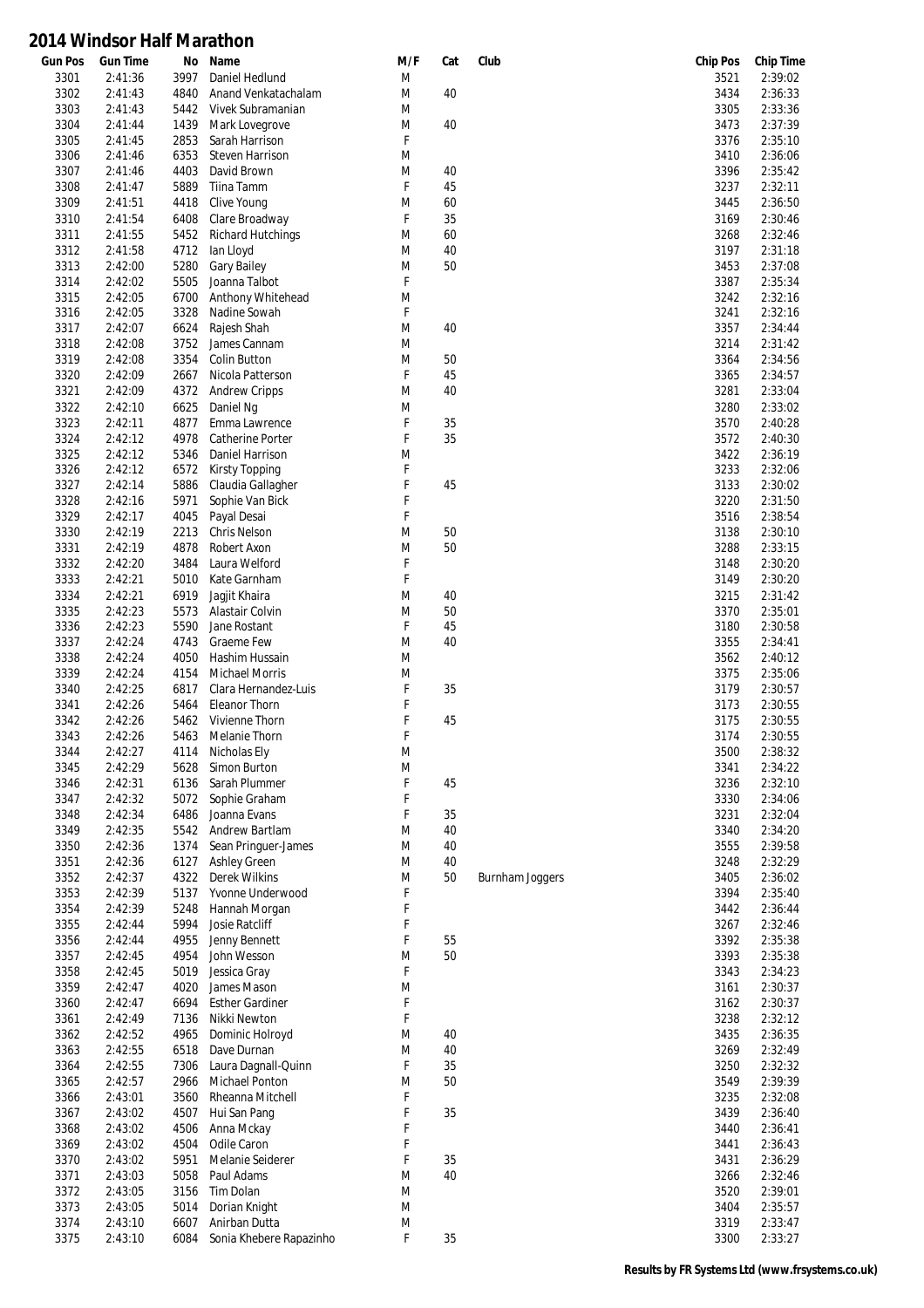| <b>Gun Pos</b> | <b>Gun Time</b> | No   | Name                       | M/F         | Cat | Club | <b>Chip Pos</b> | <b>Chip Time</b> |
|----------------|-----------------|------|----------------------------|-------------|-----|------|-----------------|------------------|
| 3376           | 2:43:11         | 3007 | Trees Himpe-Depuydt        | F           | 45  |      | 3584            | 2:40:56          |
| 3377           | 2:43:14         | 7125 | Hayley Brincau             | F           |     |      | 3196            | 2:31:17          |
| 3378           | 2:43:16         | 4787 | Barry Kopelman             | M           | 50  |      | 3429            | 2:36:27          |
| 3379           | 2:43:18         | 6058 | Lindsey Harding            | F           | 35  |      | 3279            | 2:33:02          |
| 3380           | 2:43:20         | 5911 | <b>Tracy Kingsley</b>      | F           | 45  |      | 3373            | 2:35:03          |
| 3381           | 2:43:24         | 5623 | Tracy Keating-Verga        | F           | 35  |      | 3398            | 2:35:45          |
| 3382           | 2:43:24         | 5327 | Julia Philipson            | F           | 35  |      | 3400            | 2:35:47          |
| 3383           | 2:43:25         | 6466 | Rebecca Hawksworth         | F           |     |      | 3345            | 2:34:28          |
| 3384           | 2:43:26         | 3574 | Jared Parkin               | M           |     |      | 3591            | 2:41:12          |
| 3385           | 2:43:26         | 5638 | Katriina Kekkonen          | F           | 45  |      | 3366            | 2:34:57          |
| 3386           | 2:43:29         | 6540 | <b>William Burgess</b>     | M           | 60  |      | 3226            | 2:31:56          |
| 3387           | 2:43:31         | 6837 | Alice Walker               | F           | 35  |      | 3201            | 2:31:22          |
| 3388           | 2:43:32         | 4630 | <b>Gail Roulston</b>       | F           | 45  |      | 3312            | 2:33:40          |
| 3389           | 2:43:32         | 6778 | Sarah Meakin               | F           | 45  |      | 3311            | 2:33:40          |
| 3390           | 2:43:33         | 6248 | Katie Taylor               | F           |     |      | 3307            | 2:33:37          |
| 3391           | 2:43:37         | 5618 | Luke Gibbs                 | M           |     |      | 3302            | 2:33:29          |
|                |                 |      |                            | M           |     |      |                 |                  |
| 3392           | 2:43:40         | 4699 | Alex Barclay               |             |     |      | 3476            | 2:37:42          |
| 3393           | 2:43:40         | 6966 | Chris Moriarty             | M           |     |      | 3211            | 2:31:40          |
| 3394           | 2:43:40         | 4529 | Helen Cheung               | $\mathsf F$ | 35  |      | 3430            | 2:36:28          |
| 3395           | 2:43:43         | 6887 | Philippa Benson-Smith      | F           |     |      | 3277            | 2:33:00          |
| 3396           | 2:43:43         | 4404 | Louise Terry               | F           | 45  |      | 3485            | 2:37:57          |
| 3397           | 2:43:45         | 3975 | Disni Jayasuriya           | F           | 45  |      | 3532            | 2:39:15          |
| 3398           | 2:43:45         | 5699 | Fay Frostick               | F           | 35  |      | 3457            | 2:37:20          |
| 3399           | 2:43:48         | 6397 | Tom Dorman                 | M           |     |      | 3272            | 2:32:52          |
| 3400           | 2:43:51         | 5046 | Kathryn Miller             | F           |     |      | 3472            | 2:37:38          |
| 3401           | 2:43:52         | 2321 | <b>Tina Pass</b>           | F           |     |      | 3553            | 2:39:44          |
| 3402           | 2:43:54         | 4569 | <b>Richard Holmes</b>      | M           | 40  |      | 3270            | 2:32:51          |
| 3403           | 2:43:58         | 4583 | Louise Alexander           | F           | 35  |      | 3505            | 2:38:36          |
| 3404           | 2:44:00         | 5118 | Anna Kingsnorth            | F           |     |      | 3402            | 2:35:52          |
| 3405           | 2:44:02         | 5933 | Natalie Parker             | F           |     |      | 3331            | 2:34:08          |
| 3406           | 2:44:03         | 4550 | Paul Austin                | M           | 40  |      | 3480            | 2:37:45          |
| 3407           | 2:44:08         | 3245 | Jenny Cooke                | F           | 35  |      | 3450            | 2:36:58          |
|                |                 |      |                            | F           | 45  |      |                 |                  |
| 3408           | 2:44:08         | 5392 | Michele Myles              |             |     |      | 3326            | 2:34:02          |
| 3409           | 2:44:08         | 5943 | Simon Cook                 | M           | 50  |      | 3251            | 2:32:34          |
| 3410           | 2:44:16         | 6738 | Deborah Brady              | F           | 35  |      | 3243            | 2:32:18          |
| 3411           | 2:44:19         | 6257 | <b>Brian Ellis</b>         | M           | 50  |      | 3381            | 2:35:19          |
| 3412           | 2:44:20         | 7235 | Sharanpreet Heer           | F           |     |      | 3314            | 2:33:43          |
| 3413           | 2:44:21         | 6135 | Stina Strachan             | F           | 35  |      | 3306            | 2:33:37          |
| 3414           | 2:44:22         | 5662 | Laura Ward                 | F           |     |      | 3418            | 2:36:15          |
| 3415           | 2:44:27         | 6601 | Sean Groves                | M           | 40  |      | 3352            | 2:34:35          |
| 3416           | 2:44:28         | 5100 | Melissa Dunnett            | F           | 35  |      | 3436            | 2:36:35          |
| 3417           | 2:44:31         | 5636 | Marco Palenzona            | M           | 40  |      | 3498            | 2:38:27          |
| 3418           | 2:44:31         | 4192 | karima benarab             | F           | 24  |      | 3249            | 2:32:30          |
| 3419           | 2:44:31         | 5605 | Andrea Wood                | F           | 45  |      | 3427            | 2:36:25          |
| 3420           | 2:44:33         | 6281 | Joseph Georges Honor Wedji | M           | 40  |      | 3379            | 2:35:14          |
| 3421           | 2:44:33         | 4631 | Annabelle Williams         | F           | 45  |      | 3444            | 2:36:46          |
| 3422           | 2:44:34         | 6360 | Charlotte Drury            | F           |     |      | 3356            | 2:34:44          |
| 3423           | 2:44:35         | 7289 | Kirandeep Singh            | F           | 35  |      | 3252            | 2:32:37          |
| 3424           | 2:44:42         | 5301 | Lindsay Howard-Jones       | F           |     |      | 3322            | 2:33:57          |
| 3425           | 2:44:42         | 3524 | Rosey Hill                 | F           |     |      | 3475            | 2:37:42          |
| 3426           | 2:44:43         | 6963 | <b>Russ Gaines</b>         | M           |     |      | 3329            | 2:34:04          |
| 3427           | 2:44:49         | 1575 | Natalia Giers              | F           |     |      | 3374            | 2:35:04          |
| 3428           | 2:44:52         | 5276 | Mark Waggett               | M           |     |      | 3665            | 2:44:52          |
| 3429           | 2:44:53         | 6968 | <b>Alison Bayliss</b>      | F           |     |      | 3360            | 2:34:50          |
| 3430           | 2:44:55         | 6947 | Karen Paxford              | F           | 45  |      | 3338            | 2:34:19          |
| 3431           | 2:44:56         | 3425 | Linda Thomas               | F           | 45  |      | 3609            | 2:42:15          |
|                |                 |      |                            | F           |     |      |                 |                  |
| 3432           | 2:44:57         | 6123 | <b>Audrey Garland</b>      |             | 35  |      | 3371            | 2:35:02          |
| 3433           | 2:44:57         | 6124 | Paul Burrows               | M           | 40  |      | 3372            | 2:35:03          |
| 3434           | 2:44:59         | 4785 | Emirali Kesken             | M           | 40  |      | 3350            | 2:34:33          |
| 3435           | 2:44:59         | 932  | <b>Steve Piper</b>         | M           | 40  |      | 3351            | 2:34:33          |
| 3436           | 2:45:00         | 2700 | Savas Kesken               | M           |     |      | 3669            | 2:45:00          |
| 3437           | 2:45:00         | 7323 | Yvonne Pemberton           | F           | 45  |      | 3359            | 2:34:47          |
| 3438           | 2:45:01         | 3967 | Derek Weltevreden          | M           |     |      | 3309            | 2:33:38          |
| 3439           | 2:45:07         | 6725 | Michael Sserunkuma         | M           | 60  |      | 3354            | 2:34:39          |
| 3440           | 2:45:08         | 3555 | Jack Scott                 | M           |     |      | 3315            | 2:33:44          |
| 3441           | 2:45:09         | 4926 | Adam Messenger             | M           | 40  |      | 3433            | 2:36:31          |
| 3442           | 2:45:10         | 6531 | Juan Luis Bellon           | M           |     |      | 3353            | 2:34:37          |
| 3443           | 2:45:11         | 4616 | Simon Griffiths            | M           |     |      | 3470            | 2:37:37          |
| 3444           | 2:45:13         | 5652 | Grace Robertson            | F           |     |      | 3551            | 2:39:42          |
| 3445           | 2:45:14         | 6247 | Paul Shumake               | M           | 40  |      | 3443            | 2:36:46          |
| 3446           | 2:45:16         | 5686 | Kerry Hunt                 | F           |     |      | 3290            | 2:33:16          |
| 3447           | 2:45:16         | 6316 | Jennie Conway              | F           | 35  |      | 3367            | 2:34:58          |
| 3448           | 2:45:16         | 7028 | Polly Tomlin               | F           |     |      | 3293            | 2:33:17          |
| 3449           | 2:45:16         | 5685 | Gareth Shaw                | M           |     |      | 3291            | 2:33:16          |
| 3450           | 2:45:17         | 5068 | Adam Sutherland            | M           |     |      | 3537            | 2:39:21          |
|                |                 |      |                            |             |     |      |                 |                  |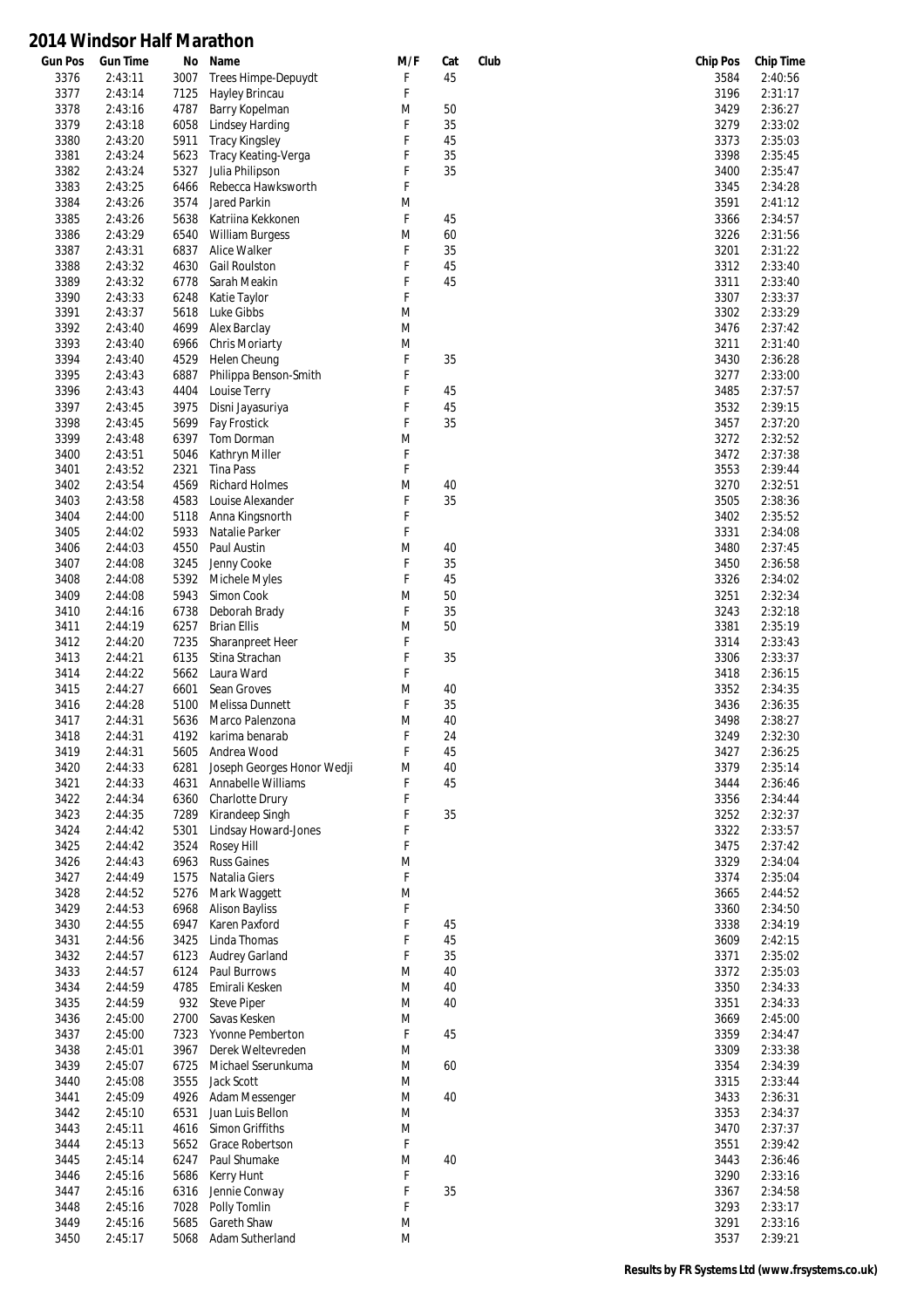| <b>Gun Pos</b> | <b>Gun Time</b> | Νo   | Name                    | M/F | Cat | Club                        | <b>Chip Pos</b> | <b>Chip Time</b> |
|----------------|-----------------|------|-------------------------|-----|-----|-----------------------------|-----------------|------------------|
| 3451           | 2:45:19         | 4496 | Dora Komlos             | F   | 35  |                             | 3455            | 2:37:13          |
| 3452           | 2:45:24         | 7164 | Nicole Hills            | F   |     |                             | 3363            | 2:34:54          |
| 3453           | 2:45:25         | 5938 | Peter Lynch             | M   |     |                             | 3423            | 2:36:22          |
| 3454           | 2:45:25         | 5151 | Joanne Mcclay           | F   |     |                             | 3490            | 2:38:17          |
| 3455           | 2:45:27         | 6184 | Christopher Thomas      | M   |     |                             | 3295            | 2:33:19          |
|                |                 |      |                         |     |     |                             |                 |                  |
| 3456           | 2:45:29         | 2548 | Laura Peterson          | F   | 35  |                             | 3569            | 2:40:28          |
| 3457           | 2:45:29         | 6767 | Joanna Galbraith        | F   |     |                             | 3454            | 2:37:11          |
| 3458           | 2:45:29         | 5200 | Jake Howard             | M   |     |                             | 3524            | 2:39:06          |
| 3459           | 2:45:30         | 6537 | Amanda Skulte           | F   |     |                             | 3294            | 2:33:17          |
| 3460           | 2:45:35         | 4477 | Marc Nash               | M   | 50  |                             | 3449            | 2:36:55          |
| 3461           | 2:45:36         | 6112 | Susi Gorbey             | F   | 35  |                             | 3287            | 2:33:14          |
| 3462           | 2:45:37         | 4658 | Stefan Meier            | M   | 40  |                             | 3460            | 2:37:25          |
|                |                 |      |                         |     |     |                             |                 |                  |
| 3463           | 2:45:37         | 5152 | Imran Mughal            | M   |     |                             | 3548            | 2:39:38          |
| 3464           | 2:45:38         | 2457 | Katherine Trevatt       | F   |     |                             | 3447            | 2:36:53          |
| 3465           | 2:45:38         | 5891 | Megan Shurben           | F   |     |                             | 3448            | 2:36:53          |
| 3466           | 2:45:41         | 4920 | Jenni Loveridge         | F   |     |                             | 3518            | 2:39:00          |
| 3467           | 2:45:41         | 5587 | Vikki Hammond           | F   |     |                             | 3519            | 2:39:00          |
| 3468           | 2:45:44         | 6344 | <b>Isabelle Drew</b>    | F   | 45  |                             | 3446            | 2:36:51          |
| 3469           | 2:45:47         | 4373 | Stephanie Newton        | F   | 35  |                             | 3462            | 2:37:29          |
|                |                 |      |                         |     | 40  |                             |                 |                  |
| 3470           | 2:45:48         | 5521 | Mark Daglish            | M   |     |                             | 3317            | 2:33:46          |
| 3471           | 2:45:49         | 5520 | Teresa Bowden           | F   | 45  |                             | 3318            | 2:33:47          |
| 3472           | 2:45:50         | 5882 | Kirsty Hodson           | F   | 35  |                             | 3420            | 2:36:16          |
| 3473           | 2:45:53         | 6302 | Suzanne Casey           | F   | 45  |                             | 3469            | 2:37:36          |
| 3474           | 2:45:55         | 4168 | Rebekah Collins         | F   |     |                             | 3560            | 2:40:11          |
| 3475           | 2:45:57         | 6689 | Colin Beck              | M   | 60  |                             | 3456            | 2:37:13          |
| 3476           | 2:45:58         | 2259 | Cheryl Robson           | F   | 35  |                             | 3547            | 2:39:38          |
| 3477           | 2:45:59         | 7077 | Maria Mitchell          | F   | 35  |                             | 3336            | 2:34:14          |
| 3478           | 2:46:01         | 4809 | Vivek Ghiya             | M   | 40  |                             | 3544            | 2:39:33          |
|                |                 |      |                         |     |     |                             |                 |                  |
| 3479           | 2:46:01         | 2298 | Lee Wilson              | M   |     |                             | 3530            | 2:39:14          |
| 3480           | 2:46:05         | 5576 | Sebastian Zentgraf      | M   |     |                             | 3383            | 2:35:23          |
| 3481           | 2:46:07         | 5159 | Helen Taylor            | F   |     |                             | 3535            | 2:39:17          |
| 3482           | 2:46:09         | 4750 | Belinda Denney          | F   | 35  |                             | 3509            | 2:38:42          |
| 3483           | 2:46:15         | 5306 | Jamie Hall              | M   |     |                             | 3333            | 2:34:09          |
| 3484           | 2:46:20         | 3249 | Gulen Meredith          | F   | 35  |                             | 3600            | 2:41:46          |
| 3485           | 2:46:21         | 3559 | Miroslava Mihulcova     | F   |     |                             | 3632            | 2:43:24          |
|                |                 |      |                         |     |     |                             |                 |                  |
| 3486           | 2:46:21         | 6621 | Jason Grossman          | M   |     |                             | 3421            | 2:36:17          |
| 3487           | 2:46:22         | 3516 | Paul Cross              | M   | 40  |                             | 3390            | 2:35:36          |
| 3488           | 2:46:22         | 6254 | Keith Hayden            | M   | 40  |                             | 3696            | 2:46:22          |
| 3489           | 2:46:24         | 7070 | Chekfoung Tan           | F   |     |                             | 3395            | 2:35:42          |
| 3490           | 2:46:25         | 6336 | <b>Ben Mills</b>        | M   |     |                             | 3536            | 2:39:21          |
| 3491           | 2:46:30         | 4925 | Nicola Gray             | F   |     |                             | 3542            | 2:39:32          |
| 3492           | 2:46:33         | 3515 | Carl Yates              | M   |     |                             | 3415            | 2:36:12          |
| 3493           | 2:46:33         | 6334 | Richard Barclay         | M   | 40  |                             | 3414            | 2:36:12          |
| 3494           | 2:46:34         | 5929 |                         | F   | 35  |                             |                 | 2:37:23          |
|                |                 |      | Hayley Clayton          |     |     |                             | 3459            |                  |
| 3495           | 2:46:35         |      | 5845 Matthew Littlewood | M   |     |                             | 3389            | 2:35:36          |
| 3496           | 2:46:40         | 6960 | Harpal Bawa             | M   | 40  |                             | 3401            | 2:35:50          |
| 3497           | 2:46:40         | 1231 | Ryan Willmott           | M   |     |                             | 3406            | 2:36:03          |
| 3498           | 2:46:50         | 5683 | Paul Singh              | M   | 40  |                             | 3488            | 2:38:13          |
| 3499           | 2:46:50         | 6263 | Louise Stuart           | F   | 35  |                             | 3541            | 2:39:29          |
| 3500           | 2:46:55         | 6622 | Olivia Clarkson         | F   | 35  |                             | 3452            | 2:37:02          |
| 3501           | 2:46:58         | 2058 | Debbie Shipley          | F   | 45  | Serpentine                  | 3437            | 2:36:40          |
|                |                 |      |                         |     |     |                             |                 |                  |
| 3502           | 2:46:59         | 2951 | Andre Gunter            | M   | 40  |                             | 3627            | 2:43:19          |
| 3503           | 2:46:59         | 5681 | Andy Walker             | M   |     |                             | 3559            | 2:40:10          |
| 3504           | 2:47:00         | 6977 | Sarah Cohen             | F   |     |                             | 3412            | 2:36:06          |
| 3505           | 2:47:06         | 2009 | <b>Mark Sammes</b>      | M   | 40  | Sandhurst joggers           | 3623            | 2:42:59          |
| 3506           | 2:47:10         | 6672 | Clare Jones             | F   | 35  |                             | 3463            | 2:37:30          |
| 3507           | 2:47:11         | 3061 | Alexander Gibbons       | M   |     |                             | 3636            | 2:43:30          |
| 3508           | 2:47:12         | 5362 | Nicholas De Villiers    | M   | 40  |                             | 3593            | 2:41:20          |
| 3509           | 2:47:15         | 4626 | Jo Hirst                | F   |     |                             | 3538            | 2:39:22          |
|                |                 |      |                         |     |     |                             |                 |                  |
| 3510           | 2:47:16         | 7243 | Niklaus Lunow           | M   | 40  |                             | 3407            | 2:36:05          |
| 3511           | 2:47:16         | 5948 | Rowan Goldthorp         | F   |     |                             | 3522            | 2:39:03          |
| 3512           | 2:47:19         | 2924 | Katie Crabb             | F   |     |                             | 3578            | 2:40:37          |
| 3513           | 2:47:20         | 4505 | Duncan Mckay            | M   |     |                             | 3586            | 2:41:01          |
| 3514           | 2:47:22         | 4449 | Charlie Davie           | F   |     |                             | 3602            | 2:41:52          |
| 3515           | 2:47:23         | 6349 | Janice Caldwell         | F   | 35  |                             | 3597            | 2:41:39          |
| 3516           | 2:47:32         | 4535 | Aimee Fisker            | F   |     |                             | 3491            | 2:38:18          |
| 3517           | 2:47:32         | 2923 | Dave Bottom             | M   |     |                             | 3492            | 2:38:18          |
|                |                 |      |                         |     |     |                             |                 |                  |
| 3518           | 2:47:34         | 6150 | Emma Sinclair           | F   | 45  |                             | 3481            | 2:37:47          |
| 3519           | 2:47:35         | 837  | Oliver Haynes           | M   |     |                             | 3711            | 2:46:54          |
| 3520           | 2:47:42         | 4326 | Rachelle Peacock        | F   | 35  | <b>Dulwich Park Runners</b> | 3566            | 2:40:21          |
| 3521           | 2:47:42         | 6283 | Sophie Keatley          | F   |     |                             | 3575            | 2:40:33          |
| 3522           | 2:47:42         | 3246 | Francesca Cooke         | F   |     |                             | 3576            | 2:40:33          |
| 3523           | 2:47:46         | 7161 | Claire Murphy           | F   |     |                             | 3461            | 2:37:27          |
| 3524           | 2:47:47         | 6825 | Christopher John Boyce  | M   | 50  |                             | 3601            | 2:41:48          |
| 3525           | 2:47:52         | 5678 | Ji Pattison-Smith       | M   |     |                             | 3654            | 2:44:19          |
|                |                 |      |                         |     |     |                             |                 |                  |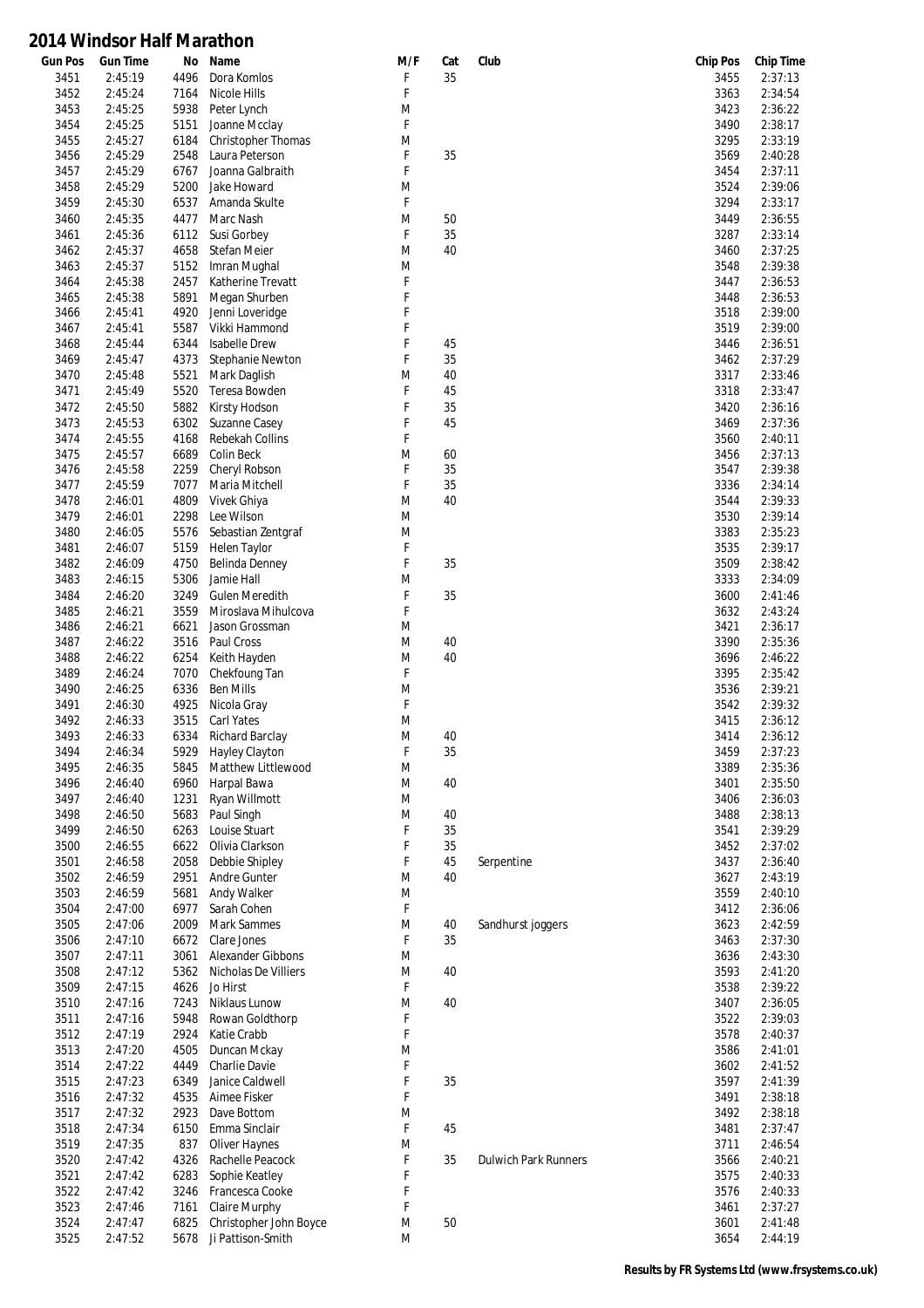| <b>Gun Pos</b> | <b>Gun Time</b>    | No           | Name                             | M/F    | Cat      | Club                           | <b>Chip Pos</b> | <b>Chip Time</b>   |
|----------------|--------------------|--------------|----------------------------------|--------|----------|--------------------------------|-----------------|--------------------|
| 3526           | 2:47:55            | 7262         | Nevid Ahmed                      | M      |          |                                | 3384            | 2:35:25            |
| 3527           | 2:47:58            | 7160         | Rebecca Flint                    | F      |          |                                | 3471            | 2:37:38            |
| 3528           | 2:48:00            | 6096         | <b>Susan Veness</b>              | F      | 45       |                                | 3486            | 2:38:09            |
| 3529           | 2:48:02            | 6012         | Sabine Testar                    | F      | 45       |                                | 3482            | 2:37:50            |
| 3530           | 2:48:03            | 5412         | Ming Man                         | M      | 40       |                                | 3563            | 2:40:13            |
| 3531           | 2:48:04            | 6559         | Susan Harwood                    | F      | 45       |                                | 3468            | 2:37:35            |
| 3532           | 2:48:06            | 6786         | Michelle Cooper                  | F      | 35       |                                | 3409            | 2:36:05            |
| 3533           | 2:48:08            | 6591         | <b>Richard Dieppe</b>            | M      |          |                                | 3425            | 2:36:25            |
| 3534           | 2:48:08            | 5812         | Nichola Knevitt                  | F      |          | Handy Cross Runners            | 3426            | 2:36:25            |
| 3535           | 2:48:12            | 7048         | Mark Kitson                      | M      |          |                                | 3479            | 2:37:43            |
| 3536           | 2:48:12            | 6979         | Angela Challenor                 | F      | 35       |                                | 3417            | 2:36:14            |
| 3537           | 2:48:12            | 6980         | Deborah Ashmore                  | F      | 45       |                                | 3416            | 2:36:14            |
| 3538           | 2:48:13            | 5888         | Roger Ward                       | M      | 60       |                                | 3508            | 2:38:40            |
| 3539           | 2:48:13            | 6549         | <b>Katherine Nickless</b>        | F      |          |                                | 3529            | 2:39:13            |
| 3540           | 2:48:14            | 6665         | <b>Ellie Mansell</b>             | F      |          |                                | 3501            | 2:38:32            |
| 3541           | 2:48:14            | 6076         | Jennie Knowles                   | F      | 35       |                                | 3502            | 2:38:32            |
| 3542<br>3543   | 2:48:14            | 2020         | <b>Eleanor Rodgers</b>           | F<br>F | 45<br>35 | Bishops Stortford Running Club | 3736            | 2:48:14<br>2:36:29 |
|                | 2:48:17            | 7060         | Hayley Mcguane                   |        |          |                                | 3432            | 2:45:19            |
| 3544<br>3545   | 2:48:17<br>2:48:22 | 2500<br>6318 | Hannah Bower<br>Anne Bolger      | F<br>F |          |                                | 3682<br>3507    | 2:38:38            |
| 3546           | 2:48:23            | 5959         | lan Romanis                      | M      |          |                                | 3556            | 2:40:01            |
| 3547           | 2:48:25            | 6210         | John Nahar                       | M      |          |                                | 3428            | 2:36:26            |
| 3548           | 2:48:25            | 5379         | Jessica Binks                    | F      |          |                                | 3585            | 2:40:56            |
| 3549           | 2:48:35            | 4166         | <b>Emily Gailey</b>              | F      |          |                                | 3531            | 2:39:14            |
| 3550           | 2:48:36            | 3057         | Amanda Simms                     | F      |          |                                | 3603            | 2:41:54            |
| 3551           | 2:48:37            | 5997         | Eleanor Sampson                  | F      |          |                                | 3534            | 2:39:17            |
| 3552           | 2:48:37            | 5996         | Arabella Arkwright               | F      |          |                                | 3533            | 2:39:17            |
| 3553           | 2:48:38            | 6594         | <b>Kevin Simpkins</b>            | M      | 50       |                                | 3703            | 2:46:37            |
| 3554           | 2:48:41            | 6732         | Kelly-Anne Taylor                | F      |          |                                | 3474            | 2:37:40            |
| 3555           | 2:48:43            | 4549         | Emma Corrigan                    | F      | 35       |                                | 3577            | 2:40:35            |
| 3556           | 2:48:44            | 7286         | Mar Anthony Sosa                 | M      |          |                                | 3424            | 2:36:22            |
| 3557           | 2:48:46            | 5258         | Jon Leuty                        | M      | 50       |                                | 3702            | 2:46:33            |
| 3558           | 2:48:47            | 5616         | Myra Price                       | F      | 35       |                                | 3641            | 2:43:45            |
| 3559           | 2:48:51            | 6945         | Helen Tedeschi                   | F      | 45       |                                | 3493            | 2:38:19            |
| 3560           | 2:48:51            | 7296         | Amy Gibson                       | F      |          | Cancer Research                | 2769            | 2:23:06            |
| 3561           | 2:48:52            | 6695         | Carla Oliveira                   | F      |          | Cancer Research                | 2770            | 2:23:06            |
| 3562           | 2:48:53            | 4844         | Jo Bentinck                      | F      | 55       |                                | 3545            | 2:39:35            |
| 3563           | 2:48:55            | 4875         | Stephanie Platt                  | F      |          |                                | 3610            | 2:42:16            |
| 3564           | 2:48:55            | 4874         | <b>Julian Platt</b>              | M      |          |                                | 3611            | 2:42:17            |
| 3565           | 2:48:58            | 6615         | Natasha Woods                    | F      | 35       |                                | 3523            | 2:39:06            |
| 3566           | 2:49:01            | 4980         | <b>Keeley Harris</b>             | F      | 35       |                                | 3608            | 2:42:09            |
| 3567           | 2:49:01            | 6418         | Alexander Mangan                 | M      |          |                                | 3552            | 2:39:43            |
| 3568           | 2:49:06            | 4341         | Rachel Marsden                   | F      | 35       | <b>Stafford harriers</b>       | 3605            | 2:41:55            |
| 3569           | 2:49:09            | 2780         | Sandra Garalyte                  | F      |          |                                | 3612            | 2:42:17            |
| 3570           | 2:49:12            | 6461         | <b>Greg Strutton</b>             | M      |          |                                | 3512            | 2:38:47            |
| 3571           | 2:49:12            | 7318         | <b>Stevie Stewart</b>            | F      |          |                                | 3677            | 2:45:12            |
| 3572           | 2:49:21            | 5180         | Shyam Raithatha                  | M      |          |                                | 3606            | 2:42:08            |
| 3573           | 2:49:21            | 6886         | <b>Hayley Pike</b>               | F      |          |                                | 3506            | 2:38:37            |
| 3574           | 2:49:22            | 6258         | <b>Eleanor Ellis</b>             | F      |          |                                | 3568            | 2:40:23            |
| 3575           | 2:49:28            | 6100         | Mike Mikunda                     | M      | 50       |                                | 3735            | 2:48:14            |
| 3576           | 2:49:29            | 5854         | Kathy Weston                     | F      | 45       |                                | 3504            | 2:38:33            |
| 3577           | 2:49:34            | 5835         | Julie Sloper<br>Stephanie Howard | F<br>F | 35       |                                | 3539            | 2:39:22            |
| 3578<br>3579   | 2:49:35<br>2:49:36 | 4006<br>3937 | <b>Frances Ailward</b>           | F      |          |                                | 3695<br>3499    | 2:46:15<br>2:38:29 |
| 3580           | 2:49:36            | 5985         | Jenna Hollins                    | F      |          |                                | 3464            | 2:37:32            |
| 3581           | 2:49:36            | 5803         | <b>Annick Hollins</b>            | F      | 45       | Haslemere Border Athletic Club | 3465            | 2:37:32            |
| 3582           | 2:49:36            | 1035         | <b>Claire Morris</b>             | F      | 35       |                                | 3466            | 2:37:32            |
| 3583           | 2:49:37            | 6822         | Rebekah Deacon                   | F      |          |                                | 3467            | 2:37:33            |
| 3584           | 2:49:38            | 6002         | Marnie Downes                    | F      | 35       |                                | 3557            | 2:40:05            |
| 3585           | 2:49:39            | 6846         | Christina Crahart                | F      | 55       |                                | 3526            | 2:39:12            |
| 3586           | 2:49:39            | 1424         | Liang Wen                        | M      |          |                                | 3645            | 2:43:59            |
| 3587           | 2:49:40            | 4393         | Jon Clark                        | M      | 40       |                                | 3763            | 2:49:40            |
| 3588           | 2:49:42            | 5658         | <b>Rupert Taylor</b>             | M      |          |                                | 3596            | 2:41:33            |
| 3589           | 2:49:43            | 6912         | Michelle Walker                  | F      |          |                                | 3543            | 2:39:32            |
| 3590           | 2:49:51            | 6673         | <b>Scott Parker</b>              | M      | 40       |                                | 3546            | 2:39:35            |
| 3591           | 2:49:55            | 6337         | Victoria Burley                  | F      | 35       |                                | 3581            | 2:40:52            |
| 3592           | 2:49:56            | 6782         | Lucy Henning                     | F      | 45       |                                | 3514            | 2:38:51            |
| 3593           | 2:49:58            | 3830         | Helen Sprason                    | F      |          |                                | 3697            | 2:46:23            |
| 3594           | 2:49:59            | 5133         | <b>Vicky Bates</b>               | F      |          |                                | 3616            | 2:42:23            |
| 3595           | 2:49:59            | 3253         | <b>Felicity Bates</b>            | F      |          |                                | 3615            | 2:42:23            |
| 3596           | 2:49:59            | 6369         | Maria Ensabella                  | F      | 35       |                                | 3515            | 2:38:54            |
| 3597           | 2:50:00            | 6897         | Paul Kong                        | M      | 50       |                                | 3477            | 2:37:42            |
| 3598           | 2:50:01            | 5257         | Laura Hensser                    | F      |          |                                | 3483            | 2:37:54            |
| 3599           | 2:50:02            | 5256         | Marie Bloomfield                 | F      |          |                                | 3484            | 2:37:54            |
| 3600           | 2:50:03            | 7024         | Adamina Turek                    | F      | 35       |                                | 3550            | 2:39:40            |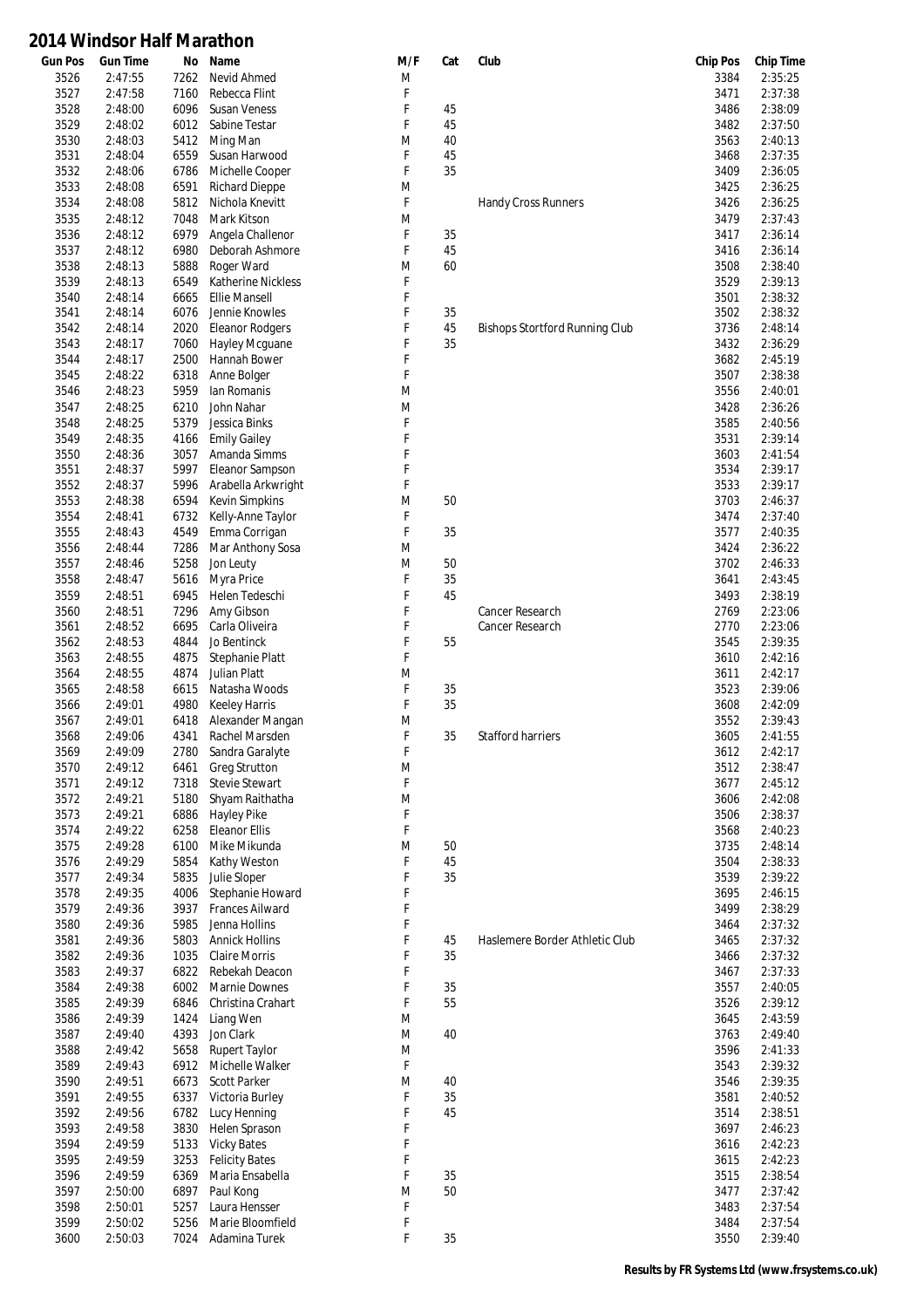| <b>Gun Pos</b> | <b>Gun Time</b> | No   | Name                 | M/F | Cat | Club                   | <b>Chip Pos</b> | <b>Chip Time</b> |
|----------------|-----------------|------|----------------------|-----|-----|------------------------|-----------------|------------------|
| 3601           | 2:50:06         | 7088 | Michelle Porter      | F   | 35  |                        | 3594            | 2:41:26          |
| 3602           | 2:50:09         | 7027 | Sejal Sahota         | F   | 35  |                        | 3688            | 2:45:57          |
| 3603           | 2:50:11         | 1297 | Ranjeeta Jandu       | F   |     |                        | 3573            | 2:40:31          |
| 3604           | 2:50:13         | 4812 | <b>Sharon Veness</b> | F   | 45  |                        | 3624            | 2:43:00          |
| 3605           | 2:50:14         | 4334 | Roy Mcloughlin       | M   | 60  | Lordshill Road Runners | 3487            | 2:38:13          |
| 3606           | 2:50:16         | 3541 | Omar Siddeek         | M   |     |                        | 3674            | 2:45:10          |
| 3607           | 2:50:16         | 6593 | Graham Jons          | M   | 40  |                        | 3564            | 2:40:16          |
| 3608           | 2:50:17         | 6832 | Laura Cochrane       | F   |     |                        | 3513            | 2:38:51          |
| 3609           | 2:50:18         | 7274 | John Palmer          | M   |     |                        | 3565            | 2:40:20          |
| 3610           | 2:50:19         | 6707 | Penny Palmer         | F   | 45  |                        | 3567            | 2:40:21          |
| 3611           | 2:50:20         | 6669 | Daniel Kitchen       | M   |     |                        | 3561            | 2:40:11          |
| 3612           | 2:50:21         | 5112 | Lucy Woodbridge      | F   |     |                        | 3528            | 2:39:13          |
| 3613           | 2:50:25         | 5695 | Amy Mcvicar          | F   |     |                        | 3510            | 2:38:43          |
| 3614           | 2:50:26         | 7311 | Jessica Lupson       | F   |     |                        | 3554            | 2:39:53          |
| 3615           | 2:50:29         | 5829 | John Mcfaull         | M   | 50  |                        | 3587            | 2:41:03          |
| 3616           | 2:50:30         | 6296 | Rebecca Clark        | F   | 45  |                        | 3599            | 2:41:45          |
| 3617           | 2:50:34         | 5458 | Dale Coleman         | M   | 50  |                        | 3648            | 2:44:12          |
| 3618           | 2:50:37         | 7276 | Matthew Hunt         | M   |     |                        | 3540            | 2:39:29          |
|                |                 |      |                      | F   |     |                        |                 | 2:38:22          |
| 3619           | 2:50:39         | 7056 | Maxine Reid          |     | 45  |                        | 3495            |                  |
| 3620           | 2:50:39         | 7057 | <b>Brian Reid</b>    | M   | 50  |                        | 3496            | 2:38:22          |
| 3621           | 2:50:50         | 1379 | Diarmuid O'meara     | M   |     |                        | 3733            | 2:48:13          |
| 3622           | 2:50:51         | 4923 | David Shrimpton      | M   |     |                        | 3631            | 2:43:24          |
| 3623           | 2:50:53         | 7086 | Jo Whitmore          | F   |     |                        | 3527            | 2:39:12          |
| 3624           | 2:50:54         | 7085 | <b>Ben Batten</b>    | M   |     |                        | 3525            | 2:39:12          |
| 3625           | 2:51:05         | 1422 | Paul Martin Purdue   | M   | 50  |                        | 3740            | 2:48:30          |
| 3626           | 2:51:07         | 5502 | Diana Foxlee         | F   |     |                        | 3574            | 2:40:32          |
| 3627           | 2:51:23         | 5659 | Rosemarie Mcgrath    | F   | 35  |                        | 3683            | 2:45:21          |
| 3628           | 2:51:31         | 7294 | Massimo Rainero      | M   | 50  |                        | 3558            | 2:40:09          |
| 3629           | 2:51:35         | 6051 | William Curr         | M   | 50  |                        | 3811            | 2:51:35          |
| 3630           | 2:51:39         | 6951 | Yasmin Poyntz        | F   |     |                        | 3589            | 2:41:05          |
| 3631           | 2:51:39         | 6952 | Duncan Hamilton      | M   |     |                        | 3588            | 2:41:05          |
| 3632           | 2:51:44         | 3329 | Peter Williams       | M   | 60  |                        | 3732            | 2:48:12          |
| 3633           | 2:51:44         | 6188 | David Tickner        | M   | 40  |                        | 3622            | 2:42:57          |
| 3634           | 2:51:49         | 7250 | Chiqui Alvarez       | F   | 45  |                        | 3580            | 2:40:48          |
| 3635           | 2:51:51         | 6633 | Clemmie Power        | F   |     |                        | 3582            | 2:40:53          |
| 3636           | 2:51:51         | 7264 | Lucy Watson          | F   |     |                        | 3583            | 2:40:53          |
| 3637           | 2:52:00         | 5163 | Jourdan Gabbini      | M   |     |                        | 3659            | 2:44:26          |
| 3638           | 2:52:01         | 5393 | Ruth Atkin-Hooijenga | F   | 35  |                        | 3681            | 2:45:17          |
| 3639           | 2:52:02         | 3543 | Matti Nash           | M   |     |                        | 3725            | 2:47:37          |
| 3640           | 2:52:05         | 6452 | Rajiv Chandegra      | M   |     |                        | 3579            | 2:40:40          |
| 3641           | 2:52:08         | 3035 | Lauren Orchard       | F   |     |                        | 3769            | 2:49:48          |
| 3642           | 2:52:13         | 6167 | Victoria Evans       | F   |     |                        | 3637            | 2:43:30          |
| 3643           | 2:52:13         | 4713 | Paul Argyle          | M   | 50  |                        | 3692            | 2:46:10          |
| 3644           | 2:52:14         | 2290 | Jack Butler          | M   |     |                        | 3743            | 2:48:43          |
|                |                 |      | Jonathan Pritchard   | M   |     |                        | 3494            | 2:38:21          |
| 3645           | 2:52:15         | 1491 |                      |     |     |                        |                 |                  |
| 3646           | 2:52:17         | 5626 | Nia Lonergan         | F   |     |                        | 3667            | 2:44:59          |
| 3647           | 2:52:18         | 7105 | Elizabeth Bowen      | F   | 35  |                        | 3595            | 2:41:30          |
| 3648           | 2:52:19         | 5565 | Daniel Stringer      | M   |     |                        | 3592            | 2:41:19          |
| 3649           | 2:52:24         | 6105 | Robert Savage        | M   |     |                        | 3598            | 2:41:43          |
| 3650           | 2:52:26         | 919  | Sarah Weed           | F   |     |                        | 3649            | 2:44:12          |
| 3651           | 2:52:27         | 6256 | Peter Hallett        | M   | 50  |                        | 3607            | 2:42:08          |
| 3652           | 2:52:29         | 6706 | Cary Vardy           | F   | 55  | Lordshill Road Runners | 3571            | 2:40:29          |
| 3653           | 2:52:29         | 6201 | Sally-Anne Williams  | F   | 45  |                        | 3618            | 2:42:46          |
| 3654           | 2:52:30         | 5018 | Maria Bee            | F   | 45  |                        | 3651            | 2:44:15          |
| 3655           | 2:52:34         | 6940 | Beverley Cunningham  | F   | 35  |                        | 3655            | 2:44:22          |
| 3656           | 2:52:38         | 6811 | Amanda Bryden        | F   | 35  |                        | 3590            | 2:41:08          |
| 3657           | 2:52:40         | 5922 | Firoozeh Willians    | F   | 35  |                        | 3625            | 2:43:03          |
| 3658           | 2:52:40         | 5153 | Imtiaz Mughal        | M   |     |                        | 3707            | 2:46:41          |
| 3659           | 2:52:46         | 6148 | Liz Horsfield        | F   | 35  |                        | 3619            | 2:42:47          |
| 3660           | 2:52:54         | 4703 | Anthony Flynn        | M   | 40  |                        | 3613            | 2:42:21          |
| 3661           | 2:52:54         | 4194 | Rosemary Flynn       | F   | 35  |                        | 3614            | 2:42:21          |
| 3662           | 2:52:55         | 4176 | Daniele Furiassi     | M   |     | Born 2 Run             | 3745            | 2:48:48          |
| 3663           | 2:53:08         | 4474 | Kevin Widdows        | M   | 40  |                        | 3643            | 2:43:57          |
| 3664           | 2:53:11         | 5836 | Caroline Finch       | F   |     |                        | 3650            | 2:44:13          |
| 3665           | 2:53:27         | 6159 | Corinne White        | F   | 35  |                        | 3680            | 2:45:16          |
| 3666           | 2:53:31         | 6850 | Celine Gibert Coros  | F   |     |                        | 3626            | 2:43:04          |
| 3667           | 2:53:31         | 2464 | Kayoko Onuma         | F   | 45  |                        | 3792            | 2:50:42          |
| 3668           | 2:53:34         | 6139 | Natalie Bookham      | F   |     |                        | 3621            | 2:42:56          |
| 3669           | 2:53:40         | 5535 | Harry Young          | M   |     |                        | 3709            | 2:46:53          |
|                |                 |      |                      | F   |     |                        |                 |                  |
| 3670           | 2:53:40         | 5536 | Kim Martin           |     |     |                        | 3710            | 2:46:54          |
| 3671           | 2:53:41         | 2702 | Michelle Claxton     | F   |     |                        | 3673            | 2:45:09          |
| 3672           | 2:53:50         | 4327 | <b>Tony Pitt</b>     | M   | 50  | Vegan Runners          | 3706            | 2:46:39          |
| 3673           | 2:53:51         | 6852 | Richard Geach        | M   |     |                        | 3634            | 2:43:29          |
| 3674           | 2:53:51         | 6853 | Samantha Hall        | F   |     |                        | 3635            | 2:43:29          |
| 3675           | 2:53:56         | 4193 | Alan Perrett         | M   |     |                        | 3604            | 2:41:55          |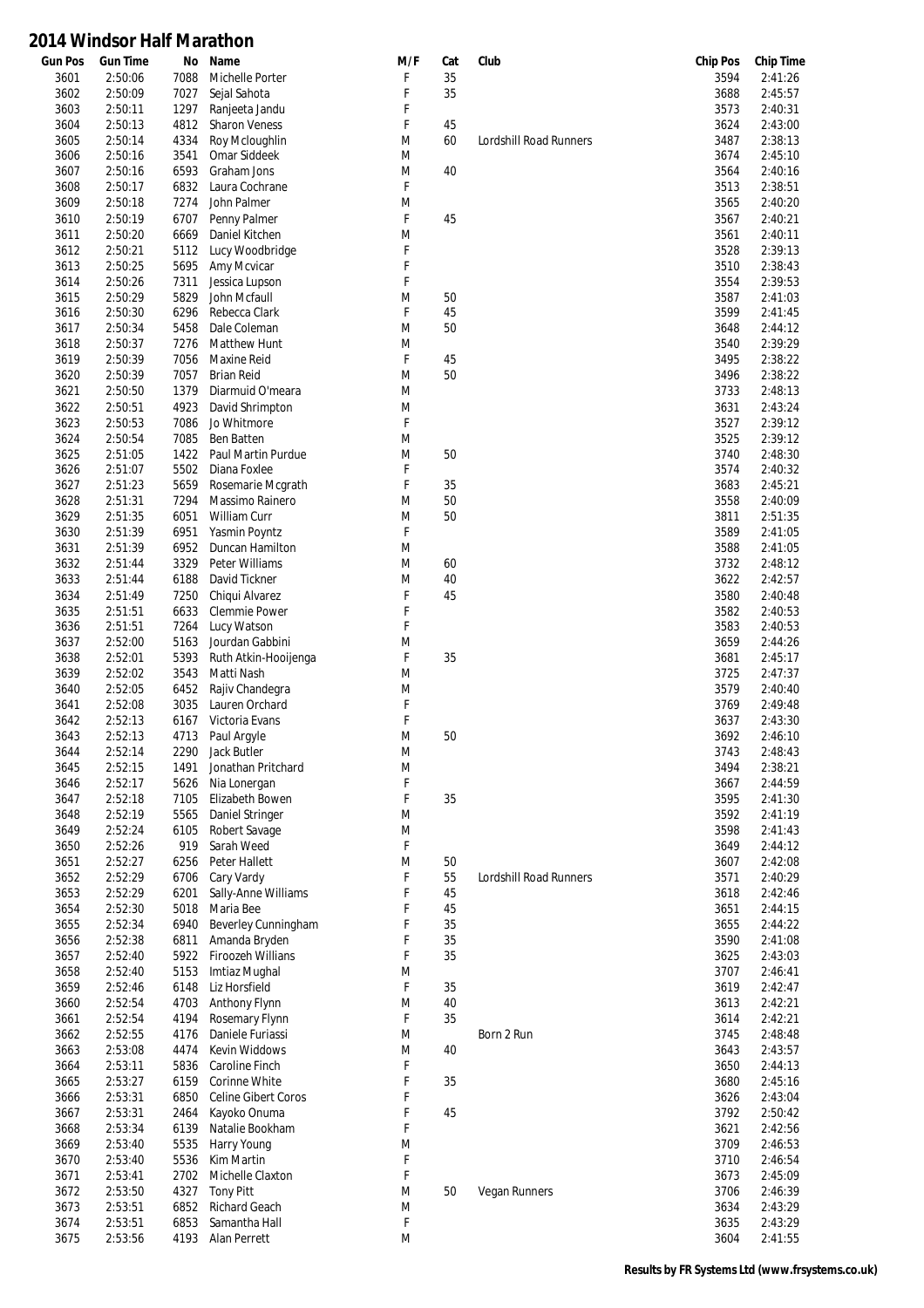| <b>Gun Pos</b> | <b>Gun Time</b> | No   | Name                     | M/F | Cat | Club                   | <b>Chip Pos</b> | <b>Chip Time</b> |
|----------------|-----------------|------|--------------------------|-----|-----|------------------------|-----------------|------------------|
| 3676           | 2:54:05         | 4312 | Mary Wilson              | F   | 35  | Reading Joggers        | 3708            | 2:46:45          |
| 3677           | 2:54:09         | 6197 | Lisa Durrans             | F   |     |                        | 3644            | 2:43:58          |
| 3678           | 2:54:16         | 7261 | Mala Mohindru            | F   |     |                        | 3828            | 2:52:26          |
| 3679           | 2:54:20         | 5229 | Ryan Woodford-Kelf       | M   |     |                        | 3628            | 2:43:19          |
| 3680           | 2:54:20         | 5383 | Karen Willmott           | F   |     |                        | 3629            | 2:43:19          |
|                |                 |      |                          |     |     |                        |                 |                  |
| 3681           | 2:54:32         | 3438 | Monika Mudra             | F   |     |                        | 3717            | 2:47:20          |
| 3682           | 2:54:36         | 6434 | Mario Augustin           | M   | 40  |                        | 3664            | 2:44:46          |
| 3683           | 2:54:37         | 6801 | Charlotte Baugh          | F   |     |                        | 3630            | 2:43:20          |
| 3684           | 2:54:42         | 6816 | Philippa Fewins          | F   | 45  |                        | 3662            | 2:44:37          |
| 3685           | 2:54:42         | 7226 | Caroline Zerri           | F   | 45  |                        | 3617            | 2:42:39          |
| 3686           | 2:54:45         | 2722 | <b>Mohamed Nahaboo</b>   | M   | 40  |                        | 3701            | 2:46:31          |
| 3687           | 2:54:46         | 5389 | Janine Clark             | F   | 35  |                        | 3652            | 2:44:16          |
|                |                 |      |                          |     |     |                        |                 |                  |
| 3688           | 2:54:48         | 7078 | Manjit Birk              | F   | 35  |                        | 3647            | 2:44:08          |
| 3689           | 2:54:51         | 1380 | Gourav Mudhar            | M   |     |                        | 3825            | 2:52:12          |
| 3690           | 2:54:53         | 6160 | <b>William Otter</b>     | M   |     |                        | 3679            | 2:45:15          |
| 3691           | 2:54:56         | 7228 | <b>Andrew Marsh</b>      | M   |     |                        | 3661            | 2:44:34          |
| 3692           | 2:54:58         | 6423 | Tejal Pankhania          | F   |     |                        | 3633            | 2:43:27          |
| 3693           | 2:55:03         | 5808 | <b>Theresa Clark</b>     | F   | 45  | Lordshill Road Runners | 3675            | 2:45:10          |
|                | 2:55:03         |      | <b>Bex Mcallan</b>       | F   |     |                        |                 | 2:44:28          |
| 3694           |                 | 7010 |                          |     |     |                        | 3660            |                  |
| 3695           | 2:55:06         | 5975 | <b>Steven Collins</b>    | M   |     |                        | 3670            | 2:45:02          |
| 3696           | 2:55:07         | 6472 | Stephanie Hall           | F   |     |                        | 3676            | 2:45:11          |
| 3697           | 2:55:12         | 3076 | David O'donnell          | M   |     |                        | 3800            | 2:51:09          |
| 3698           | 2:55:13         | 6195 | <b>Hilary Grant</b>      | F   | 45  |                        | 3671            | 2:45:02          |
| 3699           | 2:55:17         | 2530 | James Gill               | M   |     |                        | 3752            | 2:49:00          |
| 3700           | 2:55:19         | 7061 | Patrick Mcguane          | M   | 50  |                        | 3640            | 2:43:32          |
|                | 2:55:20         |      |                          |     | 40  |                        |                 | 2:43:31          |
| 3701           |                 | 7267 | David Mold               | M   |     |                        | 3639            |                  |
| 3702           | 2:55:20         | 6491 | <b>Thomas Plant</b>      | M   |     |                        | 3642            | 2:43:46          |
| 3703           | 2:55:20         | 6642 | Rachel Edwards           | F   |     |                        | 3691            | 2:46:08          |
| 3704           | 2:55:20         | 5966 | <b>Paul Davies</b>       | M   |     |                        | 3620            | 2:42:48          |
| 3705           | 2:55:21         | 6646 | Helen Britton            | F   | 55  |                        | 3687            | 2:45:56          |
| 3706           | 2:55:24         | 6860 | Sorelle Mayes            | F   |     |                        | 3638            | 2:43:30          |
| 3707           | 2:55:30         | 5863 | Claire Fradd             | F   | 35  |                        | 3653            | 2:44:16          |
|                |                 |      |                          |     |     |                        |                 |                  |
| 3708           | 2:55:32         | 6714 | Roger Wilson             | M   | 50  |                        | 3672            | 2:45:06          |
| 3709           | 2:55:39         | 5310 | Eric Gren                | M   | 40  |                        | 3700            | 2:46:29          |
| 3710           | 2:55:40         | 6904 | <b>Wendy Cresto</b>      | F   | 45  |                        | 3684            | 2:45:23          |
| 3711           | 2:55:40         | 5690 | Victoria Longdon         | F   |     |                        | 3741            | 2:48:30          |
| 3712           | 2:55:41         | 7046 | Salih Tolga Egrilmezer   | M   | 40  |                        | 3668            | 2:44:59          |
| 3713           | 2:55:42         | 4436 | <b>Helen Short</b>       | F   | 35  |                        | 3714            | 2:47:11          |
| 3714           | 2:55:44         | 6166 | Jennifer Porter          | F   |     |                        | 3646            | 2:44:02          |
|                | 2:55:45         |      | Rebecca Mellor           | F   |     |                        |                 | 2:50:39          |
| 3715           |                 | 6291 |                          |     |     |                        | 3791            |                  |
| 3716           | 2:55:46         | 6962 | Raymond Mace             | M   | 60  |                        | 3704            | 2:46:38          |
| 3717           | 2:55:54         | 5288 | Rebecca Clyburn          | F   |     |                        | 3751            | 2:48:58          |
| 3718           | 2:55:56         | 3374 | Eloise John              | F   |     |                        | 3827            | 2:52:22          |
| 3719           | 2:55:56         | 5656 | Sibusiso Xaba            | M   |     |                        | 3658            | 2:44:25          |
| 3720           | 2:56:01         | 6133 | Mary Wilson              | F   | 55  |                        | 3698            | 2:46:26          |
| 3721           | 2:56:04         | 6301 | Emma Black               | F   | 35  |                        | 3728            | 2:47:46          |
| 3722           | 2:56:04         | 6143 | Bourhane Mekkiou         | M   |     |                        | 3666            | 2:44:58          |
|                |                 |      |                          |     |     |                        |                 |                  |
| 3723           | 2:56:07         | 5642 | Morgan Lehto             | M   | 40  |                        | 3793            | 2:50:43          |
| 3724           | 2:56:10         | 6914 | Sharon Whittington       | F   | 45  |                        | 3819            | 2:52:01          |
| 3725           | 2:56:16         | 6699 | Donna Field              | F   | 35  |                        | 3656            | 2:44:23          |
| 3726           | 2:56:18         | 3059 | Sandeep Chonk            | M   |     |                        | 3790            | 2:50:37          |
| 3727           | 2:56:19         | 7012 | <b>Emily Meny-Gibert</b> | F   |     |                        | 3663            | 2:44:39          |
| 3728           | 2:56:19         | 3160 | Luke Wade                | M   |     |                        | 3848            | 2:53:31          |
| 3729           | 2:56:20         | 5171 | Alexandra Chesterfield   | F   |     |                        | 3757            | 2:49:19          |
| 3730           | 2:56:21         | 6092 | Constanze Arnold         | F   |     |                        | 3678            | 2:45:14          |
| 3731           |                 |      |                          | F   | 35  |                        | 3657            | 2:44:25          |
|                | 2:56:22         | 7246 | Filipa Rocha             |     |     |                        |                 |                  |
| 3732           | 2:56:26         | 6328 | Sukh Basram              | M   | 40  |                        | 3849            | 2:53:32          |
| 3733           | 2:56:28         | 6957 | Claire Nutbrown          | F   |     |                        | 3686            | 2:45:40          |
| 3734           | 2:56:30         | 4946 | Larissa Flunt            | F   |     |                        | 3772            | 2:49:51          |
| 3735           | 2:56:37         | 293  | Parminder Kaila          | M   |     |                        | 3712            | 2:46:55          |
| 3736           | 2:56:42         | 4905 | Harriet Ostler           | F   |     |                        | 3771            | 2:49:50          |
| 3737           | 2:56:44         | 6586 | Sarah Norris             | F   | 35  |                        | 3705            | 2:46:38          |
| 3738           | 2:56:50         | 782  | Kieran Witherington      | M   |     |                        | 3689            | 2:46:02          |
|                |                 |      |                          |     |     |                        |                 |                  |
| 3739           | 2:56:50         | 5915 | Kaitlyn-Rose Adams-Davis | F   |     |                        | 3845            | 2:53:28          |
| 3740           | 2:56:50         | 2373 | Kirk Davis               | M   |     |                        | 3846            | 2:53:28          |
| 3741           | 2:56:52         | 6193 | Shona Macfarlane         | F   | 35  |                        | 3718            | 2:47:25          |
| 3742           | 2:56:55         | 1334 | Gagandeep Bhandal        | F   |     |                        | 3878            | 2:55:15          |
| 3743           | 2:57:00         | 6290 | Winai Nadee              | M   |     |                        | 3747            | 2:48:50          |
| 3744           | 2:57:00         | 6292 | Yusuf Hartavi            | M   |     |                        | 3746            | 2:48:50          |
| 3745           | 2:57:03         | 5225 | <b>Adrian Clement</b>    | M   | 60  |                        | 3883            | 2:55:34          |
| 3746           | 2:57:04         | 6909 | Lisa Collings            | F   | 45  |                        | 3699            | 2:46:28          |
|                |                 |      |                          |     |     |                        |                 |                  |
| 3747           | 2:57:06         | 6632 | Vivek Shah               | M   | 40  |                        | 3767            | 2:49:43          |
| 3748           | 2:57:08         | 7248 | Justin Kind              | M   |     |                        | 3690            | 2:46:06          |
| 3749           | 2:57:13         | 6078 | Max Kellett              | M   |     |                        | 3722            | 2:47:29          |
| 3750           | 2:57:13         | 4681 | Chloe Major              | F   |     |                        | 3777            | 2:50:05          |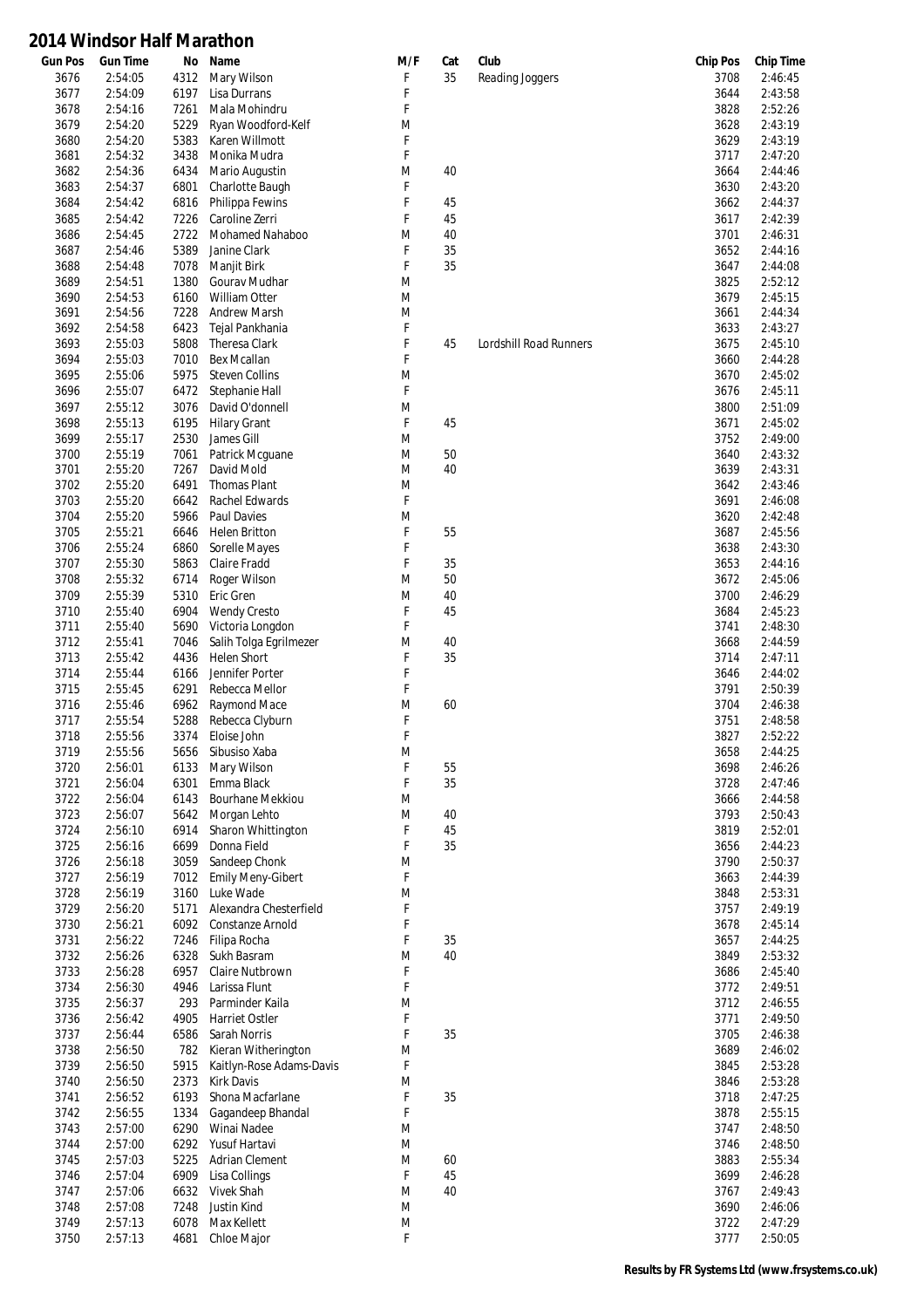| <b>Gun Pos</b> | <b>Gun Time</b> | No   | Name                     | M/F | Cat | Club | <b>Chip Pos</b> | <b>Chip Time</b> |
|----------------|-----------------|------|--------------------------|-----|-----|------|-----------------|------------------|
| 3751           | 2:57:15         | 6873 | Ms White                 | F   | 45  |      | 3694            | 2:46:14          |
| 3752           | 2:57:19         | 2336 | <b>Clare Power</b>       | F   |     |      | 3795            | 2:50:46          |
| 3753           | 2:57:19         | 862  | Jack Barber              | M   |     |      | 3796            | 2:50:49          |
| 3754           | 2:57:20         | 6494 | Emma Holmes-Nicholson    | F   | 35  |      | 3685            | 2:45:35          |
| 3755           | 2:57:23         | 7142 | Georgia Woolford         | F   |     |      | 3713            | 2:46:59          |
|                | 2:57:40         |      |                          |     |     |      |                 |                  |
| 3756           |                 | 6507 | Cem Oztoprak             | M   | 40  |      | 3738            | 2:48:26          |
| 3757           | 2:57:42         | 7206 | Peter Rooney             | M   | 40  |      | 3723            | 2:47:31          |
| 3758           | 2:57:52         | 4043 | Ailsa Grindlay           | F   | 35  |      | 3856            | 2:53:53          |
| 3759           | 2:57:52         | 4144 | Astrid Grindlay          | F   |     |      | 3858            | 2:53:53          |
| 3760           | 2:57:54         | 7194 | Rebecca Eatwell          | F   | 35  |      | 3719            | 2:47:26          |
| 3761           | 2:57:54         | 6871 | <b>Kerry Milnes</b>      | F   | 35  |      | 3721            | 2:47:26          |
| 3762           | 2:57:54         | 6872 | Nicholas Milnes          | M   |     |      | 3720            | 2:47:26          |
| 3763           | 2:57:59         | 6000 | Deborah Giddings         | F   | 45  |      | 3812            | 2:51:37          |
|                |                 |      |                          |     |     |      |                 |                  |
| 3764           | 2:58:08         | 6756 | Peter Wilks              | M   | 60  |      | 3744            | 2:48:45          |
| 3765           | 2:58:09         | 5138 | Kate Rutland             | F   |     |      | 3801            | 2:51:10          |
| 3766           | 2:58:13         | 6541 | Chloe Cheesewright       | F   |     |      | 3737            | 2:48:18          |
| 3767           | 2:58:16         | 5991 | Rhea Skelton             | F   |     |      | 3775            | 2:50:04          |
| 3768           | 2:58:19         | 5101 | Emma Bright              | F   |     |      | 3773            | 2:49:58          |
| 3769           | 2:58:20         | 5102 | <b>Teresa Bright</b>     | F   | 45  |      | 3774            | 2:49:59          |
| 3770           | 2:58:25         | 2559 | Frank Rameshni           | M   | 40  |      | 3693            | 2:46:12          |
| 3771           | 2:58:27         | 4963 | <b>Daniel Nellies</b>    | M   |     |      | 3776            | 2:50:04          |
|                |                 |      |                          |     |     |      |                 |                  |
| 3772           | 2:58:29         | 5167 | Rachel Perlman           | F   |     |      | 3724            | 2:47:33          |
| 3773           | 2:58:37         | 5516 | Elizabeth Dearmond       | F   | 35  |      | 3798            | 2:50:58          |
| 3774           | 2:58:42         | 5644 | Tatiania Roney           | F   | 35  |      | 3784            | 2:50:15          |
| 3775           | 2:58:42         | 5643 | Taisiya Tribushnaya      | F   |     |      | 3785            | 2:50:15          |
| 3776           | 2:58:46         | 6484 | Martha Bedford           | F   |     |      | 3730            | 2:47:53          |
| 3777           | 2:58:53         | 4843 | Paul Pritchard-Wallace   | M   |     |      | 3726            | 2:47:37          |
| 3778           | 2:58:54         | 6976 | Victoria Reed            | F   |     |      | 3750            | 2:48:57          |
| 3779           | 2:58:54         | 4145 | Hannah Clarke            | F   |     |      | 3813            | 2:51:42          |
|                |                 |      |                          |     |     |      |                 |                  |
| 3780           | 2:58:55         | 5563 | Miriam Malga             | F   | 35  |      | 3807            | 2:51:24          |
| 3781           | 2:58:56         | 3565 | Justin Smith             | M   | 40  |      | 3808            | 2:51:25          |
| 3782           | 2:58:56         | 7211 | Paul Blackie             | M   | 40  |      | 3806            | 2:51:24          |
| 3783           | 2:59:01         | 2333 | Lauren Barr              | F   | 45  |      | 3778            | 2:50:05          |
| 3784           | 2:59:01         | 5947 | <b>Bernadette Tilley</b> | F   | 45  |      | 3729            | 2:47:51          |
| 3785           | 2:59:01         | 6956 | Mary Meanwell            | F   |     |      | 3749            | 2:48:56          |
| 3786           | 2:59:09         | 6752 | Melissa Jefcoate         | F   |     |      | 3753            | 2:49:10          |
| 3787           | 2:59:09         | 7324 | Isobelle Kingsley        | F   |     |      | 3754            | 2:49:11          |
|                |                 |      |                          |     |     |      |                 |                  |
| 3788           | 2:59:12         | 4727 | Tracey Mcgarrigan        | F   |     |      | 3822            | 2:52:07          |
| 3789           | 2:59:15         | 3544 | Charles Pardoe           | M   | 60  |      | 3761            | 2:49:34          |
| 3790           | 2:59:17         | 5009 | Lucy King                | F   | 35  |      | 3716            | 2:47:17          |
| 3791           | 2:59:17         | 6198 | <b>Emily Juffs</b>       | F   |     |      | 3715            | 2:47:17          |
| 3792           | 2:59:18         | 6475 | David White              | M   | 40  |      | 3756            | 2:49:15          |
| 3793           | 2:59:21         | 6655 | <b>Emily Sharp</b>       | F   |     |      | 3768            | 2:49:48          |
| 3794           | 2:59:31         |      | 5825 Emmanuel Laine      | M   |     |      | 3786            | 2:50:26          |
| 3795           | 2:59:35         | 6576 | Amee Samani              | F   |     |      | 3759            | 2:49:29          |
|                |                 |      |                          |     |     |      |                 |                  |
| 3796           | 2:59:39         | 6777 | Judith Powell            | F   | 45  |      | 3755            | 2:49:15          |
| 3797           | 2:59:39         | 5961 | <b>Stephen Moss</b>      | M   | 50  |      | 3727            | 2:47:40          |
| 3798           | 2:59:50         | 6119 | Claire Knibb             | F   | 35  |      | 3764            | 2:49:40          |
| 3799           | 2:59:50         | 1940 | Amanda Marsden           | F   | 40  |      | 3734            | 2:48:13          |
| 3800           | 2:59:51         | 6121 | Lisa Mitchell            | F   | 35  |      | 3765            | 2:49:41          |
| 3801           | 2:59:57         | 5504 | Steph Poore              | F   |     |      | 3841            | 2:53:13          |
| 3802           | 2:59:57         | 3949 | David Moran              | M   |     |      | 3842            | 2:53:14          |
| 3803           | 2:59:57         | 6319 | Sarah Foster             | F   | 35  |      | 3780            | 2:50:09          |
|                |                 |      |                          |     |     |      |                 |                  |
| 3804           | 3:00:00         | 6287 | Jennifer Boyle           | F   |     |      | 3781            | 2:50:13          |
| 3805           | 3:00:02         | 7259 | Simon Massey             | M   | 50  |      | 3731            | 2:48:11          |
| 3806           | 3:00:12         | 6426 | Natalie Ginsbury         | F   | 35  |      | 3803            | 2:51:17          |
| 3807           | 3:00:18         | 6788 | Nigel Standen            | M   | 50  |      | 3766            | 2:49:42          |
| 3808           | 3:00:20         | 5615 | <b>Beverly Taylor</b>    | F   | 45  |      | 3797            | 2:50:52          |
| 3809           | 3:00:23         | 6373 | Nishan Sahodree          | M   |     |      | 3760            | 2:49:32          |
| 3810           | 3:00:40         | 3537 | Richard Lloyd            | M   |     |      | 3924            | 2:58:42          |
|                |                 | 4916 | Sandra Banks             | F   | 35  |      |                 | 2:48:26          |
| 3811           | 3:00:45         |      |                          |     |     |      | 3739            |                  |
| 3812           | 3:00:47         | 6913 | Melita Deborah Diprose   | F   | 45  |      | 3789            | 2:50:36          |
| 3813           | 3:00:48         | 7087 | Ziyi Wang                | F   |     |      | 3779            | 2:50:05          |
| 3814           | 3:00:52         | 6970 | Catherine Bitaud         | F   |     |      | 3748            | 2:48:56          |
| 3815           | 3:00:55         | 7317 | Caron Moore              | F   |     |      | 3762            | 2:49:38          |
| 3816           | 3:00:55         | 6899 | Alison Turner            | F   | 45  |      | 3758            | 2:49:25          |
| 3817           | 3:01:13         | 5097 | Rosaline Kennedy         | F   |     |      | 3870            | 2:54:45          |
| 3818           | 3:01:28         | 6388 | Lorna Black              | F   |     |      | 3833            | 2:52:33          |
|                |                 |      |                          | F   |     |      |                 |                  |
| 3819           | 3:01:28         | 5246 | Joanne Grieve            |     | 35  |      | 3834            | 2:52:34          |
| 3820           | 3:01:32         | 3173 | <b>Beth Coley</b>        | F   |     |      | 3921            | 2:58:13          |
| 3821           | 3:01:41         | 4662 | Nitu Panesar             | F   | 35  |      | 3826            | 2:52:22          |
| 3822           | 3:01:43         | 6916 | Carole Sharp             | F   | 45  |      | 3804            | 2:51:18          |
| 3823           | 3:01:47         | 7082 | Margherita Noto          | F   | 35  |      | 3783            | 2:50:13          |
| 3824           | 3:01:47         | 7029 | Ilenia Pampaloni         | F   | 35  |      | 3782            | 2:50:13          |
| 3825           | 3:01:48         | 5515 | Sara Aziz                | F   |     |      | 3847            | 2:53:30          |
|                |                 |      |                          |     |     |      |                 |                  |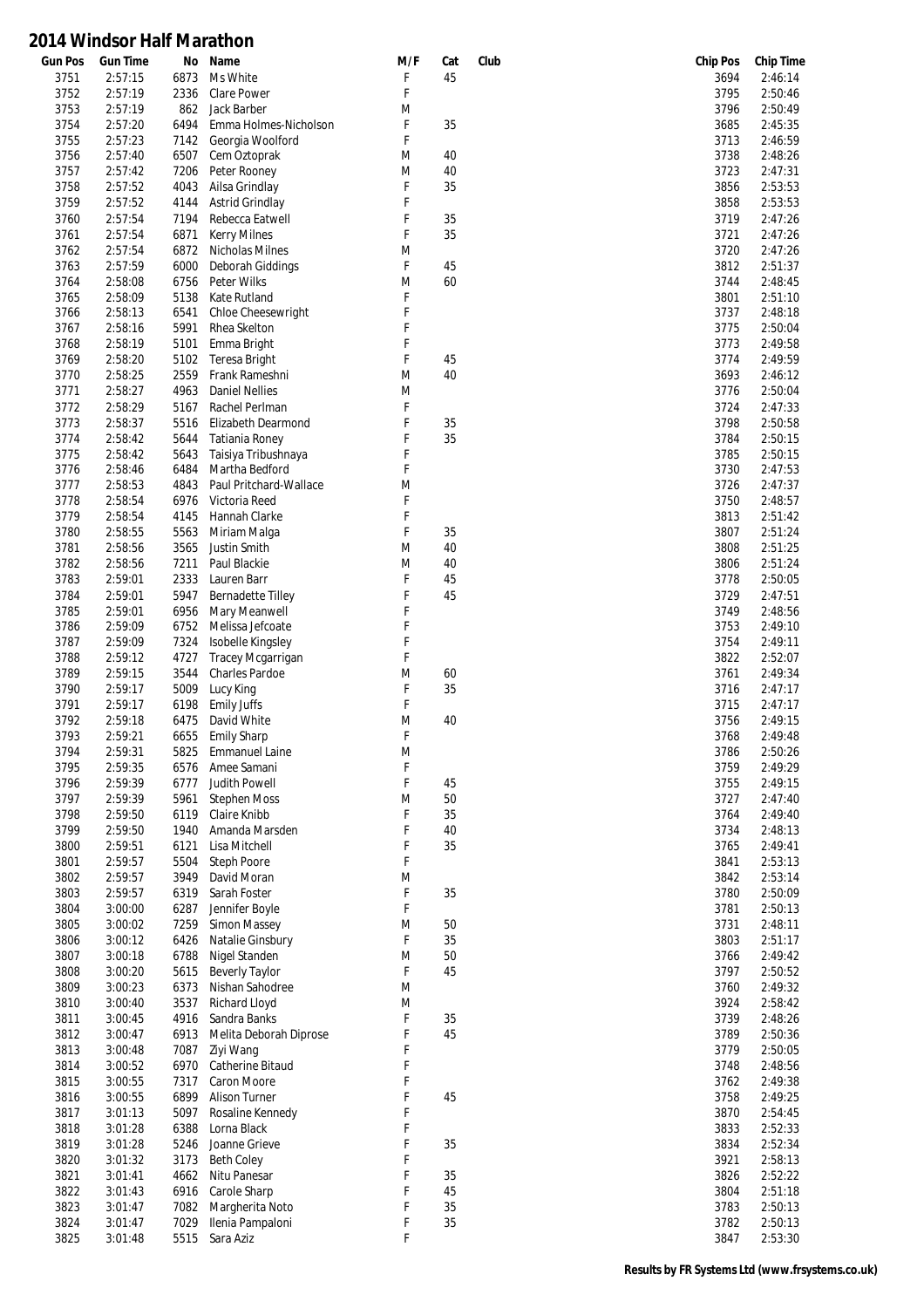| <b>Gun Pos</b> | <b>Gun Time</b> | No   | Name                    | M/F | Cat | Club | <b>Chip Pos</b> | <b>Chip Time</b> |
|----------------|-----------------|------|-------------------------|-----|-----|------|-----------------|------------------|
| 3826           | 3:01:51         | 6272 | Sarah Orme              | F   |     |      | 3836            | 2:52:36          |
| 3827           | 3:01:55         | 2746 | Lisa Prothero           | F   |     |      | 3900            | 2:56:18          |
| 3828           | 3:01:55         | 5693 | Rachel Prothero         | F   |     |      | 3901            | 2:56:19          |
| 3829           | 3:02:05         | 6147 | Andrew Addison          | M   |     |      | 3802            | 2:51:14          |
| 3830           | 3:02:09         | 4349 | Gary Foot               | M   | 40  |      | 3857            | 2:53:53          |
| 3831           | 3:02:10         | 2430 | Fernando Engelbrecht    | M   |     |      | 3794            | 2:50:44          |
|                |                 |      |                         |     |     |      |                 |                  |
| 3832           | 3:02:11         | 6612 | Richard Wilkinson-Iles  | M   |     |      | 3837            | 2:52:39          |
| 3833           | 3:02:13         | 2143 | Sarah Phipps            | F   | 35  |      | 3852            | 2:53:43          |
| 3834           | 3:02:13         | 2142 | Caroline Jackson        | F   | 35  |      | 3854            | 2:53:43          |
| 3835           | 3:02:15         | 6877 | Natasha Isaac           | F   |     |      | 3809            | 2:51:33          |
| 3836           | 3:02:15         | 6033 | Marcin Zakaszewski      | M   |     |      | 3818            | 2:52:01          |
| 3837           | 3:02:15         | 6876 | Sara Isaac              | F   | 45  |      | 3810            | 2:51:34          |
|                |                 |      |                         | F   |     |      |                 |                  |
| 3838           | 3:02:15         | 6693 | Kiara Nolan             |     |     |      | 3815            | 2:51:45          |
| 3839           | 3:02:17         | 4195 | Gillian Littler         | F   |     |      | 3770            | 2:49:49          |
| 3840           | 3:02:24         | 4917 | Katie Norfolk           | F   |     |      | 3799            | 2:51:02          |
| 3841           | 3:02:24         | 4660 | Lorraine Miller         | F   | 35  |      | 3863            | 2:54:18          |
| 3842           | 3:02:26         | 6405 | David Short             | M   |     |      | 3835            | 2:52:35          |
| 3843           | 3:02:33         | 7193 | Jane Martin             | F   | 45  |      | 3814            | 2:51:42          |
|                |                 |      |                         | M   |     |      |                 |                  |
| 3844           | 3:02:34         | 7159 | Greg Shannon            |     | 40  |      | 3820            | 2:52:05          |
| 3845           | 3:02:36         | 6279 | Katrina Farthing        | F   |     |      | 3832            | 2:52:33          |
| 3846           | 3:02:36         | 7126 | Jack Pearce             | M   |     |      | 3788            | 2:50:29          |
| 3847           | 3:02:37         | 7128 | Richard Szkoda          | M   |     |      | 3787            | 2:50:26          |
| 3848           | 3:02:38         | 7197 | <b>Bernice Soutter</b>  | F   | 35  |      | 3823            | 2:52:09          |
| 3849           | 3:02:39         | 7093 | Paul Murdoch            | M   |     |      | 3817            | 2:51:50          |
| 3850           | 3:02:40         | 6635 | George Young            | M   |     |      | 3742            | 2:48:40          |
|                |                 |      |                         |     |     |      |                 |                  |
| 3851           | 3:02:42         | 6716 | Edward O'shea           | M   | 50  |      | 3829            | 2:52:28          |
| 3852           | 3:02:46         | 5233 | Sukhi Johal             | M   | 40  |      | 3945            | 2:59:58          |
| 3853           | 3:02:50         | 4957 | Jenny Mills             | F   |     |      | 3884            | 2:55:34          |
| 3854           | 3:02:50         | 6164 | <b>Charlotte Hussey</b> | F   |     |      | 3885            | 2:55:35          |
| 3855           | 3:03:09         | 472  | Rosa Chaffey            | F   |     |      | 3805            | 2:51:20          |
| 3856           | 3:03:19         | 7074 | Justine Bollen          | F   | 35  |      | 3838            | 2:52:48          |
| 3857           | 3:03:20         | 5385 | Paul Curtis             | M   | 40  |      | 3853            | 2:53:43          |
|                |                 |      |                         |     |     |      |                 |                  |
| 3858           | 3:03:21         | 6086 | Ross Mcgrath            | M   |     |      | 3850            | 2:53:38          |
| 3859           | 3:03:25         | 4364 | Ami Hughes              | F   | 35  |      | 3874            | 2:54:55          |
| 3860           | 3:03:25         | 7310 | Emma Stavrinides        | F   | 35  |      | 3875            | 2:54:55          |
| 3861           | 3:03:34         | 7097 | Jacky Pott              | F   | 45  |      | 3821            | 2:52:06          |
| 3862           | 3:03:36         | 6631 | Nikkie Vesey            | F   |     |      | 3816            | 2:51:47          |
| 3863           | 3:03:38         | 6225 | Michael Slade           | M   |     |      | 3873            | 2:54:54          |
| 3864           | 3:03:44         | 4370 | Claire Bushby           | F   | 35  |      | 3861            | 2:54:13          |
|                |                 |      |                         | F   |     |      |                 |                  |
| 3865           | 3:03:44         | 5819 | Maria Scholes           |     | 45  |      | 3860            | 2:54:13          |
| 3866           | 3:04:01         | 5489 | Melissa Law             | F   |     |      | 3889            | 2:55:48          |
| 3867           | 3:04:04         | 6557 | Sharon Wilson           | F   | 35  |      | 3839            | 2:52:55          |
| 3868           | 3:04:12         | 6630 | <b>Thomas Bartlett</b>  | M   |     |      | 3864            | 2:54:25          |
| 3869           | 3:04:12         | 7205 | Sarah Heaney            | F   | 45  |      | 3824            | 2:52:10          |
| 3870           | 3:04:13         | 6990 | Nicky Day               | F   | 45  |      | 3844            | 2:53:21          |
| 3871           | 3:04:14         | 4356 | Tish Borrowman          | F   | 45  |      | 3868            | 2:54:42          |
| 3872           | 3:04:15         | 6929 | Lyann Kennedy           | F   | 35  |      | 3830            | 2:52:32          |
|                |                 |      |                         |     |     |      |                 |                  |
| 3873           | 3:04:15         | 976  | Jamie Windsor           | M   | 40  |      | 3831            | 2:52:32          |
| 3874           | 3:04:25         | 5849 | Yogini Jani             | F   | 35  |      | 3911            | 2:57:01          |
| 3875           | 3:04:26         | 6075 | David Gould             | M   | 40  |      | 3869            | 2:54:42          |
| 3876           | 3:04:27         | 6047 | <b>Emily Woodall</b>    | F   |     |      | 3882            | 2:55:33          |
| 3877           | 3:04:29         | 6168 | Jennifer Harwood        | F   | 35  |      | 3840            | 2:53:00          |
| 3878           | 3:04:31         | 7220 | Sarah Francis           | F   | 35  |      | 3859            | 2:54:09          |
| 3879           | 3:04:32         | 4860 | Oliver Wallace          | M   |     |      | 3896            | 2:55:53          |
| 3880           | 3:04:32         | 4861 | Sally Ferguson          | F   |     |      | 3897            | 2:55:53          |
|                |                 |      |                         |     |     |      |                 |                  |
| 3881           | 3:04:39         | 7279 | <b>Bridgette James</b>  | F   | 35  |      | 3956            | 3:01:12          |
| 3882           | 3:04:41         | 7252 | Veronika Sarikova       | F   |     |      | 3851            | 2:53:39          |
| 3883           | 3:04:43         | 4360 | Zoe Hartridge           | F   | 35  |      | 3898            | 2:56:13          |
| 3884           | 3:04:49         | 6019 | Nadia Remorino          | F   |     |      | 3893            | 2:55:51          |
| 3885           | 3:04:50         | 6020 | Sami Zeglam             | M   |     |      | 3895            | 2:55:52          |
| 3886           | 3:04:50         | 6018 | Katie Barnard           | F   | 35  |      | 3872            | 2:54:53          |
| 3887           | 3:04:50         | 6442 | <b>Emily Sweeny</b>     | F   |     |      | 3886            | 2:55:40          |
|                |                 |      |                         |     |     |      |                 |                  |
| 3888           | 3:04:53         | 6411 | Jeff Whitehill          | M   | 40  |      | 3880            | 2:55:28          |
| 3889           | 3:04:53         | 4170 | Claire Whitehill        | F   | 35  |      | 3879            | 2:55:28          |
| 3890           | 3:04:54         | 5910 | Mary Clark              | F   | 45  |      | 3867            | 2:54:42          |
| 3891           | 3:04:55         | 5682 | Genevieve Gee           | F   | 35  |      | 3862            | 2:54:16          |
| 3892           | 3:05:05         | 6869 | Kelly Hosler            | F   |     |      | 3843            | 2:53:21          |
| 3893           | 3:05:08         | 6392 | David Cheesewright      | M   | 50  |      | 3877            | 2:55:13          |
| 3894           | 3:05:15         | 5378 | Sara Wakelin            | F   | 35  |      | 3890            | 2:55:48          |
| 3895           | 3:05:18         | 6662 | <b>Neil Smuts</b>       | M   |     |      | 3908            | 2:56:53          |
|                |                 |      |                         |     |     |      |                 |                  |
| 3896           | 3:05:25         | 2258 | Sarah Robson            | F   | 35  |      | 3935            | 2:59:05          |
| 3897           | 3:05:35         | 7145 | Vivek Srivastava        | M   | 40  |      | 3865            | 2:54:26          |
| 3898           | 3:05:36         | 4054 | Lucy Watson             | F   |     |      | 3981            | 3:03:45          |
| 3899           | 3:05:39         | 7249 | Sarah Richards          | F   |     |      | 3855            | 2:53:50          |
| 3900           | 3:06:02         | 4992 | Annie Plaskett          | F   |     |      | 3881            | 2:55:29          |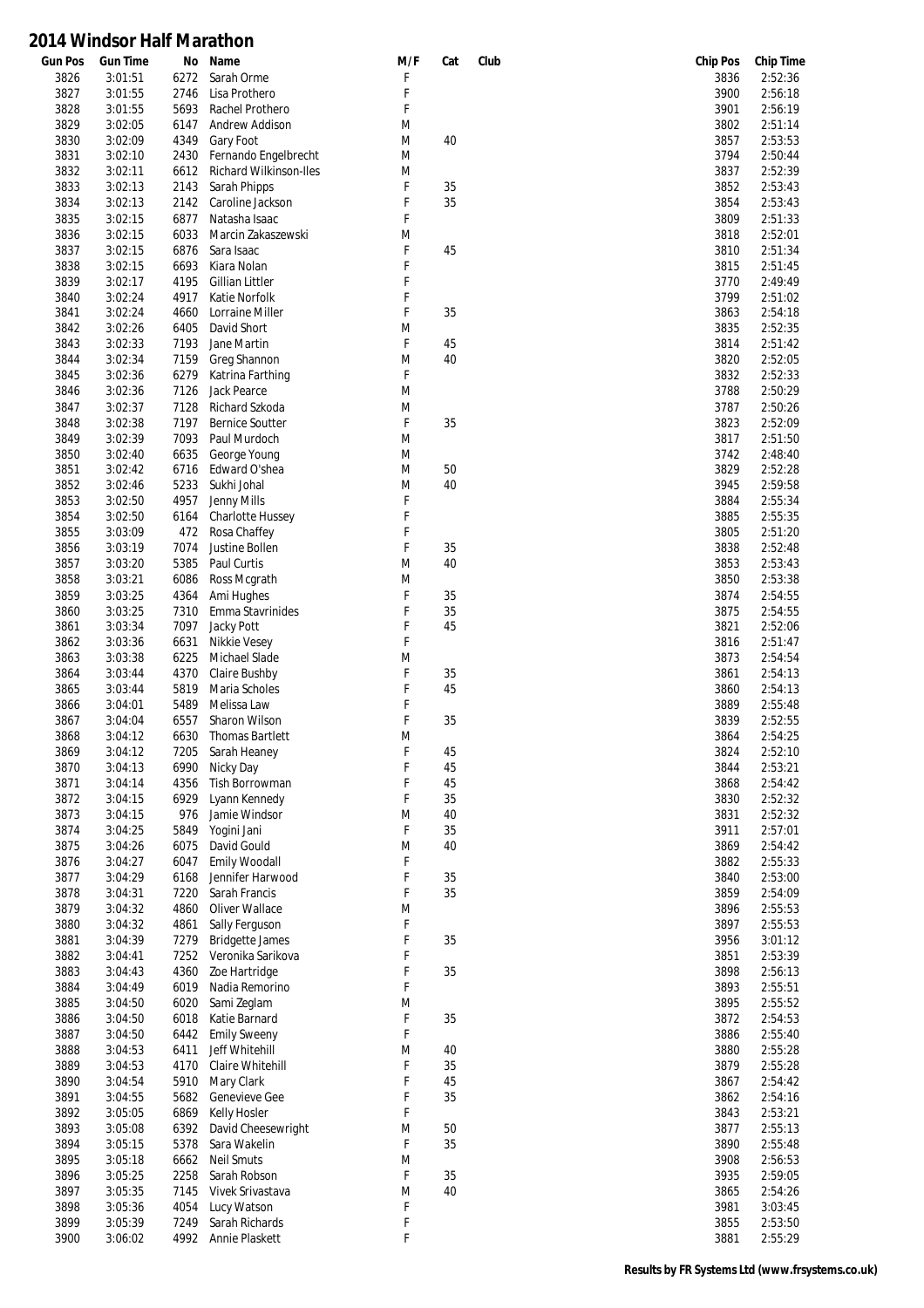| <b>Gun Pos</b> | <b>Gun Time</b>    | No           | Name                             | M/F    | Cat | Club                       | <b>Chip Pos</b> | <b>Chip Time</b>   |
|----------------|--------------------|--------------|----------------------------------|--------|-----|----------------------------|-----------------|--------------------|
| 3901           | 3:06:02            | 5015         | <b>Martin Bailey</b>             | M      | 40  |                            | 3910            | 2:57:00            |
| 3902           | 3:06:15            | 6536         | Sarah Boulter                    | F      |     |                            | 3909            | 2:56:53            |
| 3903           | 3:06:26            | 3198         | Kimberley Carey                  | F      | 35  |                            | 3902            | 2:56:26            |
| 3904           | 3:06:27            | 6567         | Zarrin Ansari                    | F      |     |                            | 3866            | 2:54:37            |
| 3905           | 3:06:33            | 7212         | Louise Carr                      | F      | 35  |                            | 3871            | 2:54:48            |
| 3906           | 3:06:47            | 6828         | Augusta Henning                  | F      |     |                            | 3892            | 2:55:49            |
| 3907           | 3:06:47            | 6829         | Zoe Bevis                        | F      |     |                            | 3891            | 2:55:49            |
| 3908           | 3:06:51            | 7107         | Mikko Summala                    | M      | 50  |                            | 3888            | 2:55:47<br>2:57:33 |
| 3909           | 3:06:52            | 6416         | Luke Holliday                    | M      |     |                            | 3918            | 3:01:02            |
| 3910           | 3:06:59            | 4406         | Stephen Bishop<br>Karolina Polak | M<br>F | 70  |                            | 3955            |                    |
| 3911<br>3912   | 3:06:59<br>3:07:03 | 5028<br>5062 | William Smith                    | M      | 50  |                            | 3913<br>3904    | 2:57:14<br>2:56:44 |
| 3913           | 3:07:15            | 7141         | Serena Sharma                    | F      |     |                            | 3894            | 2:55:52            |
| 3914           | 3:07:20            | 4172         | Asim Noor                        | M      |     |                            | 3971            | 3:02:40            |
| 3915           | 3:07:24            | 6664         | Michaela Wray                    | F      | 35  |                            | 3928            | 2:58:52            |
| 3916           | 3:07:32            | 6268         | <b>Tricia Moore</b>              | F      |     |                            | 3876            | 2:55:05            |
| 3917           | 3:07:34            | 6023         | Katherine Money                  | F      | 35  |                            | 3919            | 2:57:37            |
| 3918           | 3:07:39            | 4711         | James Walsh                      | M      | 40  |                            | 3979            | 3:03:42            |
| 3919           | 3:07:48            | 7089         | Annette Kott                     | F      |     |                            | 3937            | 2:59:09            |
| 3920           | 3:07:50            | 7152         | <b>Stuart Shepherd</b>           | M      |     |                            | 3887            | 2:55:40            |
| 3921           | 3:08:06            | 6896         | <b>Richard Holmes</b>            | M      |     |                            | 3903            | 2:56:31            |
| 3922           | 3:08:10            | 6864         | <b>Andrew Collins</b>            | M      | 40  |                            | 3899            | 2:56:15            |
| 3923           | 3:08:12            | 6879         | Karen Campbell                   | F      | 45  |                            | 3917            | 2:57:30            |
| 3924           | 3:08:28            | 4653         | Sonia Scott                      | F      | 35  |                            | 3905            | 2:56:45            |
| 3925           | 3:08:30            | 6613         | Sian Wilkinson-Iles              | F      |     |                            | 3932            | 2:58:59            |
| 3926           | 3:08:33            | 3864         | Alexander Davie                  | M      |     |                            | 3914            | 2:57:20            |
| 3927           | 3:08:33            | 5319         | Victoria Davie                   | F      |     |                            | 3915            | 2:57:20            |
| 3928           | 3:08:33            | 5320         | Thomas Davie                     | M      |     |                            | 3916            | 2:57:20            |
| 3929           | 3:08:36            | 6011         | Anne Threlkeld                   | F      | 45  |                            | 3939            | 2:59:22            |
| 3930           | 3:08:37            | 7163         | Mary Hester                      | F      | 55  |                            | 3907            | 2:56:50            |
| 3931           | 3:08:37            | 7162         | Keith Hester                     | M      | 50  |                            | 3906            | 2:56:50            |
| 3932           | 3:08:37            | 7188         | Sarah Marcantonio-Flint          | F      | 45  |                            | 3920            | 2:58:01            |
| 3933           | 3:08:39            | 6928         | <b>Francis Shine</b>             | M      | 50  |                            | 3923            | 2:58:21            |
| 3934           | 3:08:42            | 6383         | Katarina Mohsen                  | F      | 35  |                            | 3933            | 2:59:02            |
| 3935           | 3:08:55            | 4620         | <b>Martin Saunders</b>           | M      | 40  |                            | 3940            | 2:59:23            |
| 3936           | 3:08:57            | 2366         | Fiona Lloyd                      | F      | 35  |                            | 3927            | 2:58:51            |
| 3937           | 3:08:59            | 6017         | Judith Scammell                  | F      | 55  |                            | 3943            | 2:59:49            |
| 3938           | 3:09:01            | 6815         | Kathryn Harris                   | F      |     |                            | 3926            | 2:58:49            |
| 3939           | 3:09:17            | 5955         | Anna Butchart                    | F      |     |                            | 3934            | 2:59:04            |
| 3940           | 3:09:18            | 6718         | Chris Trelawny                   | M      | 50  |                            | 3936            | 2:59:08            |
| 3941           | 3:09:19            | 5878         | Hannah Baker                     | F      |     |                            | 3946            | 3:00:10            |
| 3942           | 3:09:22            | 7284         | <b>Bhavneeta Patel</b>           | F      | 35  |                            | 3912            | 2:57:08            |
| 3943           | 3:09:24            | 5963         | Jayne Scott                      | F      |     |                            | 3949            | 3:00:33            |
| 3944           | 3:09:24            | 5962         | Phillip Scott                    | M      |     |                            | 3950            | 3:00:34            |
| 3945           | 3:09:24            | 3624         | Han Zhang                        | F      |     |                            | 3993            | 3:06:03            |
| 3946           | 3:09:25            | 7006         | Louisa Lorusso                   | F      |     |                            | 3966            | 3:02:11            |
| 3947           | 3:09:30            | 5422         | <b>Costas Dafos</b>              | M      |     |                            | 3954            | 3:00:53            |
| 3948           | 3:09:30            | 6532         | Vanessa Londono                  | F      |     |                            | 3938            | 2:59:16            |
| 3949           | 3:09:52            | 6857         | James Hastings                   | M      |     |                            | 3922            | 2:58:20            |
| 3950           | 3:10:06            | 6394         | Dan Brown                        | M      |     |                            | 3929            | 2:58:55            |
| 3951           | 3:10:06            | 6895         | Steven Baggaley                  | M      | 40  |                            | 3930            | 2:58:55            |
| 3952           | 3:10:10            | 6534         | <b>Andrew Williams</b>           | M      | 50  |                            | 3961            | 3:01:56            |
| 3953           | 3:10:18            | 7275         | Gabriela Diaz                    | F      |     |                            | 3944            | 2:59:55            |
| 3954           | 3:10:20            | 3613         | Rory Bratt                       | M      |     |                            | 3999            | 3:07:08            |
| 3955           | 3:10:25            | 7150         | Hayley Redmond                   | F      |     |                            | 3931            | 2:58:58            |
| 3956           | 3:10:32            | 5809         | Kerry Thackeray                  | F      | 35  | Kingstone Runners Barnsley | 3948            | 3:00:32            |
| 3957           | 3:10:43            | 7239         | Nimrita Rana                     | F      |     |                            | 3925            | 2:58:47            |
| 3958           | 3:11:02            | 5877         | N Eil Charlton                   | M      |     |                            | 3959            | 3:01:29            |
| 3959           | 3:11:03            | 6911         | Laura Salmon                     | F      |     |                            | 3941            | 2:59:31            |
| 3960           | 3:11:15            | 7191         | Karmen Russell                   | F<br>F |     |                            | 4008            | 3:09:24            |
| 3961           | 3:11:19            | 4180         | Shahd Twijiri<br>Hannah Bowles   | F      |     |                            | 3953            | 3:00:52<br>3:02:11 |
| 3962<br>3963   | 3:11:19<br>3:11:28 | 6566<br>5805 | Rachel Scholes                   | F      | 35  |                            | 3965<br>3967    | 3:02:13            |
| 3964           | 3:11:31            | 6489         | <b>Eleanor Milne</b>             | F      |     | Longwood Harriers AC       | 3958            | 3:01:24            |
| 3965           | 3:11:36            | 7253         | <b>Helen Youngs</b>              | F      |     |                            | 3987            | 3:04:23            |
| 3966           | 3:11:39            | 6355         | Chetna Gorasia                   | F      |     |                            | 3952            | 3:00:50            |
| 3967           | 3:11:47            | 6759         | Zoe Haynes                       | F      |     |                            | 3957            | 3:01:20            |
| 3968           | 3:11:51            | 4554         | Bora Kwon                        | F      | 35  |                            | 4017            | 3:11:51            |
| 3969           | 3:12:03            | 3829         | Paddy White                      | M      | 40  |                            | 3942            | 2:59:31            |
| 3970           | 3:12:03            | 6772         | Inderpal Dhak                    | M      | 40  |                            | 3960            | 3:01:30            |
| 3971           | 3:12:05            | 849          | Marcia Wood                      | F      | 45  |                            | 3992            | 3:05:36            |
| 3972           | 3:12:15            | 6038         | Samantha Robson                  | F      | 35  |                            | 3977            | 3:03:17            |
| 3973           | 3:12:22            | 6823         | Robert Deacon                    | M      | 50  |                            | 3947            | 3:00:17            |
| 3974           | 3:12:25            | 6376         | Angela Herbert                   | F      |     |                            | 3974            | 3:03:04            |
| 3975           | 3:12:29            | 5007         | Harvinder Jandu                  | M      |     |                            | 3972            | 3:02:47            |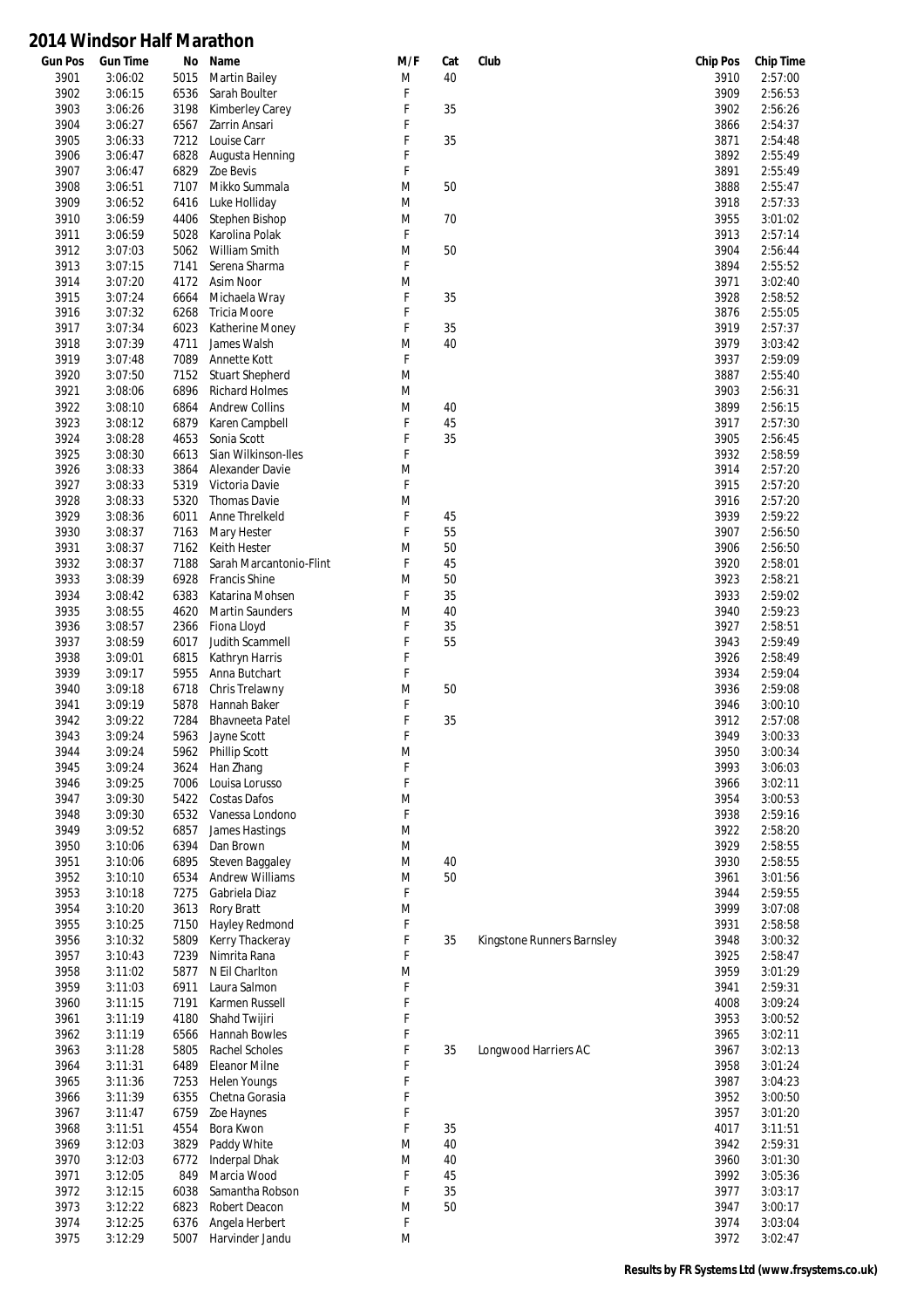| <b>Gun Pos</b> | <b>Gun Time</b>    | No           | Name                               | M/F    | Cat | Club                 | <b>Chip Pos</b> | <b>Chip Time</b>   |
|----------------|--------------------|--------------|------------------------------------|--------|-----|----------------------|-----------------|--------------------|
| 3976           | 3:12:33            | 7256         | Alan Bishop                        | M      | 60  |                      | 3951            | 3:00:40            |
| 3977           | 3:12:44            | 7207         | <b>Eleanor Coles</b>               | F      |     |                      | 3963            | 3:02:00            |
| 3978           | 3:12:44            | 7174         | Victoria Carrington                | F      |     |                      | 3962            | 3:02:00            |
| 3979           | 3:12:54            | 7020         | David Lupson                       | M      | 50  |                      | 3968            | 3:02:21            |
| 3980<br>3981   | 3:12:54<br>3:13:14 | 5103<br>6473 | Natasha Johnston<br>Julie Fishwick | F<br>F | 45  |                      | 3990<br>3986    | 3:04:55<br>3:04:19 |
| 3982           | 3:13:27            | 6485         | David Evans                        | M      | 40  |                      | 3973            | 3:02:56            |
| 3983           | 3:13:30            | 6453         | Sanjay Kundalia                    | M      |     |                      | 3964            | 3:02:05            |
| 3984           | 3:13:44            | 6760         | Matthew Rafferty                   | M      |     |                      | 3978            | 3:03:18            |
| 3985           | 3:13:47            | 5954         | Siobhan Nair                       | F      |     |                      | 3988            | 3:04:31            |
| 3986           | 3:13:50            | 6915         | Suzanne Baker                      | F      | 45  |                      | 3970            | 3:02:38            |
| 3987           | 3:14:01            | 6973         | Anne Wiseman                       | F      | 45  |                      | 3975            | 3:03:06            |
| 3988           | 3:14:13            | 7315         | Raghavan Verra                     | M      | 40  |                      | 3998            | 3:06:56            |
| 3989           | 3:14:19            | 7280         | Kirsty Freeman                     | F      | 35  |                      | 3969            | 3:02:34            |
| 3990           | 3:14:31            | 3742         | Sam Argyle                         | M      |     |                      | 4016            | 3:11:26            |
| 3991           | 3:14:43            | 6521         | Preeya Vadukar                     | F      |     |                      | 3976            | 3:03:11            |
| 3992           | 3:14:54            | 4692         | Jude Ventura                       | M      | 40  |                      | 4021            | 3:13:56            |
| 3993           | 3:15:13            | 5179         | Akhil Raithatha                    | M      |     |                      | 4004            | 3:08:01            |
| 3994           | 3:15:35            | 7124         | Jonathan Coy                       | M      |     |                      | 3982            | 3:03:45            |
| 3995           | 3:15:35            | 7123         | Jesantha Coy                       | F      | 35  |                      | 3983            | 3:03:46            |
| 3996           | 3:15:42            | 7138         | Katie Lyons                        | F      |     |                      | 3980            | 3:03:45            |
| 3997           | 3:15:43            | 3968         | Jen Slater                         | F      |     |                      | 3984            | 3:03:46            |
| 3998           | 3:15:45            | 6063         | Zahra Mayes                        | F      | 45  |                      | 3985            | 3:03:52            |
| 3999           | 3:16:03            | 5817         | <b>Briony Houghton</b>             | F      |     | Leighton Fun Runners | 3989            | 3:04:54            |
| 4000           | 3:16:06            | 6474         | Neil Fishwick                      | M      | 50  |                      | 4001            | 3:07:11            |
| 4001           | 3:16:36            | 6400         | Dale Steinharter                   | F      | 55  |                      | 4020            | 3:13:14            |
| 4002           | 3:17:14            | 6922         | Nina Archer                        | F      | 55  |                      | 3994            | 3:06:13            |
| 4003           | 3:17:24            | 6844         | <b>Charlie Barrett</b>             | M      | 40  |                      | 3991            | 3:05:12            |
| 4004           | 3:17:33            | 4446         | Celia Wong                         | F      | 35  |                      | 3995            | 3:06:13            |
| 4005           | 3:17:35            | 7045         | John Rendle                        | M      |     |                      | 4000            | 3:07:10            |
| 4006           | 3:17:43            | 5869         | Natalie Wong                       | F      | 35  |                      | 3996            | 3:06:23            |
| 4007           | 3:18:13            | 6974         | David Marshall                     | M      | 50  |                      | 4003            | 3:08:01            |
| 4008           | 3:18:43            | 7017         | Saba Anwar                         | F      |     |                      | 4002            | 3:07:37            |
| 4009           | 3:18:45            | 6382         | Frank Jenkins                      | M      | 40  |                      | 3997            | 3:06:35            |
| 4010           | 3:19:06            | 7073         | Emma Cox                           | F      |     |                      | 4005            | 3:08:06            |
| 4011           | 3:19:30            | 1394         | Aftab Qayyum                       | M      |     |                      | 4036            | 3:17:19            |
| 4012           | 3:19:31            | 6831         | Ibraar Hussain                     | M      |     |                      | 4007            | 3:08:55            |
| 4013           | 3:20:11            | 6065         | lan Dennis                         | M      | 40  |                      | 4010            | 3:09:50            |
| 4014           | 3:20:53            | 7131         | Kelly Regan                        | F      |     |                      | 4006            | 3:08:43            |
| 4015           | 3:20:55            | 6252         | Fay Campany                        | F      |     |                      | 4012            | 3:10:18            |
| 4016<br>4017   | 3:21:11<br>3:21:38 | 6814<br>6938 | Simon Butt<br>Diane Joyce          | M<br>F | 45  |                      | 4011<br>4013    | 3:10:04<br>3:10:41 |
| 4018           | 3:22:08            | 7204         | Kye Anderson                       | F      |     |                      | 4009            | 3:09:45            |
| 4019           | 3:22:18            | 4181         | Sita Morar                         | F      |     |                      | 4014            | 3:10:48            |
| 4020           | 3:22:35            | 6746         | Sammi Lloyd                        | F      |     |                      | 4035            | 3:17:14            |
| 4021           | 3:22:46            | 6880         | Ruth Brookarsh                     | F      | 45  |                      | 4018            | 3:12:04            |
| 4022           | 3:22:47            | 6935         | <b>Hilary Chaplin</b>              | F      | 45  |                      | 4019            | 3:12:05            |
| 4023           | 3:23:13            | 1941         | Amrita Bhagrath                    | F      |     |                      | 4015            | 3:11:04            |
| 4024           | 3:23:39            | 6441         | Charlotte Field                    | F      |     |                      | 4023            | 3:14:28            |
| 4025           | 3:23:39            | 6440         | Elizabeth Field                    | F      |     |                      | 4022            | 3:14:28            |
| 4026           | 3:24:38            | 5909         | Sandra Churchill-Browne            | F      | 45  |                      | 4027            | 3:15:46            |
| 4027           | 3:25:32            | 6927         | Linda Pollard                      | F      | 45  |                      | 4024            | 3:15:01            |
| 4028           | 3:26:18            | 7111         | <b>Sally Hayes</b>                 | F      |     |                      | 4040            | 3:18:40            |
| 4029           | 3:27:11            | 7187         | Michael Frankl                     | M      | 60  |                      | 4032            | 3:16:51            |
| 4030           | 3:27:20            | 6579         | David Corbett                      | M      | 40  |                      | 4044            | 3:19:03            |
| 4031           | 3:27:20            | 6574         | Concetta Corbett                   | F      | 35  |                      | 4043            | 3:19:03            |
| 4032           | 3:27:36            | 7129         | <b>Holly West</b>                  | F      |     |                      | 4025            | 3:15:29            |
| 4033           | 3:27:38            | 4947         | Barbara Carroll                    | F      | 55  |                      | 4026            | 3:15:45            |
| 4034           | 3:27:40            | 6643         | Nicola Salmons                     | F      |     |                      | 4047            | 3:20:03            |
| 4035           | 3:27:50            | 6519         | Puja Chandegra                     | F      |     |                      | 4028            | 3:16:19            |
| 4036           | 3:28:03            | 7091         | Sarah Bamforth                     | F      |     |                      | 4030            | 3:16:21            |
| 4037           | 3:28:03            | 7039         | Kerry Maskell                      | F      |     |                      | 4029            | 3:16:21            |
| 4038           | 3:28:31            | 4173         | Freya Massey                       | F      |     |                      | 4031            | 3:16:40            |
| 4039           | 3:28:49            | 4182         | Dominic payling                    | M      | 45  |                      | 4033            | 3:16:56            |
| 4040           | 3:28:53            | 5183         | Karen Smith                        | F      |     |                      | 4038            | 3:17:48            |
| 4041           | 3:28:54            | 7257         | Janet Massey                       | F      | 45  |                      | 4034            | 3:17:04            |
| 4042           | 3:29:18            | 5940         | Ruth Wellbelove                    | F      |     |                      | 4051            | 3:20:11            |
| 4043           | 3:29:19            | 2949         | Sarah Parker                       | F<br>F |     |                      | 4042            | 3:19:02            |
| 4044<br>4045   | 3:29:50<br>3:30:00 | 5969<br>5857 | Fifi Gaskin<br>Sarah Brewer        | F      | 35  |                      | 4037            | 3:17:38<br>3:18:52 |
| 4046           | 3:30:14            | 4636         | <b>Robert Tolley</b>               | M      |     |                      | 4041<br>4039    | 3:18:03            |
| 4047           | 3:30:28            | 6705         | Andrea Thompson-Taylor             | F      | 45  | Hogweeds             | 4048            | 3:20:04            |
| 4048           | 3:30:30            | 7096         | Jo Shah                            | F      |     |                      | 4045            | 3:19:07            |
| 4049           | 3:30:30            | 7094         | Natalie Shah                       | F      |     |                      | 4046            | 3:19:07            |
| 4050           | 3:30:32            | 4350         | Clive Moon                         | M      |     |                      | 4076            | 3:30:32            |
|                |                    |              |                                    |        |     |                      |                 |                    |